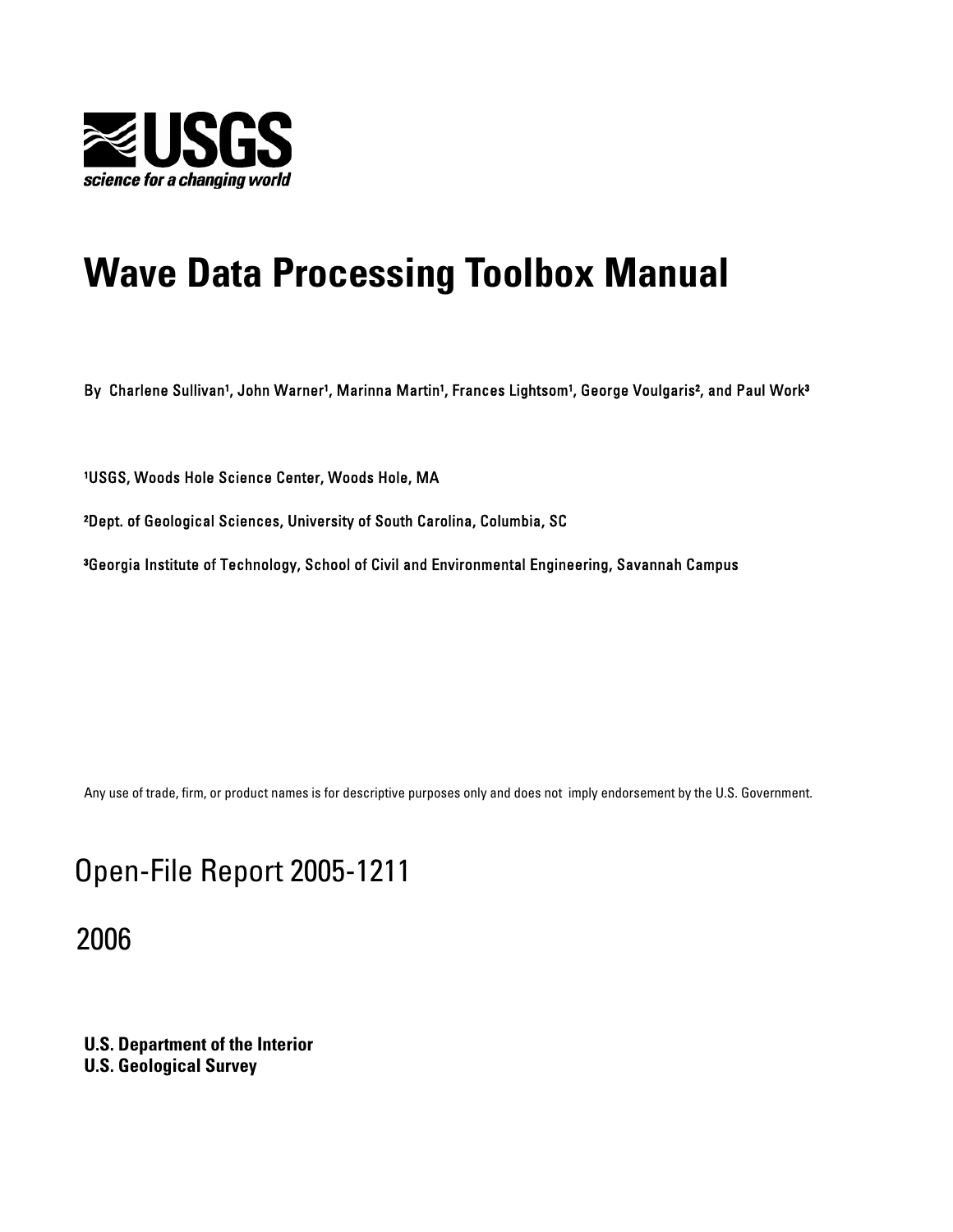### **U.S. Department of the Interior**

Gale A. Norton, Secretary

## **U.S. Geological Survey**

P. Patrick Leahy, Acting Director

U.S. Geological Survey, Reston, Virginia

Contact: John Warner U.S. Geological Survey 384 Woods Hole Road Woods Hole, MA 02543 jcwarner@usgs.gov Telephone: 508-457-237 or 508-548-8700

For product and ordering information: World Wide Web: http://www.usgs.gov/pubprod Telephone: 1-888-ASK-USGS

For more information on the USGS—the Federal source for science about the Earth, its natural and living resources, natural hazards, and the environment: World Wide Web: http://www.usgs.gov Telephone: 1-888-ASK-USGS

Although this report is in the public domain, permission must be secured from the individual copyright owners to reproduce any copyrighted material contained within this report.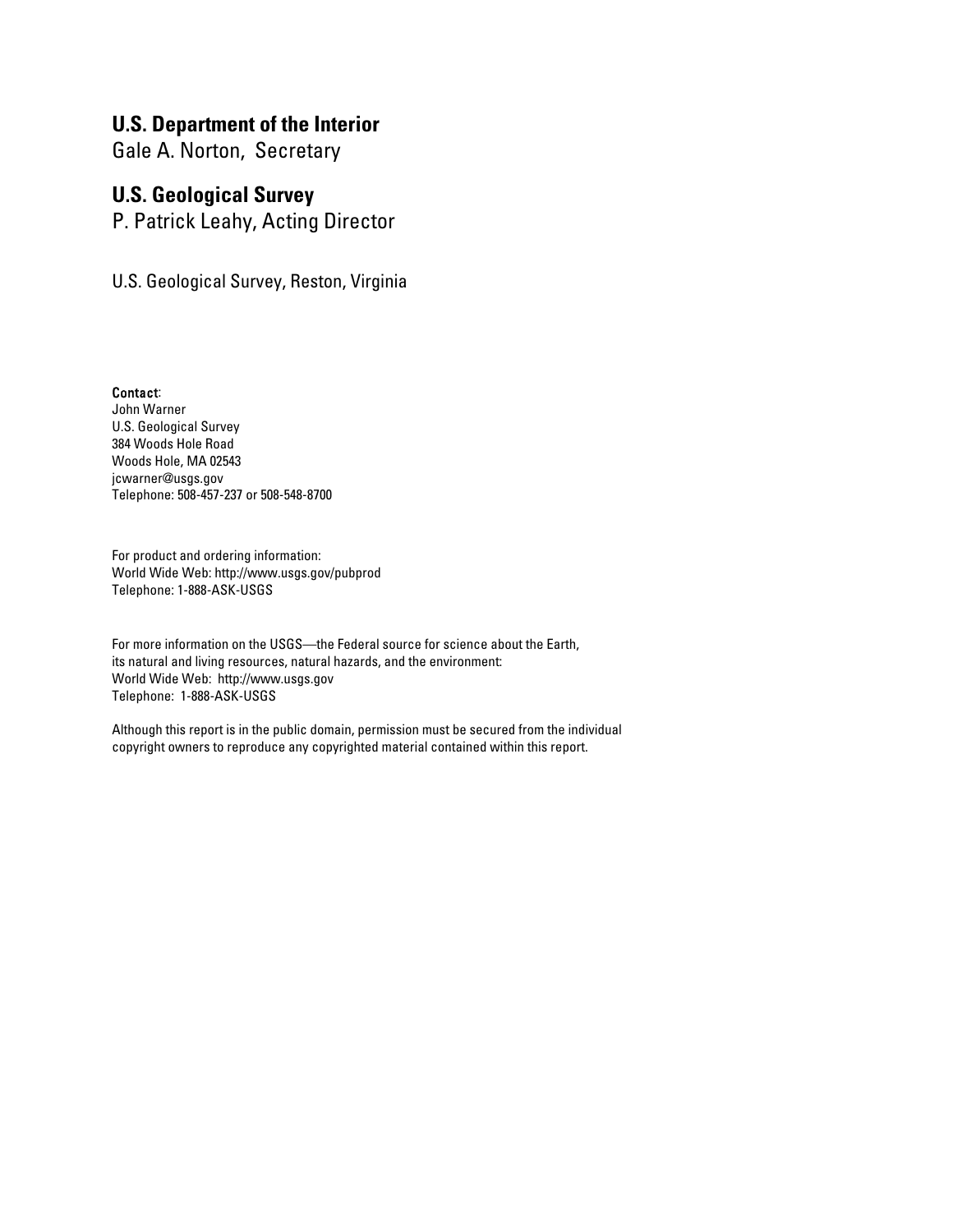# **Contents**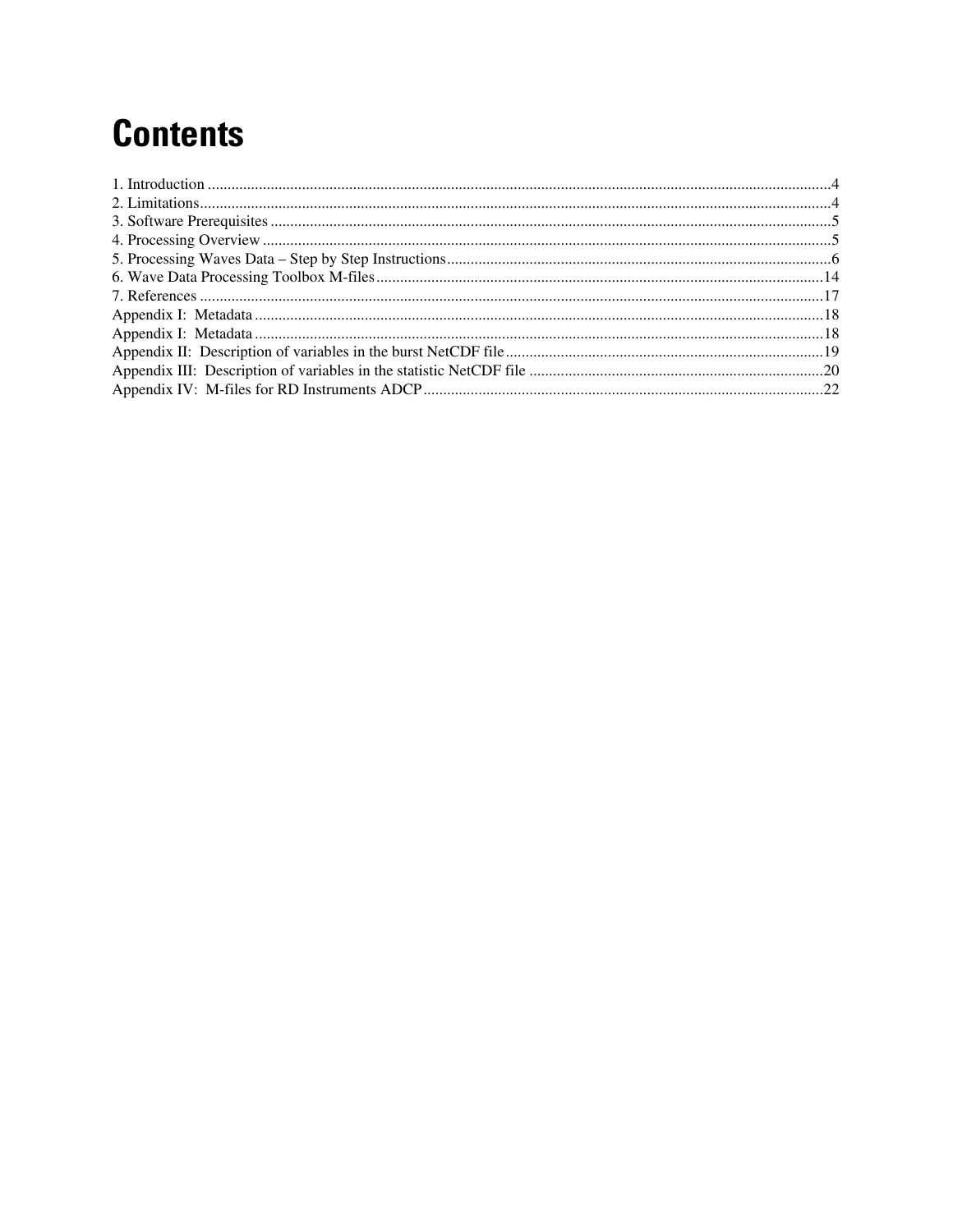## <span id="page-3-0"></span>**Wave Data Processing Toolbox Manual**

By Charlene Sullivan, John Warner, Marinna Martini, Frances Lightsom, George Voulgaris, and Paul Work

## **1. Introduction**

Researchers routinely deploy oceanographic equipment in estuaries, coastal nearshore environments, and shelf settings. These deployments usually include tripod-mounted instruments to measure a suite of physical parameters such as currents, waves, and pressure. Instruments such as the RD Instruments Acoustic Doppler Current Profiler (ADCP™), the Sontek Argonaut, and the Nortek Aquadopp™ Profiler (AP) can measure these parameters. The data from these instruments must be processed using proprietary software unique to each instrument to convert measurements to real physical values. These processed files are then available for dissemination and scientific evaluation. For example, the proprietary processing program used to process data from the RD Instruments ADCP for wave information is called WavesMon. Depending on the length of the deployment, WavesMon will typically produce thousands of processed data files. These files are difficult to archive and further analysis of the data becomes cumbersome. More imperative is that these files alone do not include sufficient information pertinent to that deployment (metadata), which could hinder future scientific interpretation.

This open-file report describes a toolbox developed to compile, archive, and disseminate the processed wave measurement data from an RD Instruments ADCP, a Sontek Argonaut, or a Nortek AP. This toolbox will be referred to as the Wave Data Processing Toolbox. The Wave Data Processing Toolbox congregates the processed files output from the proprietary software into two NetCDF files: one file contains the statistics of the burst data and the other file contains the raw burst data (additional details described below). One important advantage of this toolbox is that it converts the data into NetCDF format. Data in NetCDF format is easy to disseminate, is portable to any computer platform, and is viewable with public-domain freely-available software. Another important advantage is that a metadata structure is embedded with the data to document pertinent information regarding the deployment and the parameters used to process the data. Using this format ensures that the relevant information about how the data was collected and converted to physical units is maintained with the actual data. EPIC-standard variable names have been utilized where appropriate. These standards, developed by the NOAA Pacific Marine Environmental Laboratory (PMEL) (<http://www.pmel.noaa.gov/epic/>), provide a universal vernacular allowing researchers to share data without translation.

## **2. Limitations**

- This Wave Data Processing Toolbox has been developed specifically for use with wave data from: o RD Instruments Workhorse ADCP
	- o Sontek Argonaut
	- o Nortek Aquadopp AP
- The user must provide metadata information in an ASCII-file with specific formatting (templates provided, see discussion below). This information is read from the ASCII file and written to the NetCDF files.
- Wave information must be output from the instrument's proprietary software in ASCII format (details described below).
- For the RD Instruments ADCP, the Wave Data Processing Toolbox assumes the instrument is equipped with the optional waves acquisition firmware.
- For the Sontek Argonaut, the Wave Data Processing Toolbox assumes the wave spectra collection package, Sontek *SonWave*, is installed for collection of wave frequency spectra data. The user must also specify the LONG data format and metric units during deployment setup for data output. The Wave Data Processing Toolbox does not include provisions for reading the SHORT data format at this time.

4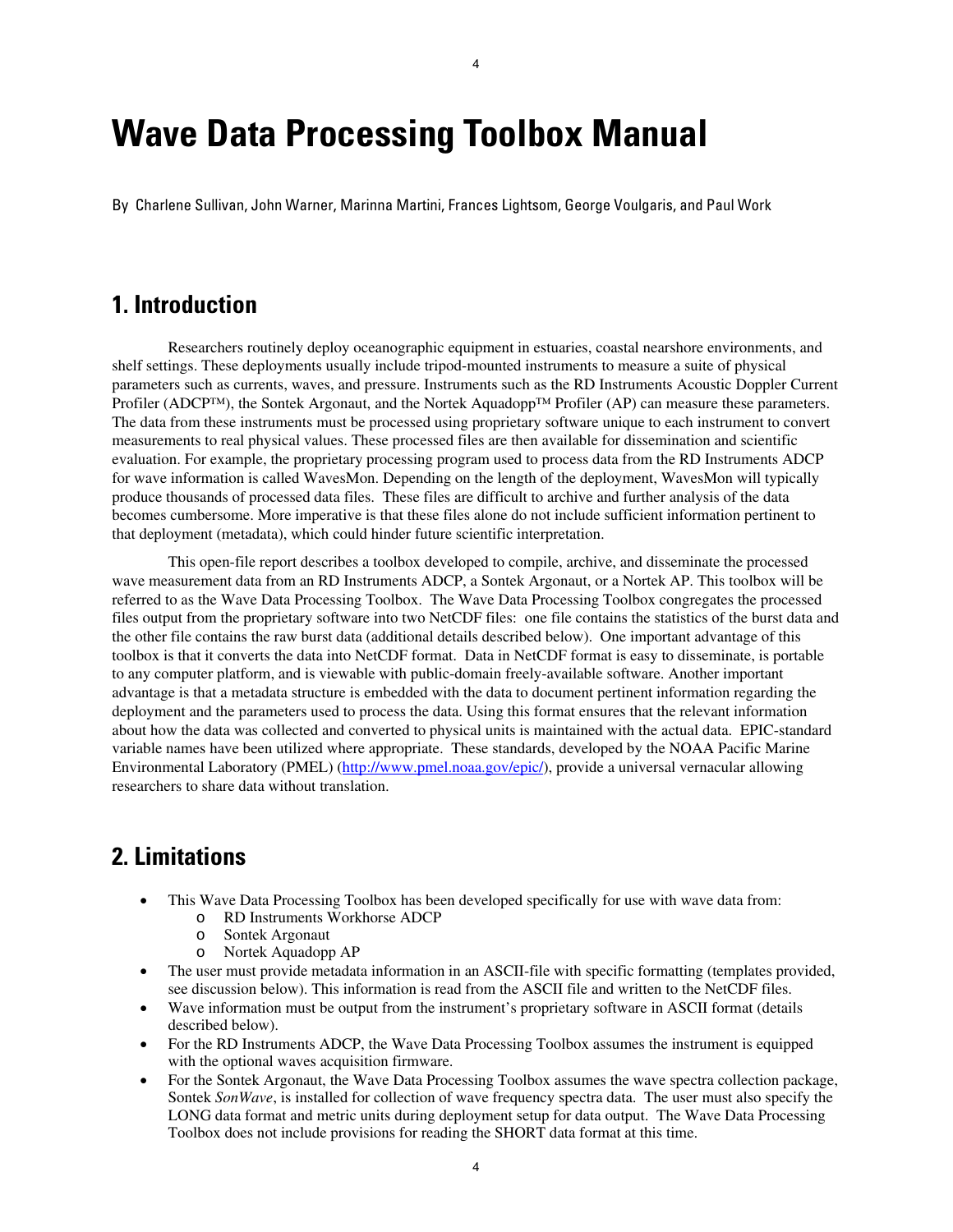## <span id="page-4-0"></span>**3. Software Prerequisites**

It is expected that the user has obtained all the proprietary software and necessary files to process the data from their specific instrument. For example, this would include (but is not limited to) the user installing and running the RD Instruments WavesMon software package to process all wave data from the RD Instruments ADCP. Similarly, the user should install and run the ViewArgonaut software package for the Sontek Argonaut and the AquaPro software for the Nortek AP. This manual provides some suggested guidance on program settings for these proprietary software packages. However, the user is responsible for all processing and should consult the user's manual for their proprietary software to determine settings for their specific deployment.

5

The Wave Data Processing Toolbox described in this manual consists of a Matlab-based package of m-files written in The Mathworks Inc., Matlab® programming language. We assume users have installed The Mathworks Inc., Matlab® software on their operating system. Users must also have installed on their operating system the USGS NetCDF Toolbox. This toolbox was developed by Dr. Charles R. Denham and is freely available for download from: [http://woodshole.er.usgs.gov/staffpages/cdenham/public\\_html/MexCDF/nc4ml5.html](http://woodshole.er.usgs.gov/staffpages/cdenham/public_html/MexCDF/nc4ml5.html) or <http://mexcdf.sourceforge.net/>.

NetCDF is the file-format of choice for the USGS due to its platform independence and relative ease of use. Remote users on any number of computer platforms have the ability to load and visualize NetCDF data with a wide variety of open-source software applications, which are freely-available on the World Wide Web.

For more information on NetCDF users are referred to <http://my.unidata.ucar.edu/content/software/netcdf/index.html>.

ncBrowse is a utility for visualization of NetCDF data. It is freely-available at <http://www.epic.noaa.gov/java/ncBrowse/>

The Wave Data Processing Toolbox has been tested exclusively with The Mathworks Inc., Matlab® Release 14, Version 7, Service Pack 3 on a Windows XP operating system.

## **4. Processing Overview**

#### **Proprietary Software Waves Processing**

Each instrument measures and records time series of velocity and pressure and processes these time series via spectral analysis to provide estimates of directional and/or non-directional energy density spectra and wave parameters. The wave height provided is Hmo, which is 4x the square root of the area under the non-directional energy density spectrum. It typically corresponds closely to the significant wave height, which is the average of the highest 1/3 of the waves in a record.

Other reported parameters include the peak period, which is the period at which the energy density is maximized. If applicable, the peak wave direction is computed, which is the direction corresponding to the maximum energy in the directional spectrum. The direction is defined as that from which the wave is coming (nautical convention).

Each instrument manufacturer provides a software program for the user to extract measured wave data and to convert (process) the data to engineering units. For the RD Instruments ADCP this software is called WavesMon. For the Sontek Argonaut the software is called ViewArgonaut, and for the Nortek AP the software is called AquaPro. These programs convert the raw binary data files into a series of (typically ASCII) text files containing the time series of wave energy density spectra and wave parameters such as significant wave height, peak wave period, and peak wave direction.

We assume users are familiar with their instrument's proprietary software and will choose processing options that are specific to their project. However, the Wave Data Processing Toolbox assumes that users have saved all processed data to ASCII files. In this manual we include a detailed outline of the processing options chosen for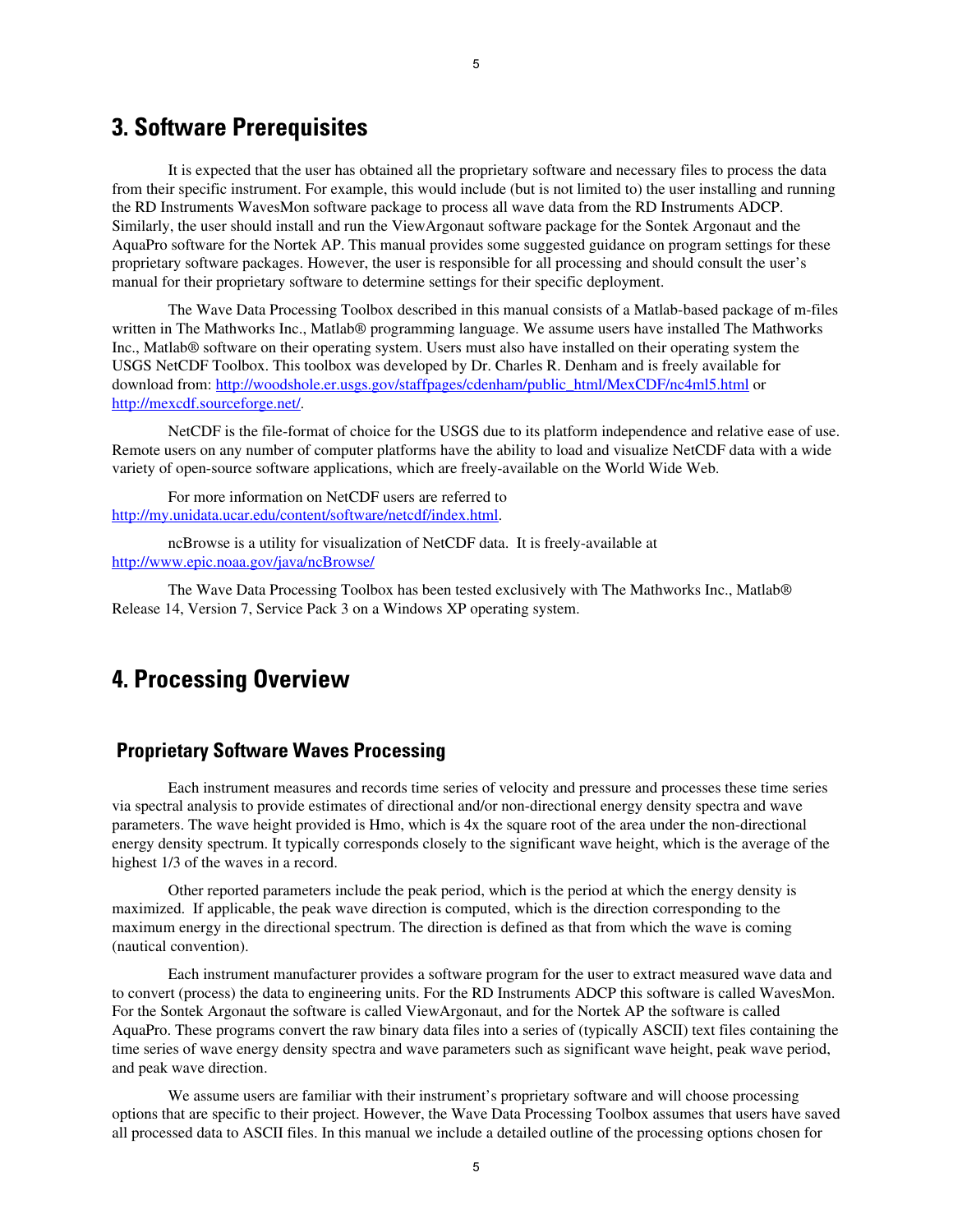<span id="page-5-0"></span>each instrument. However, the actual parameters that a user selects are expected to vary with their particular application.

#### **Matlab® Processing**

The Wave Data Processing Toolbox m-files load the output from the proprietary processing software into Matlab®. The toolbox contains provisions for the removal of out-of-water data collected during instrument deployment and recovery. No additional data quality editing is provided at this stage. The statistical wave parameters are converted into EPIC-standard variables and written to a NetCDF file for distribution and archiving. Additionally, for the RD Instruments ADCP and the Nortek AP, individual bursts of velocity and pressure are written to a NetCDF file for archiving.

## **5. Processing Waves Data – Step by Step Instructions**

#### **5.1 Install the Waves Data Processing System**

The Wave Data Processing Toolbox m-files are packed in the file [WVTOOLS.zip](http://pubs.usgs.gov/of/2005/1211/WVTOOLS.zip), Unpack the contents of this zip file to a directory on your operating system's hard drive. This will place a folder named WVTOOLS on your hard drive. The m-files for this toolbox reside in the sub-folders named RDI, Sontek, Nortek, and AddOns. Then start Matlab® and add the WVTOOLS directories to your Matlab® path.

If, for example, you unpacked the WVTOOLS folder to:

c:\MFILES\WVTOOLS

you should type the following at the Matlab® command prompt to add the WVTOOLS directories to your Matlab® path:

>> addpath(genpath('c:\MFILES\WVTOOLS'))

#### **5.2 Directory Setup**

Users should run the proprietary software for their instrument and the Wave Data Processing Toolbox mfiles in a directory that contains the raw binary data file downloaded from their instrument. If a directory with this file already exists on your operating system's hard drive, we advise you to create a sub-directory and copy the instrument's raw binary file to this sub-directory. This will isolate processing of the waves data from other processing that might occur using the file. As an example below, we create a sub-directory named 'wavesmon' in which we run the WavesMon software package and the Wave Data Processing Toolbox m-files for the RD Instruments ADCP. The raw binary data file from this instrument is copied into this directory from the directory above, '7221wh'. Similarly, we would create sub-directories named 'viewarg' and 'aquapro' for the Sontek Argonaut and Nortek AP, respectively.

**Thus: C:\7221wh** is a directory with raw binary data file downloaded from your instrument

**C:\7221wh\wavesmon** is a subdirectory with a *copy* of the raw binary data file, a metadata file, processed data output from the instrument's proprietary software, and NetCDF data files that will be output by this Wave Data Processing Toolbox.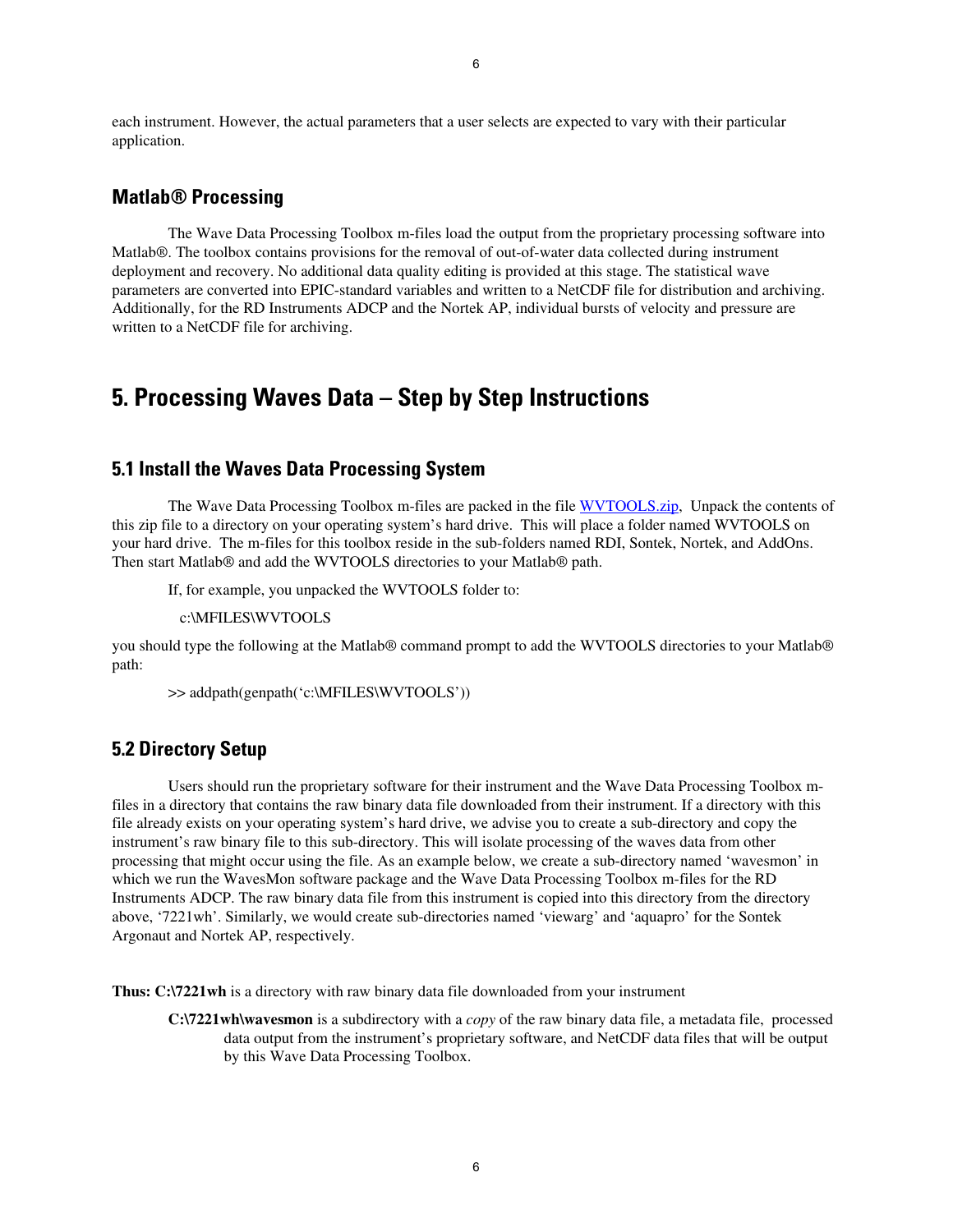#### **5.3 The Metadata File**

Users should next create a metadata file and place it in the sub-directory created above in section 5.2. A metadata file is a simple text file containing important information regarding the collection of the data. For example, it will typically include the location, date, and time of data collection. This information is crucial for scientific data interpretation. Common metadata fields are described in Appendix I. The Wave Data Processing Toolbox is designed to read a metadata file that has specific formatting. These files are instrument-specific. We provide example metadata files for each instrument in the Wave Data Processing Toolbox package of m-files. The files include metaRDI.txt for the RD Instruments ADCP, metaNortek.txt for the Nortek Aquadopp AP and metaSontek.txt for the Sontek Argonaut. It is recommended that users copy the included metadata file for their instrument into the subdirectory created in section 5.2 and use it as a template for their metadata file.

Once the metadata file is created, users should run the proprietary software package specific to their instrument in order to obtain ASCII file output of processed wave measurements. Step-by-step instructions for the proprietary software are provided in sections 5.4 for the RD Instruments ADCP, in 5.5 for the Sontek Argonaut and in 5.6 for the Nortek AP. Included in these instructions are suggested processing options (where available) for each instrument.

#### **5.4 Processing for an RD Instruments ADCP**

The RD Instrument ADCP records three different types of time series from which wave properties may be computed: pressure, range to the surface along each of its four beams (i.e., water level), and orbital velocities of the surface waves taken from three bins nearest the surface in each of the four beams. It is possible to estimate nondirectional wave energy spectra, and thus wave height and period, from any of the three time series, but the velocity time series are required for definition of the directional distribution of the wave energy.

The WavesMon software package processes the raw binary ADCP data file and produces a series of computed data files. Pressure time series are output to files named Pressyyyynnddhhmmssxx.txt, where Press is pressure, and the remaining characters are year (yyyy), month (nn), day(dd), hour (hh), minute (mm), second (ss), and milli-second (xx). Time series of the range to surface are output to files named Strkyyyynnddhhmmssxx.txt, whereas time series of orbital velocities are output to Velyyyynnddhhmmssxx.txt. The orbital velocity measurements are used to calculate directional wave spectra, which are saved in output files called DSpecyynnddhhmm.txt, where Dspec is directional spectra, and the remaining characters are year (yy), month (nn), day (dd), hour (hh), and minute (mm) of the sample average. Data from all three methods are used to compute nondirectional spectra, which are saved in files called PSpecyynnddhhmm.txt, SSpecyynnddhhmm.txt, and VSpecyynnddhhmm.txt where the PSpec\* are derived from the pressure measurements, SSpec\* are derived from the range to surface measurements, and VSpec\* are derived from the orbital velocity measurements. Time series of wave parameters such as significant wave height, peak wave period, and peak wave direction are output in a file called \* LogData.000.

Users are cautioned against re-running WavesMon in a directory in which WavesMon was previously run. Doing so creates an additional time series of wave parameters called \*\_LogData.001, rather than overwriting the previous time series. The Wave Data Processing Toolbox assumes WavesMon was run once in a directory and that only one time series file called \*\_LogData.000 exists in the directory. Users are referred to RD Instrument's Waves User's Guide and the RDI Waves Primer for detailed WavesMon processing instructions and information regarding WavesMon's various processing options.

#### 5.4.1. Start WavesMon

Double-click the WavesMon icon on your desktop to start WavesMon. Alternatively click the start menu and select **all programs** then **RD Instruments** and then **WavesMon.** 

In the WavesMon **File** menu select **New Setup**. Then select **Playback** in the **Choose a realtime or playback** dialogue and click **OK**. Click **OK** again if a **Tip** pops up.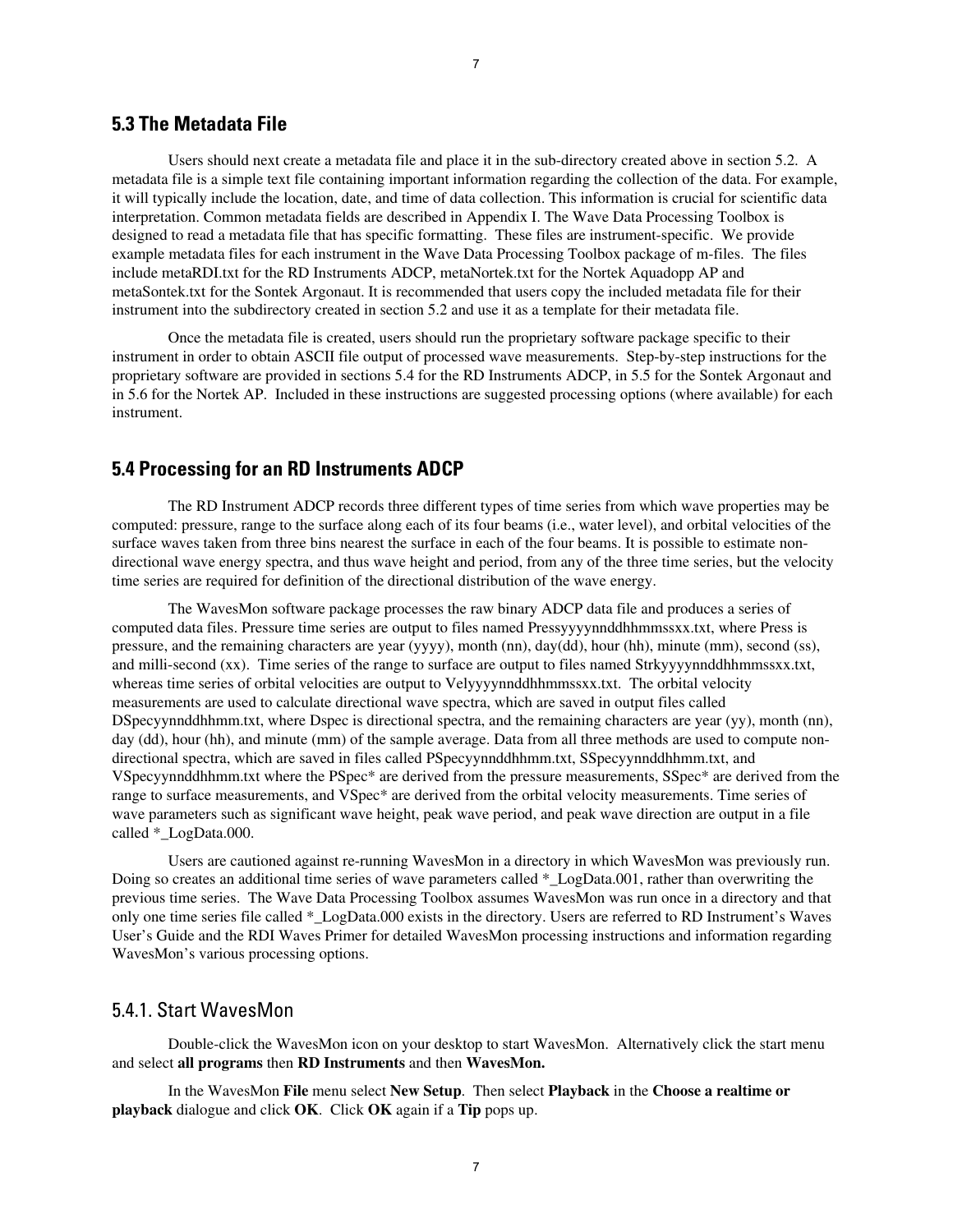In the **Save Setup As** dialog browse to the location of the directory you created during 'Directory Setup' in section 5.2. Then enter a filename for your setup file. We use a filename that corresponds to our mooring number and instrument, such as 722wh, where '722' is the mooring number and 'wh' is for Workhorse ADCP. This file name is added by default to the \*\_LogData.000 file that contains the time series of wave parameters (i.e. 722wh\_LogData.000).

In the **Setup Playback** screen select **Advanced**. The **Setup Playback (Advanced)** screen should now appear.

#### 5.4.2 Designate Input and Output Options

In the **Setup Playback (Advanced)** screen select the **Input** tab. On the **Input** screen select Browse, then select your raw binary adcp data file and click **Open**.

Next, select the **Output** (fig. 1) tab from the **Setup Playback (Advanced)** screen. Under **Processed Waves Data** make sure both **Processed Data** and **Save Processed Data to Text Files** are checked (*Required*). Also make sure the **Wave Log Format** is 5 (*Required*).

| Raw Data File                                  |                                                   | Browse |
|------------------------------------------------|---------------------------------------------------|--------|
| F Raw Data Com                                 |                                                   | Browse |
| Wave Parameters Log                            |                                                   |        |
| $\nabla$ Log File                              | E:\CSULLIVAN\SOUTH_CAROLINA\DATAFILES\722\7221wh  | Browse |
| Log Com                                        |                                                   | Browse |
| ○ Save Processed to Text files                 |                                                   |        |
|                                                |                                                   |        |
| Currents Data<br>$\triangledown$ Currents Data | E:\CSULLIVAN\SOUTH_CAROLINA\DATAFILES\722\7221wh\ | Browse |
|                                                |                                                   |        |

Figure 1: The Output tab from the WavesMon Setup Playback (Advanced) screen. Red arrows identify specific WavesMon processing options described in text.

#### 5.4.3 Select Processing Options

Select the **Processing** (fig. 2) tab from the **Setup Playback (Advanced)** screen. Under **What to Process** make sure all boxes are checked. This will process and save the velocity, surface, and pressure time series and spectra, the directional spectra, and the wave parameters (*Required*). Under **How to Process** change **Lower Freq Threshold** from its default value (0.01) to 0.05. Change **Upper Freq Threshold** for velocity, **V**, from its default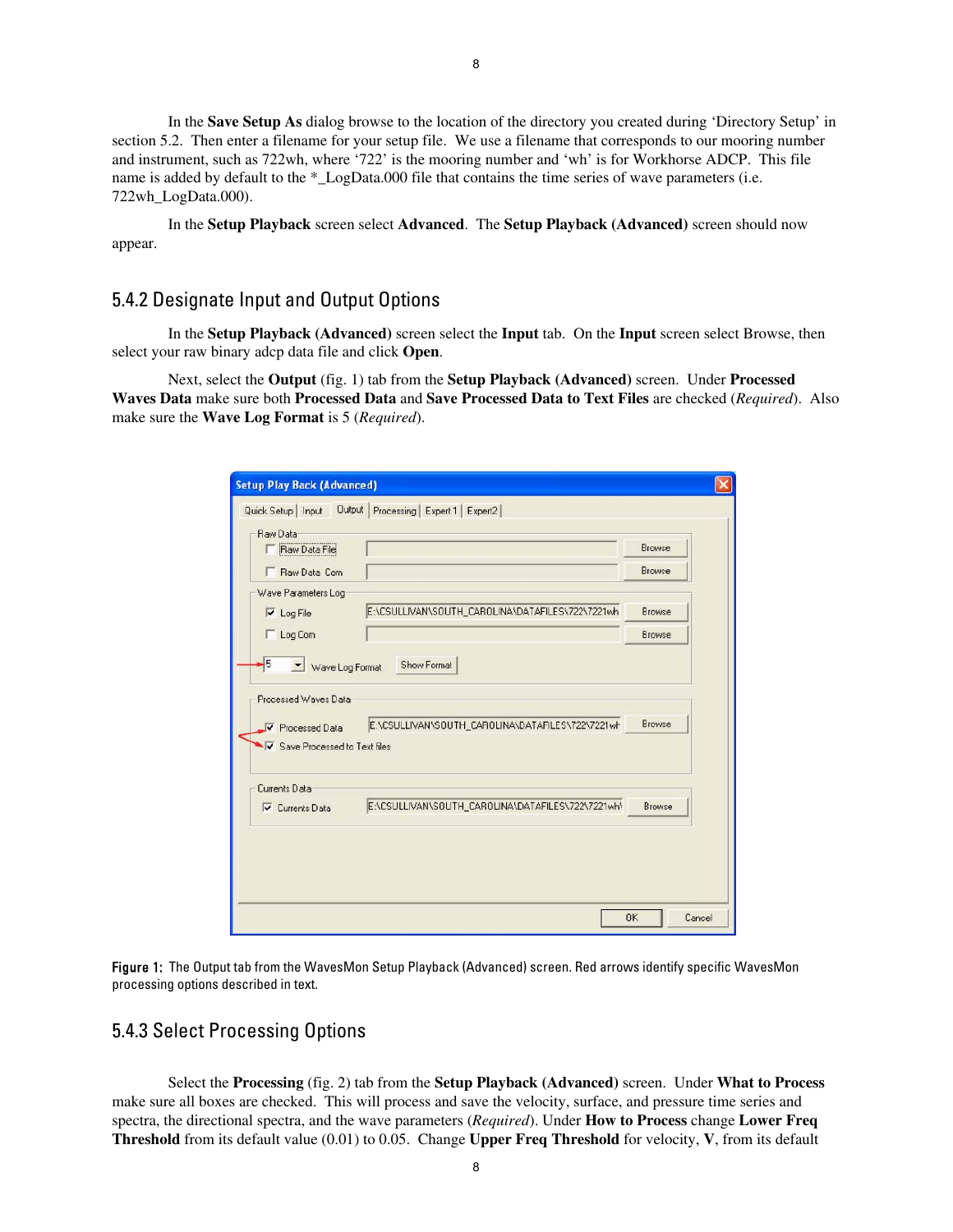value (0.35) to 0.5. Under **ADCP Environment** check the **Transducer Altitude** box and enter the transducer's altitude in centimeters. If your pressure sensor was working and was not significantly biofouled, be sure that **Pressure Sensor** is selected next to **Depth From.** Otherwise select **Surface Track.** Under **ADCP Heading** check the **Magnetic Variation** box and enter your location's magnetic variation in degrees. Magnetic variation is positive east of true north and negative when west

| Quick Setup   Input   Output Processing<br>What To Process<br>Process Save<br>⊽<br>Velocity Time Series<br>$\overline{\mathbf{v}}$<br>$\triangledown$ Surface Time Series<br>v<br><b>V</b> Pressure Time Series<br>$\overline{\mathbf{v}}$<br>Velocity Spectra<br>⊽<br>$\triangledown$ Surface Spectra<br>$\overline{\mathbf{v}}$<br>▼ Pressure Spectra<br>⊽<br>Directional Spectra<br>$\overline{\mathbf{v}}$<br>V Wave Parameters | Expert 1 Expert2<br>How To Process<br>Samples/Burst<br><b>Time Between Bursts</b><br>FFT Length<br>Frequency Bands<br>Lower Freg Threshold<br><b>Upper Freg Threshold</b><br># of Angles | 2400<br>3600<br>Sec<br>2048<br>128<br>0.050000<br>0.50000S<br>0.65000<br>$P$ 0.20000<br>$\vee$<br>90                                                                             |
|-------------------------------------------------------------------------------------------------------------------------------------------------------------------------------------------------------------------------------------------------------------------------------------------------------------------------------------------------------------------------------------------------------------------------------------|------------------------------------------------------------------------------------------------------------------------------------------------------------------------------------------|----------------------------------------------------------------------------------------------------------------------------------------------------------------------------------|
| <b>ADCP Environment</b><br>ADCP Depth<br>123<br><b>V</b> Transducer Altitude<br>Force Fixed Depth<br>o<br>Depth Correction<br>A<br>Pressure Sensor<br>Depth From<br><b>C</b> Surface Track<br>ADCP Heading<br>0<br>Force Fixed Heading<br>$\cdot 8$<br>Magnetic Variation<br>⊽<br>0.0<br><b>Force Fixed Pitch</b><br>Force Fixed Roll<br>00                                                                                         | cm<br>cm<br>mm<br>degrees<br>degrees<br>degrees<br>degrees                                                                                                                               | Depth Cells Used For Waves<br>Auto Depth Cell Selection<br>Depth Cells Available<br>Scan  <br>Height Spectra Depth Cells<br>$9-13$<br>Directional Spectra Depth Cells<br>9,11,13 |

Figure 2: The Processing tab from the WavesMon Setup Playback (Advanced) screen. Red arrows identify specific WavesMon processing options described in text.

Next, select the **Expert 1** (fig. 3**)** from the **Setup Playback (Advanced)** screen. In the box next to **IMLM Iterations** click the **down** arrow to change the value from its default (1) to 3. Also check the box next to **Output Dir Spec in Power x Power** (*Required*).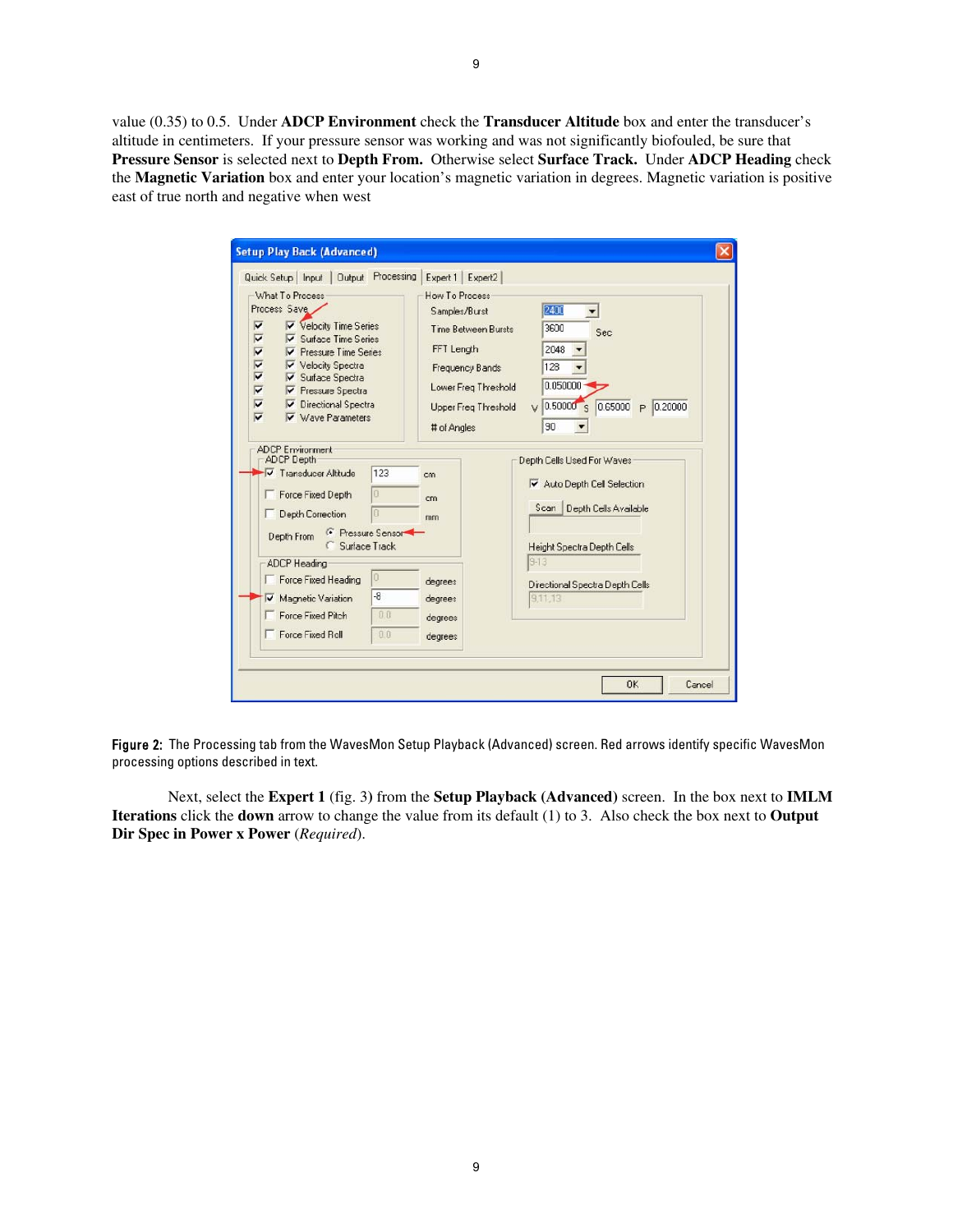| Quick Setup   Input   Output   Processing Expert 1   Expert2<br>300<br>Profile Averaging Interval<br>Seconds<br>Spectrum To use to calculate Wave Parameters<br>C VSpec C SSpec C PSpec C VPS C SVP<br>50<br><b>Time Between Ensembles</b><br>1/100th<br>Bartlett -<br>Window Type<br>For Windowing Time Series<br>128<br>Different from Non-Directional Spectrum<br>۰<br>Dir Freq Bins<br>More = finer dir, Less=faster processing<br>3<br><b>IMLM</b> Iterations<br>UVW Triplet Processing<br>MEM (Lygre/Krogstad) C EMEP(Hashimoto) | <b>Setup Play Back (Advanced)</b> |              |
|----------------------------------------------------------------------------------------------------------------------------------------------------------------------------------------------------------------------------------------------------------------------------------------------------------------------------------------------------------------------------------------------------------------------------------------------------------------------------------------------------------------------------------------|-----------------------------------|--------------|
| Communications Timing<br>Error Logging to "WMErrLog.txt"<br> 2 <br>۰<br>Break Wakeup Timeout [s]<br>Output Dir Spec in Power X Power<br>$\overline{\mathsf{v}}$<br>Command Timeout [s]<br>1<br>$\overline{\phantom{a}}$<br>Save Motion Data                                                                                                                                                                                                                                                                                            |                                   |              |
|                                                                                                                                                                                                                                                                                                                                                                                                                                                                                                                                        |                                   | OK<br>Cancel |

10

Figue 3: The Expert 1 tab from the WavesMon Setup Playback (Advanced) screen. Red arrows identify specific WavesMon processing options described in text.

Lastly, select the **Expert 2** (fig. 4) from the **Setup Playback (Advanced)** screen. Under **Data Screening**  check the box next to **Use File Buffer for Data.** Under **Misc** check the box next to **Correct for Currents.** Click **OK** to close the **Expert 2** tab. Click **OK** again to close the **Setup Playback (Advanced)** screen.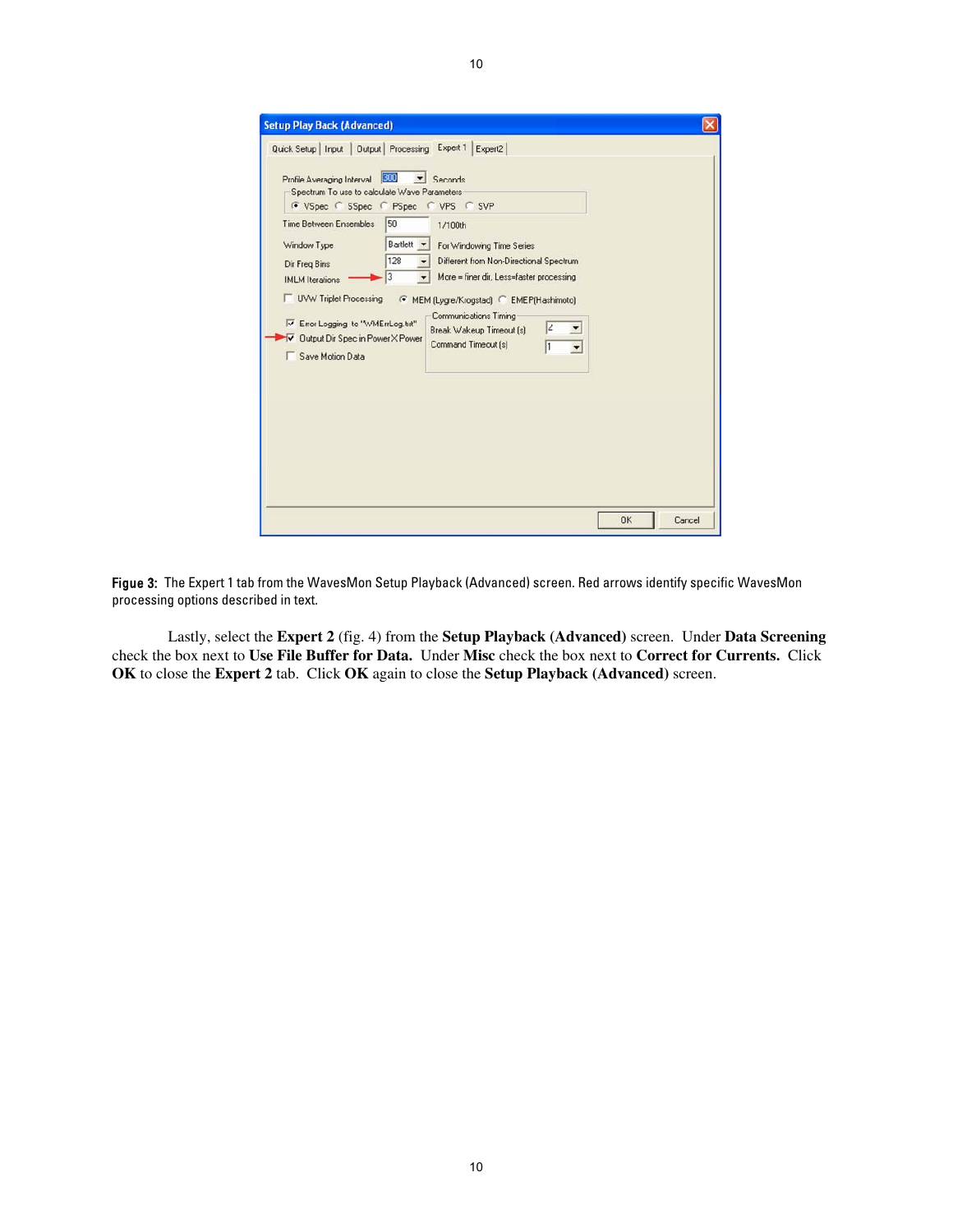|                                                                    |                                                                                                                                       |                  | Advanced Processing<br>OK                                                                                                                                                                                                                                                                     |
|--------------------------------------------------------------------|---------------------------------------------------------------------------------------------------------------------------------------|------------------|-----------------------------------------------------------------------------------------------------------------------------------------------------------------------------------------------------------------------------------------------------------------------------------------------|
| Data Screening                                                     | Velocity (mm/s) Surface Track (mm)                                                                                                    |                  | 0.9000<br>Over Relaxation Gain<br>Cancel<br>$\triangledown$ Auto Remove Bias                                                                                                                                                                                                                  |
| $-5000$                                                            | $-5000$                                                                                                                               | Min              | 0.0000<br><b>Clip Neg Values</b><br><b>VSpec Offset</b>                                                                                                                                                                                                                                       |
| 5000                                                               | 5000                                                                                                                                  | Max              | 0.0000<br><b>SSpec Offset</b>                                                                                                                                                                                                                                                                 |
| 4                                                                  | $\overline{4}$                                                                                                                        | STD Threshold    | 0.0000<br>PSpec Offset                                                                                                                                                                                                                                                                        |
| 200                                                                | 2000                                                                                                                                  | Max Change       |                                                                                                                                                                                                                                                                                               |
| 90                                                                 | 90                                                                                                                                    | Pct Good Thresh. | Static<br>Simulate Directional Spectrum                                                                                                                                                                                                                                                       |
| 500<br>Ise File Buffer For Data<br>0.03<br>Misc<br>$\vert$ 0<br>lo | 1/100 sec<br>Small Wave Screening Freq.<br>Number of Bursts To Process (0=All)<br>Omega Cal.<br>Save Surface Direction<br>Save Images |                  | Direction 2<br>45<br>270<br>Deg<br>0.0100<br>0.3000<br>Hz<br>Freq Range From<br>0.9500<br>0.5000<br>Hz<br>To<br>30<br>5<br>Directional Spread<br>Deg<br>2000<br>2000<br>H <sub>s</sub><br>mm<br>Sea State Wind Sea<br>Swell<br>$\overline{\phantom{a}}$<br>11<br>WH Noise Level<br>mm/s<br>35 |

Figure 4: The Expert 2 tab from the WavesMon Setup Playback (Advanced) screen. Red arrows identify specific WavesMon processing options described in text.

#### 5.4.4 Start WavesMon Processing

The **Setup Playback** screen should now be displayed. Select **OK** on this screen to close it. Select the green **Go** button on the main WavesMon screen to commence WavesMon processing. This processing produces the Press\*.txt, Strk\*.txt, Vel\*.txt, DSpec\*.txt, PSpec\*.txt, VSpec\*.txt, SSpec\*.txt, and \*\_LogData.000 ASCII output files.

Once WavesMon has completed, the user should exit WavesMon and follow the step-by-step instructions outlined in section 5.7 to run the Waves Data Processing Toolbox.

#### **5.5 Processing for a Sontek Argonaut**

The Sontek Argonaut measures wave pressure and computes a non-directional wave energy spectra. The Waves Data Processing Toolbox assumes the user has specified the LONG data format with metric units during system configuration. It also assumes the user has the wave spectra collection package, Sontek *SonWave*, installed for collection of wave frequency spectra data. The software that is proprietary to the Sontek Argonaut is called ViewArgonaut. The pressure signal is used to estimate wave height.

ViewArgonaut is used to convert a raw binary data file (\*.arg) from the instrument to ASCII text files. It produces output files called \*.ctl, \*.snr, \*.std, \*.vel, and \*.dat, where '\*' is the name given to your deployment when setting up the ADP for deployment. The file \*.ctl is an ASCII file containing information on the system configuration, and the contents of the other data files. The files \*.snr, \*.std, and \*.vel contain multi-cell (profiling) data output for all samples for all cells. The \*.vel file includes the x- and y- components of mean velocity, and speed and direction of the mean current. The \*.std file includes the standard error in x- and y- components of mean velocity. The \*.snr file contains the signal to noise ratio and amplitude for each beam. The processed wave data is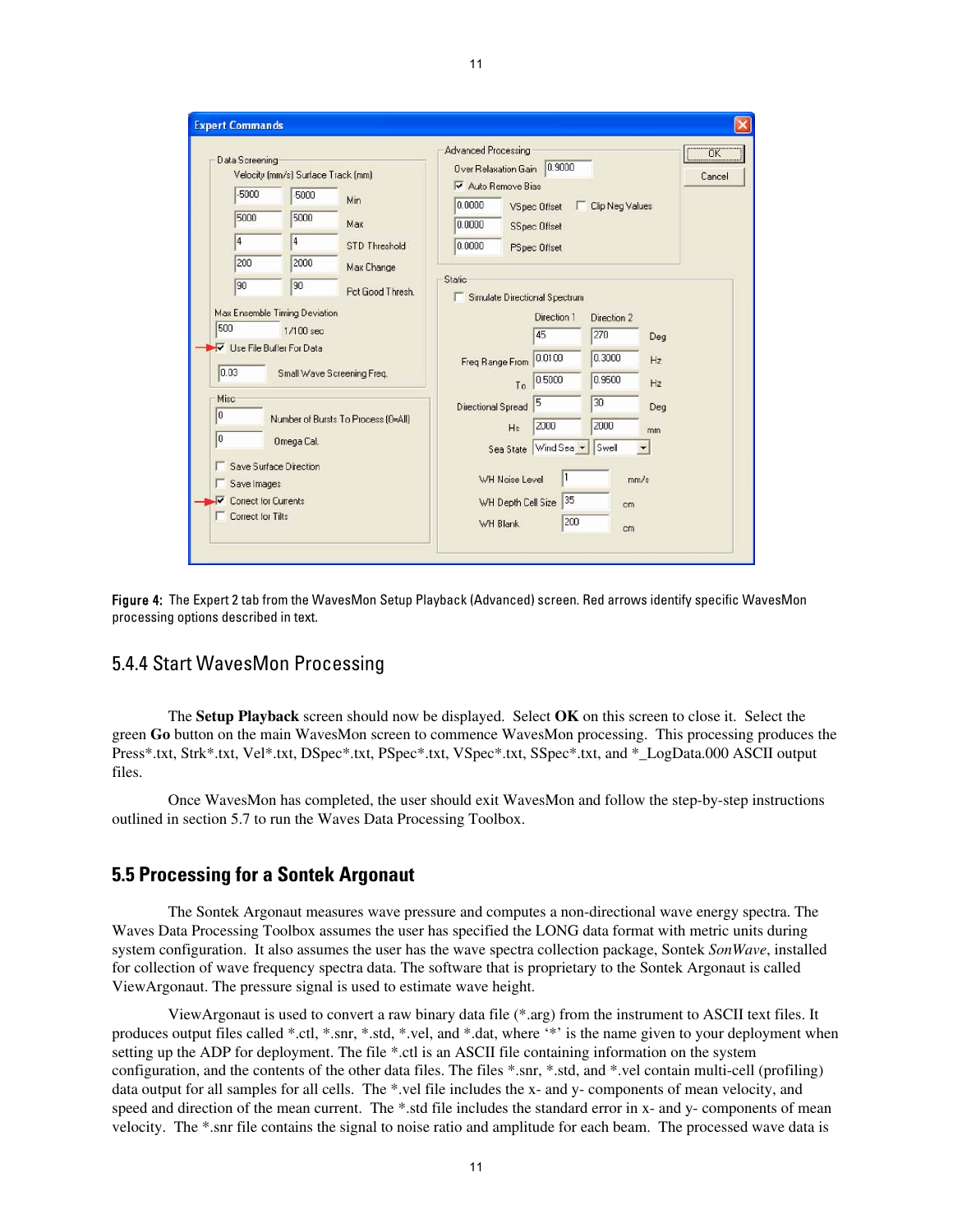written to the \*.dat file and includes significant wave height, peak period, and non-directional wave energy spectra information.

#### 5.5.1 Start ViewArgonaut

Double-click the ViewArgonaut icon on your desktop to start the application. In the ViewArgonaut menu select **Processing**.

#### 5.5.2 Select Input

Next, select **File** then **Open.** In the open dialogue box browse to the directory created in section 5.2.0 that contains the raw binary file from the instrument. Select the file and select **Open**. A box with Argonaut File information is displayed. Preview the information and select **Ok**. It is now possible for the user to view different displays of processed data if they choose to do so.

#### 5.5.3 Select Output

In order to generate ASCII files with processed data, the user must export processed data from ViewArgonaut. In ViewArgonaut's **File** menu select **Export Data**.In the **ASCII File Output** box under **Save Files to Path** be sure to save files to the same directory in which the raw binary file from the instrument resides (this will be the directory created in section 5.2). It is important to check this path as the software defaults to the directory specified in the previous ViewArgonaut session. Under **Output File Name** use the default, which should be the same as your input file name without the .arg file extension. Under **Samples** make sure **All Samples** is checked (this is the default).

#### 5.5.4 Export Data

Select **Export All Variables** in the lower right corner of the **ASCII File Output** box. If a box pops up regarding discharge data click **ok** to resume exporting data. A box titled **Output Ascii File Messages** should be displayed. In that box should be three messages stating the configuration data, the time series data, and the multicell data were successfully written. Click **OK** in this box. Then click **Close** on the **ASCII File Output** box.

At this point the user should exit ViewArgonaut and follow the step-by-step instructions outlined in section 5.7 to run the Waves Data Processing Toolbox.

#### **5.6 Processing for a Nortek AP**

The Nortek AP measures wave pressure and near-bed velocities. The proprietary software for the Nortek AP is called AquaPro and is used to convert binary data files to ASCII text files. The software produces output files called \*.a1, \*.a2, \*.a3, \*.hdr, \*.sen, \*.v1, \*.v2, \*.v3, \*.whd, and \*.wad. The files \*.v1, \*.v2, and \*.v3 contain current velocities in user-defined coordinates, which can be as beam coordinates, as orthogonal coordinantes in relation to the sensor head or as geographic coordinates. The files \*.a1, \*.a2, and \*.a3 contain amplitudes along the instrument's three beams. Instrument set-up information is located in the \*.hdr file. A summary of each burst is supplied in the file \*.wad. Burst-by-burst data is provided in the file \*.whd. The file \*.sen, contains a summary of sensor information, such as instrument heading, pitch, roll, and battery voltage. The m-files in this Wave Data Processing Toolbox use the PUV method to estimate wave parameters. If current velocities were collected in beam coordinates, they will be converted to geographical coordinates by the toolbox prior to the application of the PUV method. The pressure signal is used to estimate wave height and the measurements of the waves' orbital velocities provide an estimate of the wave direction, after correction is performed for depth attenuation. Additional information is provided at:

<http://www.nortek-as.com/technotes/PUVWaves.pdf>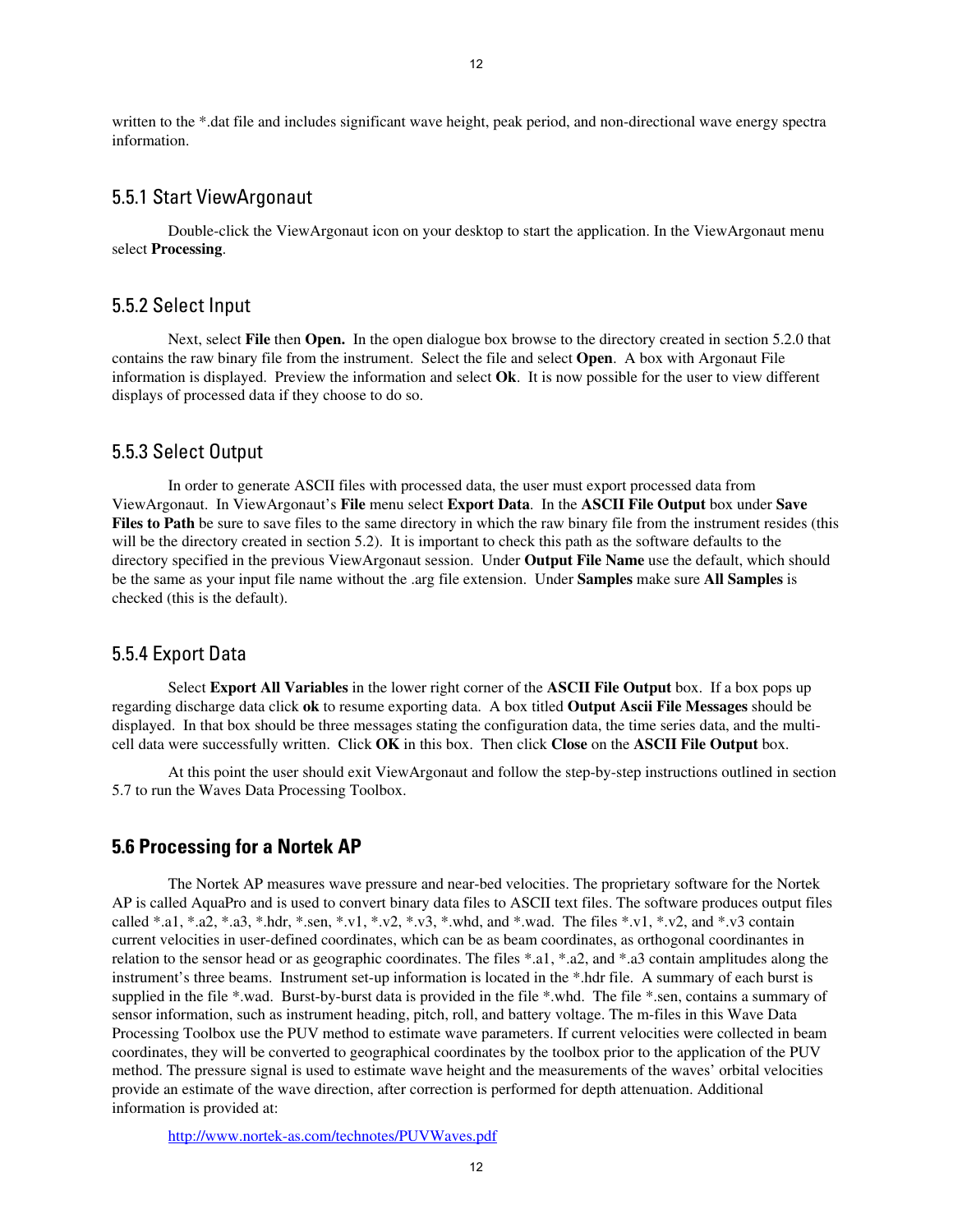#### 5.6.1 Start AquaPro

Double-click the AquaPro icon on your desktop to start the application.

#### 5.6.2 Select Input

Under the **Deployment** menu, select **Data Conversion**. In the Data Conversion pop-up box, select **Add File.** Browse to the folder created in section 5.2 that contains the instrument's raw binary data file (\*.prf). Select this file and then select **Open**.

#### 5.6.3 Select Output

In order to generate ASCII files using processed data, the user must export processed data from AquaPro. In the **Data Conversion** box next to **Add prefix**, enter a character string that will be pre-pended to the output files.

#### 5.6.4. Export Data

Select the blue arrow in the center of the **Data Conversion** box. In the Data Conversion pop-up box, there should be check marks next to the following boxes: Header, Velocity, Amplitude, Sensors, and Wave. Select **OK**  to commence exporting of data. When processing is completed, the output file names will be displayed under **Converted files** in the **Data Conversion** box. Select **Done** and then close the AquaPro software. The \*.a1, \*.a2, \*.a3, \*.hdr, \*.sen, \*.v1, \*.v2, \*.v3, \*.whd, and \*.wad should now exist in the directory containing the instrument's raw binary data file.

At this point the user should exit AquaPro and follow the step-by-step instructions outlined in section 5.7 to run the Wave Data Processing Toolbox.

#### **5.7 Matlab® Processing**

#### 5.7.1 Start Matlab®

Double-click the Matlab icon on your desktop to start Matlab®. Alternatively, click the start menu and select **all programs** then **Matlab** x.xx, **Matlab** x.xx where 'x.xx' is the version of Matlab® installed on your computer.

#### 5.7.2 Change directories

At the Matlab command prompt change directories to the directory you created in section 5.2. This directory should contain the raw binary data file from the instrument, the metadata file, and the ASCII output files from your instrument's proprietary software. For example, the directory created in section 5.2 contains the raw binary data file from an RD Instruments ADCP, a metadata file, and WavesMon-generated ASCII output files. Type the following at Matlab's command prompt in order to change directories to this directory:

>> cd C:\7221wh\wavesmon

#### 5.7.3 Run the Wave Data Processing Toolbox

The Wave Data Processing Toolbox is run by a driver m-file that calls a series of m-files (outlined below) to load proprietary software output files, to convert data into EPIC-compatible variables where appropriate, and to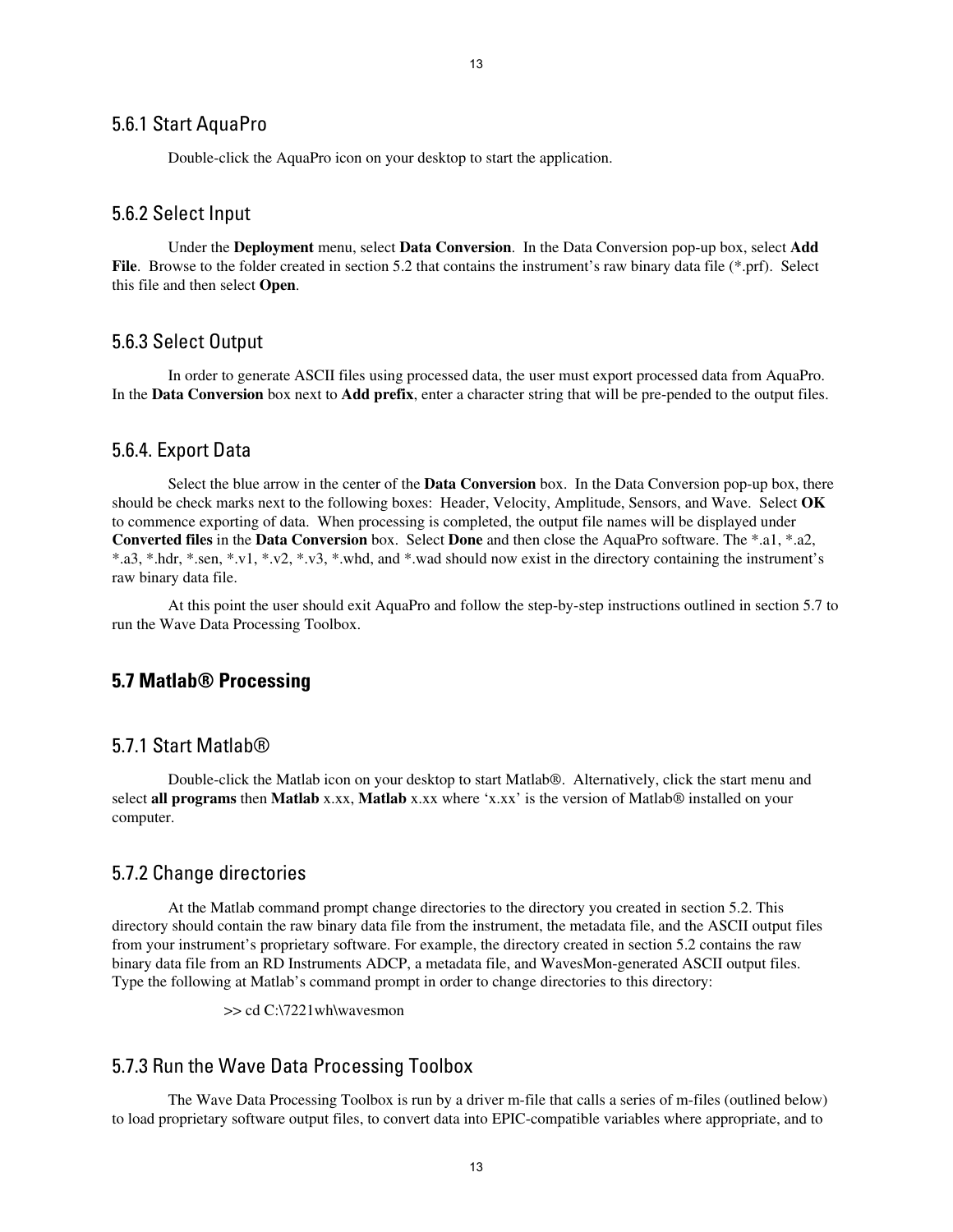<span id="page-13-0"></span>convert data to NetCDF. These m-files were developed by the authors, but they include calls to other usercontributed m-files. We include all required m-files in the Wave Data Processing Toolbox package.

The driver m-files for the instruments supported by this package are called adcpWvs2nc.m (for the RD Instruments adcp), argnWvs2nc.m (for the Sontek Argonaut), and aqdpWvs2nc.m (for the Nortek AP). The inputs for these driver m-files include the metadata file name and a character string that represents the NetCDF file names to which data will be written. To run the Wave Data Processing Toolbox the user would type the following at Matlab's command prompt:

#### For the RD Instruments ADCP

>> adcpWvs2nc(metaFile, outFileRoot)

For the Sontek Argonaut

>> argnWvs2nc(metaFile, outFileRoot)

For the Nortek AP

>> aqdpWvs2nc(metaFile, outFileRoot)

The input metaFile is a character string that specifies the name of your metadata file. This should be surrounded by single quotes and specified without the file extension .txt. The input outFileRoot is a character string that specifies the name of the netCDF files to which you would like to write the data. This string should be surrounded by single quotes, and the NetCDF file extension, .nc, is not necessary.

The Wave Data Processing Toolbox consumes a large amount of computer memory when it accumulates data into multi-dimensional arrays. We suggest users have no other programs running on their system while running the toolbox, and use a clean start of Matlab to prevent Matlab out-of-memory errors. Users may also wish to turn their hardware acceleration off before running the toolbox.

For the RD Instruments ADCP, bad data screening and removal are accomplished internally by WavesMon. The entire time series of pressure, velocities, and wave parameters are converted to NetCDF and no user-interaction is required. However, for both the Sontek Argonaut and the Nortek Aquadopp AP, user-interaction is required. The user is asked to view a plot of pressures and velocities (for the Nortek), or wave parameters (for the Sontek), and decide the first and last good bursts of data. All data between the first and last good bursts is converted to NetCDF. This provision was included to exclude out-of-water data, collected during deployment and recovery of the instruments, from the NetCDF files.

The NetCDF files outFileRootr-cal.nc and outFileRootp-cal.nc will be written to the directory you created in section 5.2. The first NetCDF file contains the time series of pressure and velocities. Please note that this NetCDF file is created only for the RD Instruments ADCP and the Nortek AP. We do not create this NetCDF file for the Sontek Argonaut, as the pressure time series from which wave parameters and spectra are calculated is not output by ViewArgonaut. The second NetCDF file contains the statistical wave parameters, and these files are created for all 3 supported instruments. Please refer to Appendix II and Appendix III for a listing of variables in the burst and statistic NetCDF files, respectively. This completes wave data processing with the Wave Data Processing Toolbox.

## **6. Wave Data Processing Toolbox M-files**

The m-files called by the Wave Data Processing Toolbox are outlined below. These m-files do NOT require editing. Please report all bugs to John Warner at [mailto:hjcwarner@usgs.gov.](mailto:hjcwarner@usgs.gov) The authors would like to acknowledge NortekUSA for the inclusion of their m-files, wds.m, hs.m, logavg.m, and wavek.m in this processing package. All of Nortek's m-files were downloaded from

<http://www.nortekusa.com/principles/Waves.html#MatlabToolkit>. The mfiles hs.m, logavg.m, and wavek.m remain unmodified from their original form. The mfile wds.m contains one modification to prevent erroring in Matlab®. We would also like to acknowledge Dr. Richard P. Signell, who provided the functions julian.m, and gregorian.m.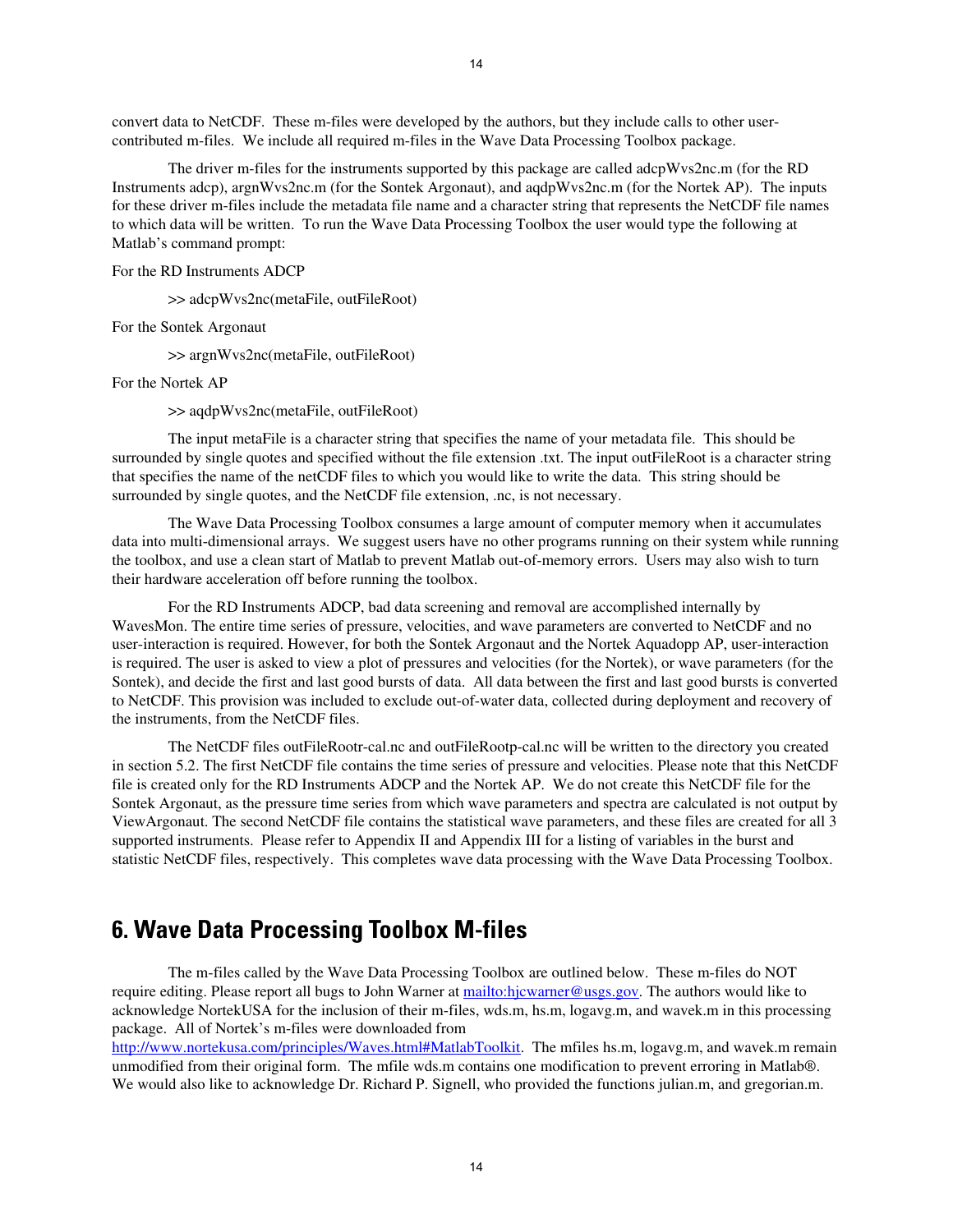#### **6.1 M-files for RD Instruments ADCP**

M-files called for the RD Instruments ADCP are located in the sub-folder RDI of the WVTOOLS folder that was downloaded and installed in section 5.1.0. The m-files are also provided in this manual in Appendix IV. An outline and a short description of each m-file are provided below.

- A. adcpWvs2nc.m ~ Primary driver mfile, controls calls to other m-files
- B. nccreate  $adcpWvs.m \sim a$  function to create and define the raw and processed NetCDF files for RD Instruments ADCP wave data storage, archival, and dissemination
- C. read\_adcpWvs.m  $\sim$  a function to load the WavesMon data file \*\_LogData.000 containing the time series of wave parameters
- D. ncwrite\_adcpWvs.m  $\sim$  a function to write the time series of wave parameters to the processed NetCDF file
- E. read  $adcpWvs$  spec.m  $\sim$  a function to load the WavesMon data files Dspec\*.txt, Pspec\*.txt, Sspec\*.txt, and Vspec\*.txt containing the time series of directional and non-directional wave energy spectra
- F. ncwrite\_adcpWvs\_spec.m  $\sim$  a function to write the time series of directional and non-directional wave energy spectra to the processed NetCDF file
- G. read\_adcpWvs\_raw.m ~ a function to load the WavesMon data files Press\*.txt, Strk\*.txt, and Vel\*.txt containing the raw time series of pressure, range to surface track, and orbital velocity data
- H. ncwrite  $adcpWvs$  raw.m  $\sim$  a function to write the raw time series of pressure, range to surface track, and orbital velocity data the raw NetCDF file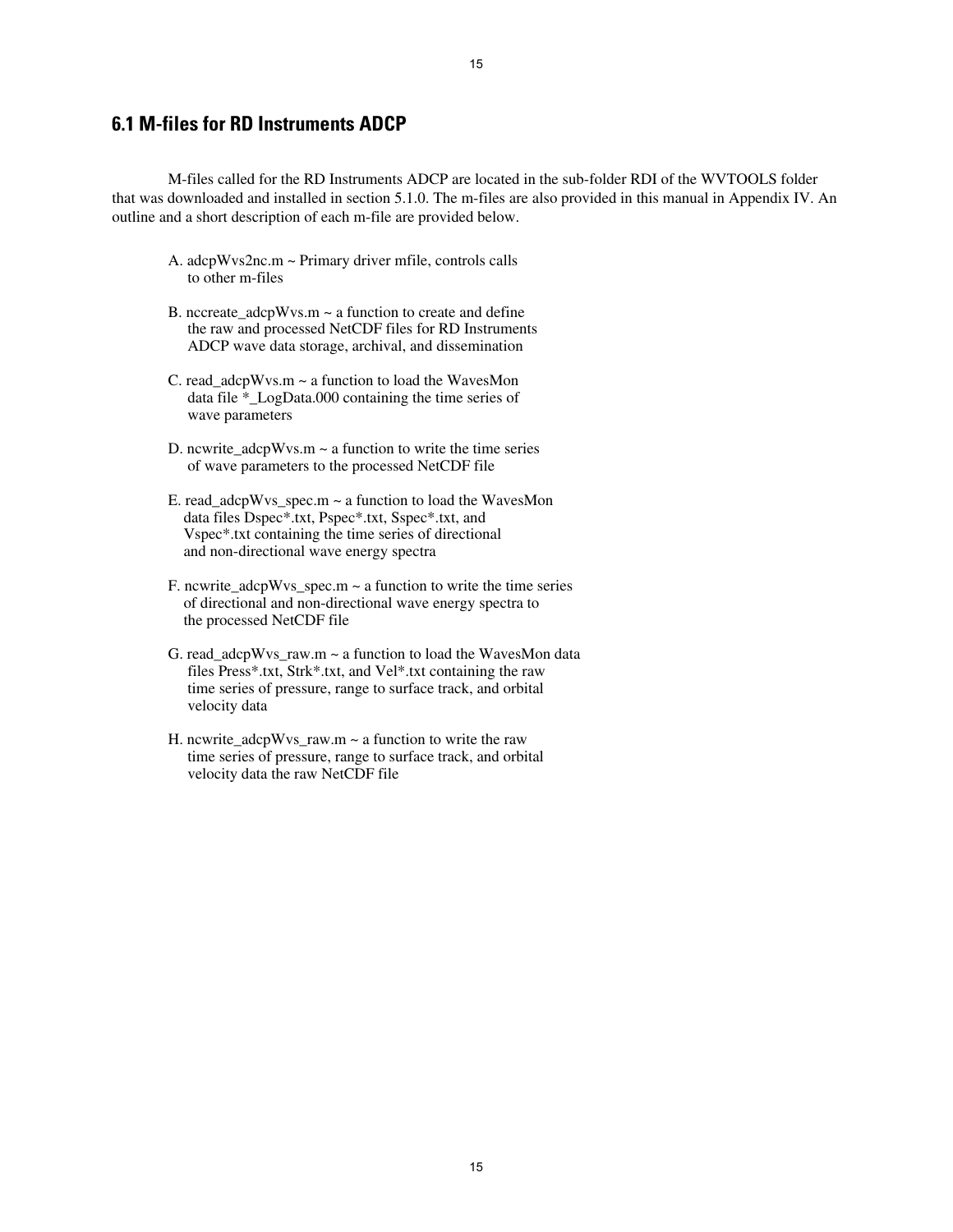M-files called for the Sontek Argonaut are located in the sub-folder Sontek of the WVTOOLS folder that was downloaded and installed in section 5.1. The m-files are also provided in this manual in Appendix V. An outline and a short description of each m-file are provided below.

- A. argnWvs2nc.m ~ Primary driver mfile, controls calls to other m files
- B. get meta sontek.m  $\sim$  a function to load user-defined metadata and instrument setup information
- C. nccreate  $argnWv$ s.m  $\sim$  a function to create and define the raw and processed NetCDF files for Sontek Argonaut wave data storage, archival, and dissemination
- D. read  $argmWvs.m \sim a$  function to load the ViewArgonaut file \*.dat containing the time series of wave parameters and non-directional wave energy spectra
- E. ncwrite\_argnWvs.m  $\sim$  a function to write the time series of wave parameters and non-directional wave energy spectra to the processed NetCDF file

#### **6.3 M-files for Nortek AP**

M-files called for the Nortek AP are located in the sub-folder Nortek of the WVTOOLS folder that was downloaded and installed in section 5.1. The m-files are also provided in this manual in Appendix VI. An outline and a short description of each m-file are provided below.

- A. aqdpWvs2nc.m ~ Primary driver mfile, controls calls to other m files
- B. get\_meta\_nortek.m  $\sim$  a function to load user-defined metadata and instrument setup information
- C. wad2puv.m ~ a function to read the Nortek Aquadopp AP file \*.wad, split the file into individual bursts, and perform PUV analysis
- D. nccreate\_aqdpWvs.m ~ a function to create and define the raw and processed NetCDF files for Nortek AP wave data storage, archival, and dissemination
- E. ncwrite  $aqdpWv\sin \sim a$  function to write the time series of wave parameters and non-directional wave energy spectra to the processed NetCDF file
- F. ncwrite\_aqdpWvs\_raw.m ~ a function to write the time series of raw pressures and velocities to the raw NetCDF file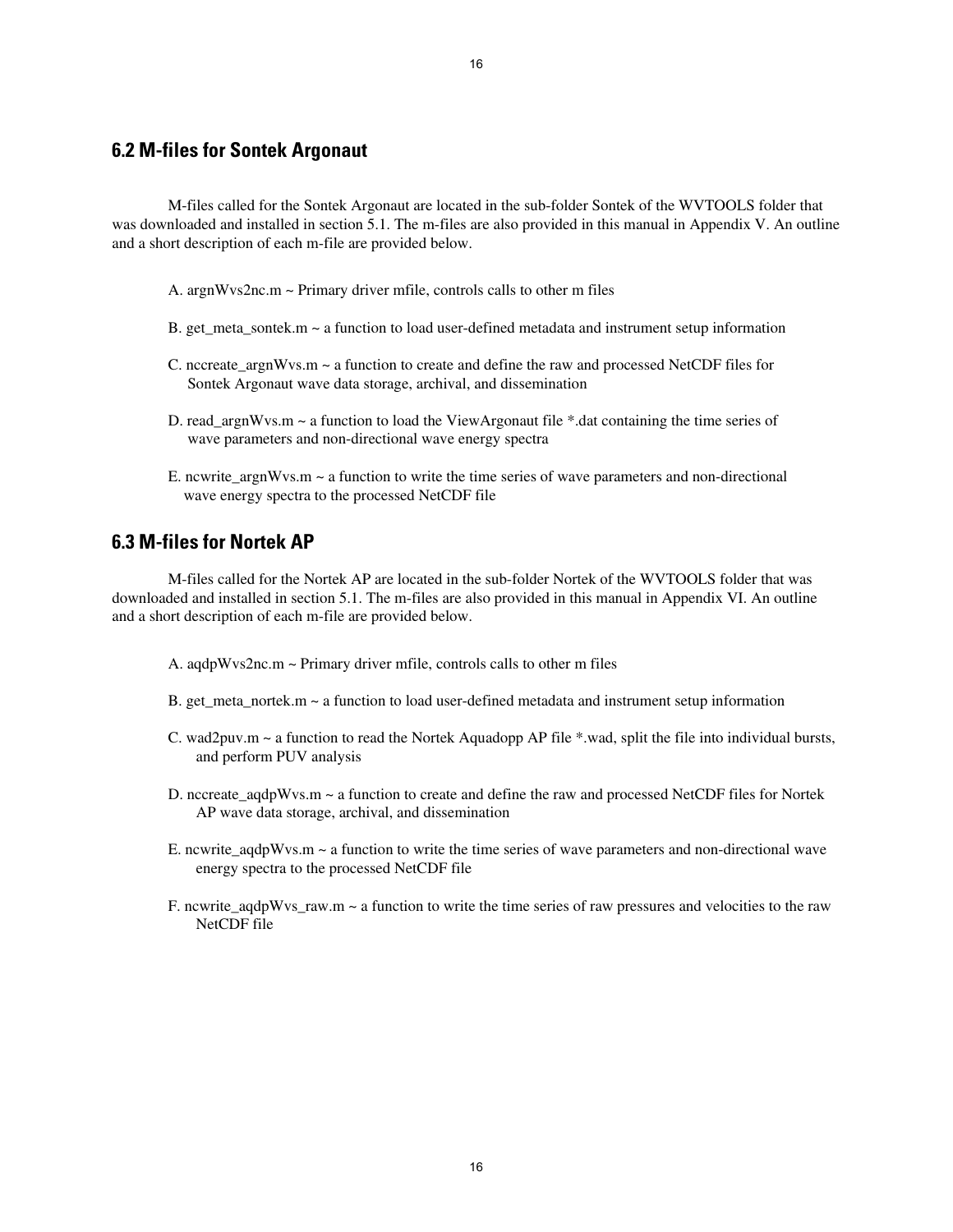## <span id="page-16-0"></span>**7. References**

RD Instruments Waves Primer: Wave Measurements and the RDI ADCP waves array technique. [http://www.rdinstruments.com/waves.html.](http://www.rdinstruments.com/waves.html)

SonTek/YSI Argonaut Acoustic Doppler Current Meter Technical Documentation. <http://www.sontek.com/product/sw/viewarg/viewargonaut.htm>.

Aquadopp Current Meter User manual.

[http://www.nortek-as.com/support/manuals/Aquadopp\\_Manual.pdf](http://www.nortek-as.com/support/manuals/Aquadopp_Manual.pdf)

PUV Wave Directional Spectra: How PUV Wave Analysis Works. <http://www.nortek-as.com/technotes/PUVWaves.pdf>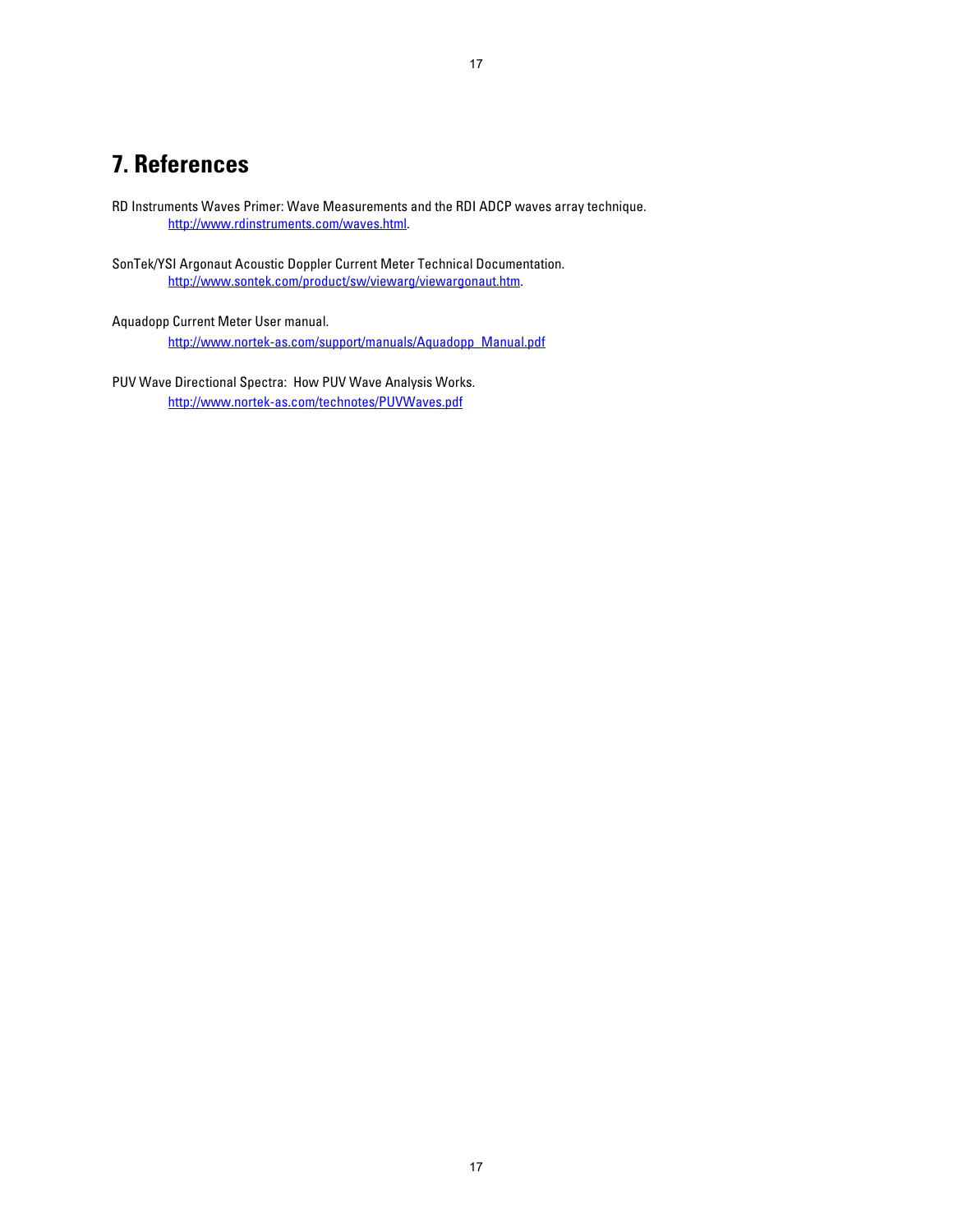## <span id="page-17-0"></span>**Appendix I: Metadata**

The metadata file contains information regarding the instrument and the deployment. Example metadata files with specific formatting are provided in the Wave Data Processing Toolbox for each instrument. See metaRDI.txt, metaNortek.txt, and metaSontek.txt. Users may copy and edit these files to suit their project needs, or create their own metadata files. Users may choose to add or remove metadata fields. However, they must keep in mind that the metadata field's description must start at column 20 and not exceed column 83 of the file. Example metadata fields are described below.

| <b>Metadata Field</b> | <b>Field Description</b>                                    | <b>Example</b>                                           |
|-----------------------|-------------------------------------------------------------|----------------------------------------------------------|
| Mooring               | mooring identification number                               | '7201'                                                   |
| Deployment_date       | date of instrument deployment                               | '28-Oct-2003'                                            |
| Recovery_date         | date of instrument recovery                                 | '21-Jan-2004                                             |
| <b>INST_TYPE</b>      | type of instrument and instrument manufacturer              | 'RD Instruments ADCP'                                    |
| history               | NetCDF file history                                         | 'ADCP wave data processed with RDI<br>WavesMon software' |
| DATA_SUBTYPE          | description of data type                                    | 'MOORED'                                                 |
| DATA_ORIGIN           | data originating institution                                | 'USGS/WHSC'                                              |
| COORD_SYSTEM          | coordinate system of the data                               | 'GEOGRAPHIC'                                             |
| <b>WATER_MASS</b>     | water mass flag used for EPIC contouring<br>programs        | $\cdot$ ?                                                |
| POS_CONST             | consistent position flag $(1 = not consistent)$             | $\cdot$ <sup>0</sup>                                     |
| DEPTH_CONST           | consistent depth flag $(1 = not consistent)$                | $\Omega$                                                 |
| WATER_DEPTH           | water depth in meters                                       | ' $11.3 M'$                                              |
| <b>DRIFTER</b>        | drifter flag $(=1$ if drifter)                              | $\Omega$                                                 |
| VAR_FILL              | missing or bad data value identifier                        | '1.0000000409184788E35'                                  |
| <b>EXPERIMENT</b>     | experiment name                                             | 'Myrtle Beach'                                           |
| <b>PROJECT</b>        | project name                                                | 'South Carolina Coastal Erosion Study'                   |
| <b>DESCRIPT</b>       | location and/or site of data collection                     | 'Site 1 ADCP'                                            |
| longitude             | instrument location                                         | '-78.7893'                                               |
| latitude              | instrument location                                         | '33.6497'                                                |
| FILL_FLAG             | data fill flag (=1 if data has fill values)                 | $\Omega$                                                 |
| <b>COMPOSITE</b>      | number of pieces in composite series                        | $\cdot 0$                                                |
| magnetic_variation    | degrees between magnetic and true north at data<br>location | $-8.22$                                                  |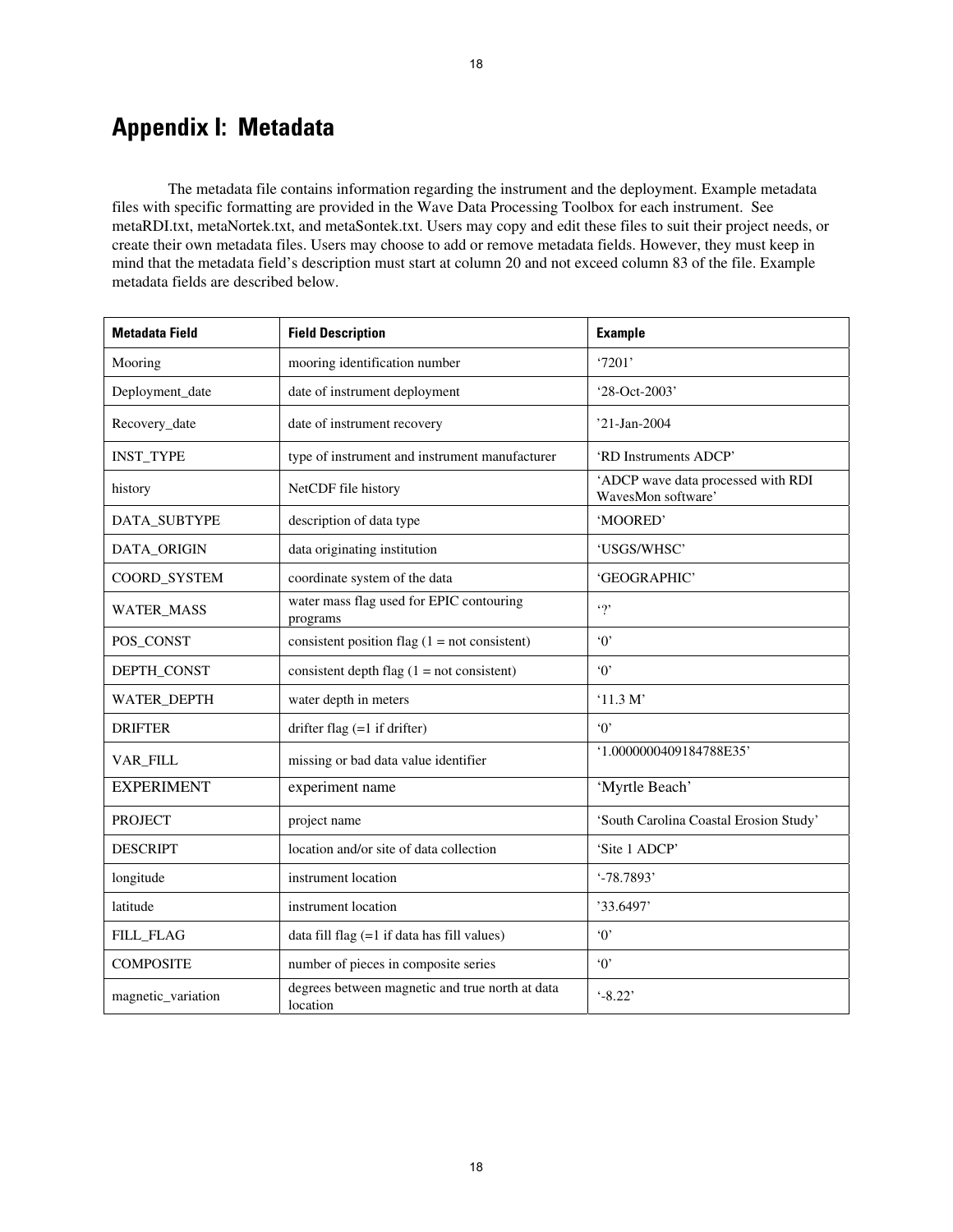## <span id="page-18-0"></span>**Appendix II: Description of variables in the burst NetCDF file**

The following tables list a description of the variables output to the burst NetCDF file (outFileRootr-cal.nc) for the RD Instruments ADCP and the Nortek AP. A burst NetCDF file is not created for the Sontek Argonaut. Time is stored in the variables 'time' and 'time2'. The variable 'time' contains the Julian Day where Julian Day 2440000 begins at 0000 hours on May 23, 1968. The variable 'time2' contains milliseconds (msec) for each Julian Day. These two variables can be combined as in (1) to yield the time of each observation in Julian Days.

 $jday = time + (time2/1000/24/3600)$  (1)

#### **For RDI ADCP:**

| <b>Variable</b> | <b>Description</b>            | <b>Units</b>            |
|-----------------|-------------------------------|-------------------------|
| time            | Time in Julian Days           | Julian Day              |
| time2           | Time in Julian Days           | msec of each Julian Day |
| burst           | Burst number                  | counts                  |
| lat             | Latitude                      | degree_north            |
| lon             | Longitude                     | degree east             |
| sample          | Sample number                 | counts                  |
| press           | Pressure sensor derived depth | mm                      |
| strk            | Along-beam surface track      | mm                      |
| vel             | Along-beam velocity           | mm/s                    |

#### **For Nortek AP:**

| <b>Variable</b> | <b>Description</b>                    | <b>Units</b>            |
|-----------------|---------------------------------------|-------------------------|
| time            | Time in Julian Days                   | Julian Day              |
| time2           | Time in Julian Days                   | msec of each Julian Day |
| burst           | Burst number                          | counts                  |
| lat             | Latitude                              | degree_north            |
| lon             | Longitude                             | degree_east             |
| sample          | Sample number                         | counts                  |
| hght_ $18$      | Height of the sea surface relative to | m                       |
|                 | sensor                                |                         |
| $u_1205$        | Eastward velocity                     | cm/s                    |
| $v_1206$        | Northward velocity                    | cm/s                    |
| w_1204          | Vertical velocity                     | cm/s                    |
| amp             | Beam amplitude                        | counts                  |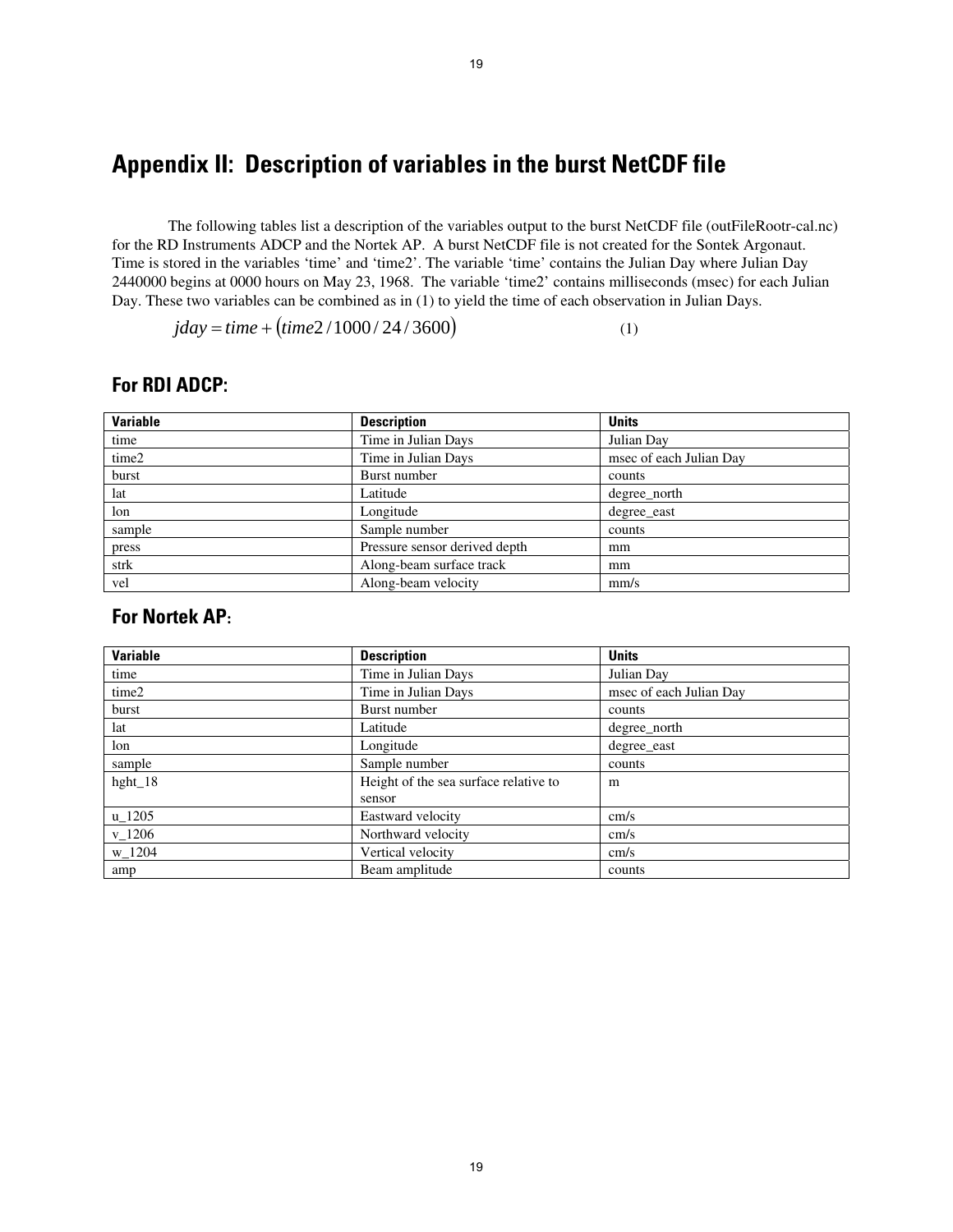## <span id="page-19-0"></span>**Appendix III: Description of variables in the statistic NetCDF file**

The following tables list a description of the variables output to the statistic NetCDF file (outFileRootpcal.nc) for the RD Instruments ADCP, the Nortek AP, and the Sontek Argonaut. Time is stored in the variables 'time' and 'time2'. The variable 'time' contains the Julian Day where Julian Day 2440000 begins at 0000 hours on May 23, 1968. The variable 'time2' contains milliseconds (msec) for each Julian Day. These two variables can be combined as in (1) above to yield the time of each observation in Julian Days.

20

| <b>Variable</b> | <b>Description</b>                                | <b>Units</b>            |
|-----------------|---------------------------------------------------|-------------------------|
| time            | Time in Julian Days                               | Julian Day              |
| time2           | Time in Julian Days                               | msec of each Julian Day |
| burst           | <b>Burst number</b>                               | counts                  |
| lat             | Latitude                                          | degree_north            |
| lon             | Longitude                                         | degree_east             |
| wh_4061         | Significant wave height                           | m                       |
| wp_4060         | Mean wave period                                  | S                       |
| hght_18         | Height of the sea surface relative to             | m                       |
|                 | sensor                                            |                         |
| frequency       | Frequency at the center of each<br>frequency band | Hz                      |
| direction       | Direction at the center of each direction         | degrees True            |
|                 | slice                                             |                         |
| mwh_4064        | Maximum wave height                               | m                       |
| wp_peak         | Peak wave period                                  | S                       |
| wydir           | Peak wave direction from which waves              | degrees True            |
|                 | are propagating                                   |                         |
| dspec           | Directional wave energy spectrum                  | $mm^2$ /Hz/degree       |
| pspec           | Pressure-derived non-directional wave             | mm/sqrt(Hz)             |
|                 | height spectrum                                   |                         |
| sspec           | Surface-derived non-directional wave              | mm/sqrt(Hz)             |
|                 | height spectrum                                   |                         |
| vspec           | Velocity-derived non-directional wave             | mm/sqrt(Hz)             |
|                 | height spectrum                                   |                         |

#### **For the RDI ADCP:**

#### **For the Sontek Argonaut:**

| Variable   | Description                             | Units                   |
|------------|-----------------------------------------|-------------------------|
| time       | Time in Julian Days                     | Julian Day              |
| time2      | Time in Julian Days                     | msec of each Julian Day |
| burst      | Burst number                            | counts                  |
| lat        | Latitude                                | degree_north            |
| lon        | Longitude                               | degree_east             |
| wh_4061    | Significant wave height                 | m                       |
| hght_ $18$ | Height of the sea surface relative to   | m                       |
|            | sensor                                  |                         |
| hght_std   | Standard deviation of height of the sea | m                       |
|            | surface                                 |                         |
| frequency  | Frequency at the center of each         | Hz                      |
|            | frequency band                          |                         |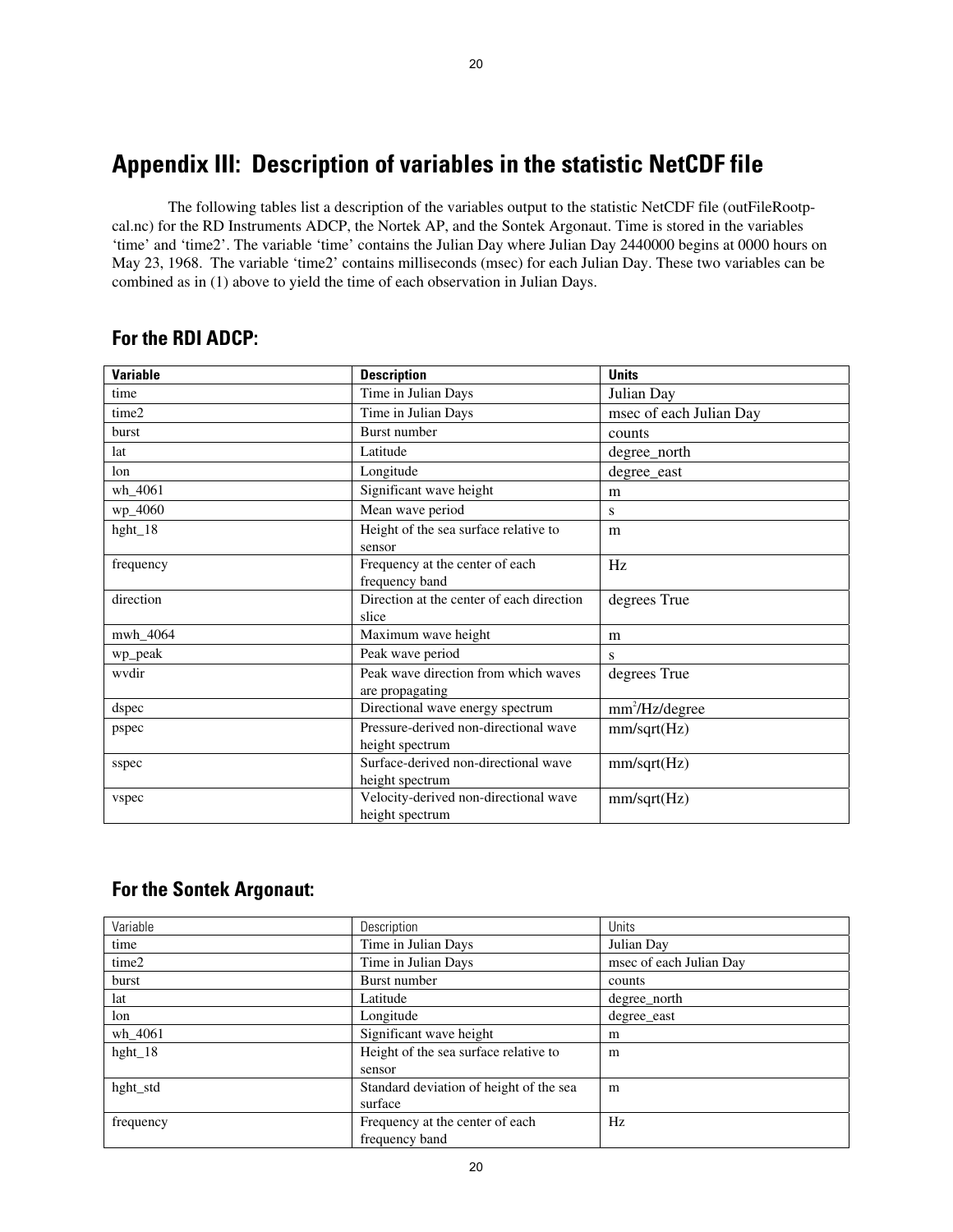| wp_peak | Peak wave period                                         |             |
|---------|----------------------------------------------------------|-------------|
| pspec   | Pressure-derived non-directional wave<br>height spectrum | mm/sqrt(Hz) |

## **For the Nortek AP:**

| <b>Variable</b> | <b>Description</b>                    | <b>Units</b>            |
|-----------------|---------------------------------------|-------------------------|
| time            | Time in Julian Days                   | Julian Day              |
| time2           | Time in Julian Days                   | msec of each Julian Day |
| burst           | Burst number                          | counts                  |
| lat             | Latitude                              | degree_north            |
| lon             | Longitude                             | degree_east             |
| wh_4061         | Significant wave height               | m                       |
| hght_18         | Height of the sea surface relative to | m                       |
|                 | sensor                                |                         |
| frequency       | Frequency at the center of each       | Hz                      |
|                 | frequency band                        |                         |
| dfreq           | Frequency band width                  | Hz                      |
| wp_peak         | Peak wave period                      | S                       |
| wydir           | Peak wave direction from which waves  | degrees True            |
|                 | are propagating                       |                         |
| spread          | Peak spreading                        | degrees                 |
| pspec           | Pressure-derived non-directional wave | mm/sqrt(Hz)             |
|                 | height spectrum                       |                         |
| vspec           | Velocity-derived non-directional wave | mm/sqrt(Hz)             |
|                 | height spectrum                       |                         |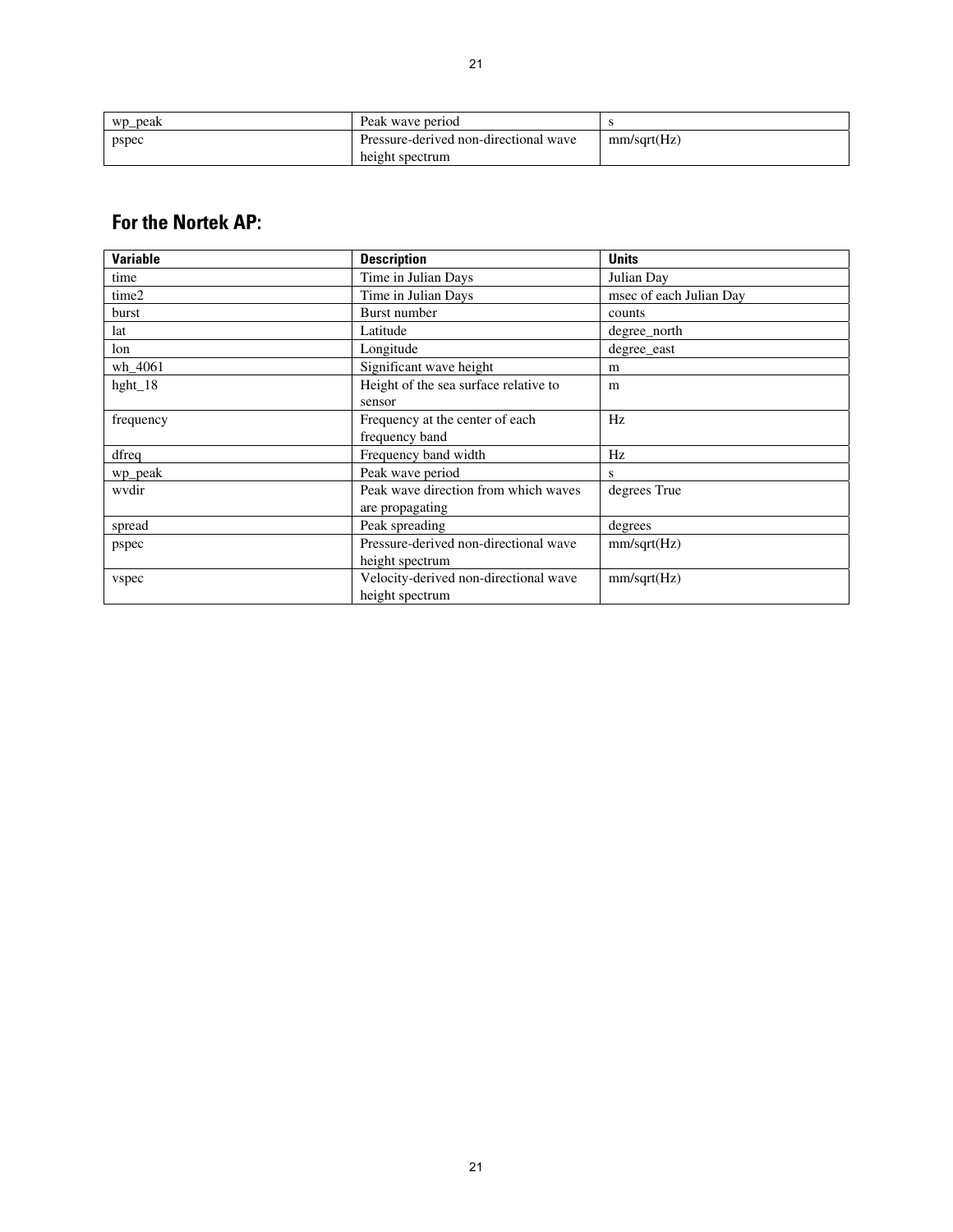### <span id="page-21-0"></span>**Appendix IV: M-files for RD Instruments ADCP**

```
function adcpWvs2nc(metaFile,outFileRoot) 
% adcpWvs2nc.m A driver M-file for post-processing RD Instruments 
% WavesMon wave data in Matlab. 
% 
% usage: adcpWvs2nc(metaFile,outFileRoot); 
% 
% where: metaFile - a string specifying the ascii file in which 
% metadata is defined, in single quotes 
% excluding the .txt file extension 
% outFileRoot - a string specifying the name given to the 
% NetCDF output files, in single quotes 
% excluding the NetCDF file extension .nc 
% 
% Written by Charlene Sullivan 
% USGS Woods Hole Science Center 
% Woods Hole, MA 02543 
% csullivan@usgs.gov 
\approx% Toolbox Functions: 
% nccreate_adcpWvs.m 
% read_adcpWvs.m 
% ncwrite_adcpWvs.m 
% read_adcWvs_spec.m 
% ncwrite_adcpWvs_spec.m 
% read_adcpWvs_raw.m 
% ncwrite_adcpWvs_raw.m 
% 
% Add-on Functions: 
% julian.m 
% gregorian.m 
% gmin.m 
% gmax.m 
% C. Sullivan 10/25/05, version 1.1 
% Provide user additional feedback regarding code execution. File extension 
% on metadata file no longer required for the input 'metaFile'. 
% C. Sullivan 06/09/05, version 1.0 
% This function assumes the user ran RD Instruments WavesMon 
% software, output the WavesMon raw and processed data to text files, and 
% created the file 'metaFile.dat' with important metadata. The function 
% assumes you are in a directory with this data and the netcdf toolbox and 
% the Wave Data Processing System toolbox exist on your Matlab path. Raw 
% and processed data is written to individual netCDF files. An integer 
% fill value (-32768) is used for the spectra data and the raw data. 
% Clear statements interspersed throughout mfiles prevent out of memory 
% errors.
```
version =  $'1.1'$ ;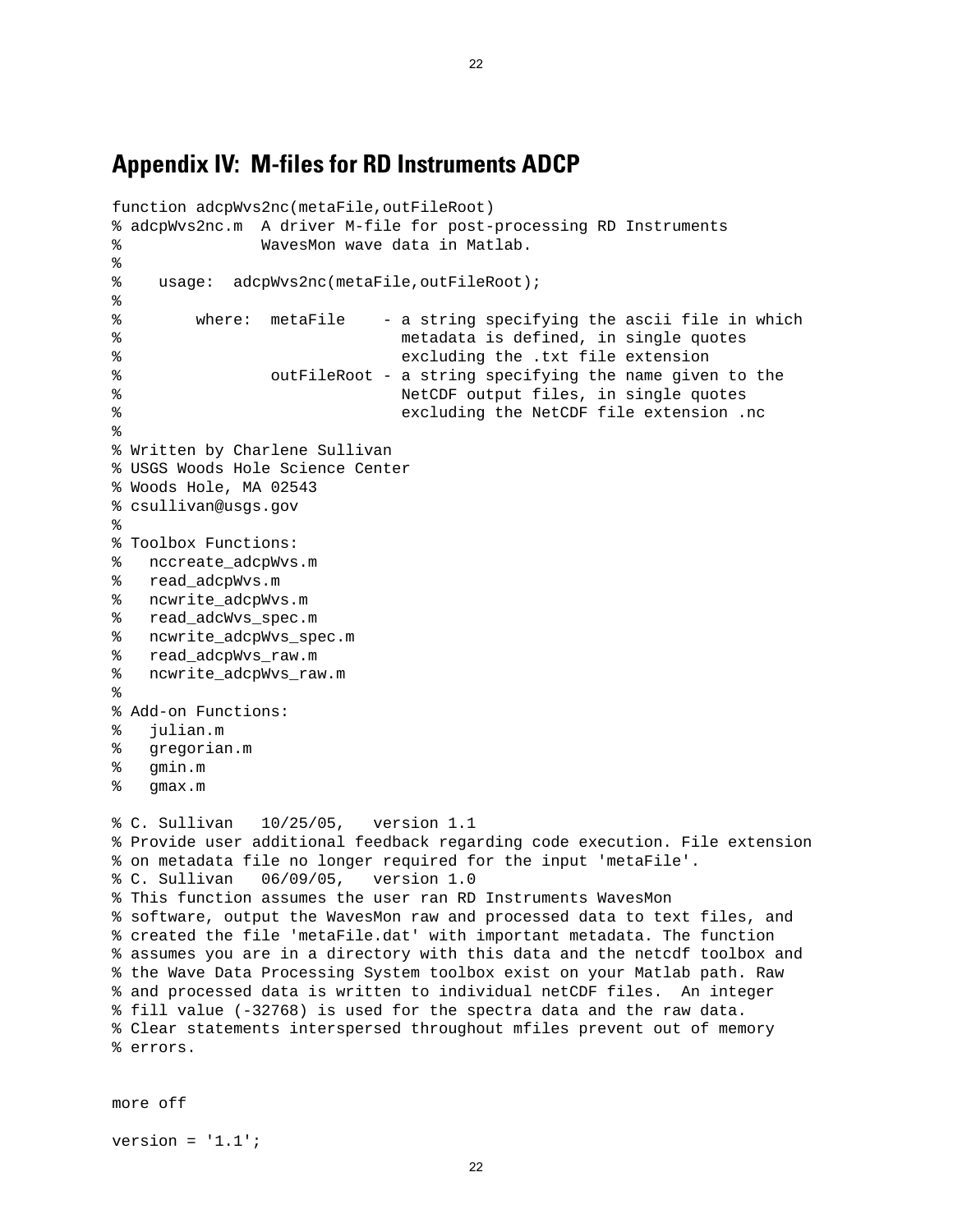tic

```
% Check inputs 
if ~ischar(metaFile) || ~ischar(outFileRoot) 
    error('File names should be surrounded in single quotes');
end 
% Check existence of metadata file 
l=ls([metaFile,'.txt']); 
if isempty(l) 
     error(['The metafile ',metaFile,'.txt does not exist in this 
directory']); 
end 
% Check WavesMon output 
if isempty(dir('* LogData.*'))
     error(['WavesMon output does not exist in the directory ',pwd]) 
elseif length(dir('*_LogData.*')) > 1 
     error('Only one *_LogData.* file is permitted by this toolbox') 
elseif isempty(dir('*Spec*.txt')) 
     error('WavesMon output must include spectra data as text files') 
elseif isempty(dir('Strk*.txt')) 
     error('WavesMon output must include raw Range to surface data') 
elseif isempty(dir('Press*.txt')) 
     error('WavesMon output must include raw pressure data') 
elseif isempty(dir('Vel*.txt')) 
     error('WavesMon output must include raw orbital velocity data') 
end 
% Create and define your netcdf files 
nccreate_adcpWvs(metaFile, outFileRoot); 
% Load timeseries data 
[logData] = read_adcpWvs; 
% Write timeseries data to NetCDF 
ncwrite_adcpWvs(logData, outFileRoot); 
clear logData 
% Load spectra data 
[specData] = read_adcpWvs_spec; 
% Write spectra data to NetCDF 
ncwrite_adcpWvs_spec(specData, outFileRoot); 
clear specData 
% Load raw data 
[rawData] = read adcpWvs raw;% Write raw data to NetCDF 
ncwrite_adcpWvs_raw(rawData, outFileRoot); 
clear rawData
```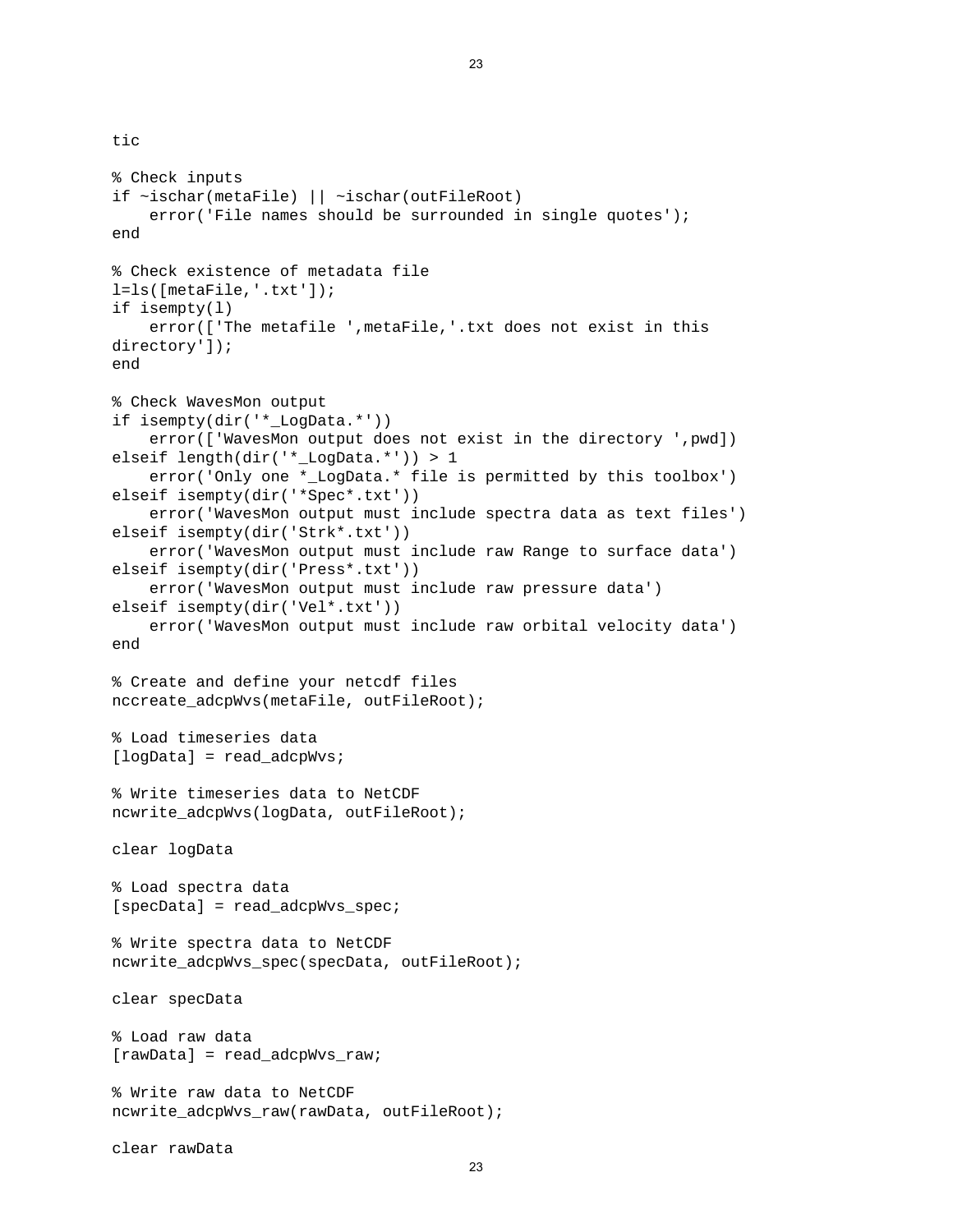```
ncr.VAR DESC = ncchar('press:vel:strk');
function nccreate adcpWvs(metaFile,outFileRoot)
% nccreate_adcpWvs.m A function to create empty netCDF files that will 
% store RD Instruments ADCP wave data. 
% 
% usage: nccreate adcpWvs(metaFile,outFileRoot);
% 
% where: metaFile - a string specifying the ascii file in which 
% metadata is defined, in single quotes 
% excluding the .txt file extension 
% outFileRoot - a string specifying the name given to the 
% NetCDF output files, in single quotes 
% excluding the NetCDF file extension .nc 
% 
% Written by Charlene Sullivan 
% USGS Woods Hole Science Center 
% Woods Hole, MA 02543 
% csullivan@usgs.gov 
% C. Sullivan 03/28/06, version 1.2 
% Add EPIC keys for the variables: maximum wave height (new EPIC key 4064), 
% peak wave period (use existing EPIC key 4063), and peak wave direction 
% (use existing EPIC key 4062). Don't use EPIC keys for spectra variables, 
% because EPIC isn't suited for the spectral domain. Perhaps CF conventions 
% are better suited? 
% C. Sullivan 10/25/05, version 1.1 
% Provide user additional feedback regarding code execution. File extension 
on 
% metadata file no longer required in the input metaFile. Changed DATA_TYPE 
% attribute description to be consistent with the documentation. Changed 
% EPIC code and units on the variable lon to 502 and degree_east for 
% consistency w/ longitude as specified in the metafile where west is 
% negative. Add ADCP bin size attributes. Add selected bins for dspec and 
% vspec to attributes. Define direction variable for directional spectra. 
% Re-define frequency variable. 
% C. Sullivan 06/09/05, version 1.0 
% Now defining both a raw data and processed data NetCDF files. Including 
% all information from the waves configuration file as metadata. Dimensions 
% \text{ depth } (-1), lat (=1), and lon (=1), beam (= 4), and beambin (=12) are
% hardwired. 
version = '1.2';
ncr = netcdf([outFileRoot,'r-cal.nc'],'clobber'); 
ncp = netcdf([outFileRoot,'p-cal.nc'],'clobber'); 
% Gather and write NetCDF metadata 
[userMeta, userMetaDefs] = textread([metaFile,'.txt'],'%s 
%63c','commentstyle','shell'); 
userMetaDefs = cellstr(userMetaDefs); 
[wvmnMeta, wvmnMetaDefs] = read_WavesMon_config; 
write_adcpWvs_meta(ncr, userMeta, userMetaDefs, wvmnMeta, wvmnMetaDefs) 
ncr.DATA_TYPE = ncchar('ADCP pressure and velocity timeseries');
```

```
24
```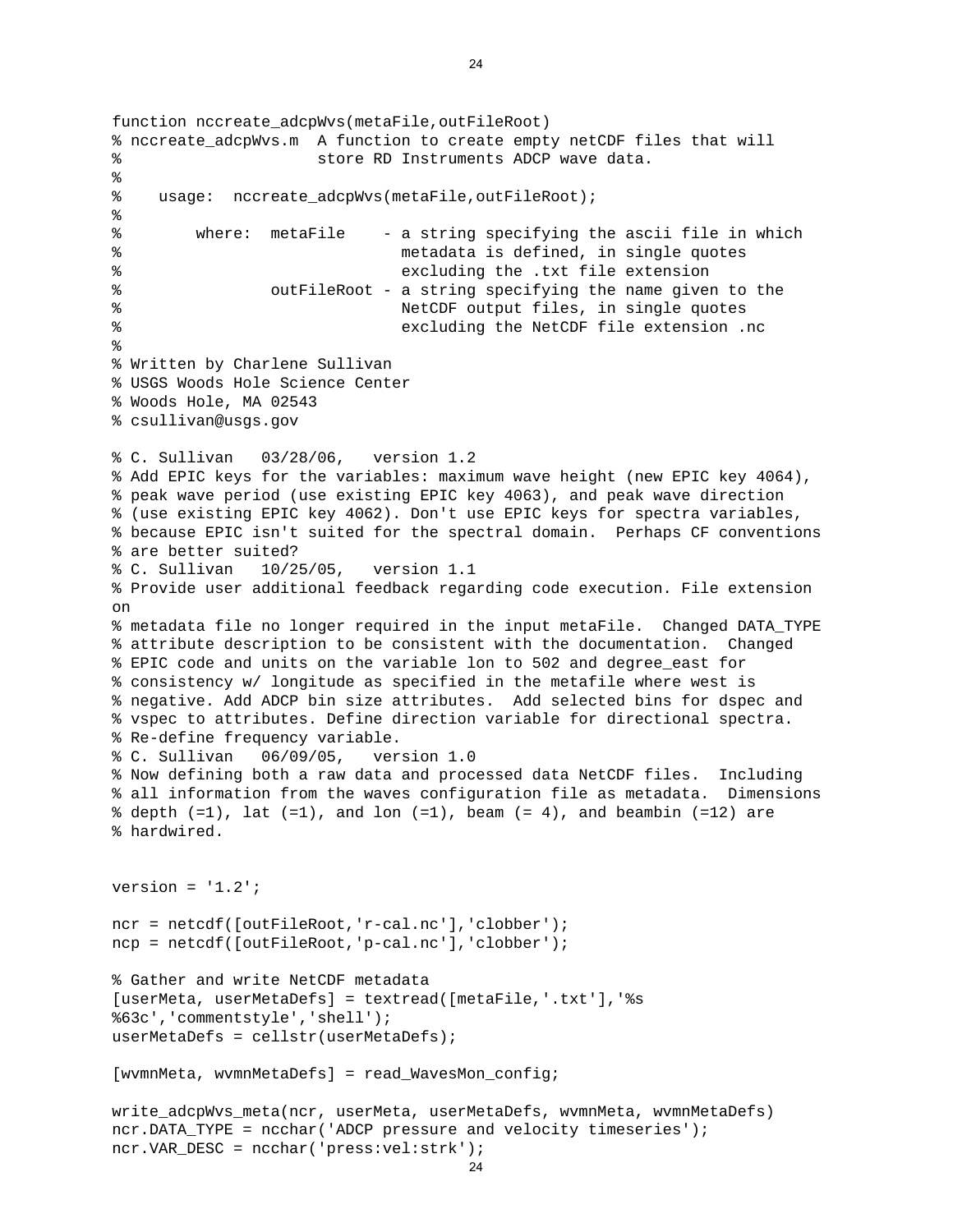```
write_adcpWvs_meta(ncp,userMeta, userMetaDefs, wvmnMeta, wvmnMetaDefs) 
ncp.DATA_TYPE = ncchar('ADCP processed wave parameters and spectra'); 
ncp.VAR_DESC = ncchar('Hs:Tp:Dp:Hmax:Tm:dspec:pspec:sspec:vspec '); 
% Define NetCDF dimensions 
disp(['Defining NetCDF dimensions in ',outFileRoot,'r-cal.nc and ',... 
        outFileRoot,'p-cal.nc']) 
define adcpWvs dims(ncr);
define_adcpWvs_dims(ncp); 
% Define NetCDF variables 
disp(['Defining NetCDF variables in ',outFileRoot,'r-cal.nc and ',... 
        outFileRoot,'p-cal.nc']) 
disp(' ') 
define_adcpWvs_vars(ncr); 
define_adcpWvs_vars(ncp); 
endef(ncr); 
ncr=close(ncr); 
endef(ncp); 
ncp=close(ncp); 
return 
% --------- Subfunction: Gather WavesMon configuration data ------------- % 
function [wvmnMeta,wvmnMetaDefs]=read_WavesMon_config; 
     disp(' ') 
     disp('Reading WavesMon configuration data ...') 
     configFile = ls('*Wvs.cfg'); 
    ind = 1; fid = fopen(configFile,'r'); 
     while 1 
         tline = fgetl(fid); 
        eqpos = strfind(tline,'='); if ~isempty(eqpos) 
            wvmnMeta\{ind,1\} = tline(1:eqpos-1);
            wvmmMetaDefs{ind,1} = tline(eqpos+1:end); %convert whitespace in wvmnMeta to underscores 
            ws = find(isspace(wvmmMetafind))==1);wvmnMeta\{ind\}(ws) = '_';
              %convert parenthesis in parameter names to underscores 
             op = strfind(wvmnMeta{ind},'('); 
            wvmnMeta\{ind\} (op) = '';
            cp = strfind(wvmMeta{ind},')');
            wvmnMeta\{ind\} (cp) = '_';
              %convert commas in parameter names to underscores 
             c = \text{strfind}(\text{wvmMeta}\{\text{ind}\}, ', ', 'wvmnMeta\{ind\}(c) = ' ';
              %make sure no parameter name is longer than 63 characters 
              %or Matlab complains 
              if length(wvmnMeta{ind})>63 
                 wvmnMeta\{ind\} = wvmnMeta\{ind\} (1:63);
             end 
             ind = ind + 1;
```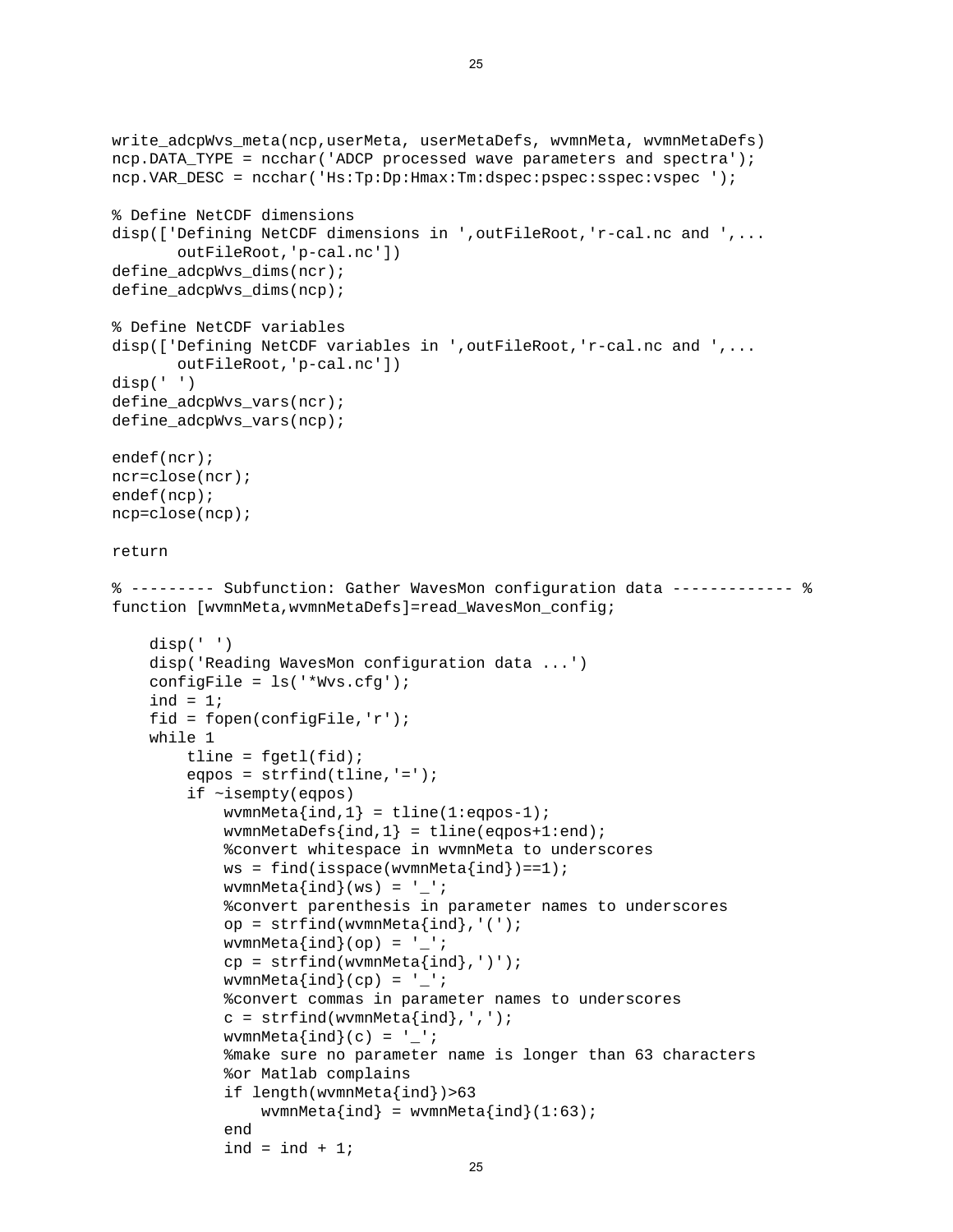```
 end 
         if ~ischar(tline), break, end 
     end 
     fclose(fid); 
return 
% --------- Subfunction: Write NetCDF metadata -------------------------- % 
function write_adcpWvs_meta(nc, userMeta, userMetaDefs, wvmnMeta,
wvmnMetaDefs) 
     for a=1:length(userMeta) 
        theField = userMeta{a};
        theFieldDef = userMetaDefs{a};
         if str2num(theFieldDef) 
             nc.(theField) = str2num(theFieldDef); 
         else 
             nc.(theField) = theFieldDef; 
         end 
     end 
     for a=1:length(wvmnMeta) 
        theField = wvmnMeta\{a\};
        theFieldDef = wvmnMetaDefs{a};
         if str2num(theFieldDef) & ~isequal(theField,'VSpecBins') 
             nc.WavesMonCfg.(theField) = str2num(theFieldDef); 
         else 
             nc.WavesMonCfg.(theField) = theFieldDef; 
         end 
     end 
return 
% --------- Subfunction: Define NetCDF dimensions ----------------------- % 
function define_adcpWvs_dims(nc) 
     %common dimensions for both raw and processed NetCDF files 
    nc('time') = 0;nc('lat') = 1;nc('lon') = 1; if strcmp(nc.DATA_TYPE(:),'ADCP processed wave parameters and spectra') 
         %dimensions specific to processed NetCDF file 
         nc('frequency') = nc.WavesMonCfg.NFreqBins(:); 
        nc('direction') = nc.WavesMonCfg.NDir(:); elseif strcmp(nc.DATA_TYPE(:),'ADCP pressure and velocity timeseries') 
         %dimensions specific to raw NetCDF file 
         nc('sample') = nc.WavesMonCfg.FFTLen(:); 
        nc('beam') = 4; %ADCP has 4 beams nc('beambin') = 4*3; %WavesMon uses 3 bins for each beam 
     end 
return
```

```
% --------- Subfunction: Define NetCDF variables ------------------------ % 
function define adcpWvs vars(nc)
```
26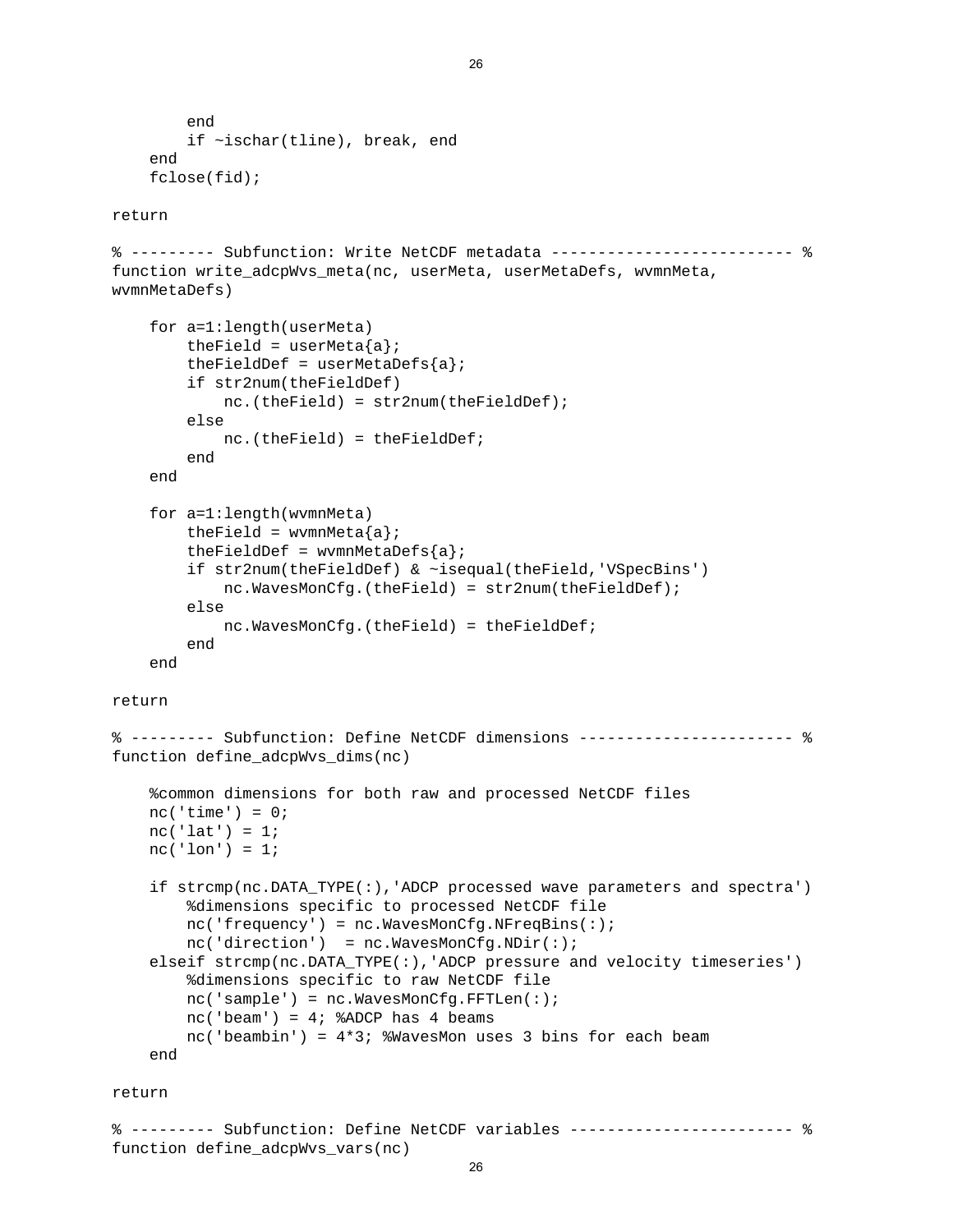```
 %coordinate variables are the same for both the raw and 
 %processed NetCDF files 
nc{'time'} = nclong('time');nc<sup>'time'</sup>}.FORTRAN_format = ncchar('F10.2'); nc{'time'}.units = ncchar('True Julian Day'); 
nc{'time'}}.type = ncchar('EVEN');nc{'time'}}.epic_code = nclong(624);nc{'time2'} = nclong('time');nc{'time2'}. FORTRAN_format = ncchar('F10.2');nc{'time2'}.units = ncchar('msec since 0:00 GMT');nc{'time2'}}.type = ncchar('EVEN');nc{'time2'}.epic code = nclong(624);
nc{'|burst'}| = nclong('time');nc'burst'}.FORTRAN format = ncchar('F10.2');
nc{' burst'}.units = ncchar('counts');nc{' burst' }.type = ncchar('EVEN');nc{'latt'} = ncfload('lat');nc{'latt'}.FORTRAN_format = ncchar('F10.4');nc{'l}.units = ncchar('degree north');
nc{'lat'}.type = ncchar('EVEN');nc{'lat'}.epic_code = nclong(500);
nc{'lon'} = ncfloat('lon');nc{'·lon'}. FORTRAN_format = ncchar('F10.4');
nc{'·lon'}.units = ncchar('degree east');nc{'lon'}.type = ncchar('EVEN');nc{'lon'}.epic_code = nclong(502);
 if strcmp(nc.DATA_TYPE(:),'ADCP processed wave parameters and spectra') 
     %Record variables for ONLY the processed data NetCDF file. 
     %EPIC variables 
    nc{'wh_4061'} = ncdouble('time', 'lat', 'lon'); nc{'wh_4061'}.long_name=ncchar('Significant Wave Height (m)'); 
    nc{'wh_4061'}.generic_name=ncchar('wave_height');
    nc{'wh 4061'}.units=ncchar('m');
     nc{'wh_4061'}.epic_code=nclong(4061); 
     nc{'wh_4061'}.FORTRAN_format=ncchar('F10.2'); 
     nc{'wh_4061'}.FillValue_ = ncfloat(1.0000000409184788E35); 
    nc{'wh_4061'}.minimum = ncfloat(0);nc{'wh 4061'}.maximum = ncfloat(0);nc{'vw4060'} = ncdouble('time', 'lat', 'lon'); nc{'wp_4060'}.long_name=ncchar('Mean Wave Period (s)'); 
     nc{'wp_4060'}.generic_name=ncchar('wave_period'); 
    nc{'wp 4060'}.units=ncchar('s');
    nc{'wp 4060'}.epic code=nclong(4060);
     nc{'wp_4060'}.FORTRAN_format=ncchar('F10.2'); 
     nc{'wp_4060'}.FillValue_ = ncfloat(1.0000000409184788E35); 
    nc{'wp_4060'}.minimum = ncfloat(0);nc{'wp_4060'}.maximum = ncfloat(0);
```
27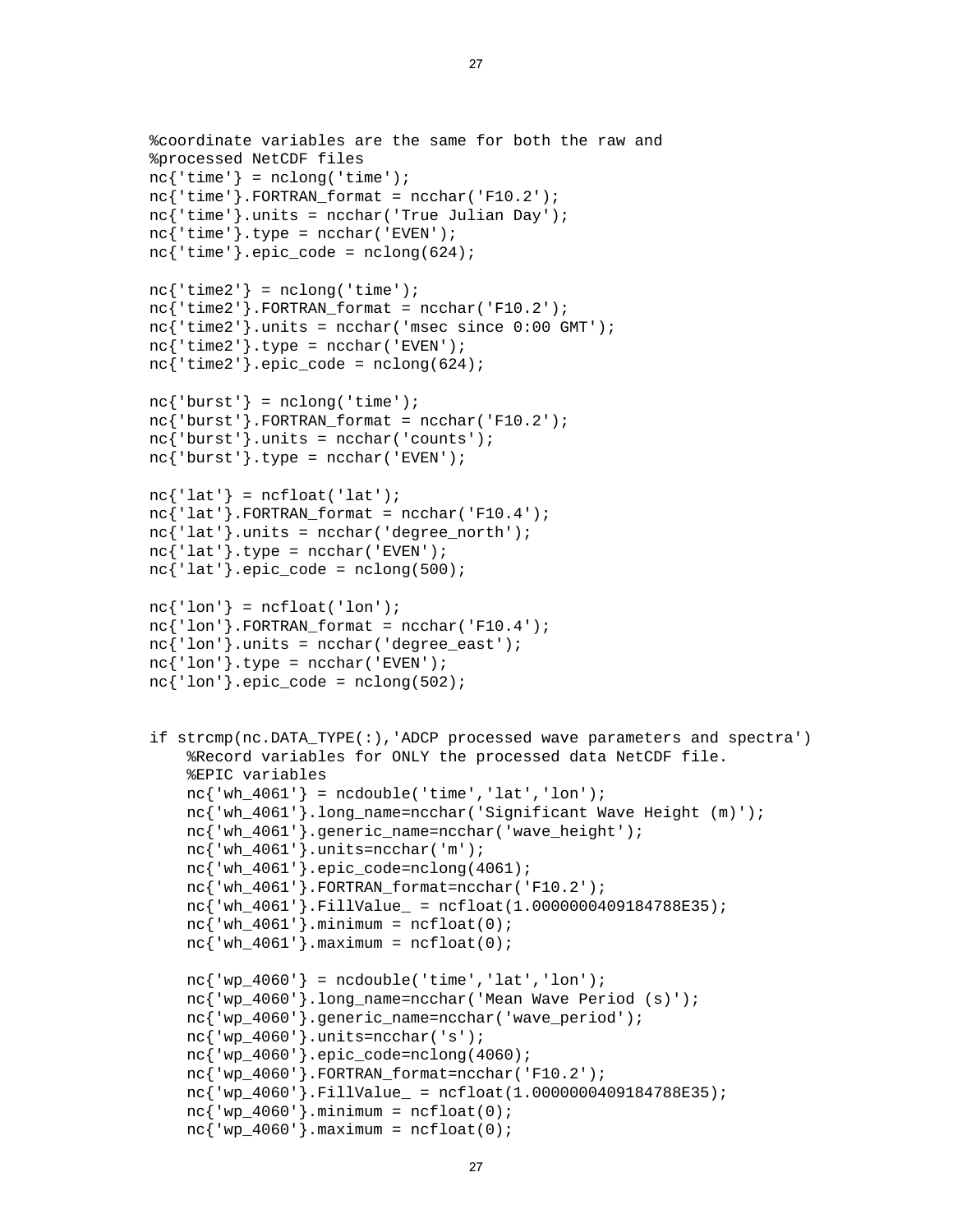```
nc{'frequency'}.minimum = ncfloat(0);nc{'mu4064'} = ncdouble('time', 'lat', 'lon'); nc{'mwh_4064'}.long_name=ncchar('Maximum Wave Height (m)'); 
        nc{'mwh_4064'}.generic_name=ncchar('wave_height');
         nc{'mwh_4064'}.units=ncchar('m'); 
         nc{'mwh_4064'}.epic_code=nclong(4064); 
         nc{'mwh_4064'}.FORTRAN_format=ncchar('F10.2'); 
        nc'mwh 4064'.FillValue = ncfloat(1.0000000409184788E35);nc{'mwh 4064'}.minimum = ncfloat(0);nc{'mwh_4064'}.maximum = ncfloat(0);nc{'hght_18'} = ncdouble('time', 'lat', 'lon');nc<sup>'</sup>hght 18'.long name=ncchar('Height of the Sea Surface (m)');
         nc{'hght_18'}.generic_name=ncchar('height'); 
        nc{'hght 18'}.units=ncchar('m');
         nc{'hght_18'}.epic_code=nclong(18); 
         nc{'hght_18'}.FORTRAN_format=ncchar('F10.2'); 
         nc{'hght_18'}.NOTE=ncchar('height of sea surface relative to 
sensor'); 
         nc{'hght_18'}.FillValue_ = ncfloat(1.0000000409184788E35); 
        nc{'hght_18'}.minimum = ncfloat(0);nc{'hght_18'}.maximum = ncfloat(0);nc{'vw} peak' = ncdouble('time', 'lat', 'lon'); nc{'wp_peak'}.long_name=ncchar('Peak Wave Period (s)'); 
         nc{'wp_peak'}.generic_name=ncchar('wave_period'); 
         nc{'wp_peak'}.units=ncchar('s'); 
         nc{'wp_peak'}.epic_code=nclong(4063); 
        nc{'wp_peak'}.FORTRAN_format=ncchar('F10.2');
        nc'wp_peak'}.FillValue = ncfloat(1.0000000409184788E35);
        nc{'wp_peak'}.minimum = ncfloat(0);nc{'wp_peak'}.maximum = ncfloat(0);nc{'wwwdir'} = ncdouble('time', 'lat', 'lon'); nc{'wvdir'}.long_name=ncchar('Peak Wave Direction (degrees true 
North)'); 
        nc{'wvdir'}.generic_name=ncchar('wave_dir');
         nc{'wvdir'}.units=ncchar('degrees T'); 
         nc{'wvdir'}.epic_code=nclong(4062); 
         nc{'wvdir'}.FORTRAN_format=ncchar('F10.2'); 
         nc{'wvdir'}.NOTE=ncchar('Direction FROM which waves are propagating, 
measured clockwise from true north'); 
         nc{'wvdir'}.FillValue_ = ncfloat(1.0000000409184788E35); 
        nc{'www}.minimum = ncfload(0);nc{'www}.maximum = ncfload(0); %non-EPIC variables 
         nc{'frequency'}=ncdouble('frequency'); 
         nc{'frequency'}.name=ncchar('freq'); 
         nc{'frequency'}.long_name=ncchar('Frequency (Hz)'); 
        nc{'frequency'}.generic_name=ncchar('frequency');
         nc{'frequency'}.units=ncchar('Hz'); 
         nc{'frequency'}.type = ncchar('EVEN'); 
         nc{'frequency'}.FORTRAN_format=ncchar('F10.2'); 
         nc{'frequency'}.NOTE=ncchar('frequency at the center of each 
frequency band');
```

```
28
```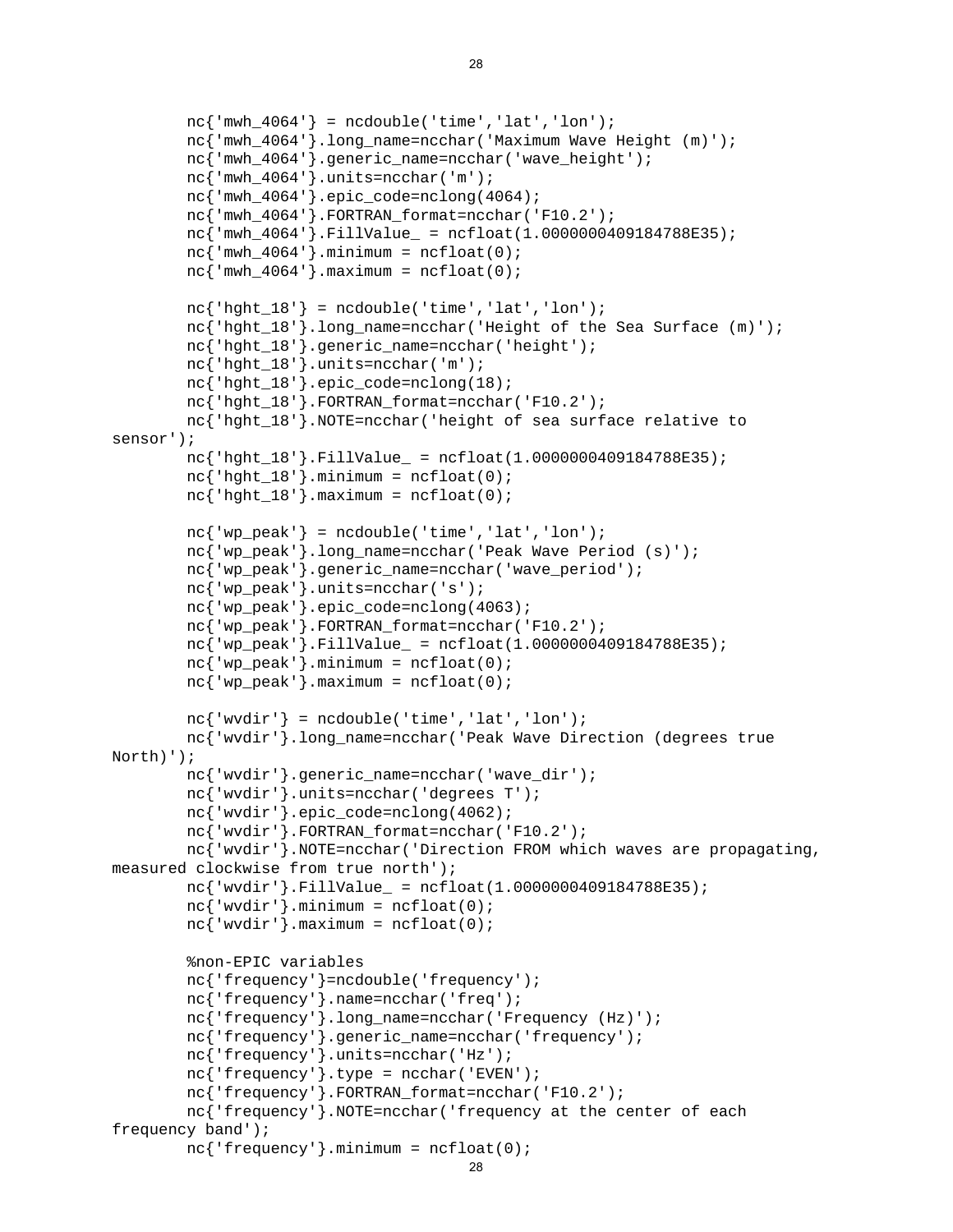```
 nc{'vspec'}.VspecBins=nc.WavesMonCfg.VSpecBins(:); 
        nc{'frequency'}.maximum = ncfloat(0); nc{'direction'}=ncdouble('direction'); 
         nc{'direction'}.name=ncchar('dir'); 
         nc{'direction'}.long_name=ncchar('Direction (degrees T)'); 
         nc{'direction'}.generic_name=ncchar('direction'); 
         nc{'direction'}.units=ncchar('degrees T'); 
         nc{'direction'}.type = ncchar('EVEN'); 
         nc{'direction'}.FORTRAN_format=ncchar('F10.2'); 
         nc{'direction'}.NOTE=ncchar('direction at center of each direction 
slice'); 
        nc{'direction'}.minimum = ncfloat(0);nc{'direction'}.maximum = ncfloat(0); nc{'dspec'}=ncshort('time','frequency','direction','lat','lon'); 
         nc{'dspec'}.name=ncchar('dspec'); 
         nc{'dspec'}.long_name=ncchar('Directional Wave Energy Spectrum 
(mm^2/Hz/degree)'); 
         nc{'dspec'}.generic_name=ncchar('directional spectrum'); 
         nc{'dspec'}.units=ncchar('mm^2/Hz/degree'); 
         nc{'dspec'}.DspecBins=nc.WavesMonCfg.DirSpecBins(:); 
         nc{'dspec'}.bin_size=nc.ADCPBinSize(:); 
         nc{'dspec'}.FORTRAN_format=ncchar('F10.2'); 
        nc{'dspec'}.FillValue_ = ncshort(-32768);
        nc{'dspec'}.minimum = ncfloat(0);nc{'dspec'}.maximum = ncfloat(0); nc{'pspec'}=ncshort('time','frequency','lat','lon'); 
         nc{'pspec'}.name=ncchar('pspec'); 
         nc{'pspec'}.long_name=ncchar('Pressure-derived Non-directional Wave 
Height Spectrum (mm/sqrt(Hz))'); 
         nc{'pspec'}.generic_name=ncchar('pressure spectrum'); 
         nc{'pspec'}.units=ncchar('mm/sqrt(Hz)'); 
         nc{'pspec'}.FORTRAN_format=ncchar('F10.2'); 
        nc{'power}.FillValue_ = ncshort(-32768);nc{'pspec'}.minimum = ncfloat(0);nc{'pspec'}.maximum = ncfloat(0); nc{'sspec'}=ncshort('time','frequency','lat','lon'); 
         nc{'sspec'}.name=ncchar('sspec'); 
         nc{'sspec'}.long_name=ncchar('Surface-derived Non-directional Wave 
Height Spectrum (mm/sqrt(Hz))'); 
         nc{'sspec'}.generic_name=ncchar('surface spectrum'); 
         nc{'sspec'}.units=ncchar('mm/sqrt(Hz)'); 
         nc{'sspec'}.FORTRAN_format=ncchar('F10.2'); 
        nc{'sspec'}.FillValue_ = ncshort(-32768);
        nc{'sspec'}.minimum = ncfloat(0);nc{'sspec'}.maximum = ncfloat(0); nc{'vspec'}=ncshort('time','frequency','lat','lon'); 
         nc{'vspec'}.name=ncchar('vspec'); 
         nc{'vspec'}.long_name=ncchar('Velocity-derived Non-directional Wave 
Height Spectrum (mm/sqrt(Hz))'); 
         nc{'vspec'}.generic_name=ncchar('velocity spectrum'); 
         nc{'vspec'}.units=ncchar('mm/sqrt(Hz)');
```

```
29
```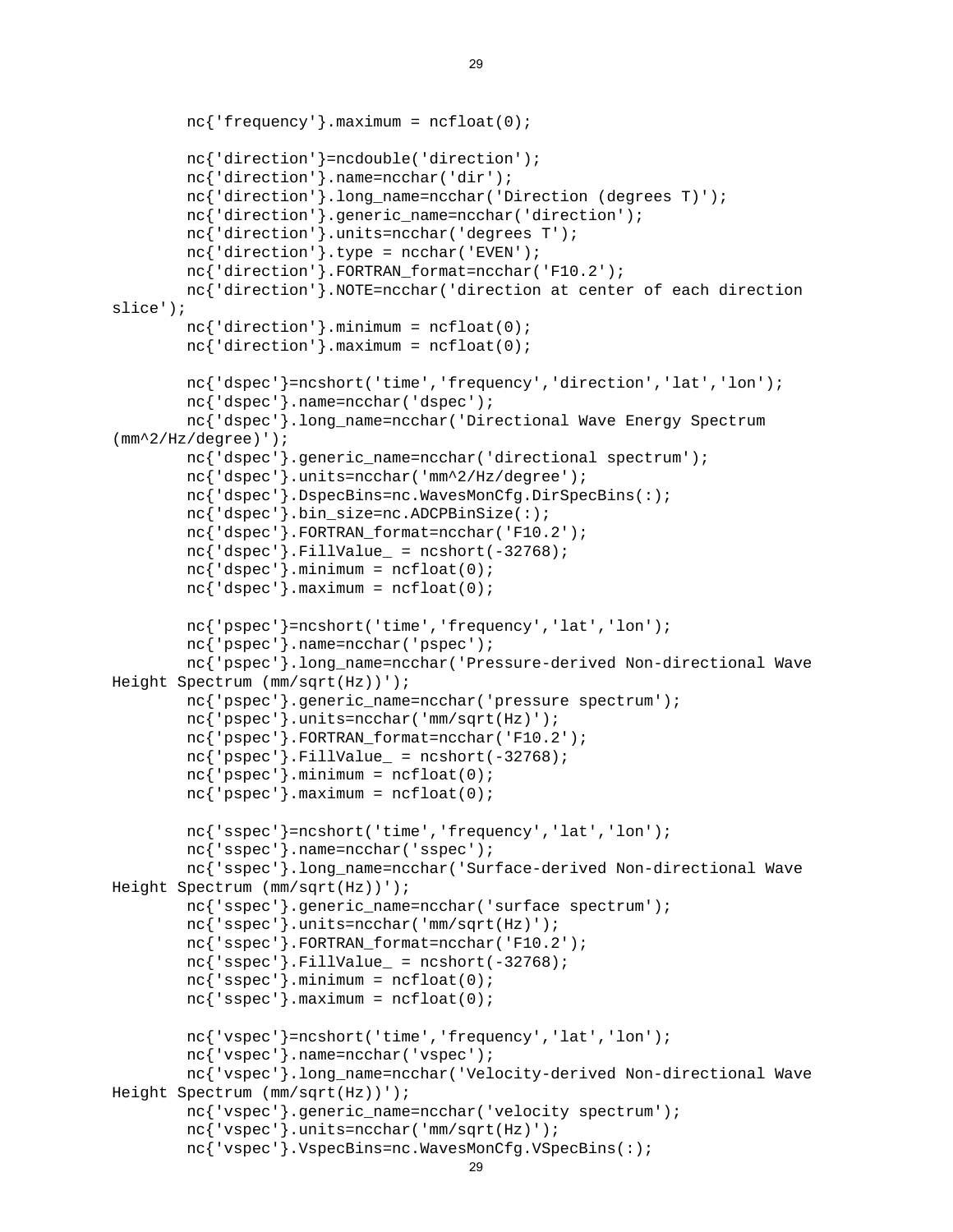```
 nc{'vspec'}.bin_size=nc.ADCPBinSize(:); 
    nc{'vspec'}.FORTRAN_format=ncchar('F10.2'); 
   nc{'vspec'}. FillValue = ncshort(-32768);
   nc{'vspec'}.minimum = ncfloat(0);nc{'vspec'}.maximum = ncfloat(0); elseif strcmp(nc.DATA_TYPE(:),'ADCP pressure and velocity timeseries') 
     %Record variables for ONLY the raw data NetCDF file. There are no 
     %EPIC-compatible variables for these quantities. 
   nc{'sample'} = nclong('sample'); nc{'sample'}.FORTRAN_format = ncchar('F10.2'); 
   nc{'sample'}.units = ncchar('counts');
   nc{'sample'}.type = ncchar('EVEN'); nc{'press'}=ncshort('time','sample','lat','lon'); 
    nc{'press'}.name=ncchar('press'); 
    nc{'press'}.long_name=ncchar('Pressure Sensor Derived Depth (mm)'); 
    nc{'press'}.generic_name=ncchar('pressure time series'); 
    nc{'press'}.units=ncchar('mm'); 
    nc{'press'}.FORTRAN_format=ncchar('F10.2'); 
   nc{'press'}.FillValue_ = ncshort(-32768);
   nc{'press'}.minimum = ncfloat(0);nc{'press'}. maximum = ncfloat(0); nc{'strk'}=ncshort('time','sample','beam','lat','lon'); 
    nc{'strk'}.name=ncchar('strk'); 
    nc{'strk'}.long_name=ncchar('Along-Beam Surface Track (mm)'); 
   nc{'strk'}.generic_name=ncchar('surface track time series');
    nc{'strk'}.units=ncchar('mm'); 
    nc{'strk'}.FORTRAN_format=ncchar('F10.2'); 
   nc{'strk'}.FillValue_ = ncshort(-32768);
   nc{'strk'}.minimum = ncfloat(0);nc{'strk'}.maximum = ncfloat(0); nc{'vel'}=ncshort('time','sample','beambin','lat','lon'); 
    nc{'vel'}.name=ncchar('vspec'); 
    nc{'vel'}.long_name=ncchar('Along-Beam Velocity (mm/s)'); 
    nc{'vel'}.generic_name=ncchar('velocity time series'); 
    nc{'vel'}.units=ncchar('mm/s'); 
    nc{'vel'}.bin_size=nc.ADCPBinSize(:); 
    nc{'vel'}.FORTRAN_format=ncchar('F10.2'); 
   nc{'vel'}.FillValue_ = ncshort(-32768);
   nc{'vel'}.minimum = ncfloat(0);nc{'vel'}.maximum = ncfloat(0);
```
end

return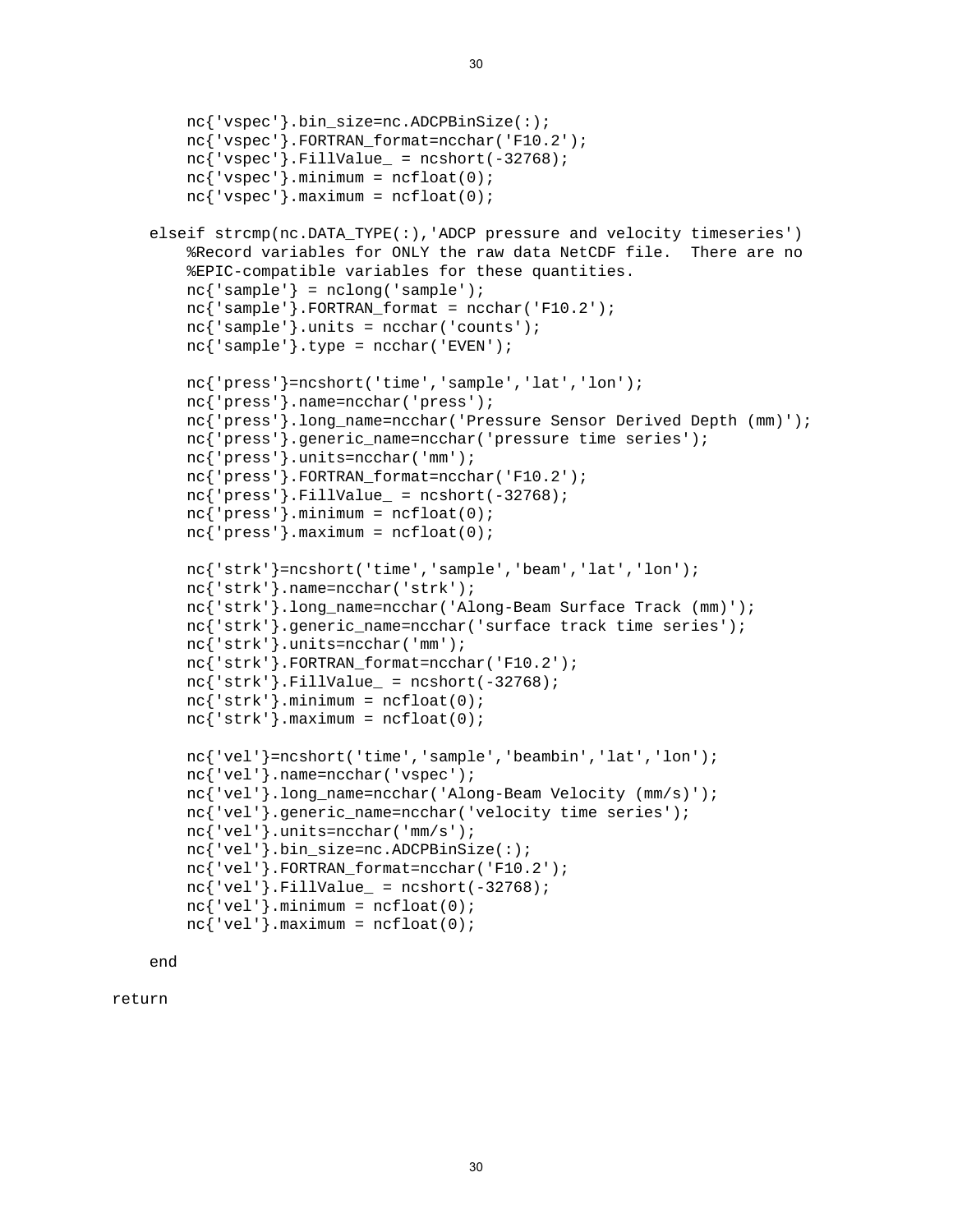```
function [logData]=read_adcpWvs 
% read_adcpWvs.m A function to load *LogData.000, which is output from RD 
% Instrument's WavesMon software, and output the 
% timeseries of wave parameters. 
\,% usage: [logData]=read_adcpWvs; 
% 
% where: logData - a structure with the following fields 
% file - name of the *_LogData.* file 
% burst - burst number 
% YY - 2-digit year
% MM - month
\% DD - day
% hh - hours 
% mm - minutes
% ss - seconds 
\frac{1}{100} cc - 1/100ths seconds
% Hs - significant wave height, meters 
% Mm - maximum wave height, meters
% Tp - peak wave period, seconds
% Tm - mean wave period, seconds
% Dp - peak wave direction, degrees true north 
% ht - water depth from pressure sensor, millimeters 
% 
% Written by Charlene Sullivan 
% USGS Woods Hole Science Center 
% Woods Hole, MA 02543 
% csullivan@usgs.gov 
% C. Sullivan 10/26/05, version 1.1 
% Provide user additional feedback regarding code execution. 
% C. Sullivan 06/09/05, version 1.0 
% This function assumes you are in a directory with WavesMon-generated wave 
% data and that the file *_LogData.000 exists in the directory. Bad data 
% indicator (-1) is replaced with NaN. Don't do time conversion to julian 
% days in here. Do that conversion when writing the data to NetCDF. 
version = '1.1';
% Load the *_LogData.* file 
logFile = dir('*LogData*'); 
logData.file = logFile.name; 
disp(['Reading statistical wave parameters from ',logData.file]) 
data = csvread(loqData.file);
% Burst numbers 
logData.burst = data(:,1);% Extract time 
logData.YY = data(:,2)+2000;logData.MM = data(:,3);logData.DD = data(:,4);logData.hh = data(:,5);logData.mm = data(:,6);
```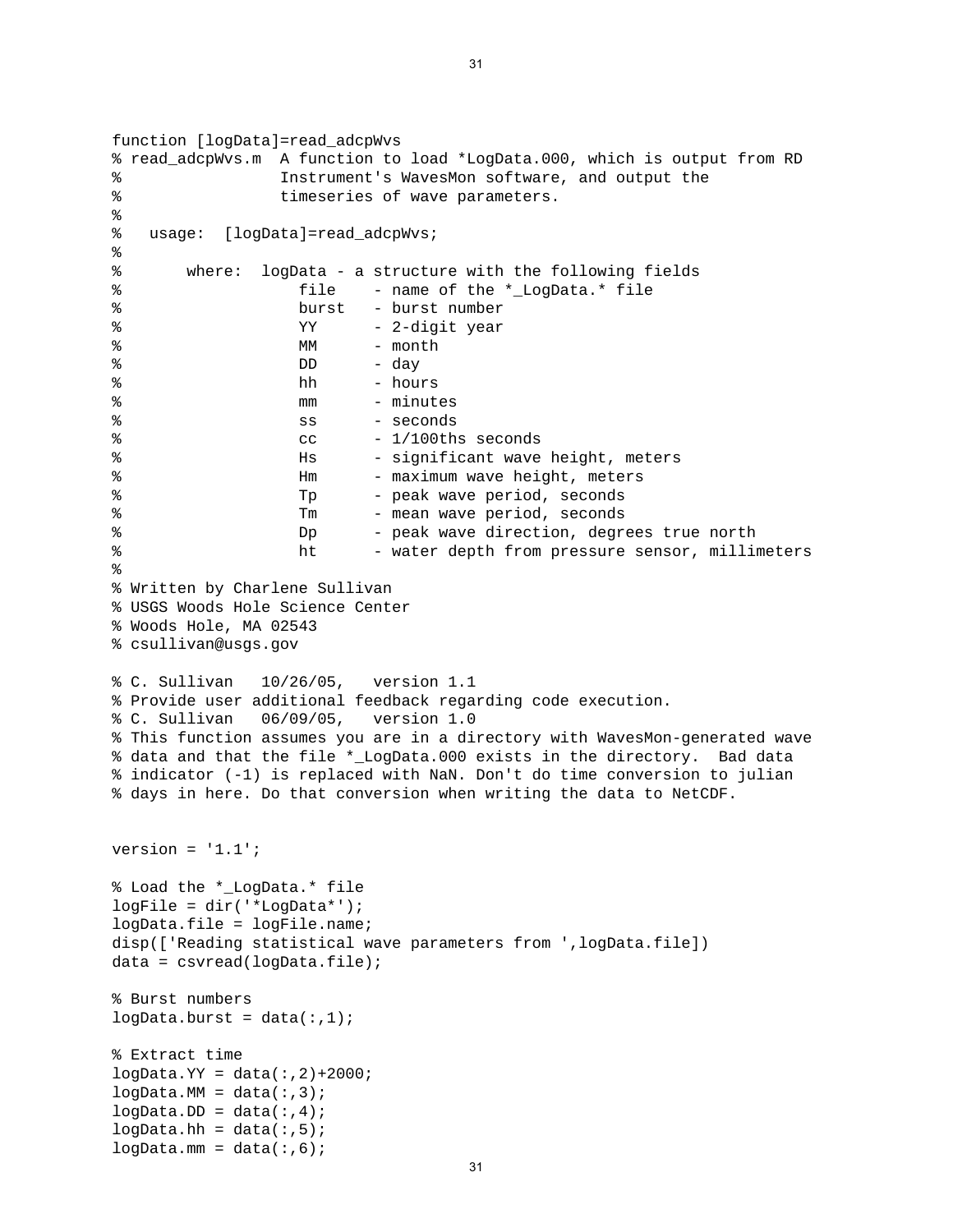```
logData:ss = data(:,7);logData.cc = data(:,8);% Extract wave parameters 
logData.Hs = data(:,9);logData.Tp = data(:,10);logData.Dp = data(:,11);logData.ht = data(:,12);logData.Hm = data(:,13);logData.Tm = data(:,14);% Replace all values of -1 (WavesMon bad data indicator 
% for data is the *LogData.000 file) with NaN 
theVars = {^{\prime}} [Hs', 'Tp', 'Dp', 'ht', 'Hm', 'Tm'};
for v = 1: length(theVars)
    eval(['logData.',theVars{v},'(logData.',theVars{v},'== -1) = NaN;'])
end
```
32

return

32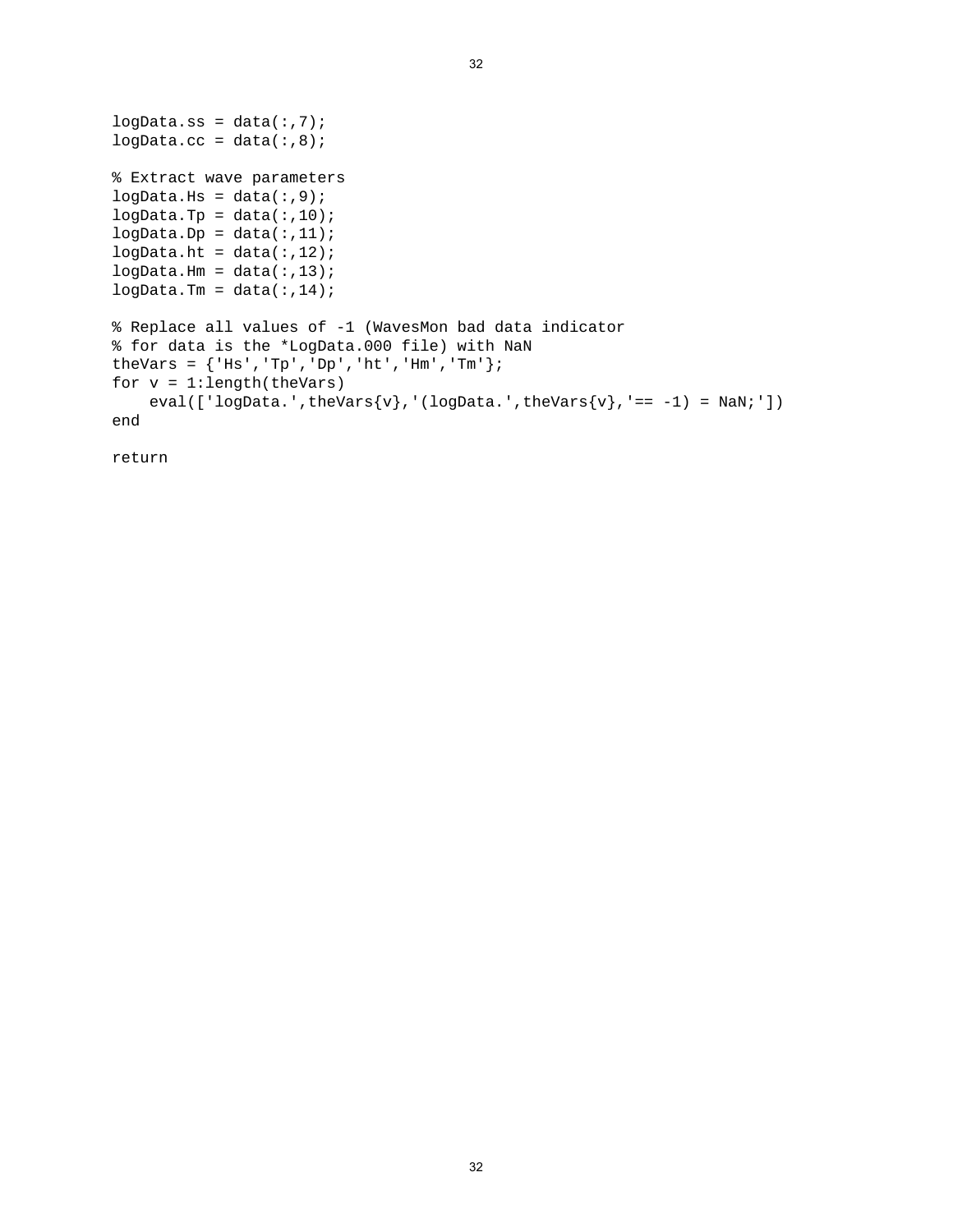```
stop time=datenum([gregorian(time(end))]);
function ncwrite adcpWvs(logData,outFileRoot)
% ncwrite_adcpWvs.m A function to write the timeseries of wave parameters, 
% output from RD Instruments WavesMon software, to a 
% netCDF file. 
\epsilon% usage: ncwrite_adcpWvs(logData,outFileRoot); 
% 
% where: logData - a structure with the following fields 
% file - name of the *_LogData.* file 
% burst - burst number 
% YY - 2-digit year
% MM - month
% DD - day 
% hh - hours 
% mm - minutes 
% ss - seconds 
\texttt{\%} - \texttt{l}/\texttt{100ths} seconds
% Hs - significant wave height, meters
% and the Hm contract Hm contract Hm contract Hm contract Hm contract Hm contract Hm contract Hm contract Hm contract Hm contract Hm contract Hm contract Hm contract Hm contract Hm contract Hm contract Hm contract Hm contr
% Tp - peak wave period, seconds
% Tm - mean wave period, seconds 
% Dp - peak wave direction, degrees true north 
% ht - water depth from pressure sensor, millimeters 
% outFileRoot - name given to the processed data NetCDF file 
% 
% Written by Charlene Sullivan 
% USGS Woods Hole Science Center 
% Woods Hole, MA 02543 
% csullivan@usgs.gov 
% 
% Dependencies: 
% julian.m 
% gregorian.m 
% gmin.m 
% gmax.m 
% C. Sullivan 03/29/06, version 1.2 
% Now using EPIC variable mwh_4064 for maximum wave height. Reverse the 
% chronology on the history attribute so the most recent processing step is 
% listed first. 
% C. Sullivan 10/26/05, version 1.1 
% Provide user additional feedback regarding code execution. Use NetCDF 
% variable objects to handle statistical wave parameters. 
% C. Sullivan 06/09/05, version 1.0 
% Do time conversion to julian days in here. Calculate min/max values and 
% replacing nan's with the NetCDF fill value. 
version = '1.2';
% Convert time from gregorian to julian and get 
% start_time, stop_time, and number of records 
time = julian([logData.YY, logData.MM, logData.DD,... 
               logData.hh, logData.mm, logData.ss+logData.cc/100]); 
start_time=datenum([gregorian(time(1))]);
```

```
33
```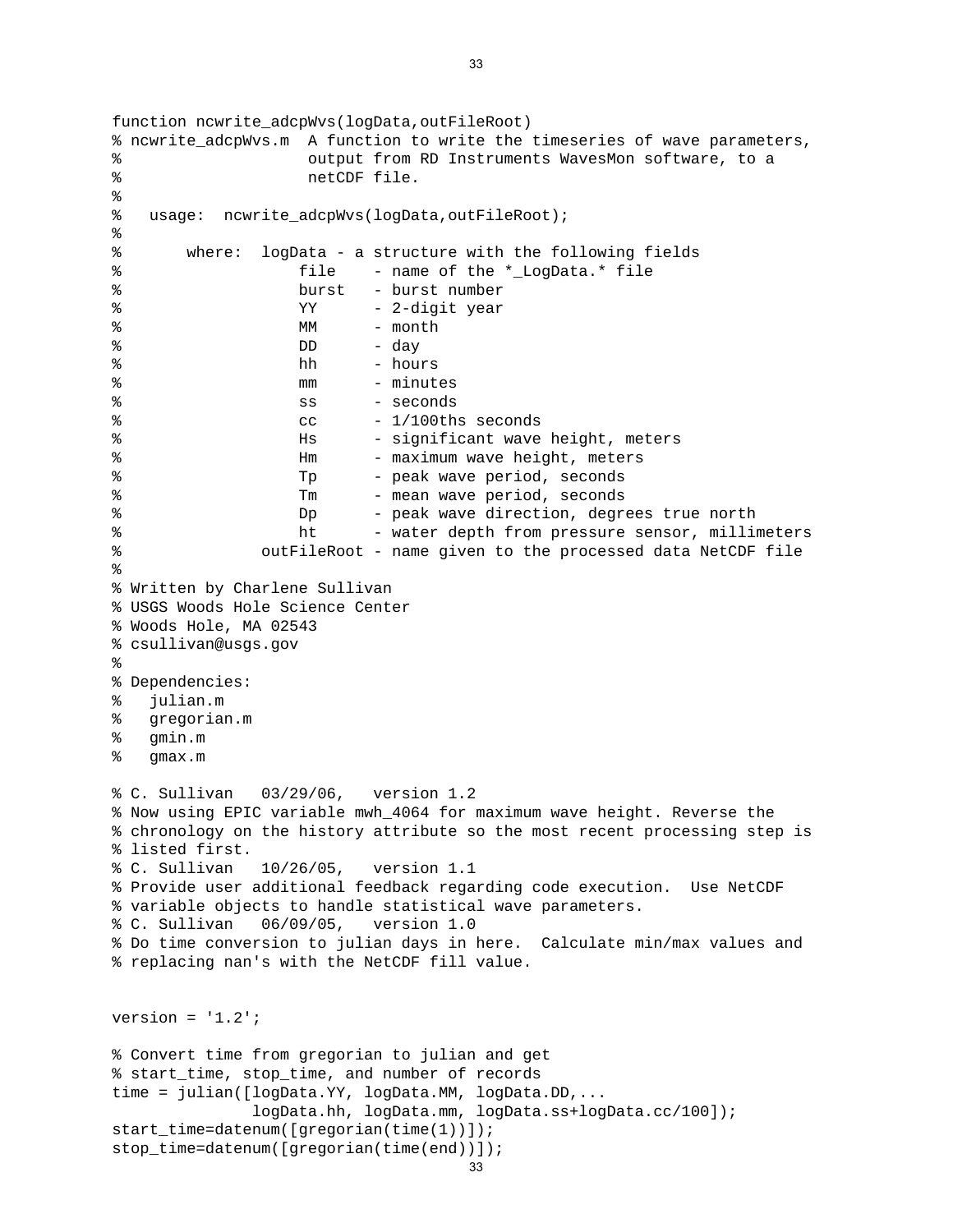```
nrec=length(time); 
% Write coordinate variables to NetCDF 
nc=netcdf([outFileRoot,'p-cal.nc'],'write'); 
nc{'time'}(1:nrec) = floor(time);nc{'time2'}(1:nrec) = (time-floor(time)).*(24*3600*1000); 
nc{' burst' (1:nrec) = logData.burst;
nc{'\text{lat'}}(1) = nc.\text{latitude}(:);
nc{'lon'}(1) = nc.lengthude(:);% Write record variables to NetCDF 
disp(' ') 
disp(['Writing statistical wave parameters to ',outFileRoot,'p-cal.nc']) 
ncnames = \{'wh 4061','wp 4060','mwh 4064','wp_peak','wvdir','hght 18';
names = {^{\prime} [Hs', 'Tm', 'Hm', 'Tp', 'Dp', 'ht' };
nNames = length(names);
for i = 1:nNames
    eval([ 'data = logData'.', names{i}', '; ' ] )if strong(name[i], 'ht')data = data./1000; end 
    eval(['nco = nc{''',ncnames{i},'''};'])
    nco.maximum = qmax(data);nco.minimum = gmin(data);theFillVal = nco.FillValue (:);
    bads = find(isnan(data));
    data(bads) = theFillVal;nco(1: nrec) = data;disp(['Finished writing ',nco.long name(:)])
end 
% Add the following NetCDF global attributes 
nc.WavesMonCfg.LogDataFile = ncchar(logData.file); 
nc.CREATION DATE = ncchar(datestr(now,0));nc.start_time = ncchar(datestr(start_time,0)); 
nc.stop_time = ncchar(datestr(stop_time,0));% Update the NetCDF history attribute 
history = nc.history(:);
history_new = ['Statistical wave parameters converted to NetCDF by ',... 
                'adcpWvs2nc:ncwrite_adcpWvs.m V ',version,' on ',...
               datestr(now, 0), '; ', history];
nc.history = ncchar(history_new); 
% Close NetCDF file 
nc = close(nc);disp(['Finished writing statistical wave parameters. ',... 
        num2str(toc/60),' minutes elapsed']) 
return
```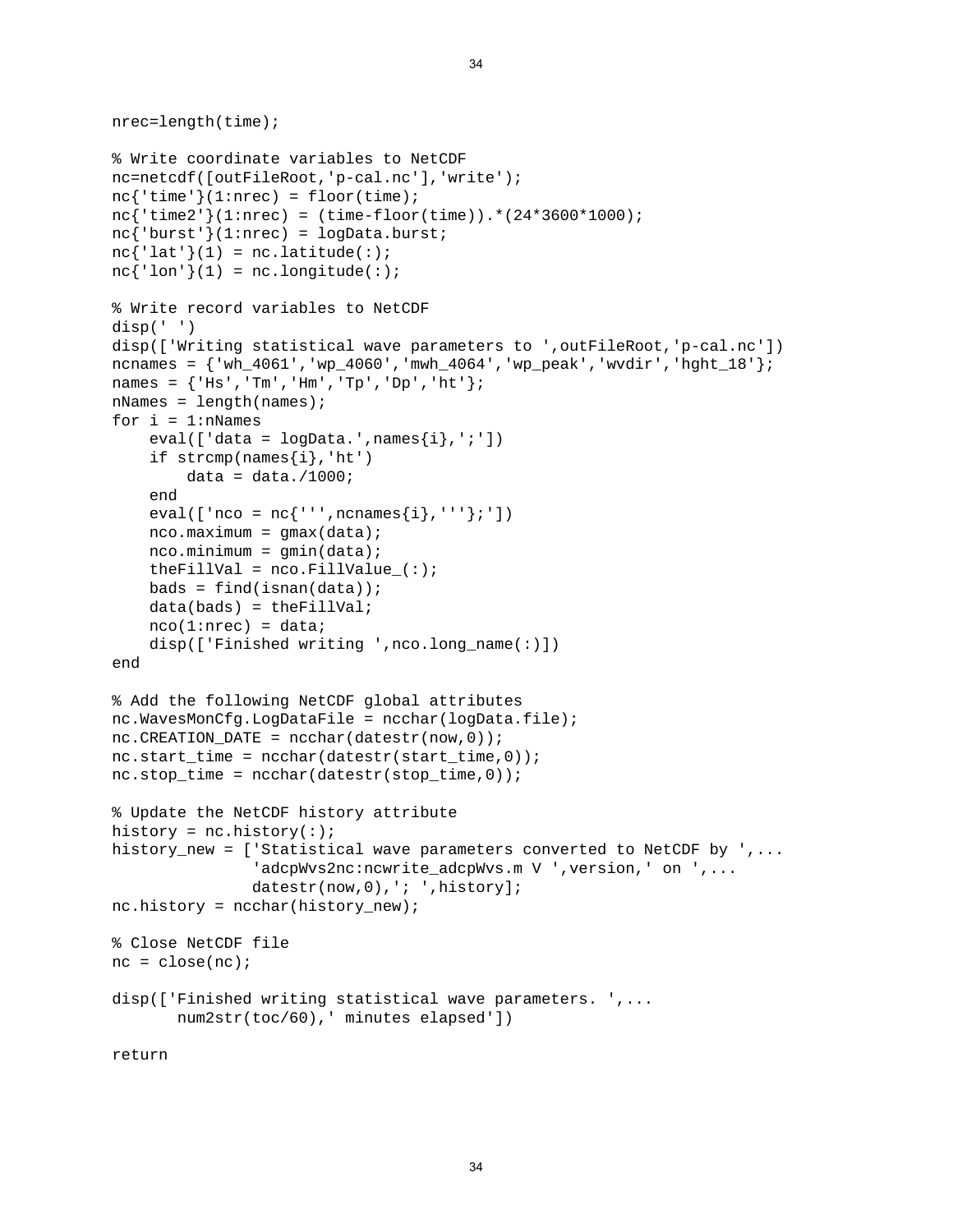function [specData]=read\_adcpWvs\_spec % read\_adcpWvs\_spec.m A function to load a series of ASCII files, which % are output from RD Instrument's WavesMon % software, and output the directional and nondirectional % wave energy spectra. % % usage [specData]=read\_adcpWvs\_spec % % where: specData - a structure with the following fields % dspec.data - directional wave energy spectra,  $mm^2/(Hz)/deg$ % dspec.time - dspec time, YYYYMMDDhhmm % pspec.data - pressure-derived non-directional wave energy % spectra, mm/sqrt(Hz) % pspec.time - pspec time, YYYYMMDDhhmm % sspec.data - surface-derived non-directional wave energy % spectra, mm/sqrt(Hz) % sspec.time - sspec time, YYYYMMDDhhmm % vspec.data - velocity-derived non-directional wave energy % spectra, mm/sqrt(Hz) % vspec.time - vspec time % % Written by Charlene Sullivan % USGS Woods Hole Science Center % Woods Hole, MA 02543 % csullivan@usgs.gov % C. Sullivan 10/26/05, version 1.1 % Provide the user additional feedback regarding code execution. Get the % direction at the start of the first direction slice in order to create a % vector that is direction. This is useful for plotting the directional % spectra. % C. Sullivan 06/09/05, version 1.0 % This function assumes you are in a directory with WavesMon-generated wave % data and that the files D-,P-,S-,VSpec\*.txt exist in the directory. Bad % data (0) is replaced with NaN. Don't do time conversion to julian % days in here. Do that conversion when writing the data to NetCDF. version =  $'1.1'$ ; disp(' ') disp(['Reading wave energy spectra']) % Spectra types  $specType = ['D', 'P', 'S', 'V']$ ; for s = 1:length(specType) %get list of files for the spectra type  $D = dir([specType(s), 'Spec*.txt'])$ ; nFiles = length(D);

35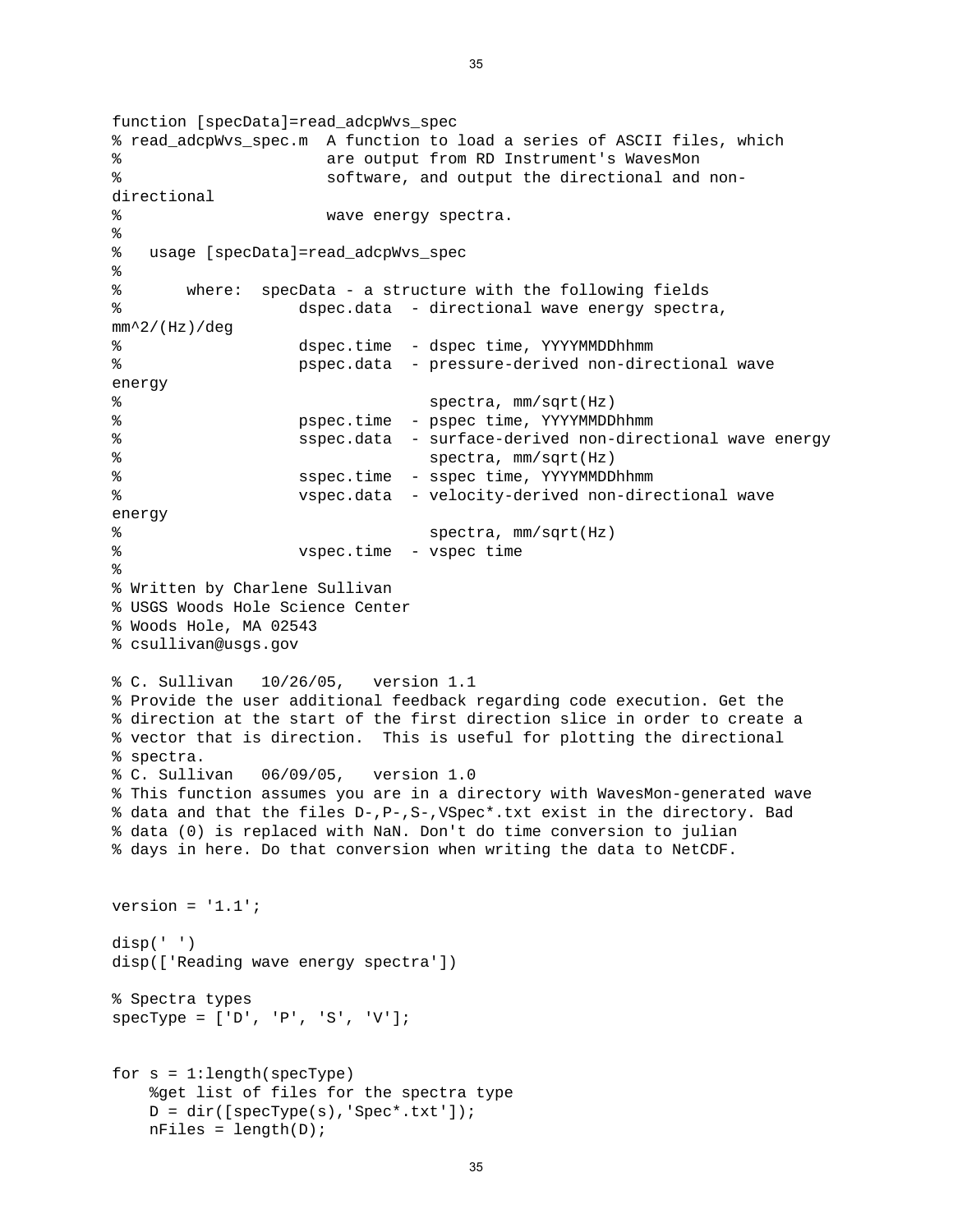```
 %loop through the files and load the data. Also replace 
     %all values of 0 (WavesMon bad data indicator for spectra 
     %data) with NaN 
    for n = 1:nFiles
        filename = D(n).name;
         if strcmp(filename(6),'0') 
            filter = str2num(filename(6:end-4)) + 200000000000; else 
             filetime = str2num(filename(6:end-4)) + 190000000000; 
         end 
         switch specType(s) 
             case 'D' 
                  if n == 1 
                     %get the direction at which the first direction slice 
                     %begins. this is determined by WavesMon and is the same 
                     %throughout the deployment, but can vary between 
                     %individual deployments 
                     fid = fopen(filename,'r'); 
                    junk1 = fgetl(fid); junk2 = fgetl(fid); junk3 =fgetl(fid); 
                    junk4 = fgetl(fid); junk5 = fgetl(fid); info = fgetl(fid); clear junk* 
                     fclose(fid); 
                     specData.Dspec.firstDirSlice = ... 
                         sscanf(info', '%*s %*s %*s %*s %*s %*s %*s %d %*s'); 
                  end 
                 data = textread(filename, '%n', 'headerlines', 6);
                 data( data == 0 ) = nan;
                  specData.Dspec.time(n) = filetime; 
                 specData.Dspec.data(:,n)=data;
             otherwise 
                  data = textread(filename,'%n','headerlines',3); 
                 data( data == 0 ) = nan;
                  eval(['specData.',specType(s),'spec.time(n) = filetime;']) 
                 eval(['specData.',specType(s),'spec.data(:,n)=data;'])
         end 
     end 
     disp(['Finished reading wave energy spectra from ',specType(s),... 
           'Spec*.txt. ']) 
end
```
return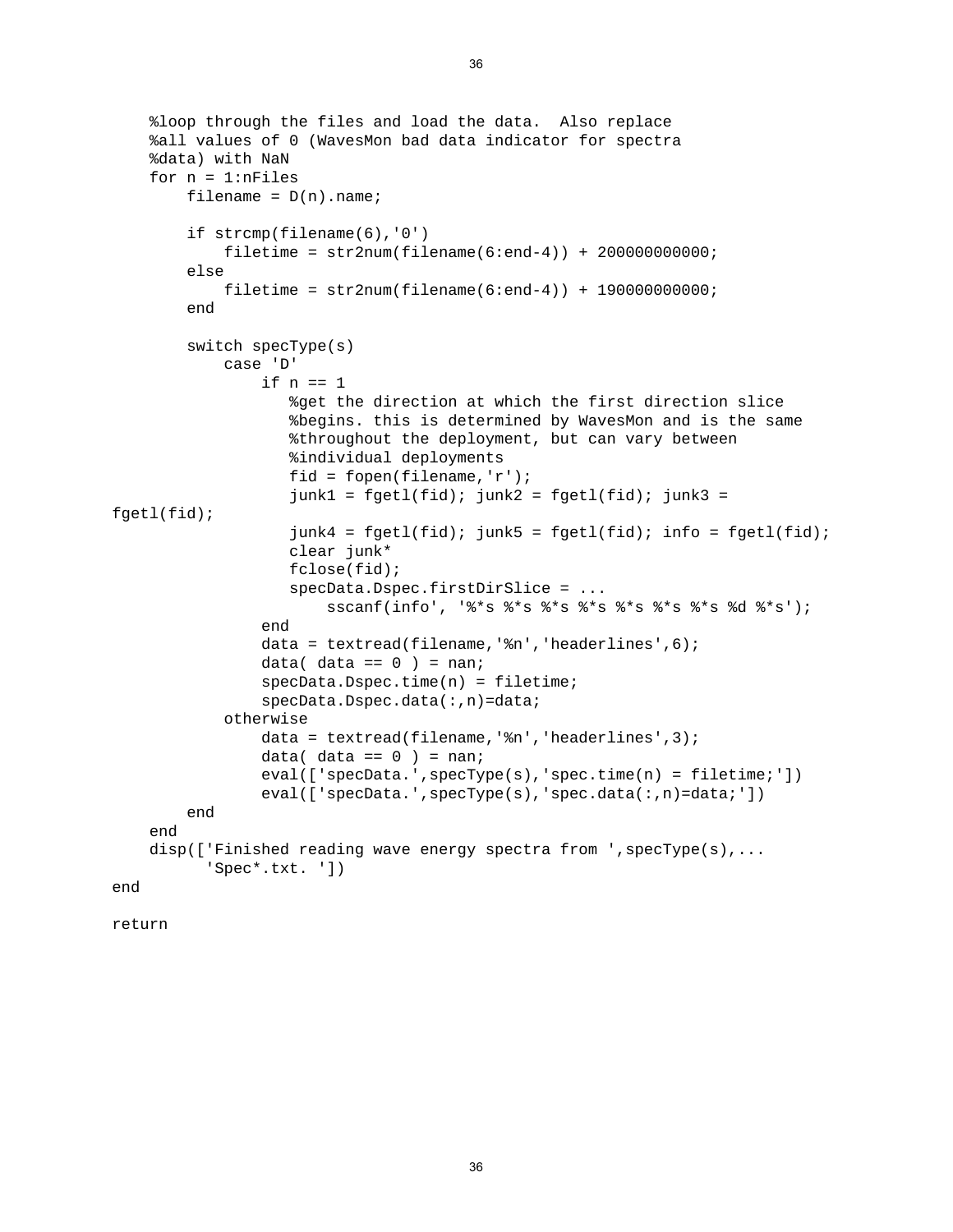```
function ncwrite adcpWvs spec(specData, outFileRoot)
% ncwrite_adcpWvs_spec.m A function to write the timeseries of directional 
% and non-directional spectra, output from RD 
% Instruments WavesMon, to a netCDF file. 
\epsilon% usage: ncwrite_adcpWvs_spec(specData, outFileRoot); 
% 
% where: specData - a structure with the following fields 
% dspec.data - directional wave energy spectra, 
mm^2/(Hz)/deg 
% dspec.time - dspec time, YYYYMMDDhhmm 
% pspec.data - pressure-derived non-directional wave 
energy 
% spectra, mm/sqrt(Hz) 
% pspec.time - pspec time, YYYYMMDDhhmm 
% sspec.data - surface-derived non-directional wave energy 
% spectra, mm/sqrt(Hz) 
% sspec.time - sspec time, YYYYMMDDhhmm 
% vspec.data - velocity-derived non-directional wave 
energy 
% spectra, mm/sqrt(Hz) 
% vspec.time - vspec time 
% outFileRoot - name given to the processed data NetCDF file 
% 
% Written by Charlene Sullivan 
% USGS Woods Hole Science Center 
% Woods Hole, MA 02543 
% csullivan@usgs.gov 
% 
% Dependencies: 
% julian.m 
% gregorian.m 
% gmin.m 
% gmax.m 
% C. Sullivan 03/29/06, version 1.3 
% Reverse the chronology on the history attribute so the most recent 
% processing step is listed first. In calculating max and min attributes 
% for the spectra, calculate the max and min over time for each frequency 
% bin. 
% C. Sullivan 03/08/06, version 1.2 
% The function no longer assumes the times of the spectra data include 
% seconds. When aligning spectra data with wave parameters just use year, 
% month, day, hour, and minute. 
% C. Sullivan 10/26/05, version 1.1 
% Provide the user more feedback regarding code execution. Define the 
% variable direction for the directional spectra. This direction is the 
% direction at the center of each directional slice for the directional 
% spectra. 
% C. Sullivan 06/09/05, version 1.0 
% This function assumes times on the spectra data include the 30 seconds 
% that the times in the *_LogData* files have.
```

```
version = '1.3';
```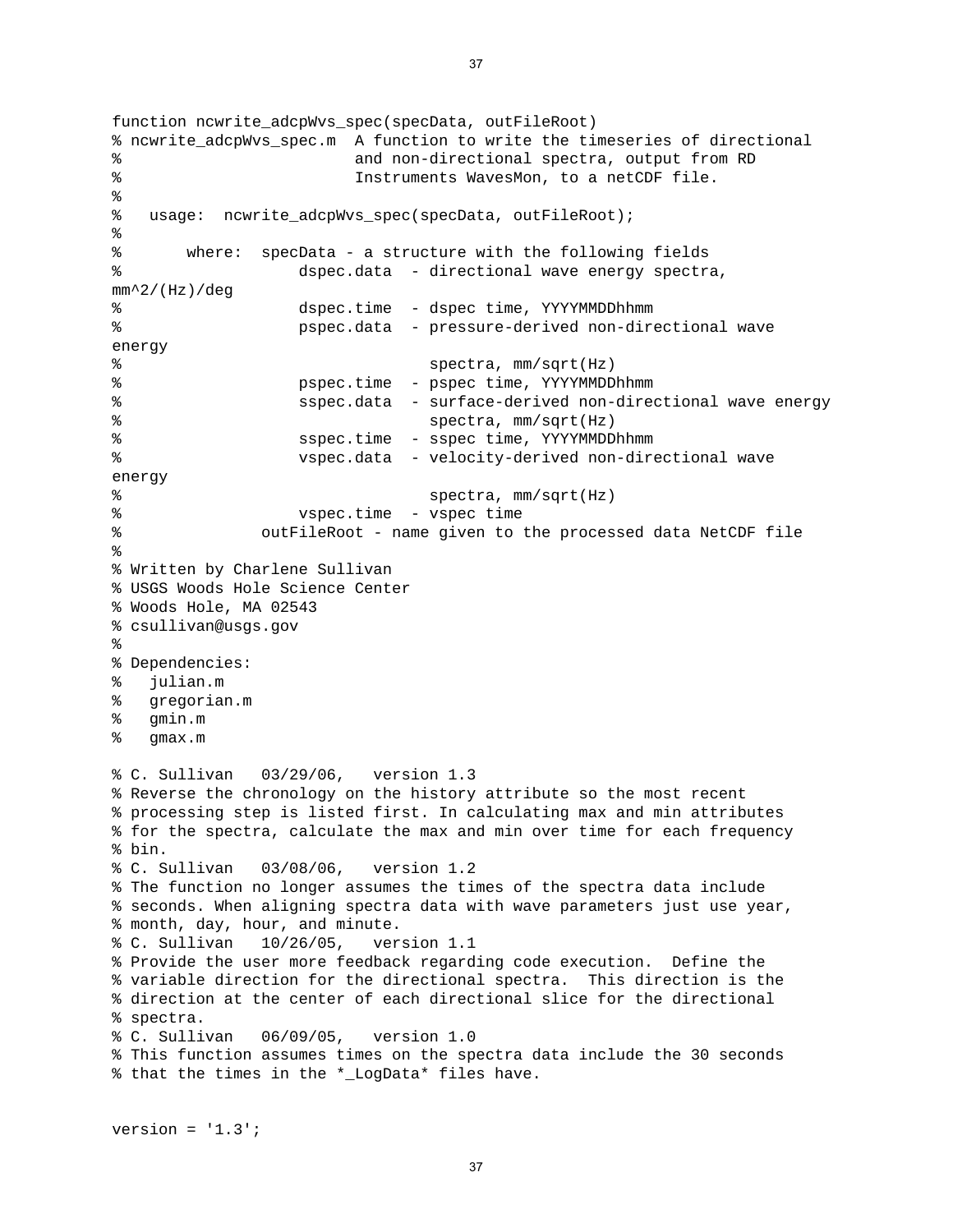```
 % reshape the dspec data array so that 
nc = netcdf([outFileRoot,'p-cal.nc'],'write'); 
% Get dimensions from NetCDF file 
theRecDim = nc('time');
nRec = size(theRecDim); 
nRec = nRec(1);theFreqDim = nc('frequency');
nFreq = size(theFreqDim); 
nFreq = nFreq(1);dFreq = 1/nFreq; % Frequency bands are 1/nFreq Hz wide 
theDirDim = nc('direction'); 
nDir = size(theDirDim);nDir = nDir(1);
dDir = 360/nDir; % Direction slices are nDir degrees wide 
% Define a vector that is frequency. This vector consists of the frequency 
% at the CENTER of each frequency band. 
frequency = [0:dFreq:dFreq*(nFreq-1)]'; 
frequency = (frequency + (frequency+dFreq))/2; 
% Define a vector that is direction for the directional spectra. This 
% vector consists of the direction in the CENTER of each direction slice. 
firstDir = specData.Dspec.firstDirSlice; 
direction = [firstDir : dDir : dDir*(nDir-1)+firstDir]'; 
direction = (direction + (direction + dDir-1))/2;f = find(direction > 360);
direction(f) = direction(f) - 360;% Get time from the NetCDF file 
nc\_time = gregorian(nc{'time'})(:) + nc{'time2'}(:) /3600/1000/24);nc_time = julian(nc_time);% Write spectra data to the NetCDF file 
disp(' ') 
disp(['Writing wave energy spectra to ',outFileRoot,'p-cal.nc']) 
theVars = var(nc);
for v = 1: length(theVars),
    if strcmp(ncnames(theVars\{v\}), 'frequency') || ...
       strcmp(ncnames(theVars{v}),'direction') || \ldots\text{strcmp}(n{\text{cnames}(theVars{v}),'dspec') || ...\text{strcmp}(n{\text{cnames}(theVars{v}), '\text{pspec'}) || ...
       strcmp(ncnames(theVars\{v\}), 'sspec') || \dots strcmp(ncnames(theVars{v}),'vspec') 
            if strcmp(ncnames(theVars\{v\}), 'frequency')
                  % write frequency to NetCDF file 
                 theVars\{v\}(1:nFreq) = frequency;
                 theVars\{v\}.minimum = qmin(frequency);
                 theVars\{v\}.maximum = gmax(frequency);
            elseif strcmp(ncnames(theVars{v}),'direction')
                  % write direction to NetCDF file 
                 theVars\{v\}(1:nDir) = direction;
                 theVars\{v\}.minimum = gmin(direction);
                 theVars\{v\}.maximum = gmax(direction);
             else 
                 if strcmp(ncnames(theVars\{v\}),'dspec')
```

```
38
```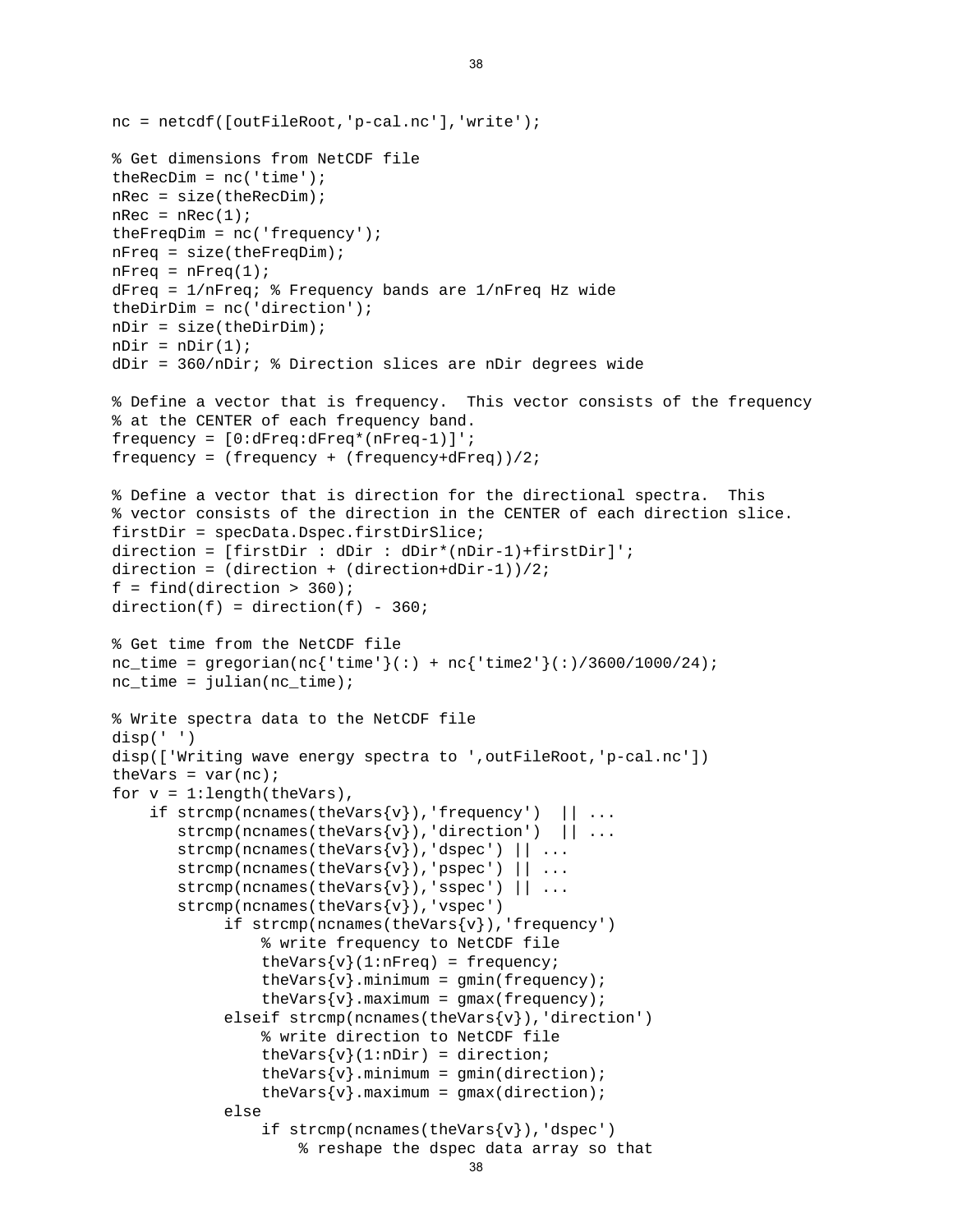```
 % rows is time, columns is frequency, and the 
                         % 3rd dimension is direction. this time dimension 
                         % differs from that in the NetCDF file, so I'm 
                         % initializing another array to which I will later align 
                         % (in time) the dspec data. 
                        data new = nan(nRec, nFreq, nDir);
                         sz = size(specData.Dspec.data); 
                        for i = 1:sz(2)temp = reshape(specData.Dspec.data(:,i), nDir,
nFreq)'; 
                             data(i,:,:) = temp; end 
                         spec_time = specData.Dspec.time'; 
                    else 
                         % reshape the p(s)(v)spec data arrays so that 
                         % rows is time, and columns is frequency. this time 
dimension 
                         % differs from that in the NetCDF file, so I'm 
                         % initializing another array to which I will later align 
                         % (in time) the p(s)(v)spec data. 
                         data_new = nan(nRec, nFreq); 
                        spec = n{\text{c}(\text{theVars}\{v\}});
                        spec = upper(spec{1}(1));
                         eval(['data = specData.',spec,'spec.data'';']) 
                        eval([ 'spec_time = specData'.',spec,'spec.time'':'] );
                    end 
                    % convert times on the spectra from YYYYMMDDhhmm to 
                    % julian. then align the spectra data (in time) with the 
                    % time records in the NetCDF file. the time records in the 
                    % NetCDF file are based on times in the *LogData.000 file 
                    % (the wave parameters file). 
                   spec_time = YYYYMMDDhhmm2julian(spec_time); for rec=1:nRec 
                        srec1 = find(spec time)=nc time(rec),1,'first');dist1 = spec_time(srec1) - nc_time(rec);srec2 = find(spec time<=nc time(rec),1,'last');dist2 = nc_time(rec) - spec_time(srec2); if ~isempty(srec1) && ~isempty(srec2) 
                              if srec1 == srec2 
                                  \text{src} = \text{src1}; elseif dist1 > dist2 
                                  \text{src} = \text{src2}; elseif dist2 > dist1 
                                  \text{src} = \text{src1}; elseif dist1 == dist2 
                                  \text{src} = \text{src1};end and send the send of the send of the send of the sending sending \mathbb{R}^n else 
                             \text{src} = []end and state of the state of the state of the state of the state of the state of the state of the state of th
                         if ~isempty(srec) 
                             if strcmp(ncnames(theVars\{v\}), 'dspec')
                                  data_new(rec, :, :) = data(srec, :, :);
else belangrad belangrad belangrad belangrad belangrad belangrad belangrad belangrad belangrad belangrad belan
                                  data_new(rec, :) = data(srec, :); end
```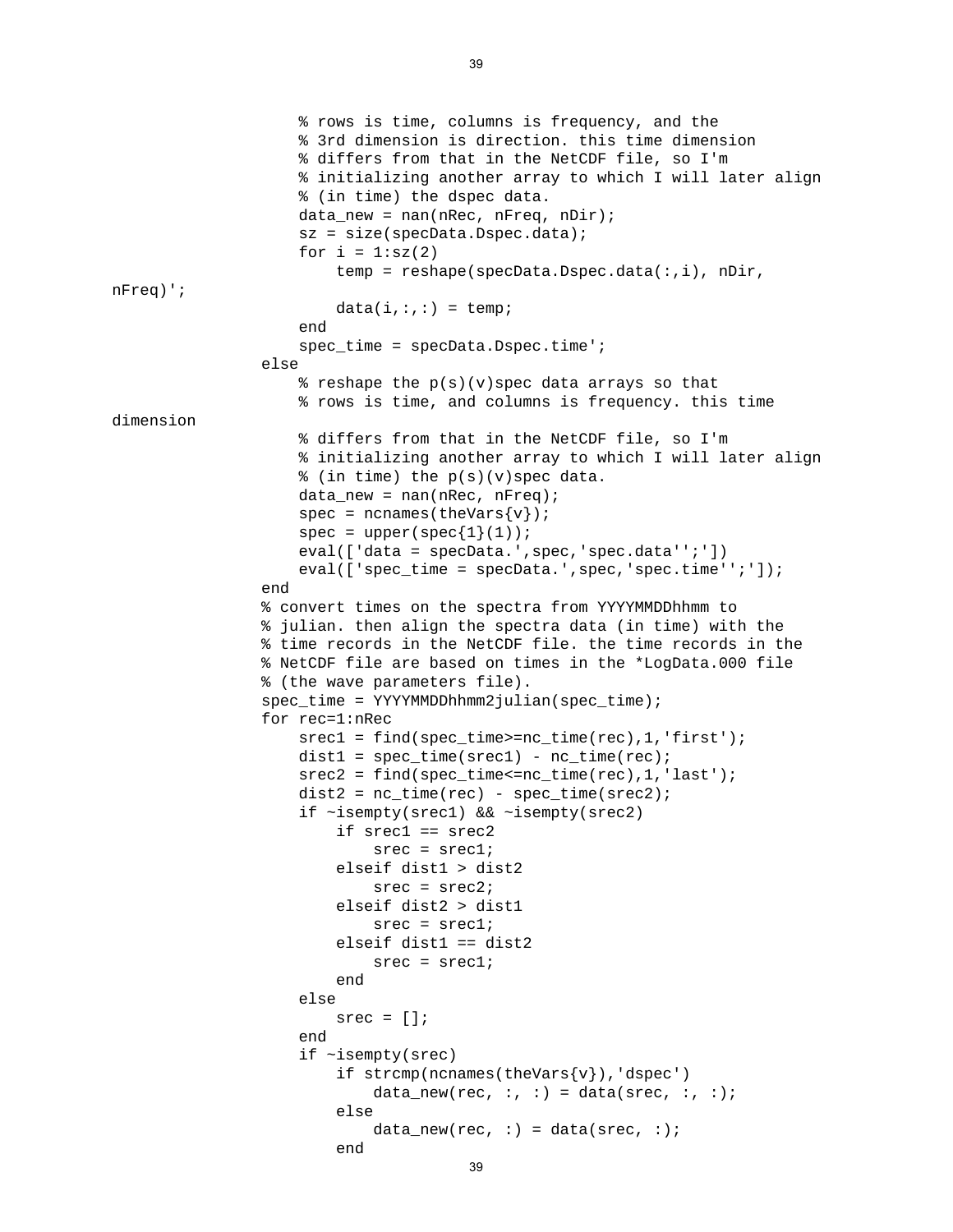```
jd = julian([YYYY, MM, DD, hh, mm, zeros(size(YYYY))]); 
                      end 
                  end 
                  clear data spec_time 
                  % write the spectra data to NetCDF file and replace any 
                  % nans in the data with the NetCDF fill value 
                  if strcmp(ncnames(theVars{v}),'dspec') 
                     theFillVal = theVars\{v\}.FillValue_(:);bads = find(isan(ndata_new)); data_new(bads) = nan; 
                     theVars\{v\}.minimum = qmin(data new(:));
                     theVars{v}.maximum = gmax(data_new(:));
                     data new(bads) = theFillVal;theVars\{v\}(1:nRec, 1:nFreq, 1:nDir) = data_new;
                  else 
                     theFillVal = theVars\{v\}.FillValue (:);
                     bads = find(isan(data new));data_new(bads) = nan;
                     theVars\{v\}.minimum = gmin(data_new);
                     theVars\{v\}.maximum = gmax(data_new);
                      data_new(bads) = theFillVal; 
                     theVars\{v\} (1:nRec, 1:nFreq) = data_new;
                  end 
                 theVar = char(ncnames(theVars{v}));
                  disp(['Finished writing ',theVar]) 
                  clear data_new 
             end 
     end 
end 
% Update the history attribute 
history = nc.history(:);
history new = [ 'Wave energy spectra converted to NetCDF by \cdot,...
                 'adcpWvs2nc:ncwrite_adcpWvs_spec V ',version,... 
                ' on ',datestr(now, 0), '; ', history];
nc.history = ncchar(history_new); 
nc=close(nc); 
disp(['Finished writing wave energy spectra. ',... 
       num2str(toc/60),' minutes elapsed']) 
return 
% ------------------------ Subfunctions --------------------------------- % 
function [jd] = YYYYMMDDhhmm2julian(YYYYMMDDhhmm); 
YYYY=floor(YYYYMMDDhhmm/1000000000);
MM=floor((YYYYMMDDhhmm-YYYY.*100000000)./1000000 ); 
DD=floor((YYYYMMDDhhmm-(YYYY.*100000000)-(MM.*1000000))./10000); 
hh=floor((YYYYMMDDhhmm-(YYYY.*100000000)-(MM.*1000000)-(DD.*10000))./100); 
mm=floor((YYYYMMDDhhmm-(YYYY.*100000000)-(MM.*1000000)-(DD.*10000)-
(hh.*100)));
```

```
40
```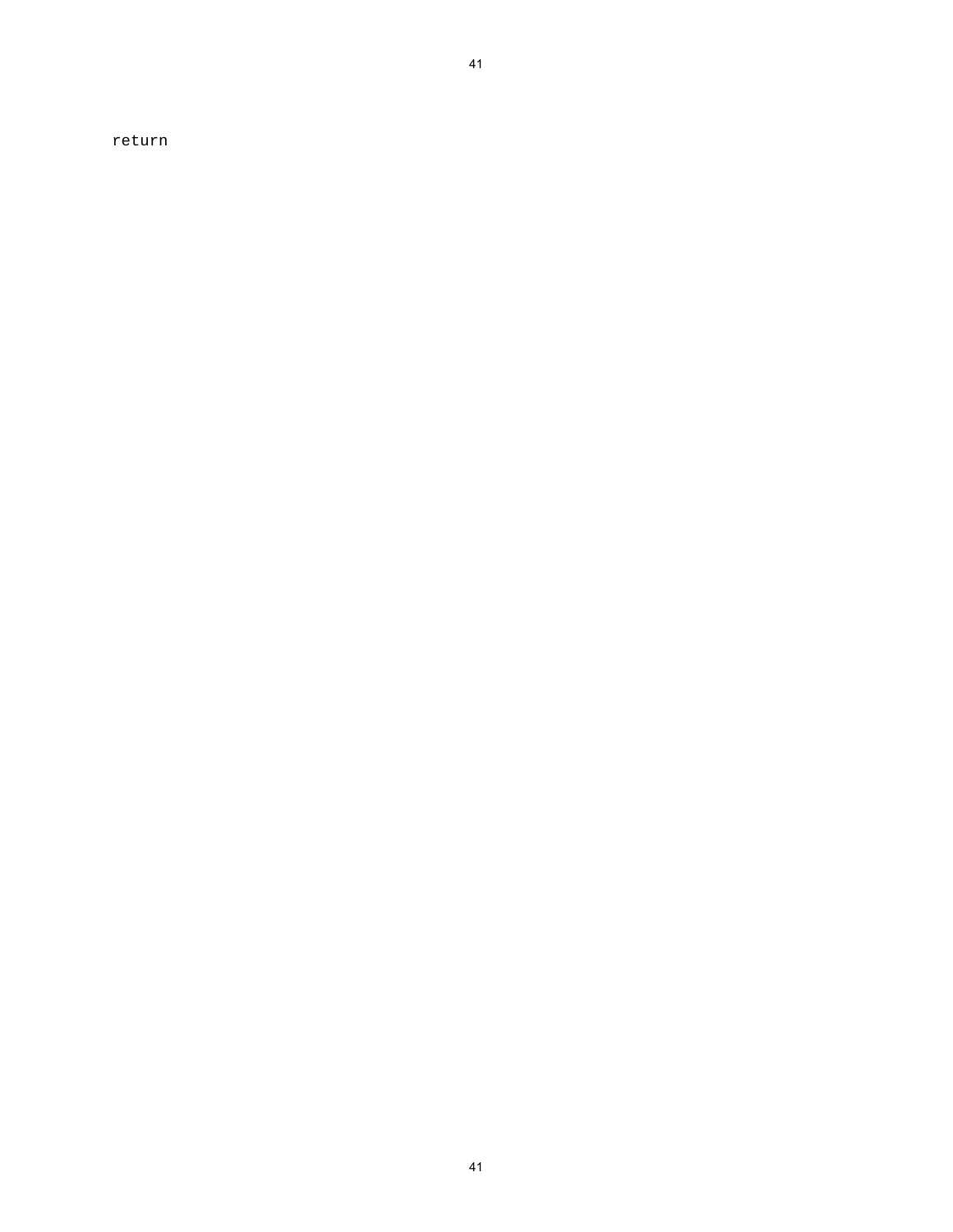```
 burstData.press.time(n) = filetime; 
function [burstData]=read_adcpWvs_raw 
% read_adcpWvs_raw.m A function to load Press*.txt, STrk*.txt, and 
% Vel*.txt which is output from RD Instrument's 
% WavesMon v. 2.01 software, and output the pressure, 
% surface track, and velocity timeseries. 
% 
% usage: [burstData]=read_adcpWvs_raw; 
% 
% where: burstData - an structure w/ the following fields: 
% burstData.press.data - the pressure timeseries, 
% burstData.press.time - press time, YYYYMMDDhhmmsscc 
% burstData.strk.data - the range-to-surface track 
timeseries, 
% burstData.strk.time - strk time, YYYYMMDDhhmmsscc 
% burstData.vel.data - the velocity timeseries 
% burstData.vel.time - vel time, YYYYMMDDhhmmsscc 
% 
% Written by Charlene Sullivan 
% USGS Woods Hole Science Center 
% Woods Hole, MA 02543 
% csullivan@usgs.gov 
% C. Sullivan 10/26/06, version 1.1 
% Provide the user more feedback regarding code execution. 
% C. Sullivan 06/09/05, version 1.0 
% This function assumes you are in a directory with WavesMon-generated 
% wave data and that the files Press*.txt, STrk*.txt, and Vel*.txt exist in 
% the directory. 
version = '1.1';
disp(' ') 
disp('Reading pressure and velocity timeseries') 
% Raw data types 
rawType = {\text{{} 'Press'} , 'Strk', 'Vel'} };for s = 1: length (rawType)
     %get list of files for the raw data type 
   D = dir([rawType{s}, '*.txt']);
   nFiles = length(D); %loop through the files and load the data. 
   for n = 1:nFiles
       filename = D(n).name;
        switch rawType{s} 
            case 'Press' 
                %load pressure timeseries 
               filetime = str2num(filename(6:end-4)); fid = fopen(filename,'r'); 
                fgetl(fid); fgetl(fid); fgetl(fid); 
               data = f scanf(fid,'%f');
```

```
42
```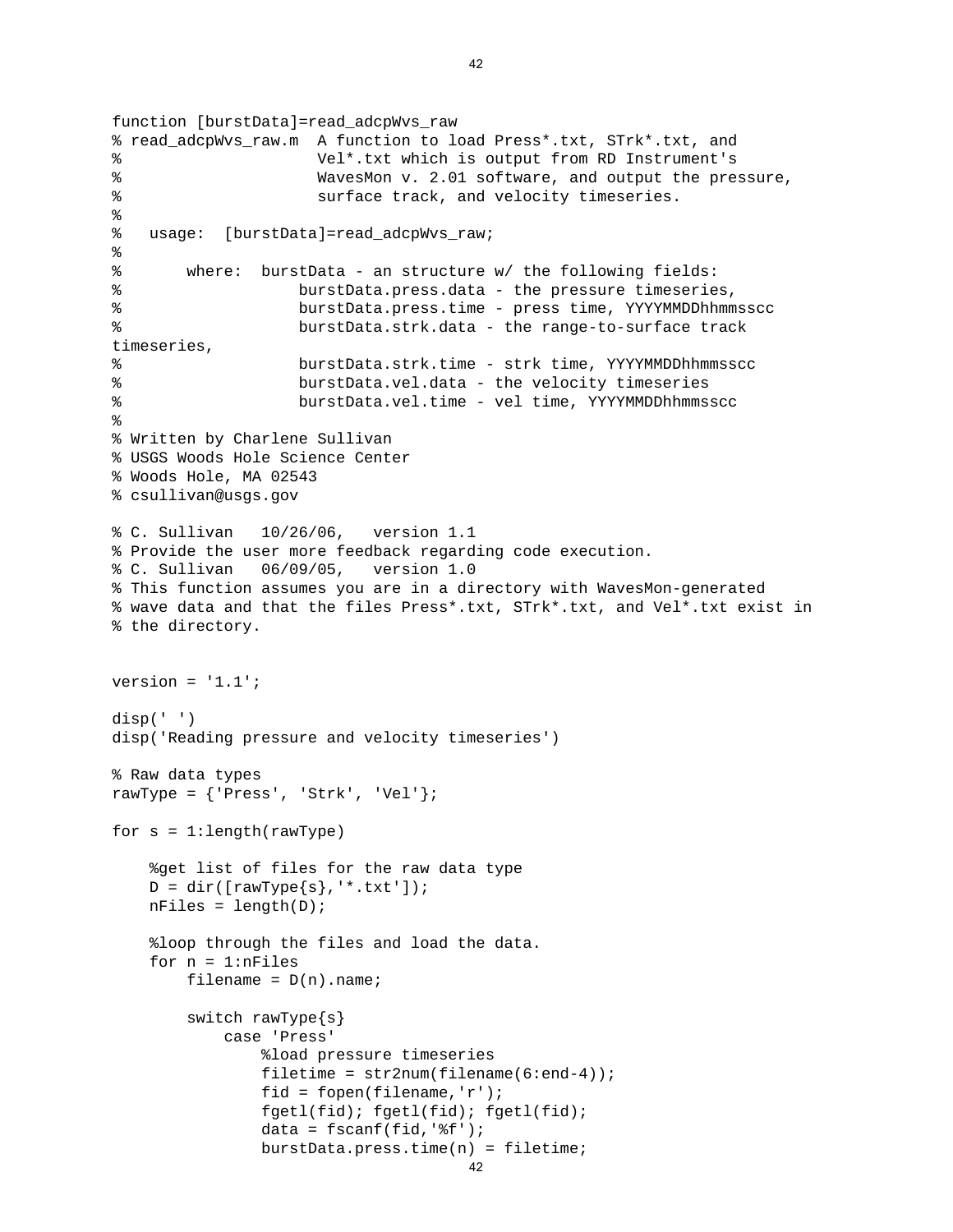```
burstData.press.data(:,n) = int16(data);
                  fclose(fid); 
             case 'Strk' 
                  %load range-to-surface track timeseries 
                 filetime = str2num(filename(5:end-4)); fid=fopen(filename,'r'); 
                  fgetl(fid); fgetl(fid); fgetl(fid); fgetl(fid); 
                 data = fscanf(fid,' if if if f(f);
                  burstData.strk.time(n) = filetime; 
                  burstData.strk.data(:,n) = int16(data); 
                  fclose(fid); 
             case 'Vel' 
                  %load velocity timeseries 
                 filetime = str2num(filename(4:end-4)); fid=fopen(filename,'r'); 
                  fgetl(fid); fgetl(fid); fgetl(fid); 
                  fgetl(fid); fgetl(fid); fgetl(fid); 
                  data = fscanf(fid,'%f %f %f %f %f %f %f %f %f %f %f %f'); 
                  burstData.vel.time(n) = filetime; 
                 burstData.val.data(:,n) = int16(data); fclose(fid); 
         end 
     end 
    disp(['Finished reading ',rawType{s}])
end
```

```
disp(['Finished reading pressures and velocities'])
```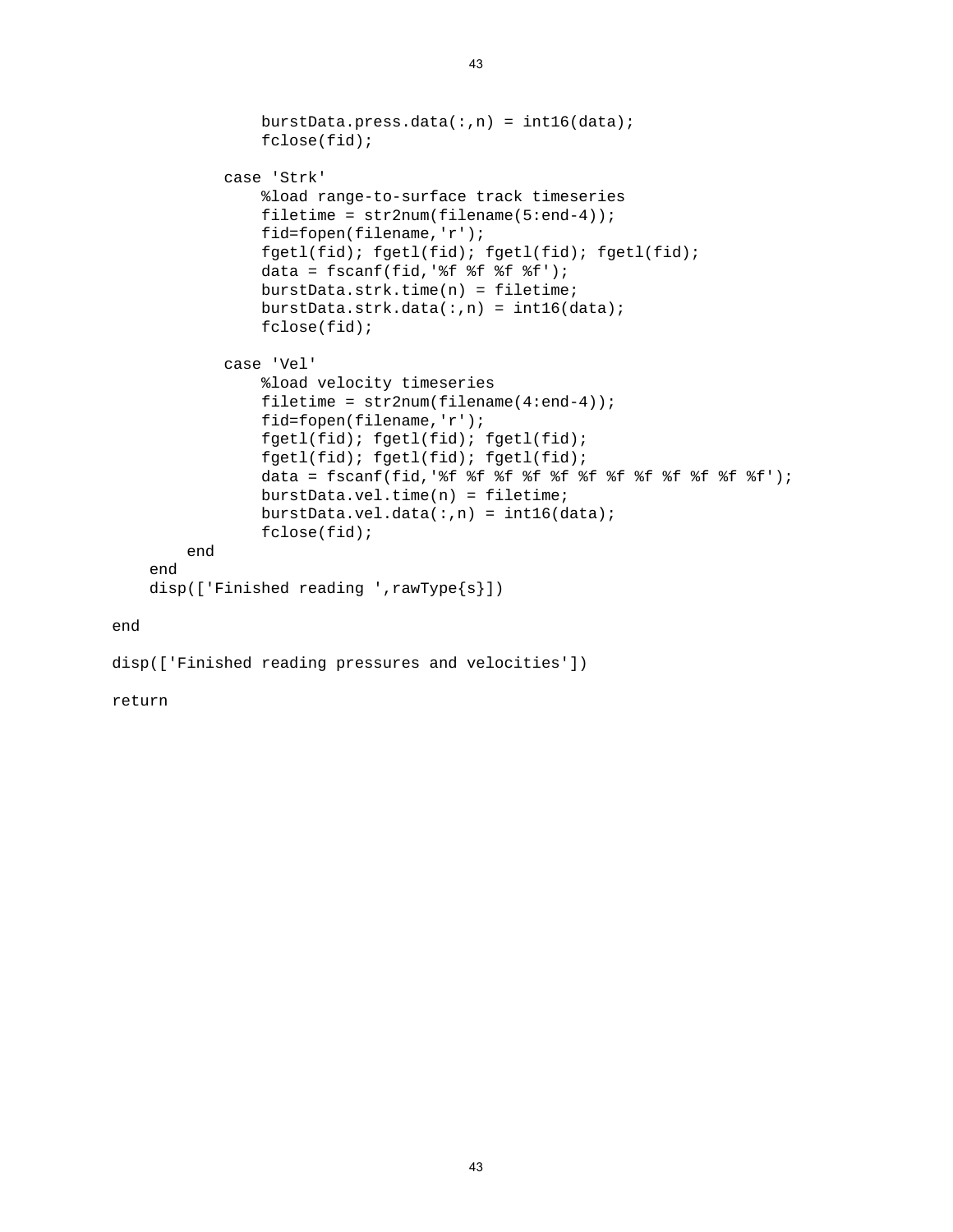```
function ncwrite adcpWvs raw(burstData, outFileRoot);
% ncwrite_adcpWvs_spec.m A function to write the timeseries of raw data, 
% output from RD Instruments WavesMon v. 2.01, to 
% a netCDF file. 
\epsilon% usage: ncwrite_adcpWvs_raw(burstData, outFileRoot); 
% 
% where: burstData - an structure w/ the following fields: 
% burstData.press.data - the raw pressure timeseries, mm 
% burstData.press.time - time associated with pressure, 
% YYYYMMDDhhmmsscc 
% burstData.strk.data - the raw range-to-surface track 
% timeseries, mm 
% burstData.strk.time - time associated with range-to- 
% surface track, YYYYMMDDhhmmsscc 
% burstData.vel.data - the raw velocity timeseries (mm/s) 
% burstData.vel.time - time associated with velocity, 
% YYYYMMDDhhmmsscc 
% outFileRoot - name given to the raw data NetCDF file 
% 
% Written by Charlene Sullivan 
% USGS Woods Hole Science Center 
% Woods Hole, MA 02543 
% csullivan@usgs.gov 
% 
% Dependencies: 
% julian.m 
% gmin.m 
% gmax.m 
% C. Sullivan 03/29/06, version 1.2 
% Reverse the chronology on the history attribute so the most recent 
% processing step is listed first. In calculating max and min attributes, 
% calculate the max and min over time for each frequency bin. 
% C. Sullivan 10/26/05, version 1.1 
% Provide the user more feedback regarding code execution. 
% C. Sullivan 06/09/05, version 1.0 
% Do time conversion to julian days in here. Calculate min/max values. Do 
% nothing with respect to replacing bad data values with fill values. 
% This means the data in this raw data netcdf file is an exact 
% representation of the data in the raw data ascii output files. 
version = '1.2';
disp(' ') 
disp(['Writing pressure and velocity timeseries to',... 
       outFileRoot,'r-cal.nc']) 
nc=netcdf([outFileRoot,'r-cal.nc'],'write'); 
% Get dimensions from NetCDF file 
theRecDim = nc('time');
nRec = size(theRecDim);nRec = nRec(1);theSampleDim = nc('sample');
```

```
44
```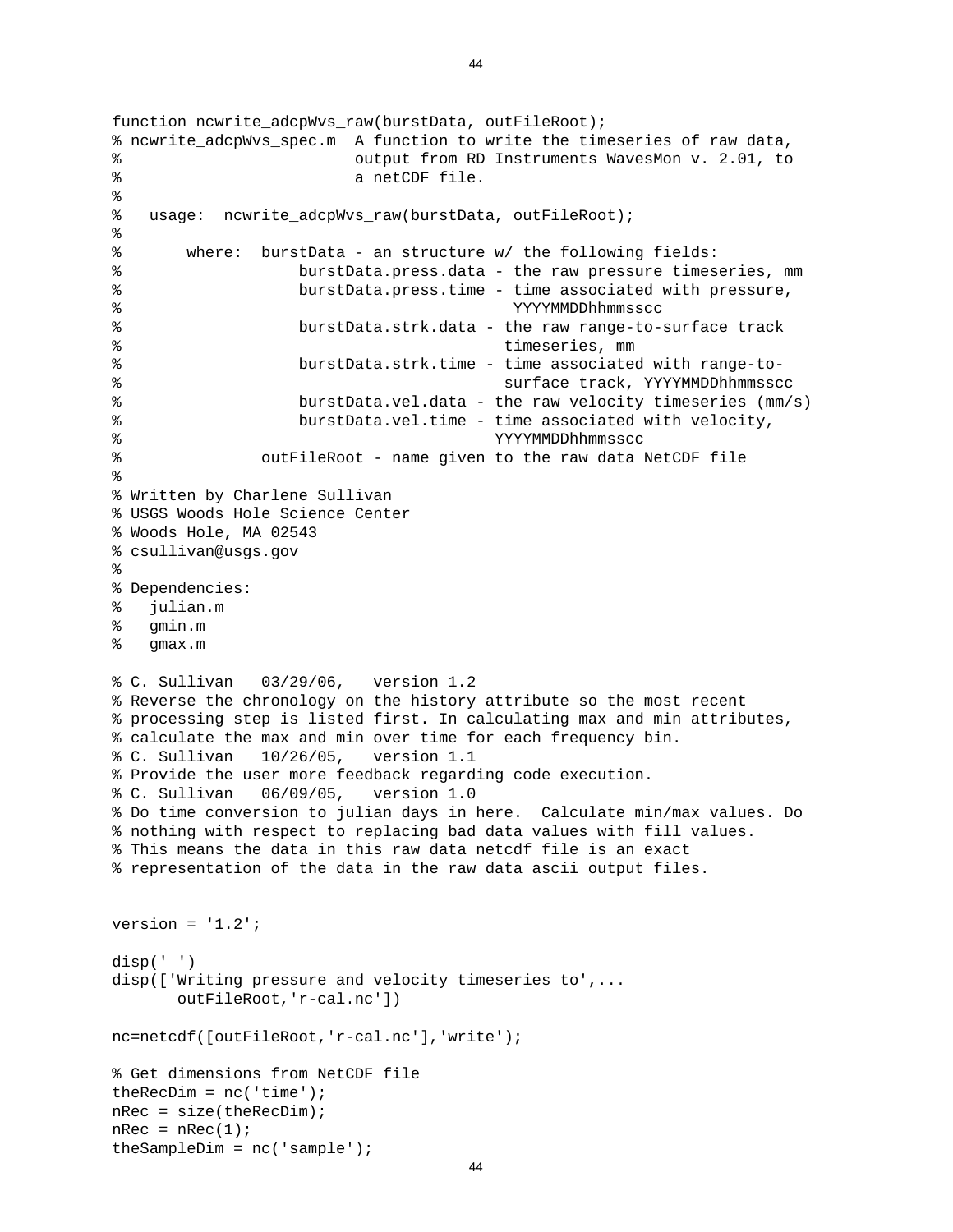```
 % reshape the strk array so that 
nSamples = size(theSampleDim); 
nSamples = nSamples(1); 
theBeamDim = nc('beam');
nBeams = size(theBeamDim); 
nBeams = nBeams(1);
theBeamBinDim = nc('beambin'); 
nBeamBins = size(theBeamBinDim); 
nBeamBins = nBeamBins(1); 
clear *Dim 
% Check raw data times, which ought to be equal 
time check = isequal(burstData.press.time, burstData.strk.time,
burstData.vel.time); 
if true(time_check) 
     raw_time = burstData.press.time'; 
    time = YYYYMMDDhhmmsscc2julian(raw_time);
    nRec = length(time);
    nc{'time'}(1:nRec) = floor(time); nc{'time2'}(1:nRec) = (time-floor(time)).*(24*3600*1000); 
     clear raw_time time 
else 
     error('Times on raw data files should be the same') 
end 
% Define sample number 
sample = [1:nSamples]';
nc{'sample'}(:) = sample;
clear sample 
% Define burst number 
burst = [1:nRec]';
nc{'burst'}(:) = burst;clear burst 
% Write lat/long to NetCDF file 
nc{'\;lat'\;}(1)=nc.latitude(:);nc{'·lon'}/(1)=nc.lengthude(:);
% Write raw data to the raw data netCDF file 
theVars = var(nc);
for v = 1: length(theVars),
    if strcmp(ncnames(theVars\{v\}),'press') || \dots\text{strcmp}(n{\text{cnames}(theVars{v}), 'strk') || \dots strcmp(ncnames(theVars{v}),'vel') 
             theVar = char(ncnames(theVars{v}));
            eval(['data = burstData.',theVar,'.data;'])
             for rec = 1: nRec switch theVar 
                      case 'press' 
                          % reshape the press array so that 
                          % rows is time and columns is sample 
                         theVars\{v\} (rec, 1:nSamples) = data(:, rec)';
                          burstData.press.data = []; 
                      case 'strk'
```

```
45
```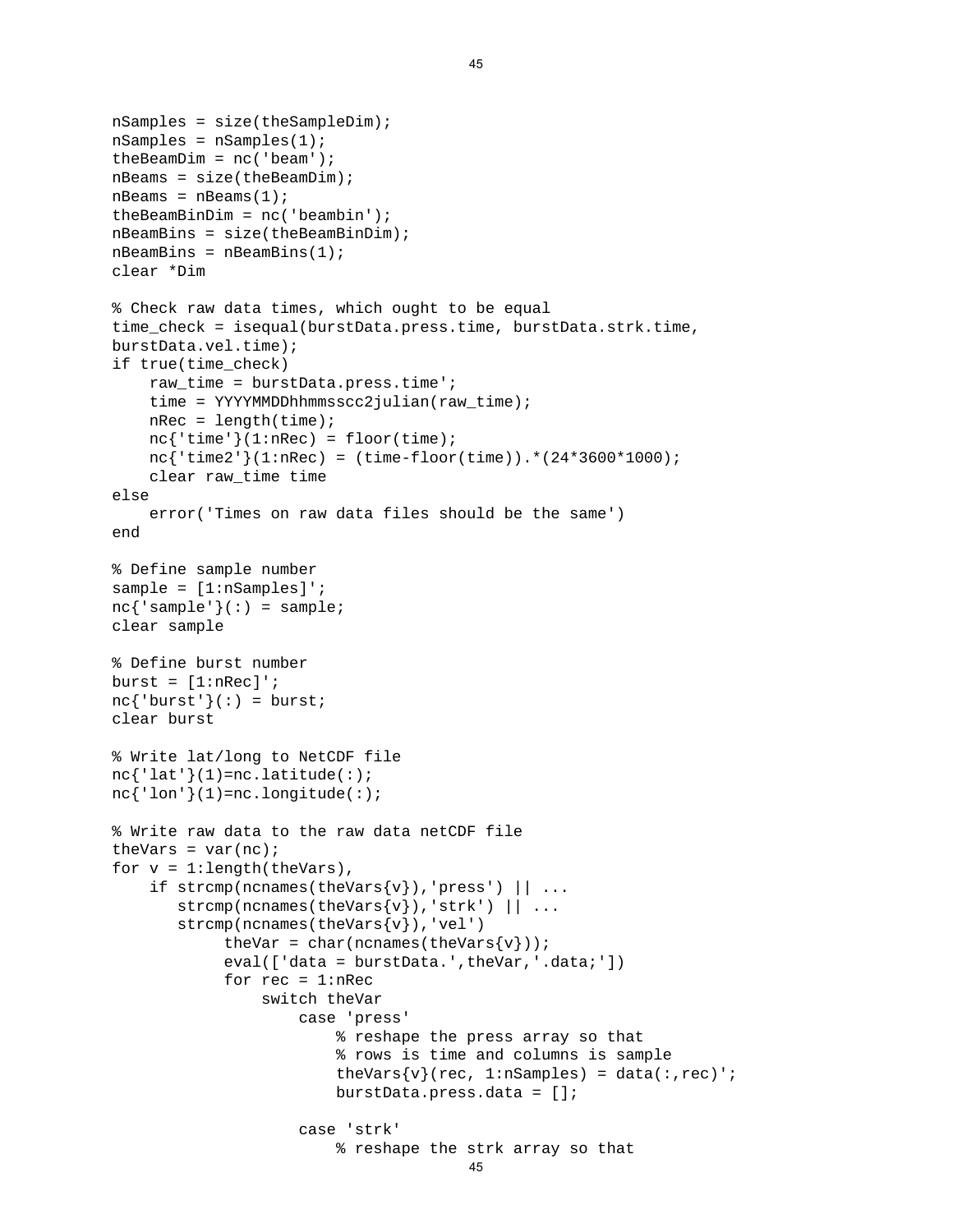```
 % rows is time, columns is sample, and 
                          % the 3rd dimension is number of beams (4) 
                         temp = reshape(data(:,rec), nBeans,length(data(:,rec))/nBeams)'; 
                         theVars\{v\} (rec, 1:nSamples, 1:nBeams) = temp;
                          clear temp 
                          burstData.strk.data = []; 
                      case 'vel' 
                          % reshape the vel array so that 
                          % rows is time, columns is sample, and 
                          % the 3rd dimension is number of beams (4) 
                          % times number of bins used for waves (3), 
                          % ergo, nBeamBins=12 
                         temp = reshape(data(:, rec), nBeamBins,
length(data)/nBeamBins)'; 
                         theVars\{v\} (rec, 1:nSamples, 1:nBeamBins) = temp;
                          clear temp burstData 
                          burstData.vel.data = []; 
                      end 
             end 
             disp(['Finished writing ',theVar]) 
     end 
end 
% Calculate min/max values 
calc_min_max_vals(nc); 
% Update the history attribute 
history = nc.history(:);
history_new = ['Pressure and velocity timeseries converted ',... 
                'to NetCDF by adcpWvs2nc:ncwrite_adcpWvs_raw.m V ',...
                version,' on ',datestr(now,0),'; ',history];
nc.history = ncchar(history_new); 
nc=close(nc); 
disp(['Finished writing pressure and velocities. ',... 
        num2str(toc/60), ' minutes elapsed']) 
return 
% ------------------------ Subfunctions --------------------------------- % 
function [jd] = YYYYMMDDhhmmsscc2julian(YYYYMMDDhhmmsscc) 
YYYY=floor(YYYYMMDDhhmmsscc/1000000000000); 
MM=floor((YYYYMMDDhhmmsscc-YYYY.*1000000000000)./10000000000 ); 
DD=floor((YYYYMMDDhhmmsscc-(YYYY.*1000000000000)-
(MM.*10000000000))./100000000); 
hh=floor((YYYYMMDDhhmmsscc-(YYYY.*1000000000000)-(MM.*10000000000)-
(DD.*100000000))./1000000); 
mm=floor((YYYYMMDDhhmmsscc-(YYYY.*1000000000000)-(MM.*10000000000)-
(DD.*100000000) - (hh.*1000000))./10000);
```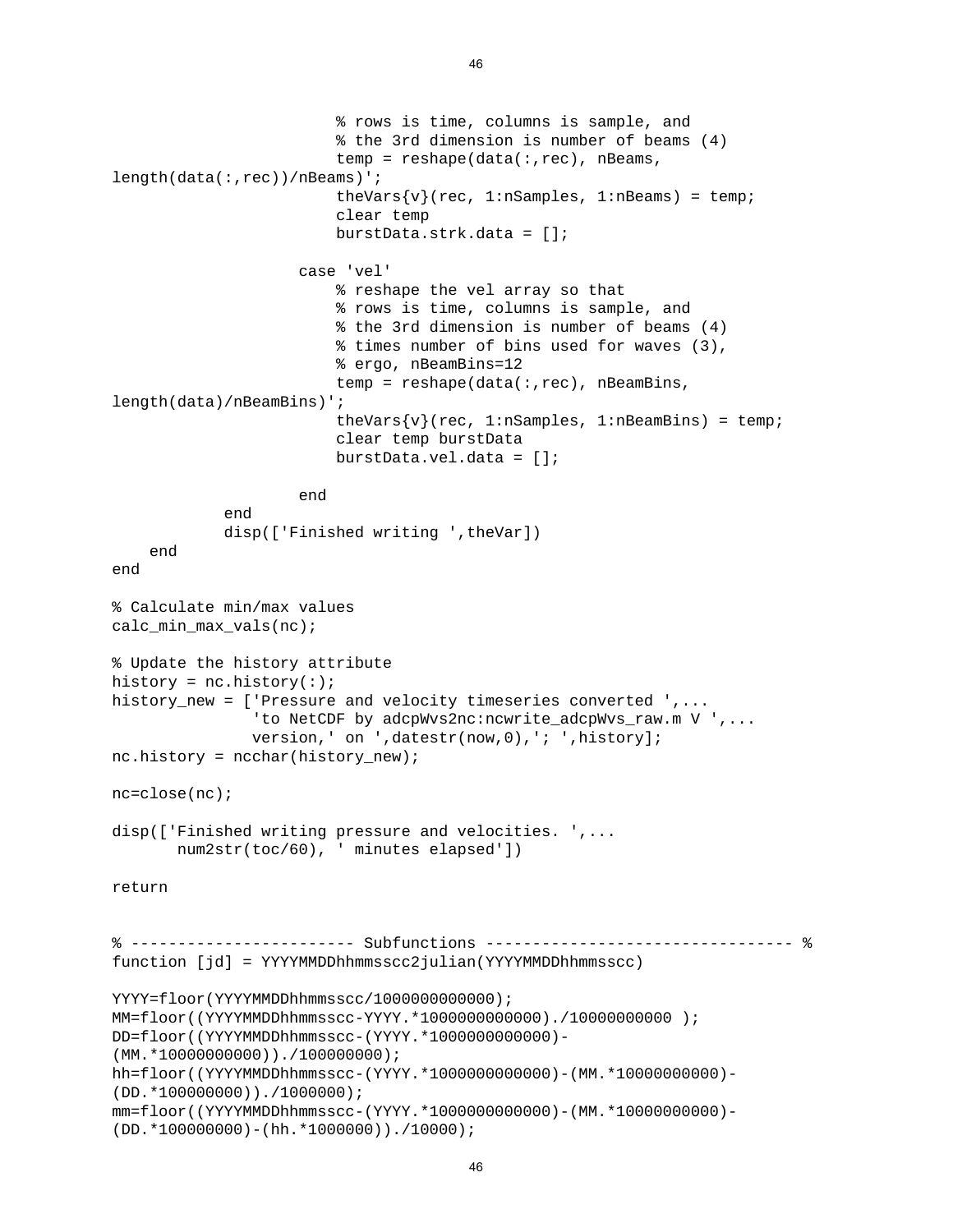```
sec=floor((YYYYMMDDhhmmsscc-(YYYY.*1000000000000)-(MM.*10000000000)-
(DD.*100000000) - (hh.*1000000) - (mm.*10000))./100);
hsec=floor((YYYYMMDDhhmmsscc-(YYYY.*1000000000000)-(MM.*10000000000)-
(DD.*100000000)-(hh.*1000000)-(mm.*10000)-(sec.*100))); %1/100ths second 
jd = julian([YYYY, MM, DD, hh, mm, sec+(hsec/100)]);return 
function calc_min_max_vals(nc) 
theVars = var(nc);
for v = 1: length(theVars),
    if strcmp(ncnames(theVars\{v\}), 'press') || ...strcmp(ncnames(theVars\{v\}),'strk') || \ldots strcmp(ncnames(theVars{v}),'vel') 
         % calculate min/max values 
        data = theVars\{v\}(:);
        theVars\{v\}.minimum = min(data);
        theVars\{v\}.maximum = max(data);
         clear data 
     end 
end
```

```
return
```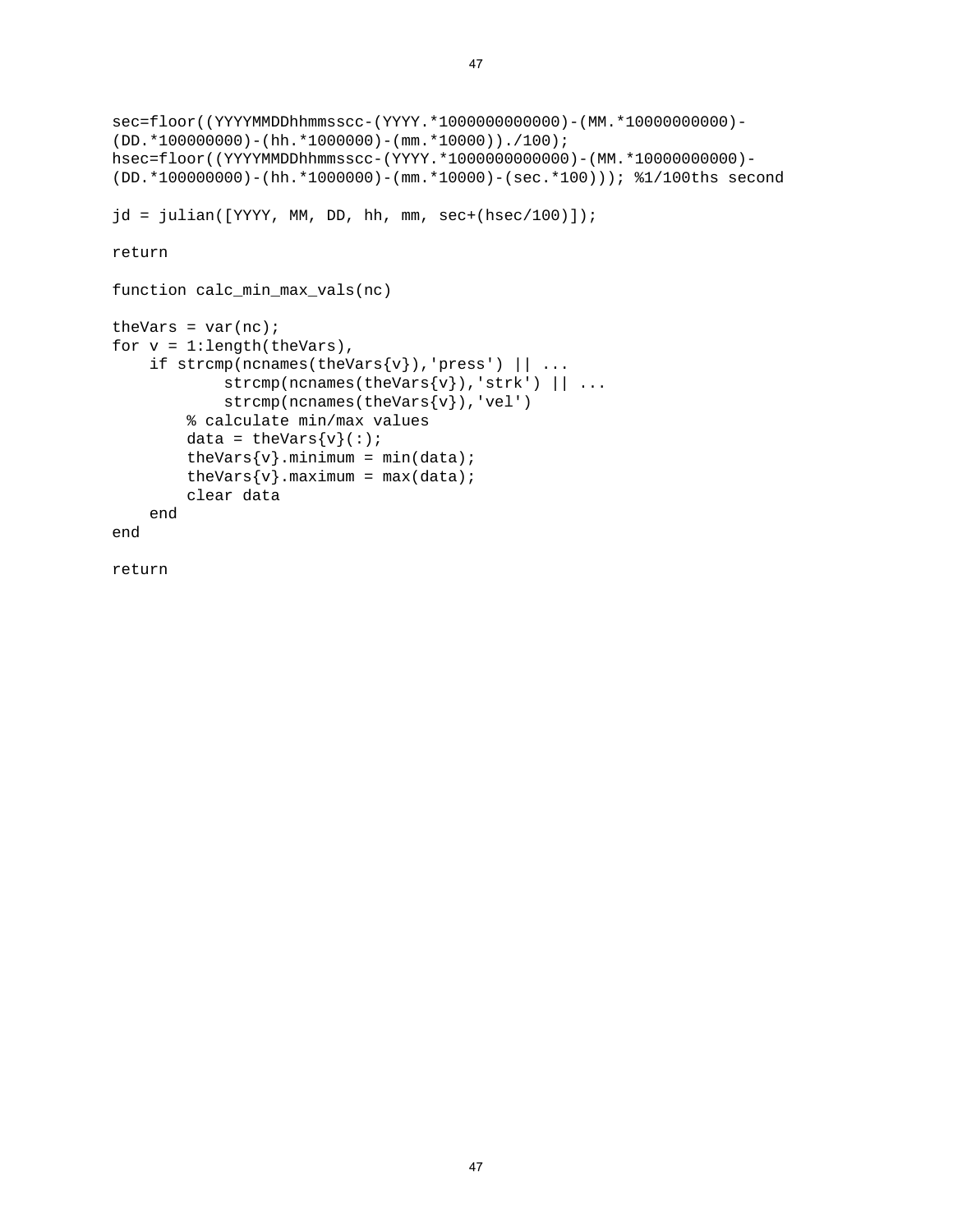## **Appendix V: M-files for Sontek Argonaut**

```
function argnWvs2nc(metaFile, outFileRoot);
% argnWvs2nc.m A driver m-file for post-processing wave data from a 
% Sontek Argonaut. 
% 
% usage: argnWvs2nc(metaFile,outFileRoot); 
% 
% where: metaFile - a string specifying the ascii file in which 
% metadata is defined, in single quotes 
% excluding the .txt file extension 
% outFileRoot - a string specifying the name given to the 
% NetCDF output files, in single quotes 
% excluding the NetCDF file extension .nc 
% 
% Written by Charlene Sullivan 
% USGS Woods Hole Field Center 
% Woods Hole, MA 02543 
% csullivan@usgs.gov 
\approx% Toolbox Functions: 
% get_meta_sontek.m 
% nccreate_argnWvs.m 
% read_argnWvs.m 
% ncwrite_argnWvs.m 
% 
% Add-on Functions: 
% julian.m 
% gregorian.m 
% gmin.m 
% gmax.m 
% C.Sullivan 11/02/05, version 1.1 
% Provide user additional feedback regarding code execution. File extension 
% on metadata file no longer required for the input 'metaFile', but the 
% metadata file must be a text file w/ the .txt file extension. Remove 
% isunix loop b/c dir works on both Unix and Windows. 
% C. Sullivan 06/01/05, version 1.0 
% This Argonaut component of the Wave Data Processing System toolbox only 
% writes a processed data NetCDF file, as the 1 hz pressure timeseries 
% from which wave parameters are calculated, is not output by ViewArgonaut. 
more off 
version = '1.1';
tic 
% Check that input and output file names are characters 
if ~ischar(metaFile) || ~ischar(outFileRoot) 
    error('Input and output file names should be surrounded in single 
quotes');
```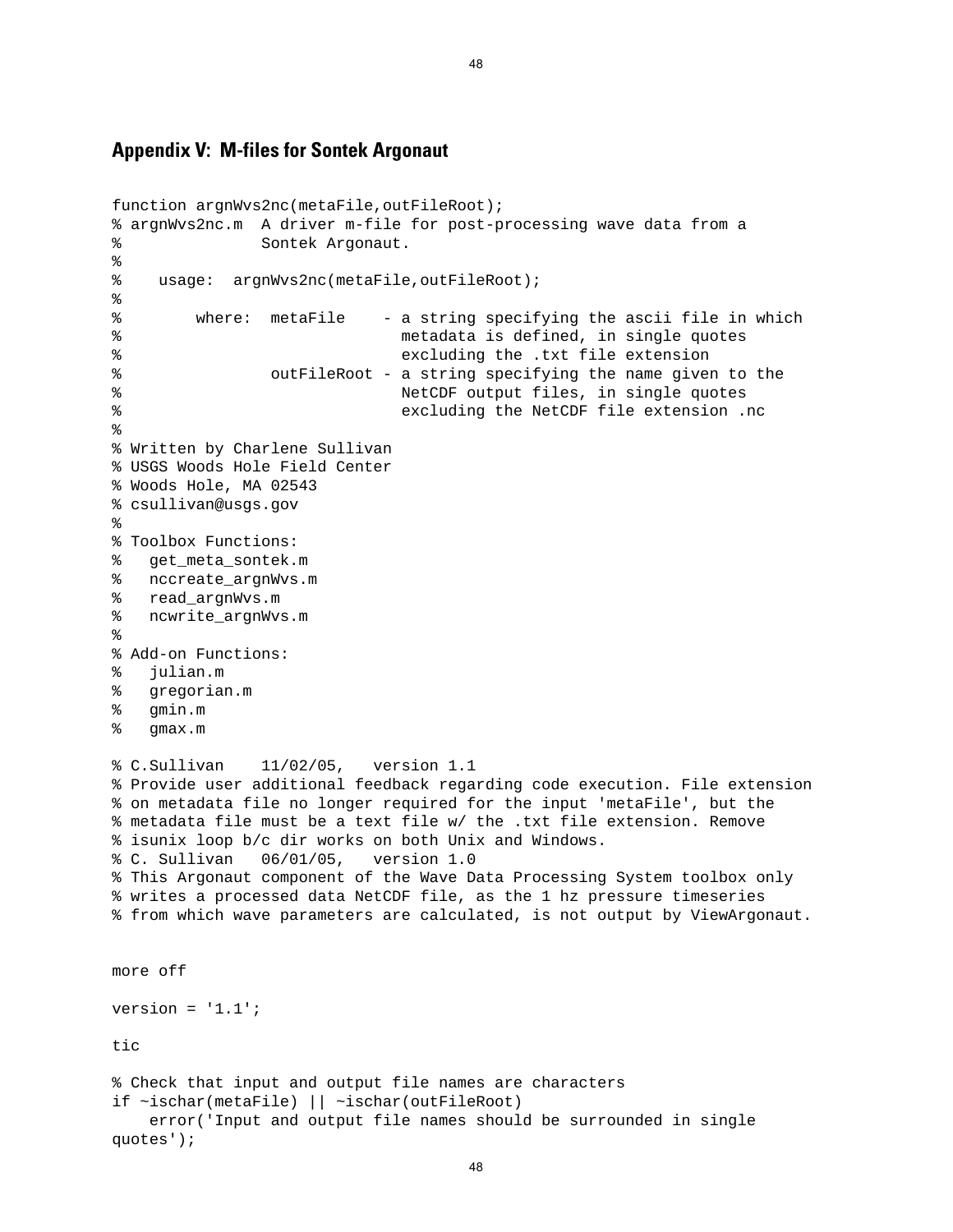```
end
```

```
% Check existence of metadata file and ViewArgonaut output. 
l = dir([metaFile,'.txt']);
if isempty(l) 
     error(['The metafile ',metaFile,'.txt does not exist in this 
directory']); 
end 
ctl = dir('*.ctl');if isempty(ctl) 
     error(['ViewArgonaut output files do not exist in this directory']) 
else 
     ctlFile = ctl.name; 
    datFile = [ctlFile(1:end-4),'.dat'];
end 
% Gather user-defined and instrument metadata 
[userMeta, argnMeta] = get_meta_sontek(metaFile, ctlFile);
% Create and define your netcdf file 
nccreate_argnWvs(userMeta, argnMeta, outFileRoot); 
% Load data 
[argnData]=read_argnWvs(datFile); 
% Write data to netcdf file 
ncwrite_argnWvs(argnData, outFileRoot);
```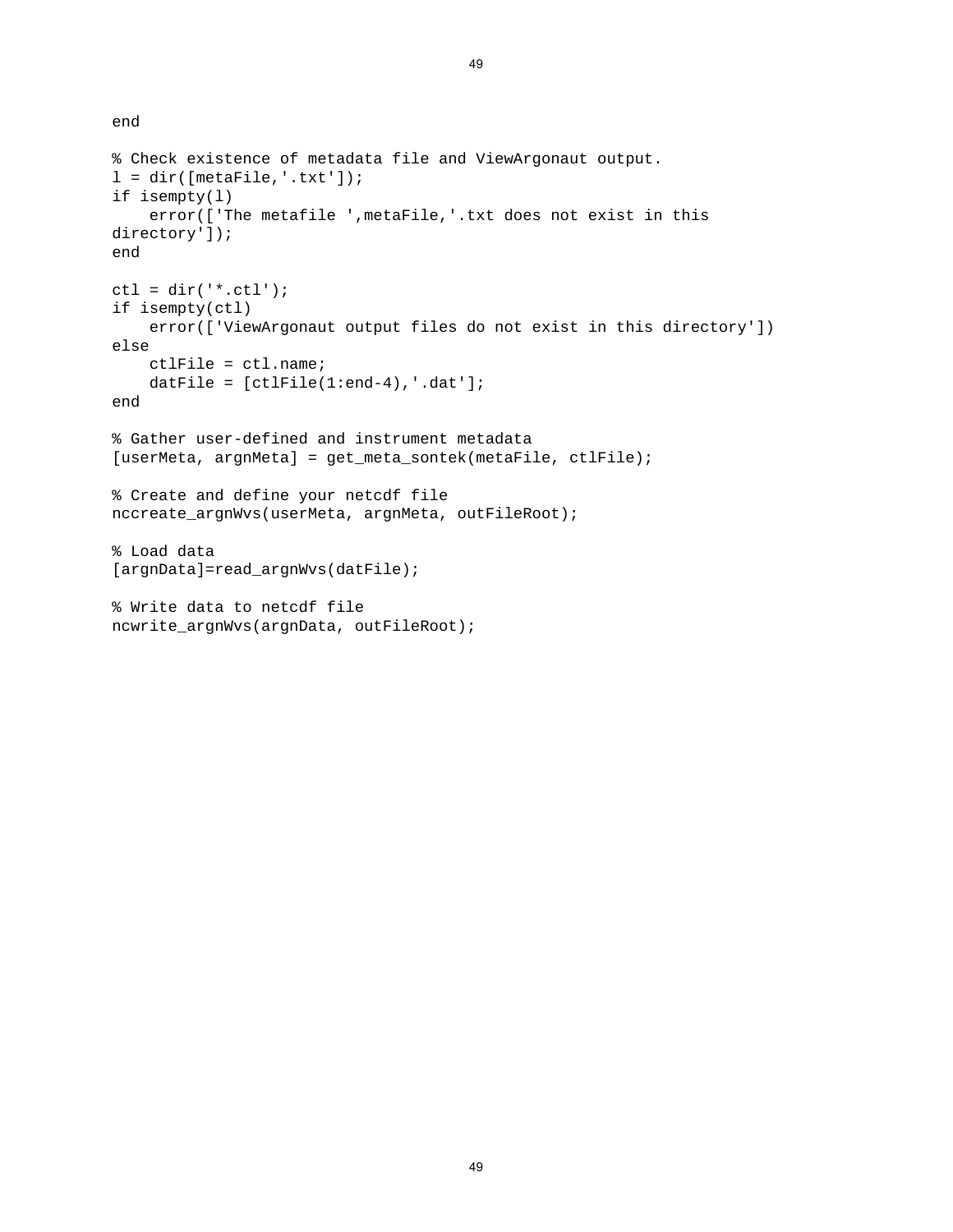```
function [userMeta, argnMeta] = get meta sontek(metaFile, ctlFile);
% get_meta_sontek.m A function to load user-defined metadata and 
% instrument setup parameters from a Sontek Argonaut. 
% 
% usage: [userMeta, argnMeta] = get_meta_sontek(metaFile, ctlFile); 
% 
% where: metaFile - a string specifying the ascii file in which 
% metadata is defined, in single quotes 
% excluding the .txt file extension 
% ctlFile - a string specifying the ascii file in which 
% Argonaut setup parameters are defined, in single 
% quotes including the file extension .ctl 
% which contains Argonaut setup parameters 
% userMeta - a structure with user-defined metadata 
% argnMeta - a structure with Argonaut setup parameters 
% 
% Written by Charlene Sullivan 
% USGS Woods Hole Field Center 
% Woods Hole, MA 02543 
% csullivan@usgs.gov 
% C. Sullivan 11/02/05, version 1.1 
% Metadata file must be a .txt file. The .txt extension is not required in 
% the input 'metaFile'. Provide the user additional feedback regarding code 
% execution. 
% C. Sullivan 05/31/05, version 1.0 
% This function is coded to read a user-defined metadata file with specific 
% formatting. See the toolbox documentation for more information. It is 
% assumed that the comments in the Argonaut's .hdr file occupy no more than 
% 3 lines. 
version = '1.1';
% Gather user-defined metadata 
disp(' ') 
disp('Reading user metadata') 
[atts, defs] = textread([metaFile,'.txt'],'%s %63c','commentstyle','shell');
defs = cellstr(defs);for i = 1: length(atts)
   theAtt = atts{i}(:)';
   theDef = \text{defs}\{i\}(:)';
     %deblank removes trailing whitespace 
   theAtt = deblank(theAtt);theDef = deblank(theDef); %check for and replace spaces in 
     %the attributes with underscores 
   f1 = find(isspace(theAtt));f2 = \text{strfind}(\text{theAtt}, '--');
   f = union(f1,f2);if \simisempty(f)
       theAtt(f) = ';
    end 
     %attribute definitions read in as characters; convert to 
     %numbers where appropriate 
    theDefNum = str2num(theDef);
```

```
50
```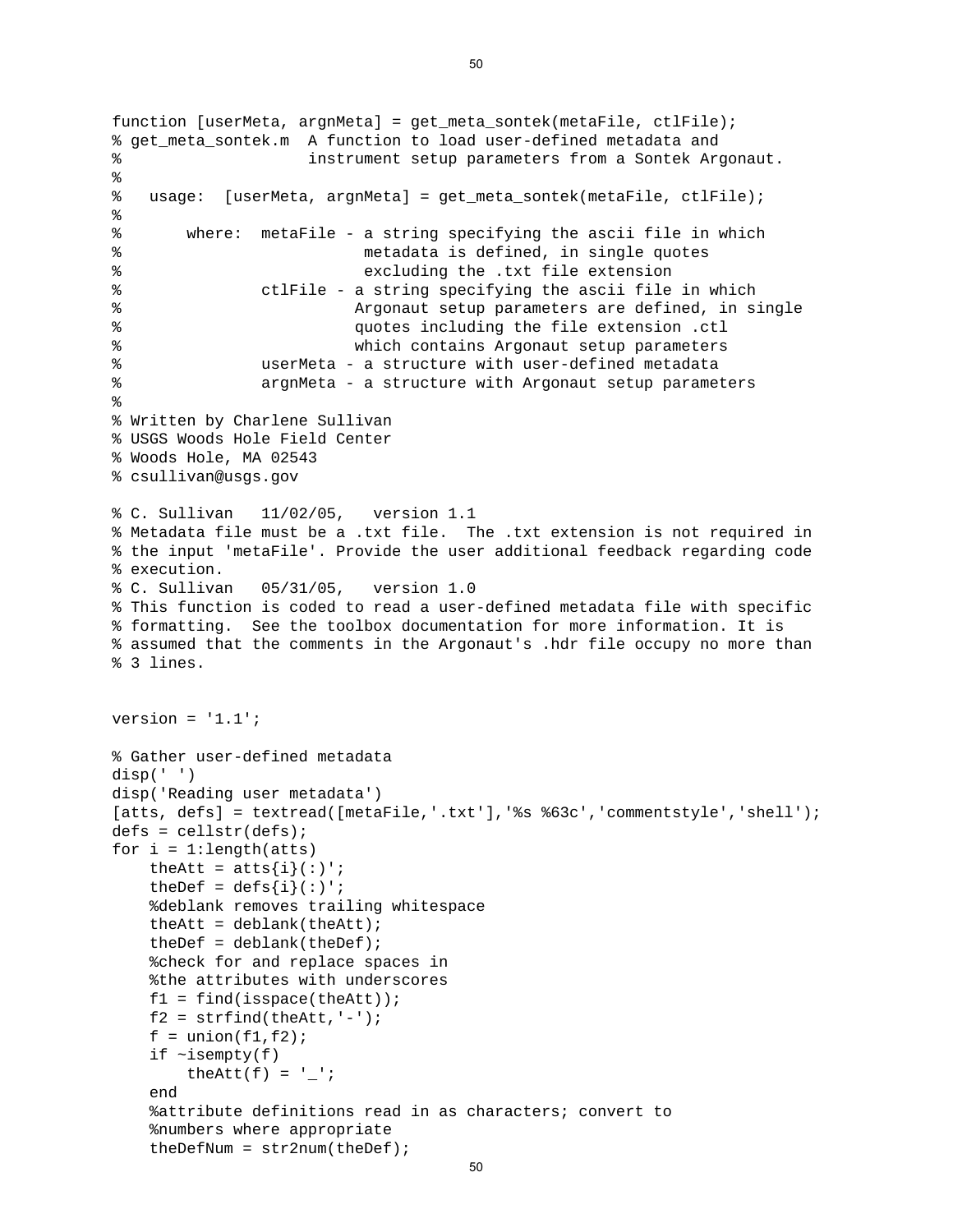```
 if ~isempty(theDefNum) 
          theDef = theDefNum; 
         eval(['userMeta.',theAtt,' = theDef;'])
     else 
         eval(['userMeta.',theAtt,'=''',theDef,''';'])
     end 
end 
% Gather instrument setup parameters 
disp('Reading Argonaut setup parameters') 
fid = fopen(ctlFile, 'r');
while 1 
    tline = fgetl(fid); %comments are tricy to read. assume they 
     %use 3 lines for now 
     if strcmp(tline,'Comments:') 
         theDef=[fgetl(fid),'; ',fgetl(fid),'; ',fgetl(fid)];
        eval(['argnMeta.Comments =''',theDef,''';'])
         break 
     end 
    if \simisempty(tline) & \simstrcmp(tline(1:8),'Argonaut') & \simstrcmp(tline(1),'-
') 
         theAtt = tline(1:28);
         theDef = tline(29:end);
          %if the parameter contains units in parenthesis, the 
          %units will be written as theAtt.units = units 
        fs = strfind(theAtt,'(');fe = strfind(theAtt,')');
          if ~isempty(fs) & ~isempty(fe) 
             theUnits = theAtt(fs+1:fe-1);
              theAtt=regexprep(theAtt,'\([^)]*\)',''); 
         end 
          %check for and remove dashes in 
          %the parameters 
         f = \text{string}(\text{theAtt}, '--');
         if \simisempty(f)
             theAtt(f) = [];
         end 
          %check for and remove slashes in 
          %the parameters 
         f = \text{string}(\text{theAtt}, \frac{1}{\cdot});
         if \simisempty(f)
             theAtt(f) = [];
         end 
          %deblank removes trailing whitespace 
         theAtt = deblank(theAtt);
         theDef = deblank(theDef); %replace whitespace with underscores in parameter 
          %names 
         f = isspace(theAtt);theAtt(f) = ' ';
          %transformation matrix is tricky to read in 
          if strcmp(theAtt,'Transformation_Matrix') 
              temp = fscanf(fid,'%6f',[3,2]); 
             temp = temp';
```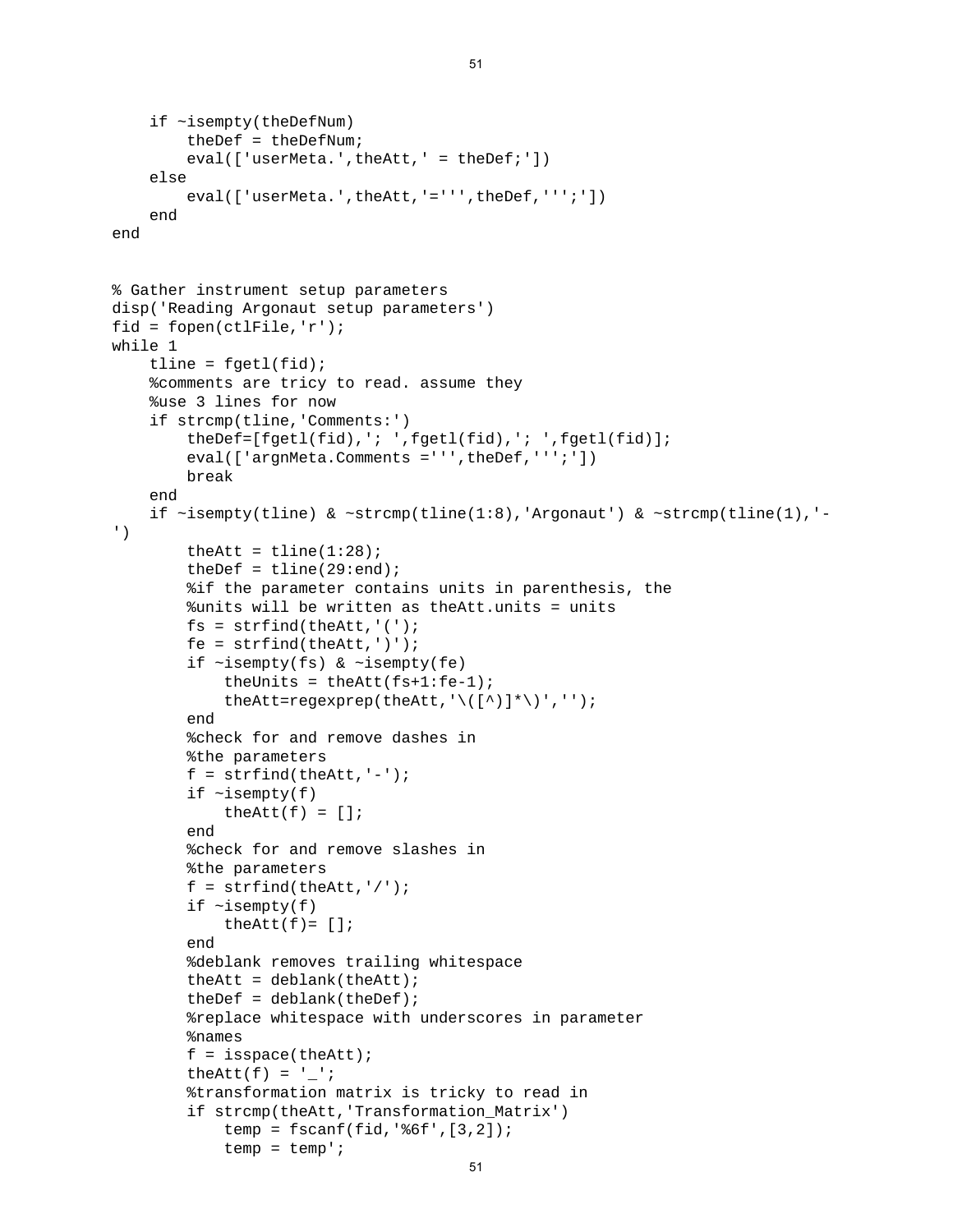```
 temp = num2str(temp); 
            theDef = strvcat(theDef, temp);
         end 
         %parameter values read in as characters; convert to 
         %numbers where appropriate 
        theDefNum = str2num(theDef);
         if ~isempty(theDefNum) & isempty(strfind(theAtt,'Time')) 
              %parameter value is numeric 
            eval(['argnMeta.',theAtt,' = theDefNum;'])
         else 
              %parameter value is ascii 
            eval(['argnMeta.',theAtt,'=''',theDef,''';'])
         end 
         if exist('theUnits') 
            eval(['argnMeta.',theAtt,'Units=''',theUnits,''';'])
             clear theUnits 
         end 
     end 
end 
fclose(fid); 
return
```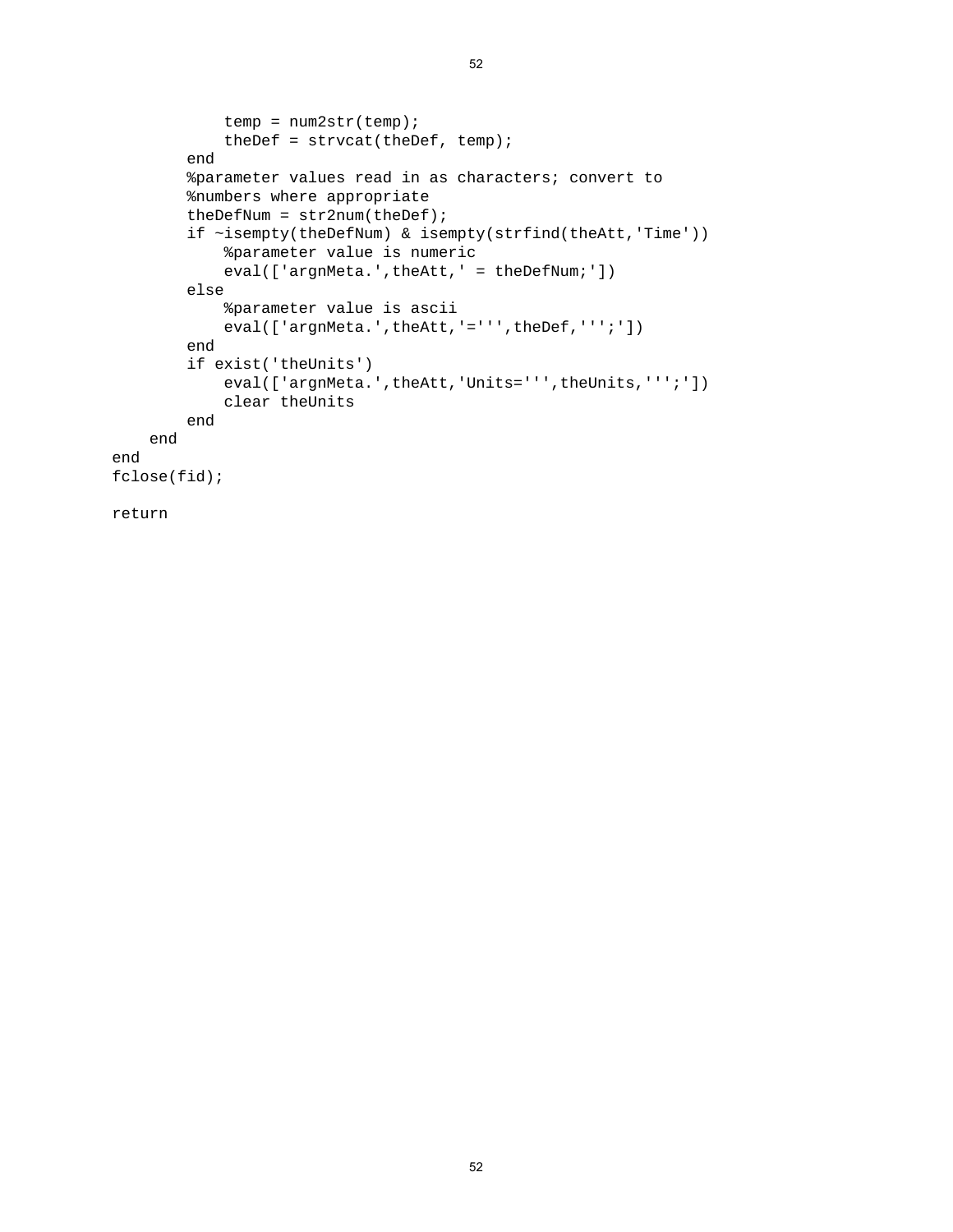```
function nccreate_argnWvs(userMeta, argnMeta, outFileRoot) 
% nccreate_argnWvs.m A function to create empty netCDF files that will 
% store wave data from a Sontek Argonaut. 
% 
% usage: nccreate_argnWvs(userMeta, argnMeta, outFileRoot); 
% 
% where: userMeta - a structure with user-defined metadata 
% argnMeta - a structure with Argonaut setup parameters 
% outFileRoot - a string specifying the name given to the 
% NetCDF output files, in single quotes 
% excluding the NetCDF file extension .nc 
% 
% Written by Charlene Sullivan 
% USGS Woods Hole Field Center 
% Woods Hole, MA 02543 
% csullivan@usgs.gov 
% C. Sullivan 03/30/06, version 1.2 
% Use EPIC keys 1239 and 4063 for the variables hght_std and wp_peak, 
% respectively. 
% C. Sullivan 11/02/05, version 1.1 
% Provide the user additional feedback regarding code execution. Changed 
% DATA_TYPE attribute description to be consistent w/ the documentation. 
% Changed EPIC code and units on the variable lon to 502 and degree_east 
% for consistency w/ longitude as specified in the metadata file where west 
% is negative. 
% C. Sullivan 06/01/05, version 1.0 
% Instrument setup information is now included in the metadata. Only the 
% processed data NetCDF file is created; the file includes wave parameters 
% which were calculated from a 1 Hz pressure timeseries. No raw data 
% NetCDF file is created as the 1 Hz pressure timeseries s not output by 
% ViewArgonaut. It is assumed there are 10 frequency bands in the wave 
% energy spectra. 
version = '1.2';
ncp = netcdf([outFileRoot,'p-cal.nc'],'clobber'); 
write_argnWvs_meta(ncp, userMeta, argnMeta) 
ncp.DATA_TYPE = ncchar('Argonaut processed wave parameters and spectra'); 
ncp.VAR_DESC = ncchar('Hs:Tp:Pspec'); 
% Define NetCDF dimensions 
disp(' ') 
disp(['Defining NetCDF dimensions in ',outFileRoot,'p-cal.nc.']) 
define_argnWvs_dims(ncp); 
% Define NetCDF variables 
disp(['Defining NetCDF variables in ',outFileRoot,'p-cal.nc.']) 
disp(' ') 
define_argnWvs_vars(ncp); 
endef(ncp); 
ncp=close(ncp);
```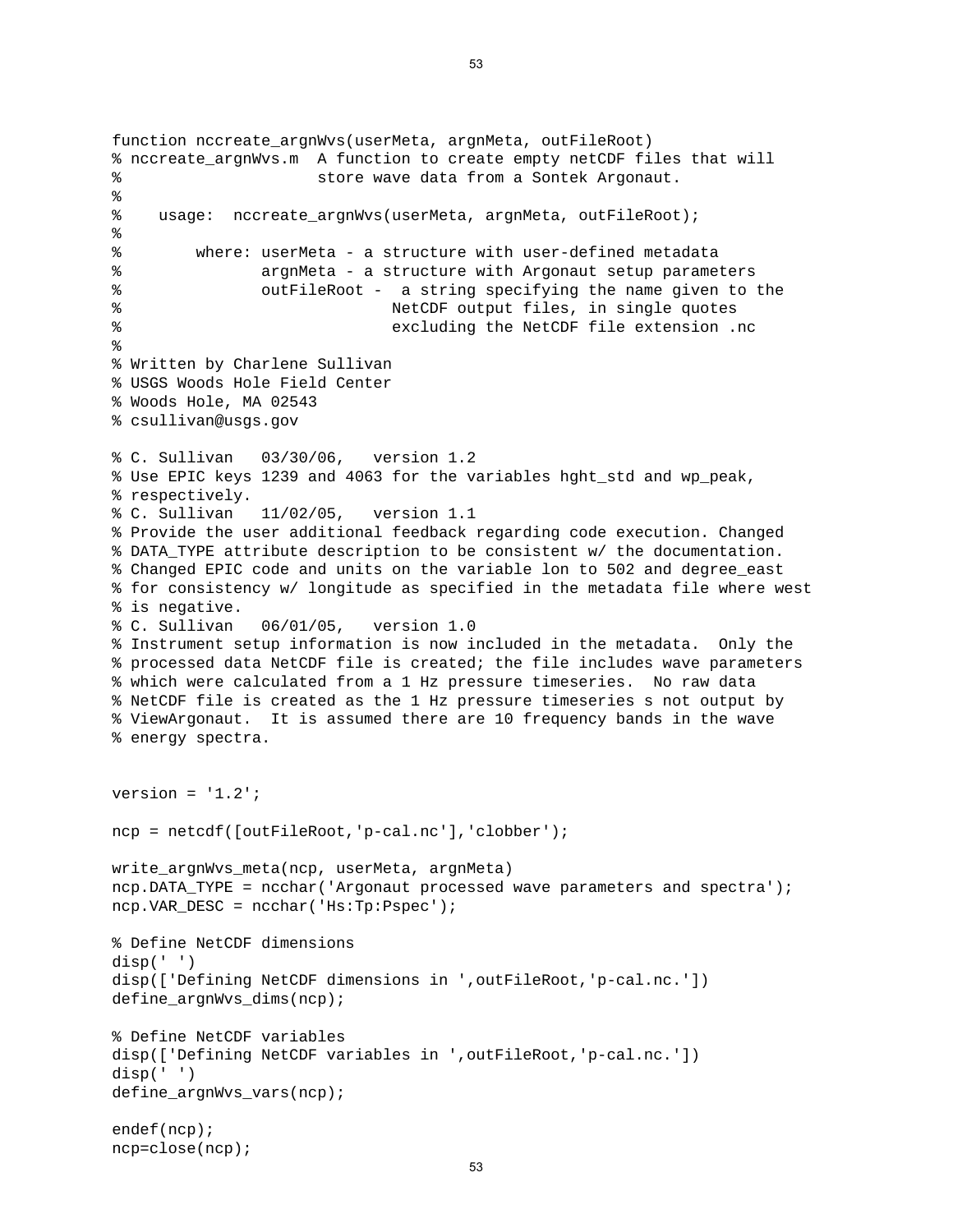```
% --------- Subfunction: Write NetCDF metadata -------------------------- % 
function write_argnWvs_meta(nc, userMeta, argnMeta) 
    theAtts = fieldnames(userMeta); for a=1:length(theAtts) 
        eval([ 'theDef = userMeta.' , theAtts{a}, ' ; ' ] ) if ischar(theDef) 
            eval([inc.',theAtts\{a\}, ' = ncchar(''',theDef,''');']);
         else 
            eval([inc.',theAtts\{a\}, ' = ncfloat([theDef]);']);
         end 
     end 
    theAtts = fieldnames(armMeta); for a=1:length(theAtts) 
        eval([ 'theDef = argnMeta.' , theAtts{a}, ' ; ' ] ) if ischar(theDef) 
            eval([inc.',theAtts\{a\}, ' = ncchar(''',theDef,''');']);
         else 
            eval([inc.',theAtts\{a\}, ' = ncfloat([theDef]);']);
         end 
     end 
return 
% --------- Subfunction: Define NetCDF dimensions ----------------------- % 
function define_argnWvs_dims(nc) 
    nc('time') = 0;nc('lat') = 1;nc('lon') = 1; nc('frequency') = 10; % it is assumed there are 10 frequency bands 
return 
% --------- Subfunction: Define NetCDF variables ------------------------ % 
function define_argnWvs_vars(nc) 
     %coordinate variables 
    nc{'|}burst' = nclong('time');nc<sup>'burst'</sub>}.FORTRAN_format = ncchar('F10.2');</sup>
    nc{'\text{burst'}}.units = nchar('counts');nc{'burst'}.type = ncchar('EVEN');nc{'\;lat' \;} = ncfload('lat');nc{'latt'}.FORTRAN_format = ncchar('F10.4');nc{'lat'}.units = ncchar('degree\_north');nc{'lat'}.type = ncchar('EVEN');nc{'l}nc{'·lon'} = ncfload('lon');
```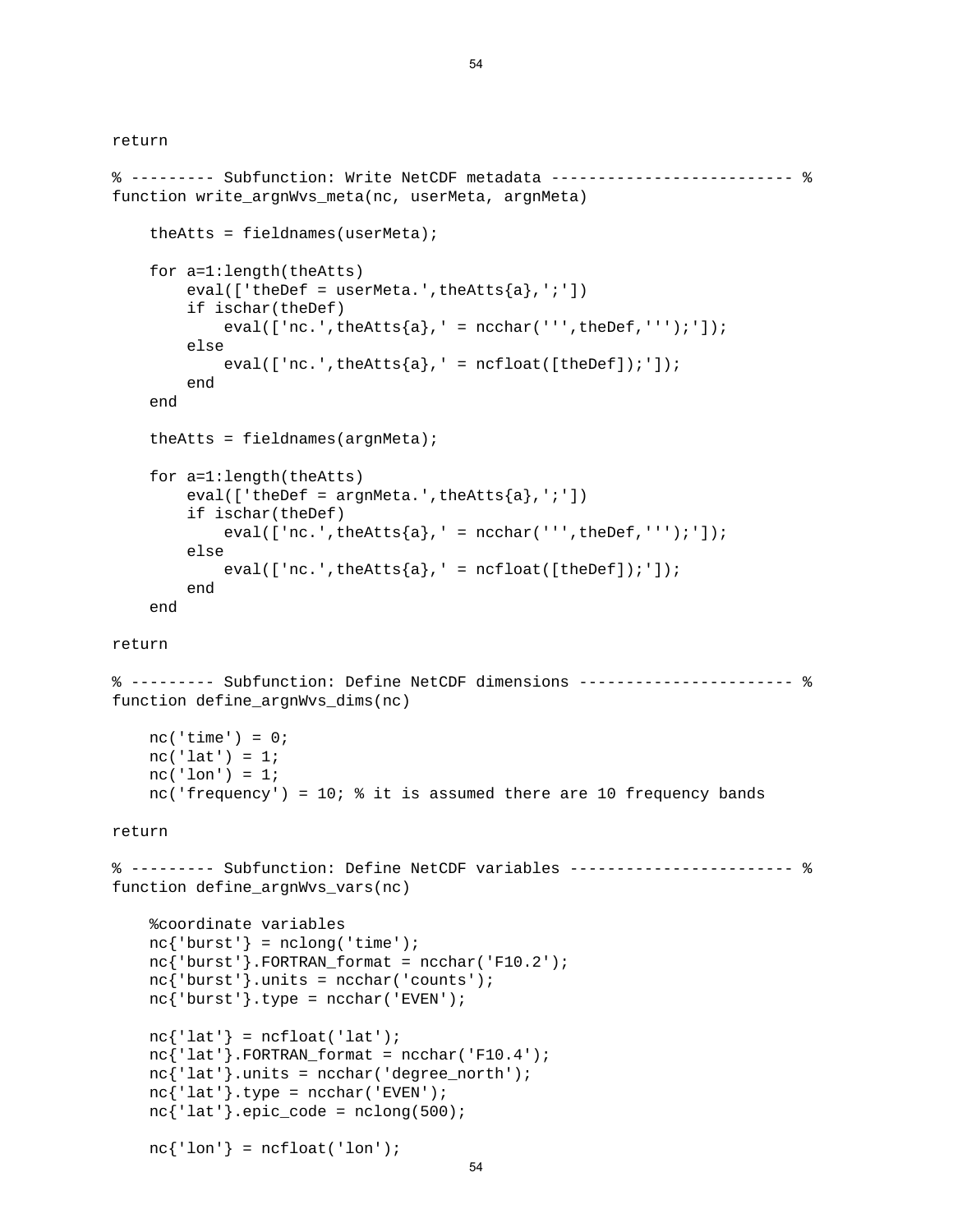```
 nc{'frequency'}.units=ncchar('Hz'); 
    nc{'·lon'}. FORTRAN_format = ncchar('F10.4');
     nc{'lon'}.units = ncchar('degree_east'); 
    nc{'lon'}.type = ncchar('EVEN');nc{'lon'}.epic_code = nclong(502);
    nc{'time'} = nclong('time');nc{'time'}.FORTRAN format = ncchar('F10.2');
     nc{'time'}.units = ncchar('True Julian Day'); 
    nc{'time'}}.type = ncchar('EVEN');nc{'time'}}.epic_code = nclong(624);nc{'time2'} = nclong('time');nc{'time2'}. FORTRAN_format = ncchar('F10.2');nc{'time2'}.units = ncchar('msec since 0:00 GMT');nc{'time2'}}.type = ncchar('EVEN');nc{'time2'}.epic_code = nclong(624);
     %record variables -- EPIC variables 
    nc{'wh4061'} = ncdouble('time', 'lat', 'lon'); nc{'wh_4061'}.long_name=ncchar('Significant Wave Height (m)'); 
     nc{'wh_4061'}.generic_name=ncchar('Hs'); 
     nc{'wh_4061'}.units=ncchar('m'); 
    nc{'wh_4061'}.epic_code=nclong(4061);
     nc{'wh_4061'}.FORTRAN_format=ncchar('F10.2'); 
    nc'wh 4061'}.FillValue = 1.0000000409184788E35;
    nc{'wh_4061'}.minimum = ncfloat(0);nc{'wh_4061'}.maximum = ncfloat(0);nc{'hqht 18'} = ncdouble('time', 'lat', 'lon'); nc{'hght_18'}.long_name=ncchar('Height of the Sea Surface (m)'); 
     nc{'hght_18'}.generic_name=ncchar('height'); 
     nc{'hght_18'}.units=ncchar('m'); 
     nc{'hght_18'}.epic_code=nclong(18); 
    nc{'hght_18'}.FORTRAN_format=ncchar('F10.2');
     nc{'hght_18'}.NOTE=ncchar('height of sea surface relative to sensor'); 
    nc{' hght 18'. FillValue = 1.0000000409184788E35;
    nc{'hght_18'}.minimum = ncfloat(0);nc{'hght_18'}.maximum = ncfloat(0); %record variables -- non-EPIC variables 
    nc{'hght_std'} = ncdouble('time', 'lat', 'lon'); nc{'hght_std'}.long_name=ncchar('Standard Deviation of Height of the Sea 
Surface (m)'); 
     nc{'hght_std'}.generic_name=ncchar('height std'); 
     nc{'hght_std'}.units=ncchar('m'); 
     nc{'hght_std'}.epic_code=nclong(1239); 
    nc{'hght_std'}.FORTRAN_format=ncchar('F10.2');
     nc{'hght_std'}.FillValue_ = 1.0000000409184788E35; 
    nc{'hght_std'}.minimum = ncfloat(0); nc{'hght_std'}.maximum = ncfloat(0); 
     nc{'frequency'}=ncdouble('frequency'); 
     nc{'frequency'}.name=ncchar('freq'); 
     nc{'frequency'}.long_name=ncchar('Frequency (Hz)'); 
     nc{'frequency'}.generic_name=ncchar('frequency');
```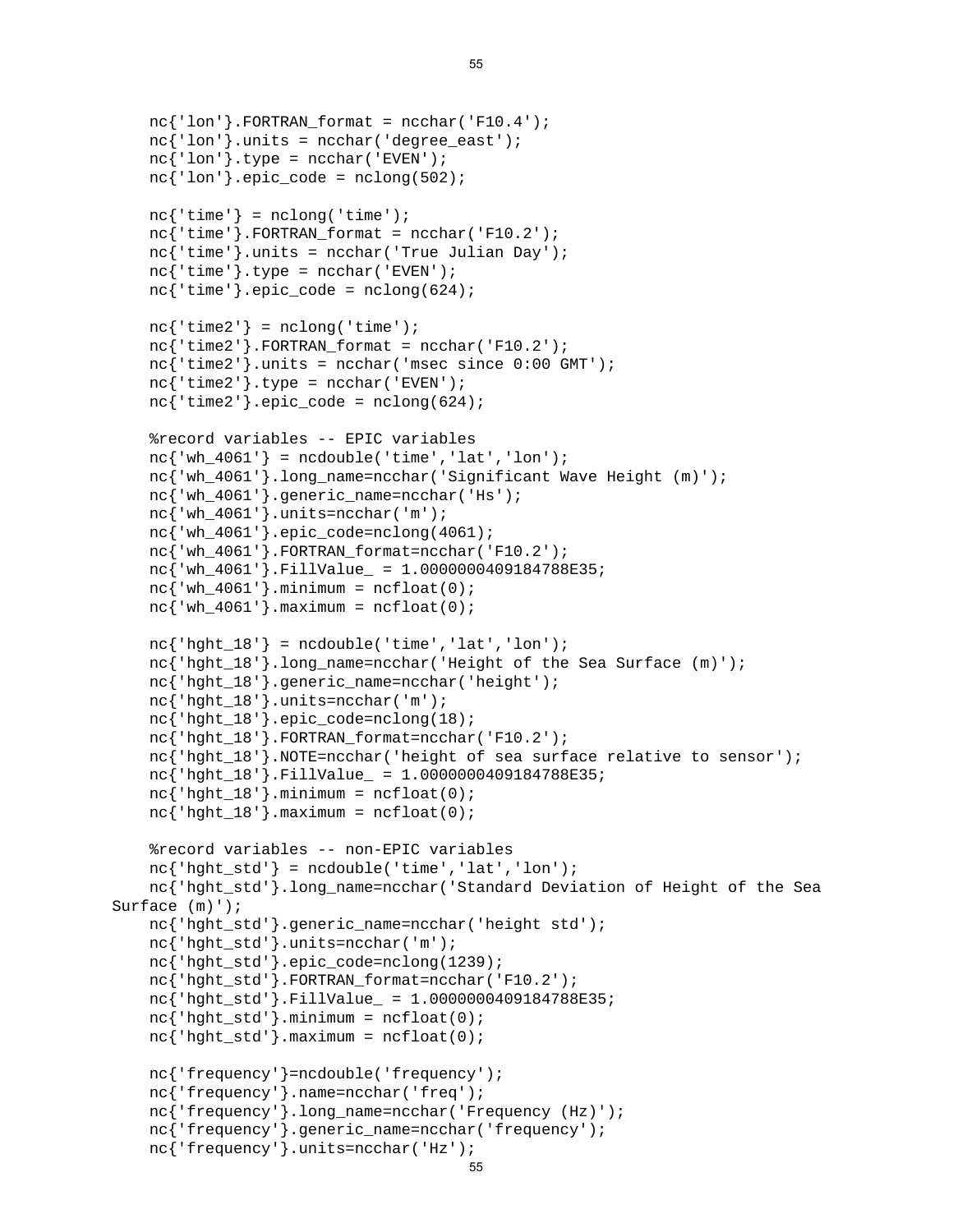```
 nc{'frequency'}.NOTE=ncchar('frequency at the center of each frequency 
band'); 
     nc{'frequency'}.FORTRAN_format=ncchar('F10.2'); 
    nc<sup>'</sup> frequency' }.minimum = ncfloat(0);
    nc<sup>'</sup> frequency' }.maximum = ncfloat(0);
    nc{'vw} peak' = ncdouble('time', 'lat', 'lon'); nc{'wp_peak'}.long_name=ncchar('Peak Wave Period (s)'); 
     nc{'wp_peak'}.generic_name=ncchar('Tp'); 
     nc{'wp_peak'}.units=ncchar('s'); 
     nc{'wp_peak'}.epic_code=nclong(4063); 
    nc{'wp_peak'}.FORTRAN_format=ncchar('F10.2');
     nc{'wp_peak'}.FillValue_ = 1.0000000409184788E35; 
    nc{'wp_peak'}.minimum = ncfloat(0);
    nc{'wp_peak'}.maximum = ncfloat(0); nc{'pspec'}=ncfloat('time','frequency','lat','lon'); 
     nc{'pspec'}.name=ncchar('pspec'); 
     nc{'pspec'}.long_name=ncchar('Pressure-derived Non-directional Wave 
Height Spectrum (mm/sqrt(Hz))'); 
     nc{'pspec'}.generic_name=ncchar('velocity spectrum'); 
     nc{'pspec'}.units=ncchar('mm/sqrt(Hz)'); 
     nc{'pspec'}.FORTRAN_format=ncchar('F10.2'); 
     nc{'pspec'}.FillValue_ = 1.0000000409184788E35; 
    nc{'pspec'}.minimum = ncfloat(0);nc{'pspec'}.maximum = ncfloat(0);
```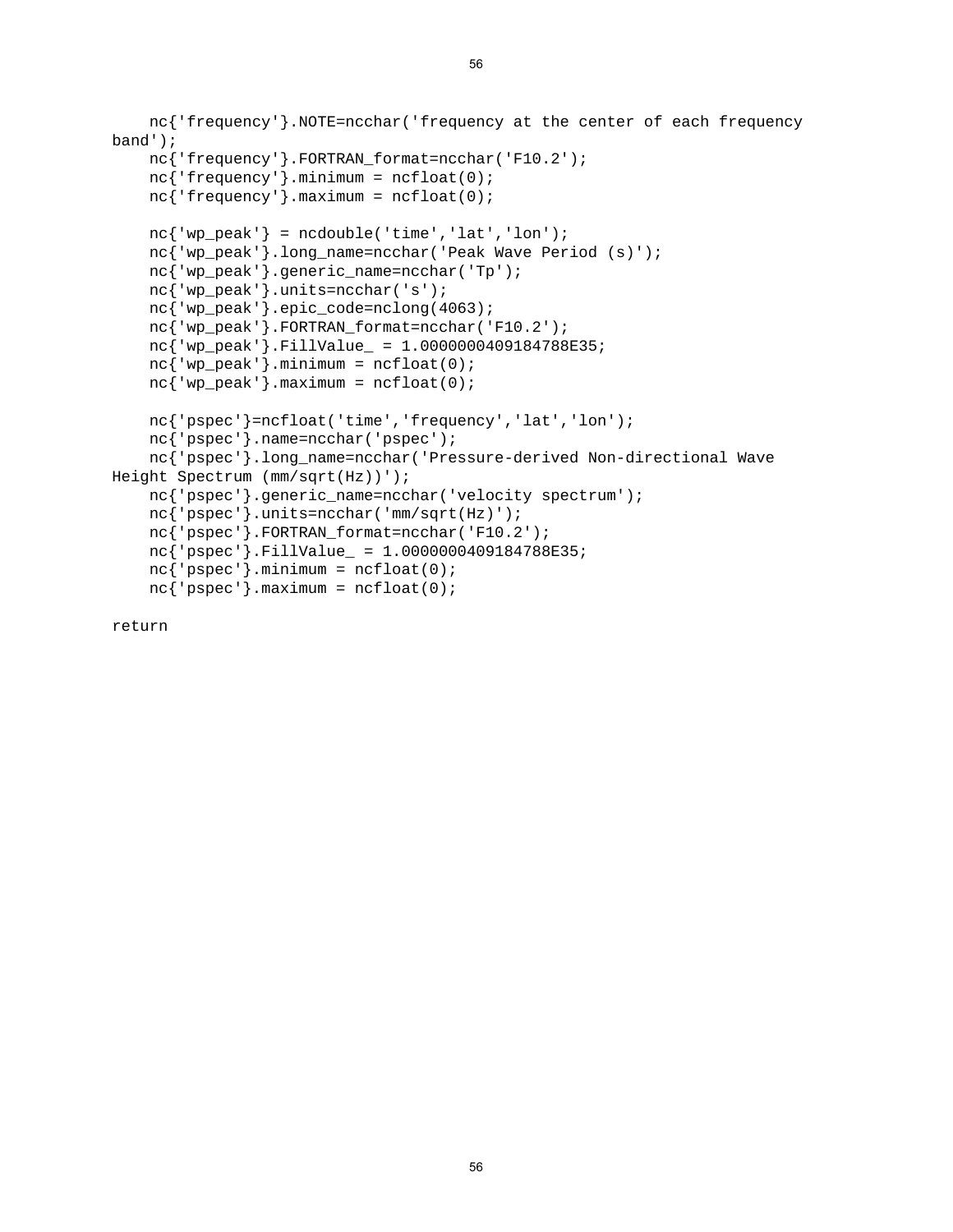```
function [argnData]=read_argnWvs(datFile) 
% read_aqdpWvs.m A function to read wave data from a Sontek Argonaut. 
\epsilon% usage: [argnData]=read_argnWvs; 
\epsilon% where: argnData - a structure with the following fields 
% datFile - name of the .dat file to which ViewArgonaut 
% output data 
% burst - burst number 
% YYYY - 4-digit year
% MM - month
\% DD - day
% hh - hours 
% mm - minutes 
% ss - seconds 
% Hs - significant wave height, cm
% Tp - peak wave period, s
% ht - water depth from pressure sensor, dBar 
% ht_std - standard deviation water depth, dBar 
% amp - wave amplitude, mm
% 
% Written by Charlene Sullivan 
% USGS Woods Hole Field Center 
% Woods Hole, MA 02543 
% csullivan@usgs.gov 
% C. Sullivan 11/02/05, version 1.1 
% Provide user additional feedback regarding code execution. 
% C. Sullivan 06/01/05, version 1.0 
% Output the data in a structure. The data output in the structure will be 
% in the same units as it is in the .dat file. All unit conversions and 
% calculation of the wave energy spectra will take place when the data is 
% written to NetCDF. 
version = '1.1';
argnData.datFile = datFile; 
disp(['Reading statistical wave parameters from ',argnData.datFile]) 
% Load the data 
data = load(argnData.datFile); 
argnData.burst = [1:size(data,1)]argnData.YYYY = data(:,1);argnData.MM = data(:,2);argnData.DD = data(:,3);argnData.hh = data(:,4);argnData.mm = data(:,5);argnData:ss = data(:,6);argnData.Hs = data(:,47);argnData.Tp = data(:,48);argnData.ht = data(:,30);argnData.ht_std = data(:,31);argnData . amp = data(:,37:46);
```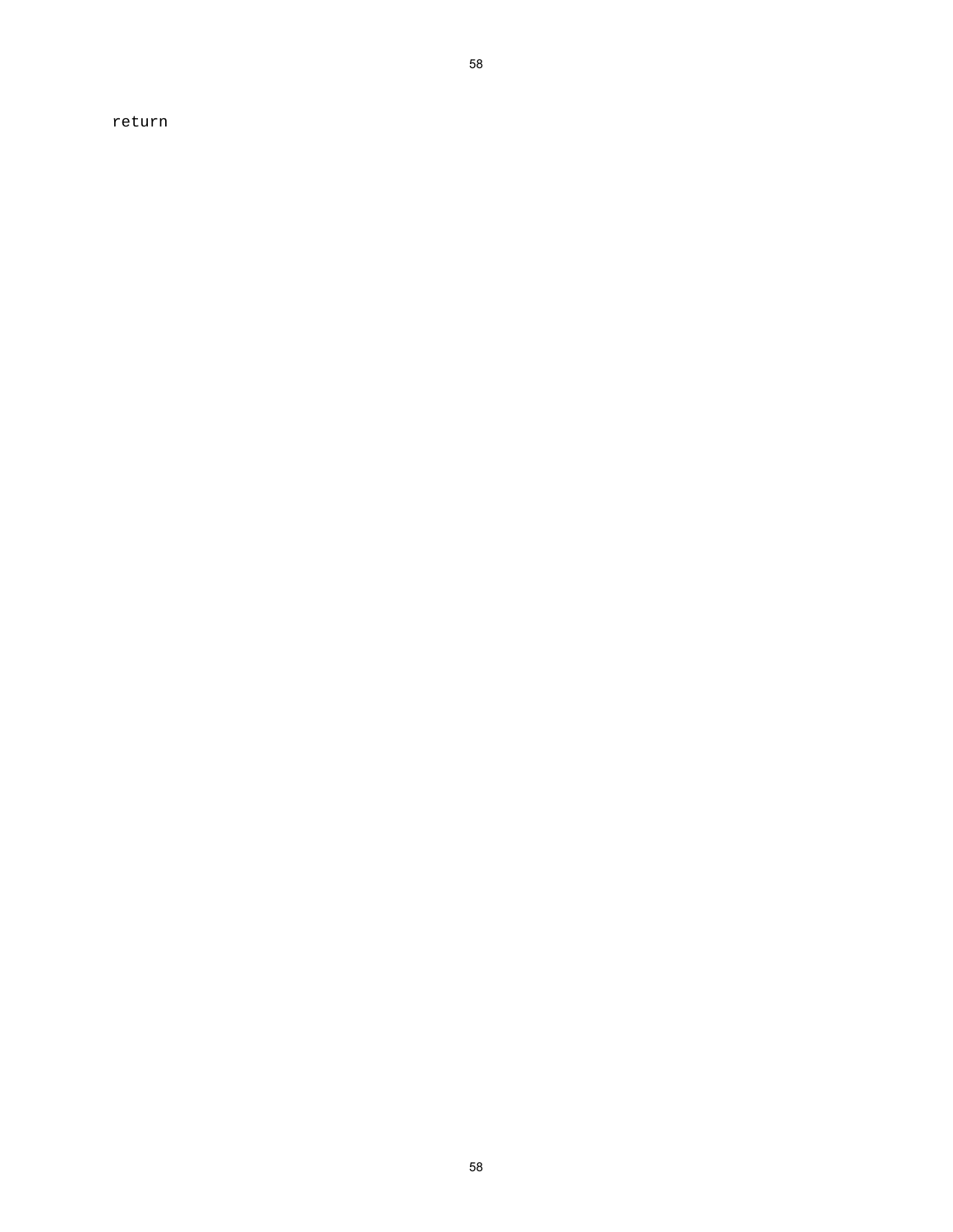```
function ncwrite argnWvs(argnData, outFileRoot)
% ncwrite_adcpWvs.m A function to write wave data from a Sontek Argonaut. 
\epsilon% usage: ncwrite_aqdpWvs(argnData, outFileRoot); 
% where: argnData - a structure with the following fields 
% datFile - name of the .dat file to which ViewArgonaut 
% output data 
% burst - burst number 
% YYYY - 4-digit year
% MM - month
% DD - day
% hh - hours
% mm - minutes 
% ss - seconds 
% Hs - significant wave height, cm
% Tp - peak wave period, s
% ht - water depth from pressure sensor, dBar 
% ht_std - standard deviation water depth, dBar 
% amp - wave amplitude, mm
% outFileRoot - a string specifying the name given to the 
% NetCDF output files, in single quotes 
% excluding the NetCDF file extension .nc 
% 
% Written by Charlene Sullivan 
% USGS Woods Hole Field Center 
% Woods Hole, MA 02543 
% csullivan@usgs.gov 
% 
% Dependencies: 
% julian.m 
% gregorian.m 
% gmin.m 
% gmax.m 
% C.Sullivan 03/30/06, version 1.3 
% Reverse the chronology on the history attribute so the most recent 
% processing step is listed first. For max and min attributes on the 
% variable pspec, calculate the maxs and mins over time for each frequency 
% band. 
% C.Sullivan 11/02/05, version 1.2 
% Provide the user additional feedback regarding code execution. 
% C. Sullivan 06/09/05, version 1.1 
% Users is interactively asked to view a plot to determine which bursts are 
% good. Only good bursts are written to NetCDF. 
% C. Sullivan 06/01/05, version 1.0 
% Unit conversions and the calculation of wave spectra take place in this 
% m-file. Data is written to the processed data NetCDF file. No raw data 
% NetCDF file is produced as the 1 Hz pressure timeseries from which wave 
% parameters are calculated is not output by ViewArgonaut.
```
%and the standard deviation of pressure. the second subplot contains the % ---- Define good data to write to NetCDF ------------------------------ % %display a figure with two subplots. the first subplot has mean pressure

version =  $'1.2'$ ;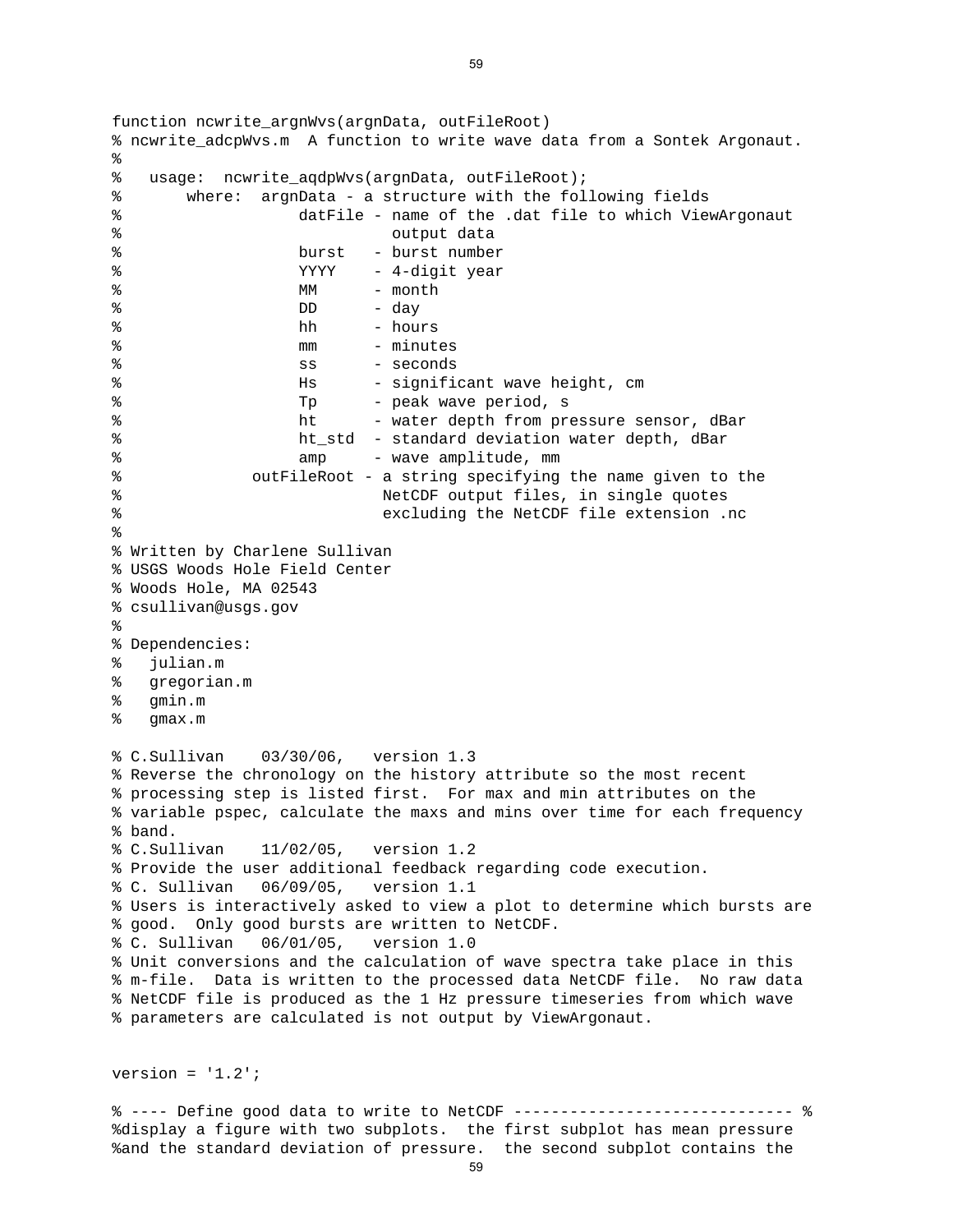```
%significant wave height, and the peak wave period. the user is asked to 
%view these plots (zooming in and out) and determine the first and last 
%good bursts of data. all data between the first and last 
%good data points will be written to NetCDF. 
F=figure; 
set(F,'position',[200 100 800 800]) 
subplot(411) 
plot(argnData.burst, argnData.ht) 
ylabel({'Pressure','(dBar)'}) 
subplot(412) 
plot(argnData.burst, argnData.ht_std) 
ylabel({'Pressure Standard','Deviation (dBar)'}) 
subplot(413) 
plot(argnData.burst, argnData.Hs) 
ylabel({'Significant','Wave Height (cm)'}) 
subplot(414) 
plot(argnData.burst, argnData.Tp) 
ylabel({'Peak Wave','Period (s)'}) 
xlabel('Index') 
disp(' ') 
disp('Please view the figure (feel free to zoom!) and look for indices which 
might be bad') 
disp('Bad indices might include out-of-water indices, for example') 
answer = input(['Would you like to write all indices (indices 1:',... num2str(length(argnData.burst)),') to NetCDF? y/n : '],'s'); 
if ~\simstrcmp(answer,'Y') & ~\simstrcmp(answer,'y') & ...
    ~strcmp(answer,'N') & ~strcmp(answer,'n') 
         disp(['Valid answers are either yes ("y") or no ("n")']) 
         answer = input(['Would you like to write all indices (indices 1:',... 
                         num2str(length(argnData.burst)),') to NetCDF? y/n : 
'],'s'); 
end 
if strcmp(answer,'Y') || strcmp(answer,'y') 
    first qood = 1;
    last qood = length(arqnData.burst); disp(['Including indices 1 through ',num2str(length(argnData.burst)),' in 
PUV analysis']) 
elseif strcmp(answer,'N') || strcmp(answer,'n')
    first good = input('Please view the figure and enter the first good
indice: '); 
     if isempty(first_good) 
         disp('Valid answers are numeric only') 
         first_good = input('Please view the figure and enter the first good 
indice: '); 
     end 
     last_good = input('Please view the figure and enter the last good indice: 
'); 
     if isempty(last_good) 
         disp('Valid answers are numeric only') 
        last good = input('Please view the figure and enter the last good
indice: '); 
     end 
     disp(['Writing indices ',num2str(first_good),' to ',num2str(last_good), 
... 
           ' to NetCDF'])
```

```
60
```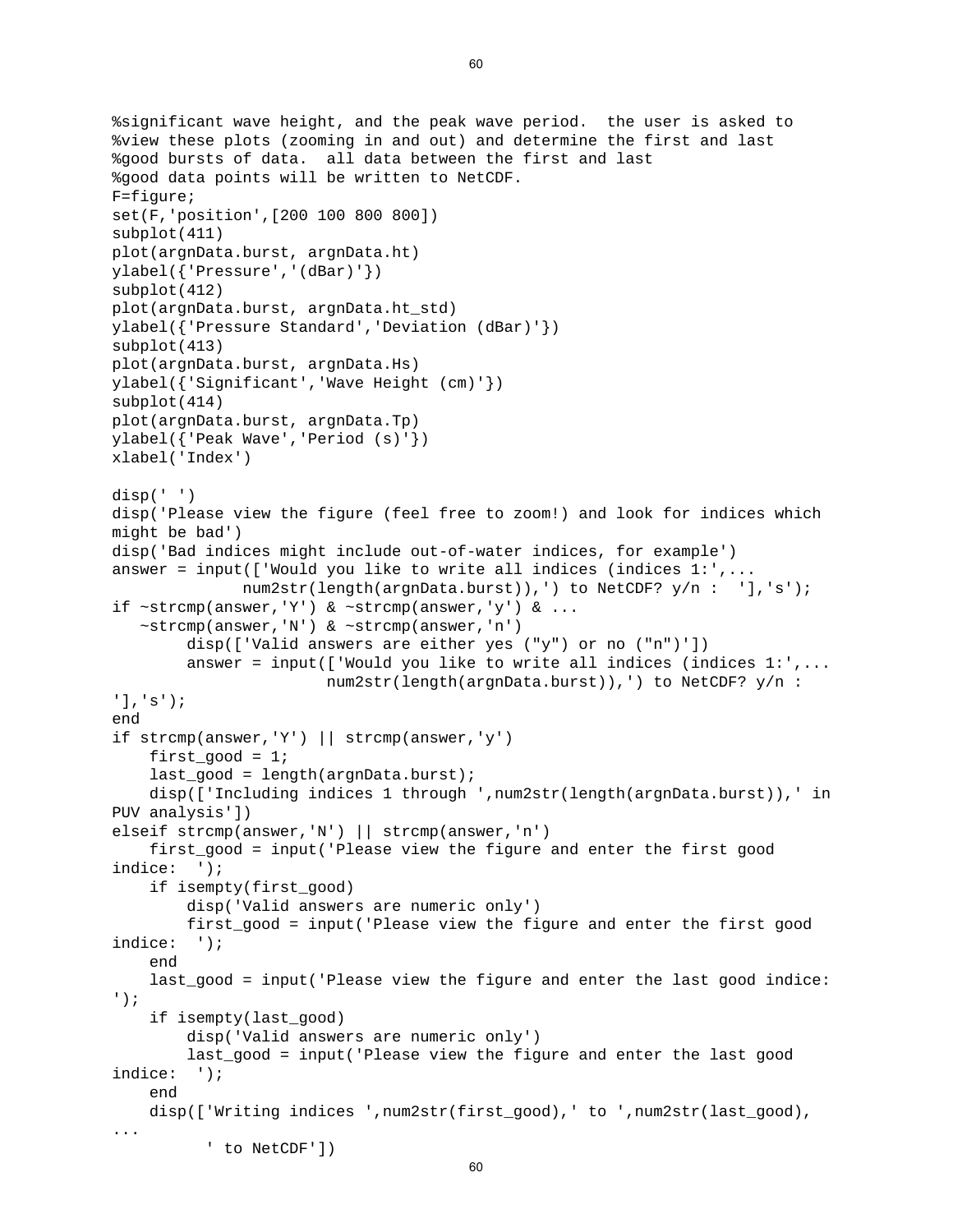```
end 
goodBursts = [first_good:last_good]; 
nGoodBursts = length(goodBursts); 
theVars = fieldnames(argnData); 
for v = 1: length(theVars)
    if ~\simstrcmp(theVars{v},'datFile')
        if strong(theVars{v}, 'amp')
            argnData .amp = argnData .amp(goodBursts, :); else 
            eval([ 'argnData.', theVars\{v\}, ' =
argnData.", theVars\{v\}, '(goodBursts);'])
         end 
     end 
end 
% ---- Calculate wave energy density ------------------------------------ % 
%convert 'amplitude at 10 period bands' into energy density in mm/sqrt(Hz) 
%according to P. Work's equations. 
%wave period bands are 2 seconds wide. the first band begins at 2 seconds. 
%the last bin is for periods > 20 seconds. 
T_low = [2:2:20]'T high = [4:2:22]';
T_high(end) = 22; % <--- ??? larger period defining the last bin 
dF = 1./T\_low - 1./T\_high;totEnergy = 0.5 .* sum((argnData.amp.^2)); %total energy in each band
Hmo = 4 .* sqrt(totEnergy); % zero-moment wave height in each band 
for i=1:length(dF)E(:,i) = (0.5*(argnData-amp(:,i).^2)) ./ dF(i); %energy density
                                                       %(cm^2/Hz) in each band 
end 
argnData.pspec = sqrt(E).*10; %we call pressure-derived energy density
                                %'pspec' and the units we like are mm/sqrt(Hz) 
argnData.frequency = 1.7-low + dF/2; %we also like to have the frequency
                                        %at the center of each frequency band 
% ---- Write data to to NetCDF ------------------------------------- % 
disp(' ') 
disp(['Writing statistical wave parameters and spectra to ',outFileRoot,'p-
cal.nc']) 
nc=netcdf([outFileRoot,'p-cal.nc'],'write'); 
% Convert time from gregorian to julian and get 
% start_time and stop_time 
time = julian([argnData.YYYY, argnData.MM, argnData.DD,... 
                argnData.hh, argnData.mm, argnData.ss]); 
start_time=datenum([gregorian(time(1))]); 
stop_time=datenum([gregorian(time(end))]); 
% Convert Hs from cm to m
```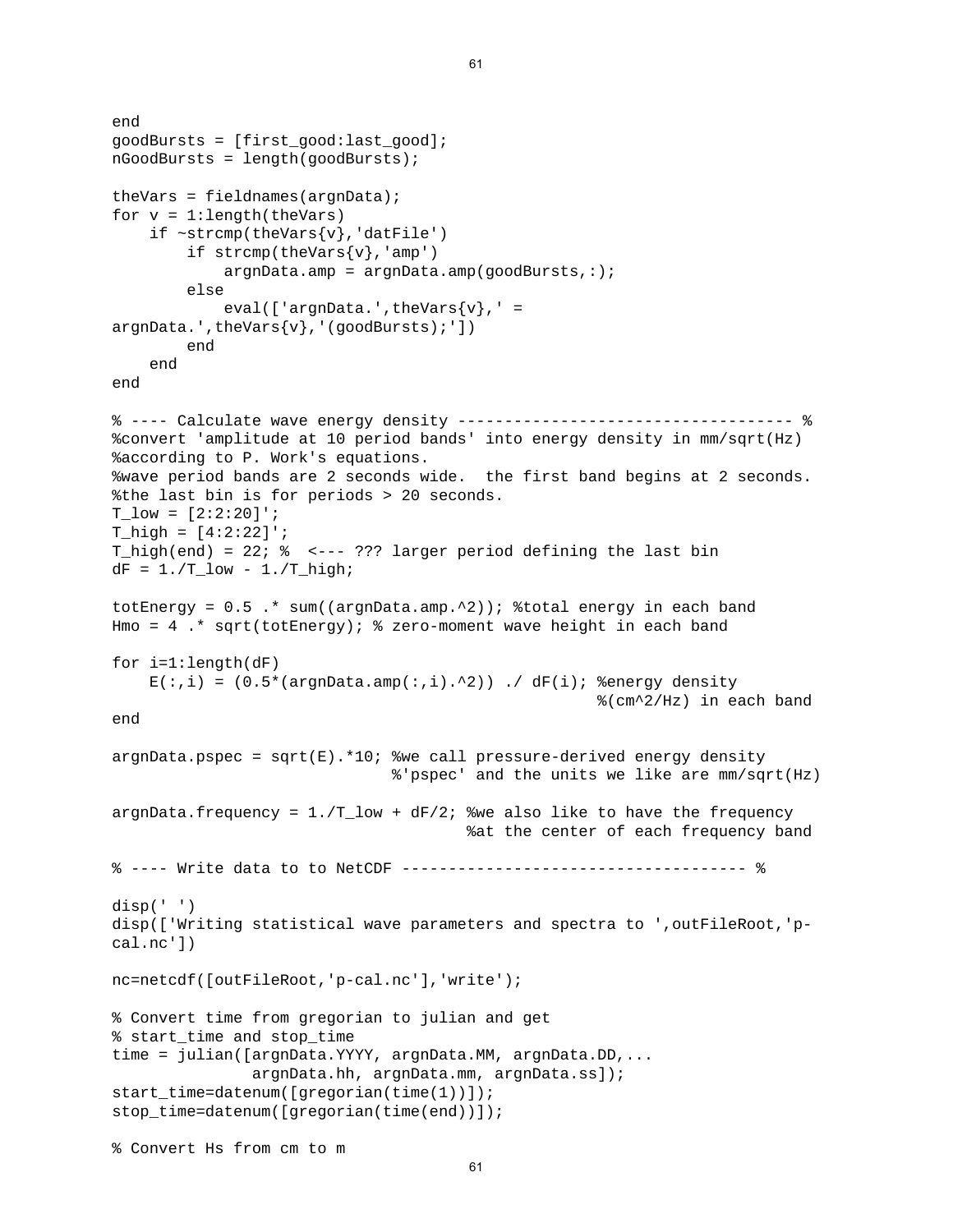```
argnData.Hs = argnData.Hs. / 100;
% Get the number of records 
nRec=length(time); 
% Get the number of frequencies 
theFreqDim = nc('frequency'); 
nFreq = size(theFreqDim); 
nFreq = nFreq(1);% Write data to netCDF file 
% write coordinate variables 
nc{'time'}(1:nRec) = floor(time);nc{'time2'}(1:nRec) = (time-floor(time)). *(24*3600*1000);
nc{'burst'}(1:nRec) = argnData.burst;nc{'latt'}(1)=nc.latitude(:);nc{'·lon'}/(1)=nc.lengthude(:);
% write record variables 
ncvarnames = {'wh_4061','wp_peak','hght_18','hght_std','frequency','pspec'}; 
names = \{ 'Hs', 'Tp', 'ht', 'ht\_std', 'frequency', 'pspec' \};nNames = length(names);
for i = 1:nNames
    eval([ 'data = argnData.], names\{i\}, 'i' ])
    eval([ 'nco = nc' ' ' ' , ncvarnames{i}, ' ' ''};' ])
     nco.maximum = gmax(data); 
    nco.minimum = gmin(data);theFillVal = nco.FillValue (:);
    bads = find(isnan(data));
    data(bads) = theFillVal; if strcmp(ncvarnames(i),'pspec') 
        nco(1:nRec, 1:nFreq) = data;elseif strcmp(ncvarnames(i), 'frequency')
        nco(1:nFreq) = data; else 
        nco(1:nRec) = data; end 
     disp(['Finished writing ',nco.long_name(:)]) 
end 
% Add the following netcdf file attributes 
nc.CREATION_DATE = ncchar(datestr(now,0));nc.start_time = ncchar(datestr(start_time, 0));nc.stop_time = ncchar(datestr(stop_time,0));% Update the history attribute 
history = nc.history(:);
history_new = ['Wave energy spectra calculated and data converted ',... 
                 'to NetCDF by argnWvs2nc:ncwrite_argnWvs.m V ',version,... 
                ' on ' datestr(now, 0), '; ', history];
nc.history = history new;
% Close netCDF file 
nc=close(nc); 
elapsed time = toc;
```

```
62
```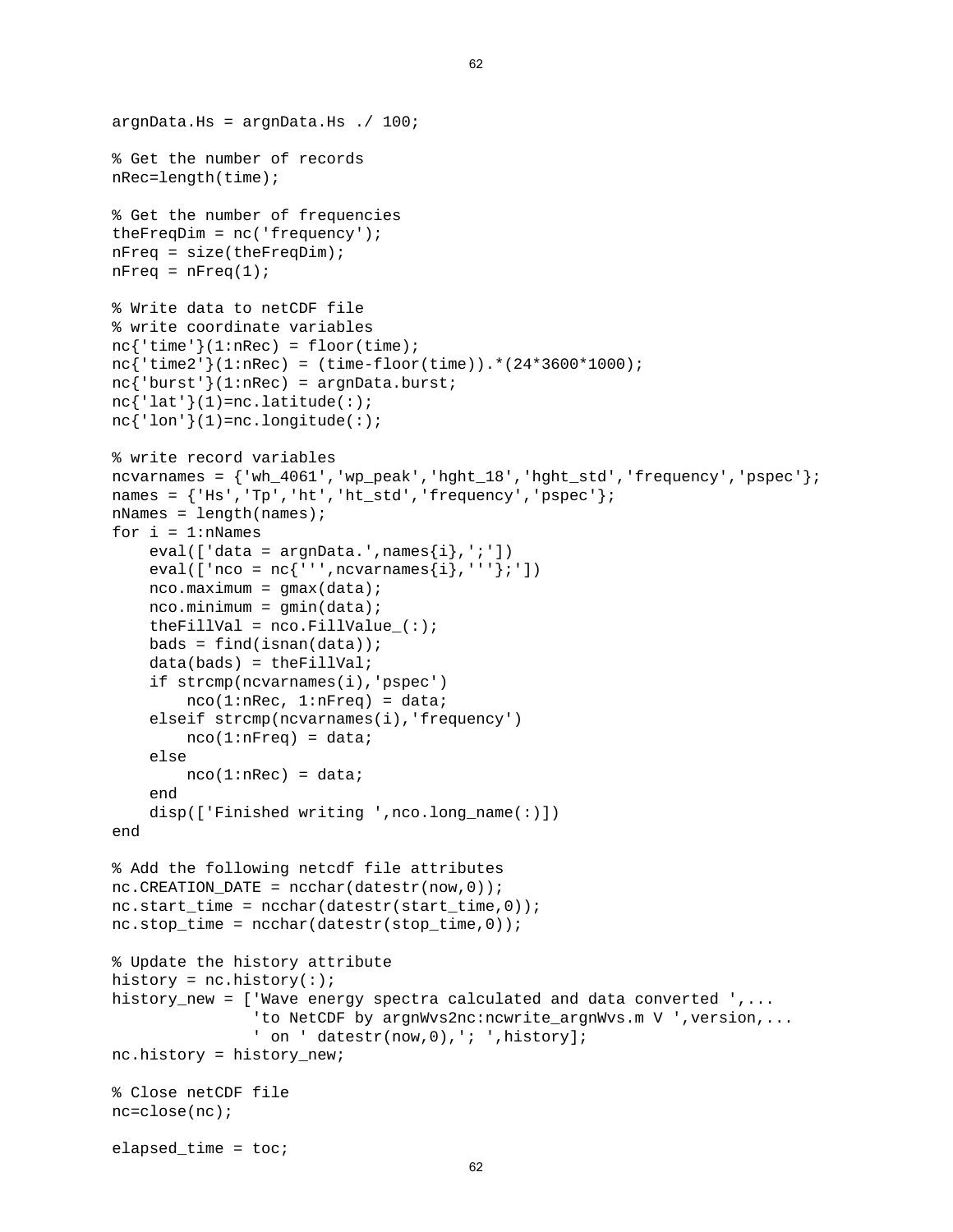disp(['Finished writing statistical wave parameters and spectra. ',... num2str(toc/60),' minutes elapsed.'])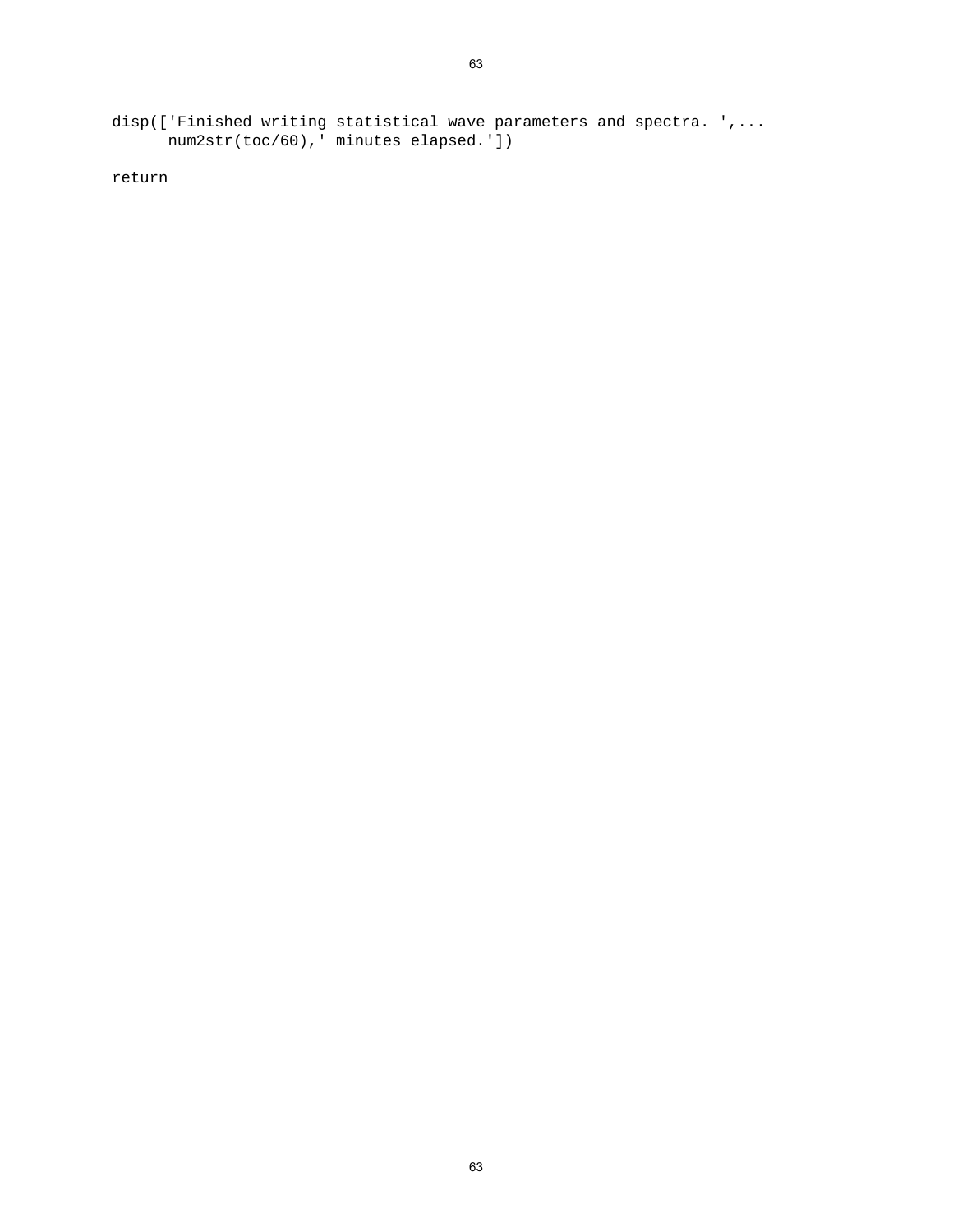## **Appendix VI: M-files for Nortek AP**

```
function aqdpWvs2nc(metaFile,outFileRoot); 
% aqdpWvs2nc.m A driver M-file for post-processing Nortek Aquadopp wave 
% data. 
% 
% usage: adcpWvs2nc(metaFile,outFileRoot); 
% 
% where: metaFile - a string specifying the ascii file in which 
% metadata is defined, in single quotes 
% excluding the .txt file extension 
% outFileRoot - a string specifying the name given to the 
% NetCDF output files, in single quotes 
% excluding the NetCDF file extension .nc 
% 
% Written by Charlene Sullivan 
% USGS Woods Hole Field Center 
% Woods Hole, MA 02543 
% csullivan@usgs.gov 
\approx% Toolbox Functions: 
% get_meta_nortek.m 
% wad2puv.m 
% nccreate_aqdpWvs.m 
% ncwrite_aqdpWvs.m 
% ncwrite_aqdpWvs_raw.m 
\approx% Add-on Functions: 
% beam2enu.m 
% wds.m 
% hs.m 
% julian.m 
% gmean.m 
% gmin.m 
% gmax.m 
% C. Sullivan 10/27/05, version 1.2 
% Remove isunix loop b/c dir works on both unix and windows. Provide user 
% additional feedback regarding code execution. Metadata file must be a 
% .txt file. Don't require the .txt file extension in the input 'metaFile'. 
% C. Sullivan 06/07/05, version 1.1 
% I also need the name of the .whd file output from AquaPro. This file 
% has heading, pitch, and roll information used to convert velocities 
% from BEAM to ENU coordinates for PUV analysis. 
% C. Sullivan 06/02/05, version 1.0 
% This Aquadopp component of the Wave Data Processing System toolbox writes 
% both processed data and raw data NetCDF files. All user-defined metadata 
% and instrument information is included in these files. The raw data 
% NetCDF file contains the raw pressures and velocities used in the PUV 
% analysis. User interaction is required to define which raw pressures and 
% velocities are good (ie: in the water). These good pressures and 
% velocities are transformed from beam to geographic coordinates (if 
% necessary) and then run through PUV analysis. The results are written to
```

```
64
```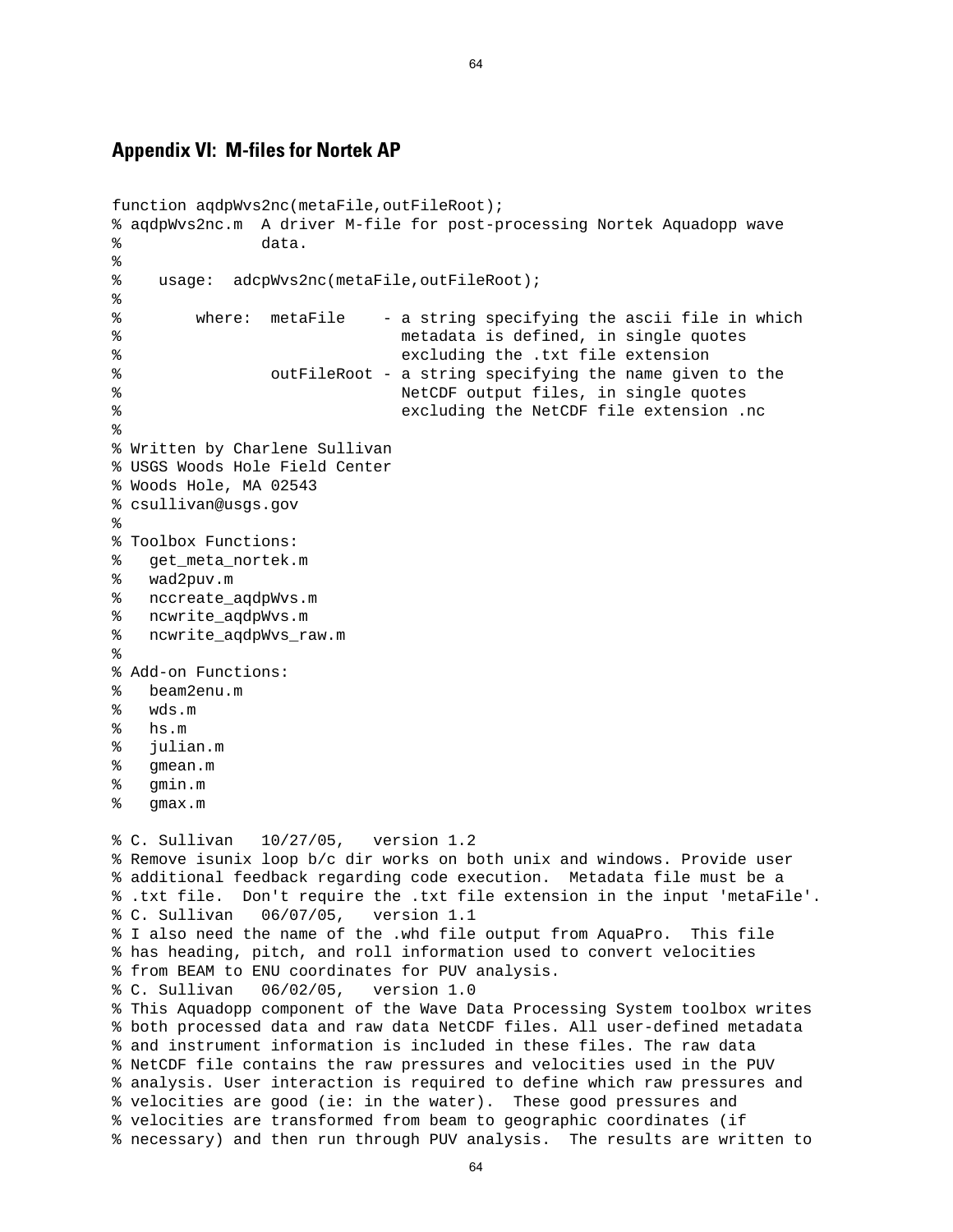```
% the processed data NetCDF file. Therefore, out-of-water data is excluded 
% from PUV analysis and the processed data NetCDF file. 
version = '1.2';
more off 
tic 
% Check inputs 
if ~ischar(metaFile) || ~ischar(outFileRoot) 
    error('File names should be surrounded in single quotes');
end 
% Check existence of metadata file and Aquapro v. 1.25 output 
l = dir([metaFile,'.txt']);
if isempty(l) 
     error(['The metafile ',metaFile,'.txt does not exist in this 
directory']); 
end 
wad = dir('*.wad');whd = dir('*.whd');hdr = dir('*.hdr');if isempty(wad) || isempty(whd) || isempty(hdr) 
     error(['AquaPro output files do not exist in this directory']) 
elseif length(wad) > 1 length(whd) > 1 || length(hdr) > 1 
     error(['Too many .wad or .hdr files exist in this directory']) 
else 
     wadFile = wad.name; 
    whdFile = whd.name;
    hdrFile = hdr.name;end 
% Gather user-defined and instrument metadata 
[userMeta, aqdpMeta] = get_meta_nortek(metaFile, hdrFile);
% Perform PUV analysis 
[burstData, puvData, aqdpMeta] = wad2puv(wadFile, whdFile, aqdpMeta, 
userMeta); 
% Create and define your netcdf files 
nccreate_aqdpWvs(userMeta, aqdpMeta, outFileRoot); 
% Write data from puv analysis to processed data netcdf file 
ncwrite_aqdpWvs(puvData, outFileRoot); 
% Write raw pressures and velocities to raw data netcdf file 
ncwrite_aqdpWvs_raw(burstData, outFileRoot);
```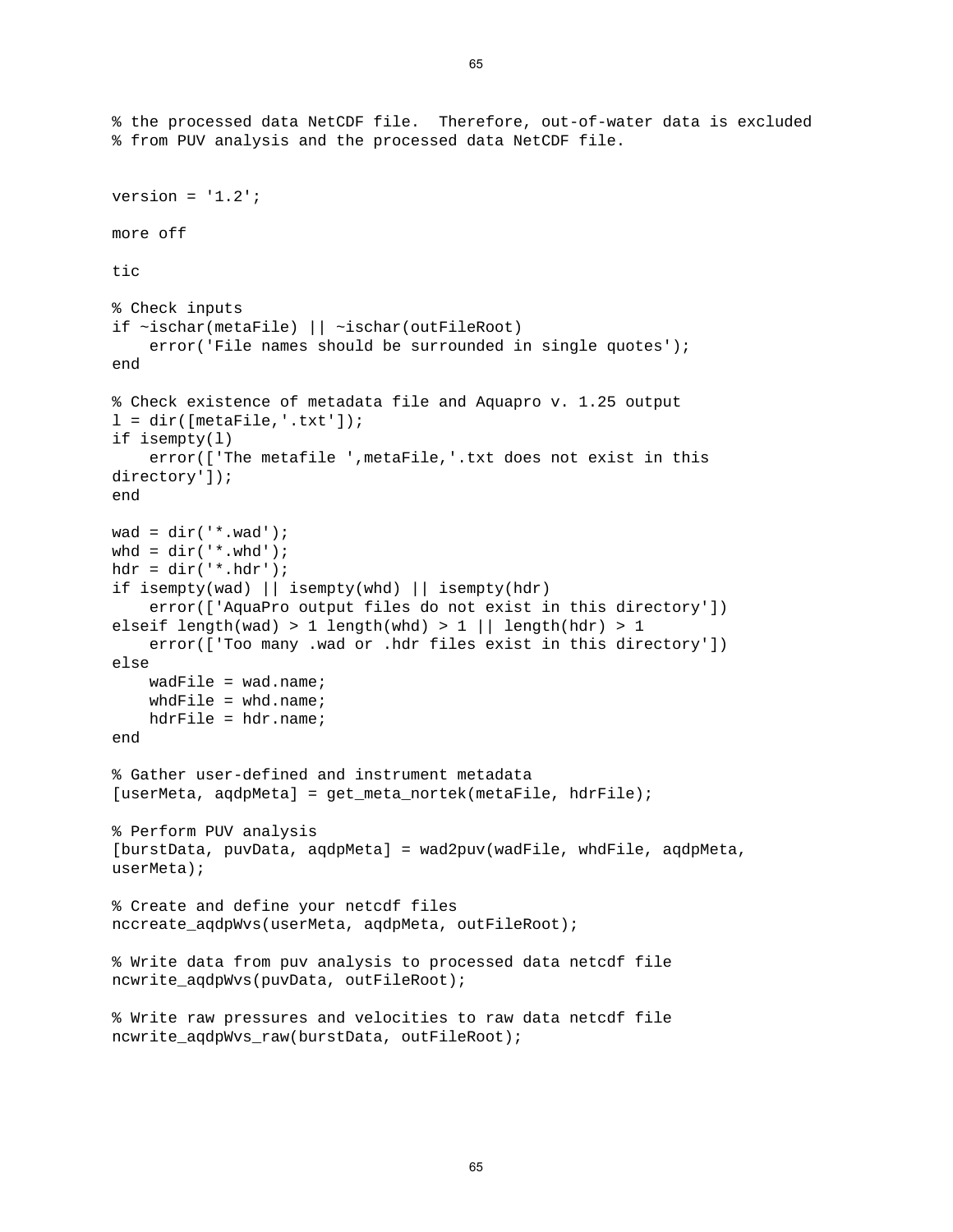```
function [userMeta, aqdpMeta] = get_meta_nortek(metaFile, hdrFile); 
% get_meta_nortek.m A function to load user-defined metadata and 
% instrument setup parameters for a Nortek Aquadopp 
% Profiler (AP). 
\epsilon% usage: [userMeta, aqdpMeta] = get_meta_nortek(metaFile, hdrFile); 
% 
% where: metaFile - a string specifying the ascii file in which 
% metadata is defined, in single quotes 
% excluding the .txt file extension 
% hdrFile - a string specifying the ascii file in which 
% Aquadopp setup parameters are defined, in single 
% quotes including the extension .hdr 
% userMeta - a structure with user-defined metadata 
% aqdpMeta - a structure with Aquadopp setup parameters 
% 
% Written by Charlene Sullivan 
% USGS Woods Hole Field Center 
% Woods Hole, MA 02543 
% csullivan@usgs.gov 
% C. Sullivan 10/27/05, version 1.1 
% Metadata file must be a .txt file. The .txt extension is not required in 
% the input 'metaFile'. Provide the user additional feedback regarding code 
% execution. 
% C. Sullivan 06/02/05, version 1.0 
% This function is coded to read a user-defined metadata file with specific 
% formatting. See the toolbox documentation for more information. 
version = '1.1';
% Gather user-defined metadata 
disp(' ') 
disp('Reading user metadata') 
[atts, defs] = textread([metaFile,'.txt'],'%s %63c','commentstyle','shell');
defs = cellstr(defs);for i = 1: length(atts)
   theAtt = atts{i}(:)';
   theDef = \text{defs}\{i\}(:)';
     %deblank removes trailing whitespace 
   theAtt = deblank(theAtt);theDef = deblank(theDef); %check for and replace spaces in 
     %the attributes with underscores 
   f1 = find(ispace(theAtt));
   f2 = \text{strfind}(\text{theAtt}, '--');
   f = union(f1,f2);if \simisempty(f)
       theAtt(f) = ' ';
    end 
     %attribute definitions read in as characters; convert to 
     %numbers where appropriate 
   theDefNum = str2num(theDef);
    if ~isempty(theDefNum) 
        theDef = theDefNum;
```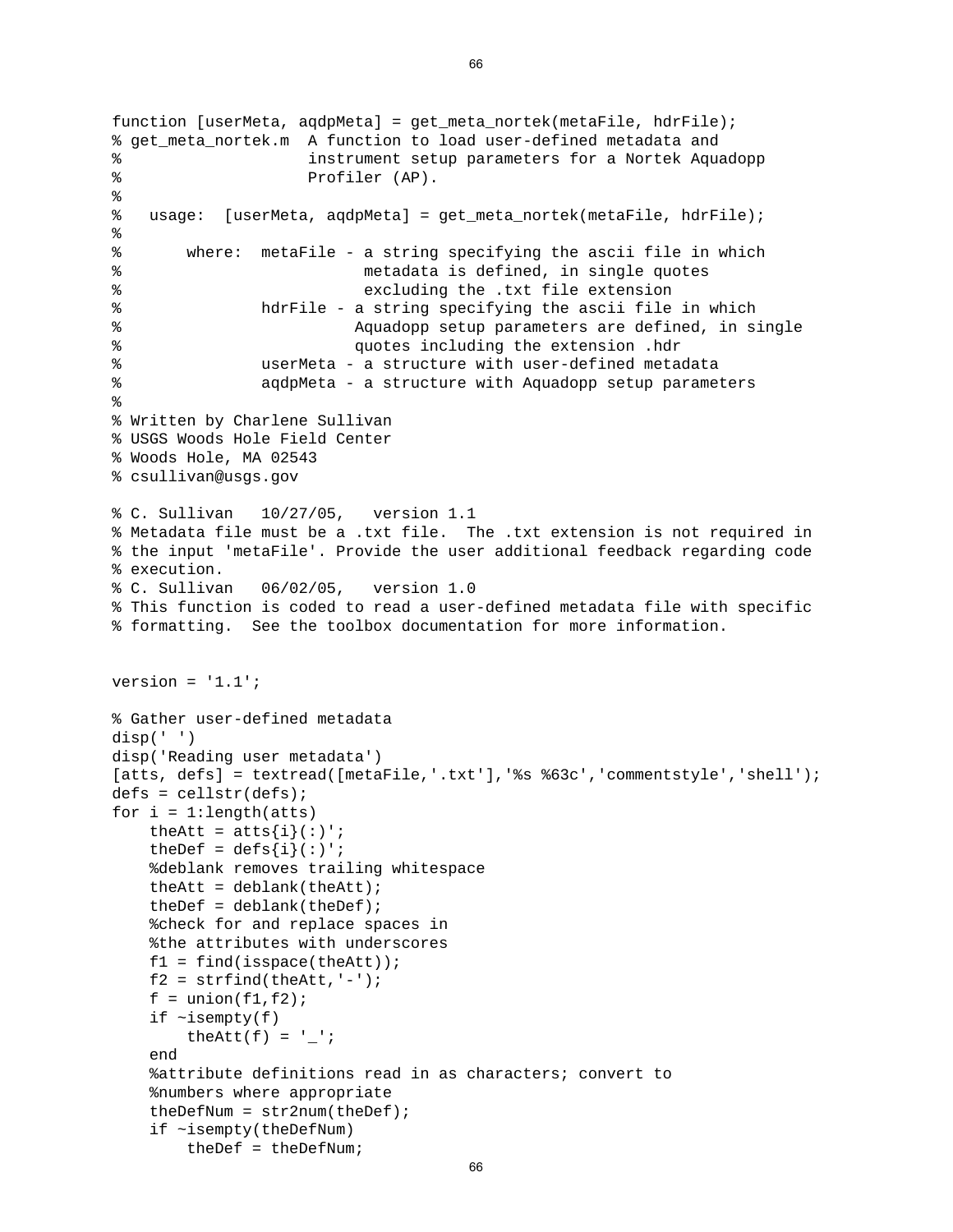```
eval(['userMeta.',theAtt,' = theDef;'])
     else 
        eval(['userMeta.',theAtt,'=''',theDef,''';'])
     end 
end 
% Gather instrument setup parameters 
disp('Reading Aquadopp setup parameters') 
fid = fopen(hdrFile,'r'); 
while 1 
    tline = fgetl(fid);if \simisempty(tline) & \simstrcmp(tline(1),'[') & \simstrcmp(tline(1),'-') & ...
        ~strcmp(tline,'User setup') & ~strcmp(tline,'Hardware configuration') 
& ... 
        ~strcmp(tline,'Head configuration') & ~strcmp(tline,'Data file 
format') 
         %deblank removes trailing whitespace 
        theAtt = deblank(tline(1:38));
        theDef = deblank(tline(39:end)); %check for and replace spaces in 
         %the parameters with underscores 
        f = find(ispace(theAtt));if \simisempty(f)
             theAtt(f) = ' ';
         end 
          %check for and replace dashes in 
         %the parameters with underscores 
        f = \text{string}(\text{theAtt}, '--');
        if \simisempty(f)
             theAtt(f) = [];
         end 
          %parameter values read in as characters; convert to 
          %numbers where appropriate 
         theDefNum = str2num(theDef); 
        if \simisempty(theDefNum) & \simstrcmp(theAtt(1:4),'Time')
              theDef = theDefNum; 
             eval(['aqdpMeta.',theAtt,' = theDef;'])
         else 
             eval(['aqdpMeta.',theAtt,'=''',theDef,''';'])
         end 
     end 
     %only read up to data file format in the .hdr file 
     if strcmp(tline,'Head configuration'), break, end 
end 
fclose(fid);
```

```
return
```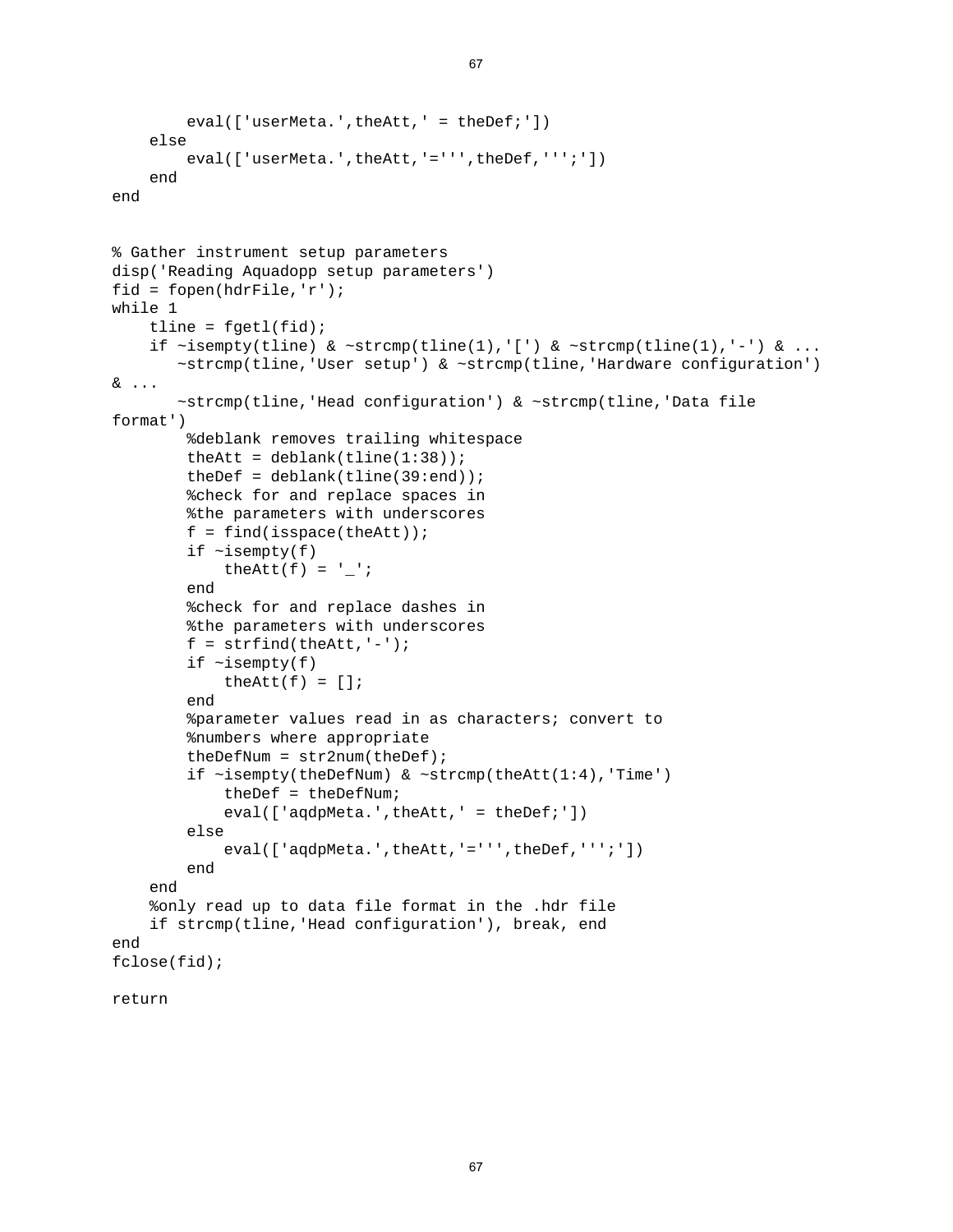% user-defined metadata file are being applied. If user enters an erroneous function [burstData, puvData, aqdpMeta] = wad2puv(wadFile, whdFile, aqdpMeta, userMeta); % wad2puv.m A function to run PUV analysis on wave data from a Nortek % Aquadopp.  $\epsilon$ % usage: [burstData, puvData] = wad2puv(wadFile, aqdpMeta, userMeta); % % where: burstData - a structure with the following fields % burst - a vector of burst numbers % dn - time, ML datenum % p - pressure, m % u - east velocity, m/s % v - north velocity, m/s % w - vertical velocity, m/s % a - amplitude, counts % puvData - a structure with the following fields % burst - a vector of burst numbers % dn - time, ML datenum % p - burst-mean pressure, m % hsig - significant wave height, m % peakF - wave frequency at the peak, Hz % peakDir - wave direction at the peak, deg % peakSpread - wave spreading at the peak, deg % Su - surface elevation spectra based on % velocity, m^2/Hz % Sp - surface elevation spectra based on % pressure, m^2/Hz % Dir - wave direction, deg % Spread - wave spreading % F - center frequency of each frequency % band % dF - bandwidth of each frequency band % wadFile - the name of the .wad file output by AquaPro % whdFile - the name of the .whd file output by AquaPro % aqdpMeta - a structure containing Aquadopp setup % parameters % userMeta - a structure containing user-defined metadata % % Written by Charlene Sullivan % USGS Woods Hole Field Center % Woods Hole, MA 02543 % csullivan@usgs.gov % % Dependencies: % beam2enu.m % gmean.m % wds.m % hs.m % C. Sullivan 10/27/05, version 1.2 % Provide user additional feedback regarding code execution. Add version % number. % C. Sullivan 06/06/05, version 1.1 % Velocities collected in beam coordinates must be converted to geographic % coordinates prior to PUV analysis. Alert user that PUV parameters in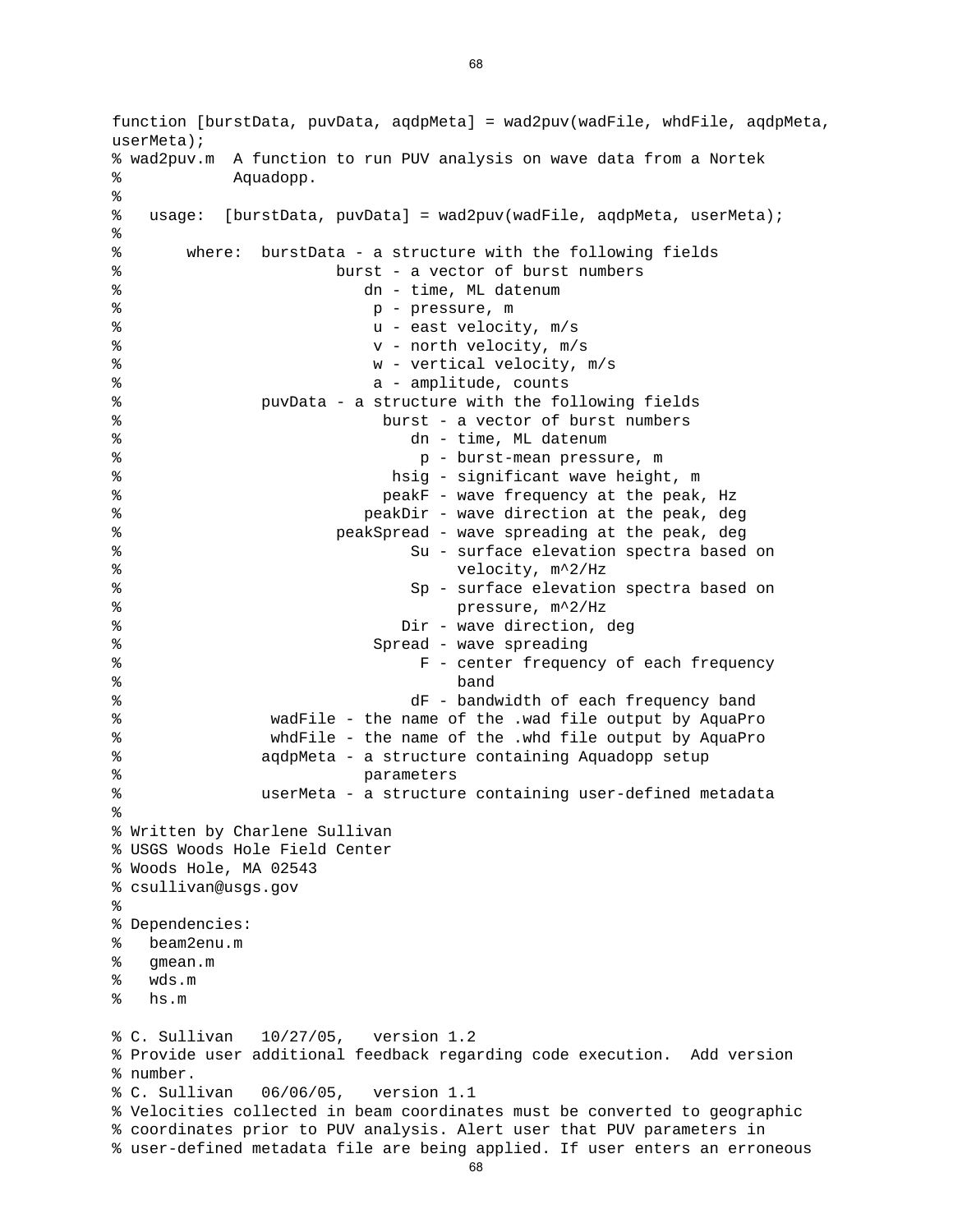```
% ---- Load data -------------------------------------------------------- % 
% input (anything non-numeric including carriage return) for either 
% 'first_good' or 'last_good', they are now asked to re-enter their answers. 
% C. Sullivan 06/02/05, version 1.0 
% This function combines elements of George Voulgaris' function split_wad.m 
% and puv_nortek.m. The idea is to read the Aquadopp's .wad file, split the 
% pressure and velocity data into individual bursts, and perform PUV 
% analysis burst by burst for only good bursts. It is assumed colums 8, 9, 
% and 17 in the .wad file are empty. The pressure and velocity data is 
% stored in arrays that are dimensioned [nSamples x nBursts]. The user is 
% asked which bursts to perform the PUV analysis on. The mfiles for the PUV 
% analysis are wds.m and hs.m, which were provided by Nortek. The data from 
% PUV analysis is stored in arrays that are dimensioned [1 x nGoodBursts] 
% for wave parameters and [nFreq x nGoodBursts] for wave spectra. 
version = '1.2';
disp(' ') 
% ---- User and istrument metadata -------------------------------------- % 
nSamples = aqdpMeta.Wave__Number_of_samples; %number of 
samples 
nums = \simisletter(aqdpMeta.Wave Sampling rate);
sampleDt = 1 / str2num(aqdpMeta.Wave__Sampling_rate(nums)); %sampling rate, 
sec 
nums = ~isletter(aqdpMeta.Wave__Interval);
burstDt = str2num(aqdpMeta.Wave__Interval(nums)); %wave interval, 
sec 
nums = \simisletter(aqdpMeta.Wave Cell size);
cell_ht = str2num(aqdpMeta.Wave__Cell_size(nums)); %height of 
velocity 
                                                            % cell above bed, 
m 
xducer ht = userMeta.sensor height; \frac{1}{h} %height of sensor
                                                            % head above 
                                                            % bed, m 
coord_sys = aqdpMeta.Coordinate_system; %coordinate 
system 
                                                            % of data 
MagDev = userMeta.magnetic_variation*pi/180; %magnetic 
variation, 
                                                            % radians 
% ---- PUV parameters --------------------------------------------------- % 
lf = userMeta.lf; %low frequency cutoff, Hz 
maxfac = userMeta.maxfac; %maximum value of factor scaling pressure to waves 
minspec = userMeta.minspec; %minimum spectral level for computing direction 
and spreading, mm^2/Hz 
Ndir = userMeta.Ndir; %direction offset, deg (includes compass error and 
misalignment of cable probe relative to case. (the offset for the Aquadopp 
Profiler is 0) 
nf = userMeta.nf; %nominal number of output frequencies 
parms=[lf maxfac minspec Ndir];
```

```
69
```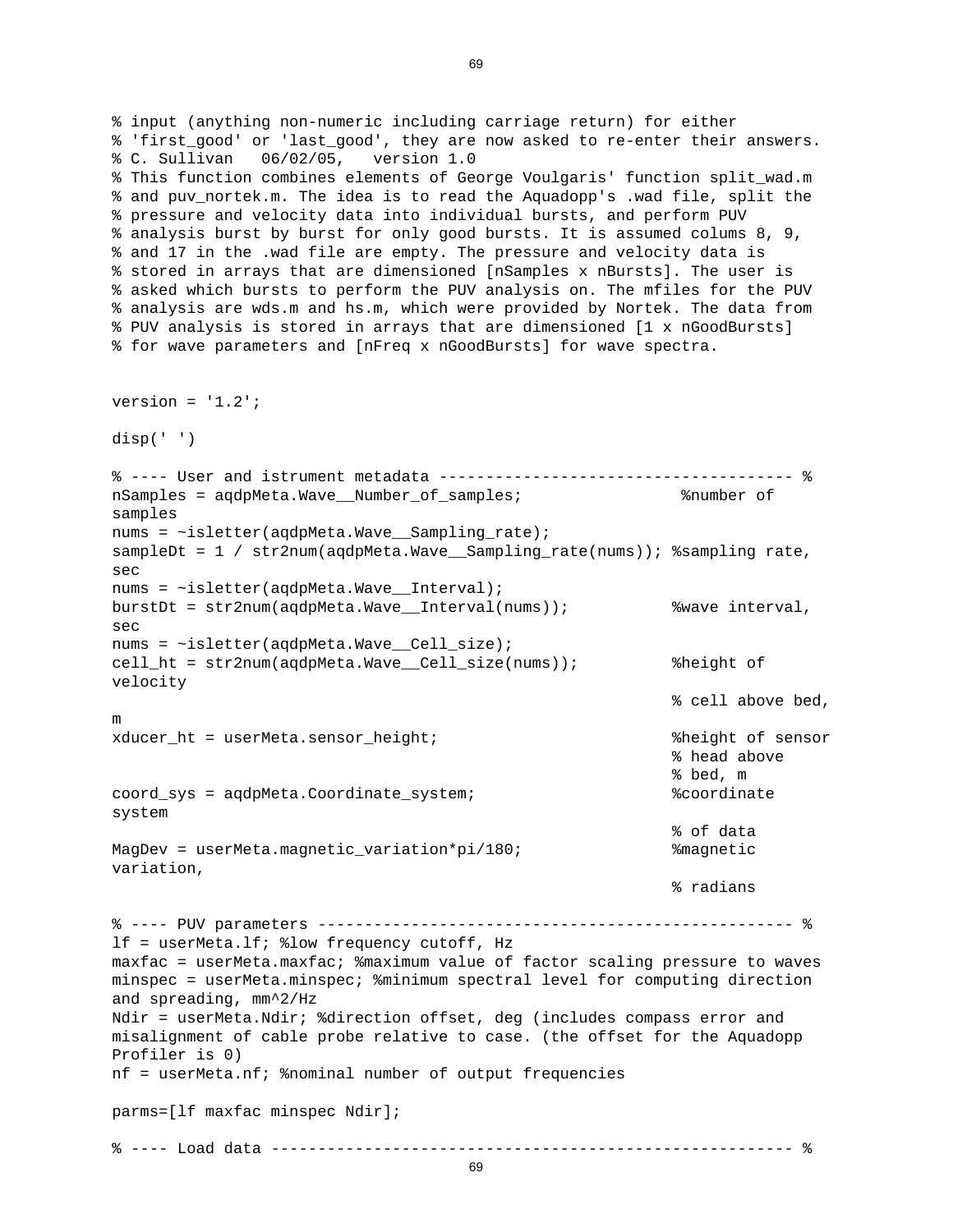```
burstData.burst = nan*ones(1, nBurst);disp(['Loading Aquadopp pressure and velocity data from ',wadFile,... 
       '. This may take a few minutes.']) 
data = load(wadFile);
mo = data(:,1);day = data(:,2);yy = data(:,3);hh = data(:, 4);mi = data(:,5);ss = data(:,6);p = data(:,7); % meters
v1 = data(:,10); % beaml |X|East velocity (m/s)
v2 = data(:,11); % beam2|Y|North velocity (m/s)
v3 = data(:,12); % beam3 | Z | UP velocity (m/s)a1 = data(:,14); %Amplitude Beam 1 (counts)
a2 = data(:,15); %Amplitude Beam 2 (counts)
a3 = data(:,16); %Amplitude Beam 3 (counts)
data = load(whatFile);
hdg = data(:,12);ptch = data(:,13);roll = data(:,14);
% ---------------- Define time ------------------------------------------ % 
%we use a time-based method for defining bursts in case the # of bursts 
%recorded to the .wad file does not equal the length(.wad file)/nSamples 
dnO = datenum(yy,mo,day,hh,mi,ss); %time stamp on samples, ML datenum 
dnOff = datenum(yy(1), 1, 1, 0, 0, 0);
dn = dnO - dnOff; %<--- Why is this done? 
clear nums data mo day yy hh mi ss 
% ---------------- Split data ------------------------------------------- % 
%with a time-based method for defining bursts, the time between 
%bursts should be > (burstDt - (nSamples*sampleDt)). this is only valid 
%when (nSamples*sampleDt) < burstDt 
time_btw_bursts = (burstDt - (nSamples * sampleDt)) / (3600*24); %days 
%Istart (a vector) indicates the indices in the .wad file 
%at which bursts begin. however be sure to include 0 as the 
%first value in Istart or else you will miss the first burst! 
burst_start_ind = find(diff(dn) > time_btw_bursts); %<--- why not just use 
dnO? 
burst\_start\_ind = [0; burst\_start\_ind];%number of bursts is equal to the length of burst_start_ind 
nBursts = length(burst_start_ind); 
%sometimes instrument is stopped during a burst 
if length(dn) < (burst_start_ind(end)+nSamples) 
    nBursts = nBursts-1; 
end 
%pre-allocate the structure burstData. pressure, velocities, amplitudes, 
%and dates will be written to this structure as fields that are 
%dimensioned [nSamples x nBursts]
```

```
70
```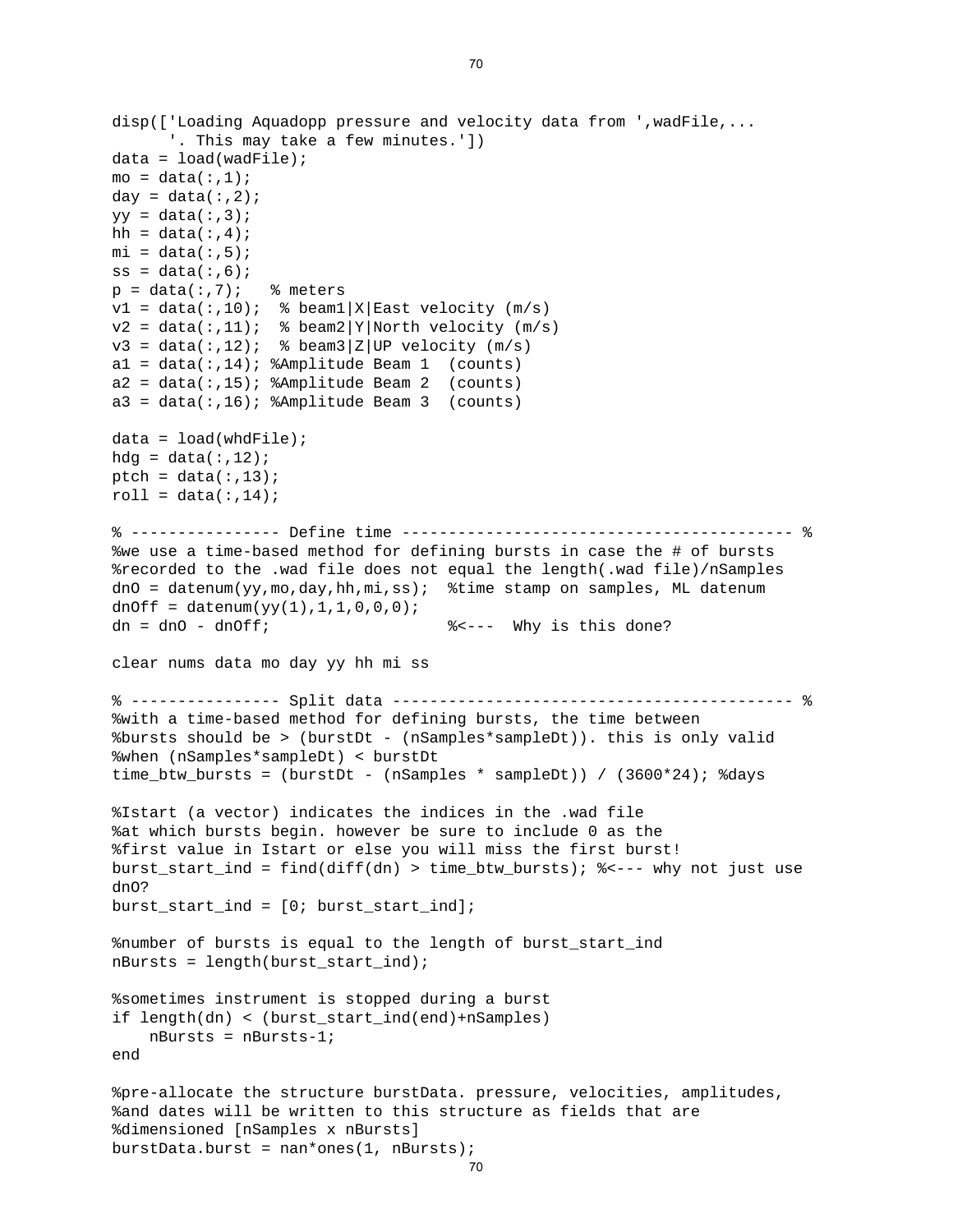```
burstData.dn = nan*ones(nSamples, nBursts); 
burstData.p = nan*ones(nSamples, nBursts); 
burstData.u = nan*ones(nSamples, nBursts); 
burstData.v = nan*ones(nSamples, nBursts); 
burstData.w = nan*ones(nSamples, nBursts);burstData.a = nan*ones(nSamples, nBursts);%loop through the bursts and assign all samples in each burst to 
%burstData 
for b=1:nBursts; 
  range = [ burst_start_ind(b)+1 : burst_start_ind(b)+nSamples ]; 
 burstData.burst(1,b) = biburstData.dn(:,b) = dnO(range);burstData.p(:,b) = p(range);
  vv1 = v1(range); %all velocity samples in burst b 
 vv2 = v2(range);
 vv3 = v3(range); switch coord_sys 
       case 'BEAM' 
           %if data was collected in BEAM coordinates, convert data to 
           %geographic coordinates (and correct for magnetic variation). 
           %do the conversion for each burst, sample by sample 
          if mod(b, 10) == 0 disp(['Converting velocities in burst ',num2str(b),' from BEAM 
to ',... 
                      'ENU coordinates, and correcting for declination. ',... 
                     num2str(toc/60),' minutes elapsed']) 
           end 
          for ii = 1:nSamples
              vbeam = [vv1(ii) vv2(ii) vv3(ii)];
              venu=beam2enu(vbeam,hdg(b),ptch(b),roll(b),0);
              East(ii) = venu(1); %ExtNorth(ii) = venu(2); %NorthUp(i) = venu(3); % Up end 
               %correct for magnetic variation 
               East_mag = East*cos(MagDev) + North*sin(MagDev); 
               North_mag = -East*sin(MagDev) + North*cos(MagDev); 
              Up\_mag = Up;
              burstData.u(:, b) = East_mag';
              burstData.v(:,b) = North mag';
              burstData.w(:, b) = Up_mag': otherwise 
          burstData.u(:,b) = vv1; %East
          burstData.v(:,b) = vv2; %North
          burstData.w(:,b) = vv3; v0 end 
    burstData.a(:, b) = a1(range)+a2(range)+a3(range);
```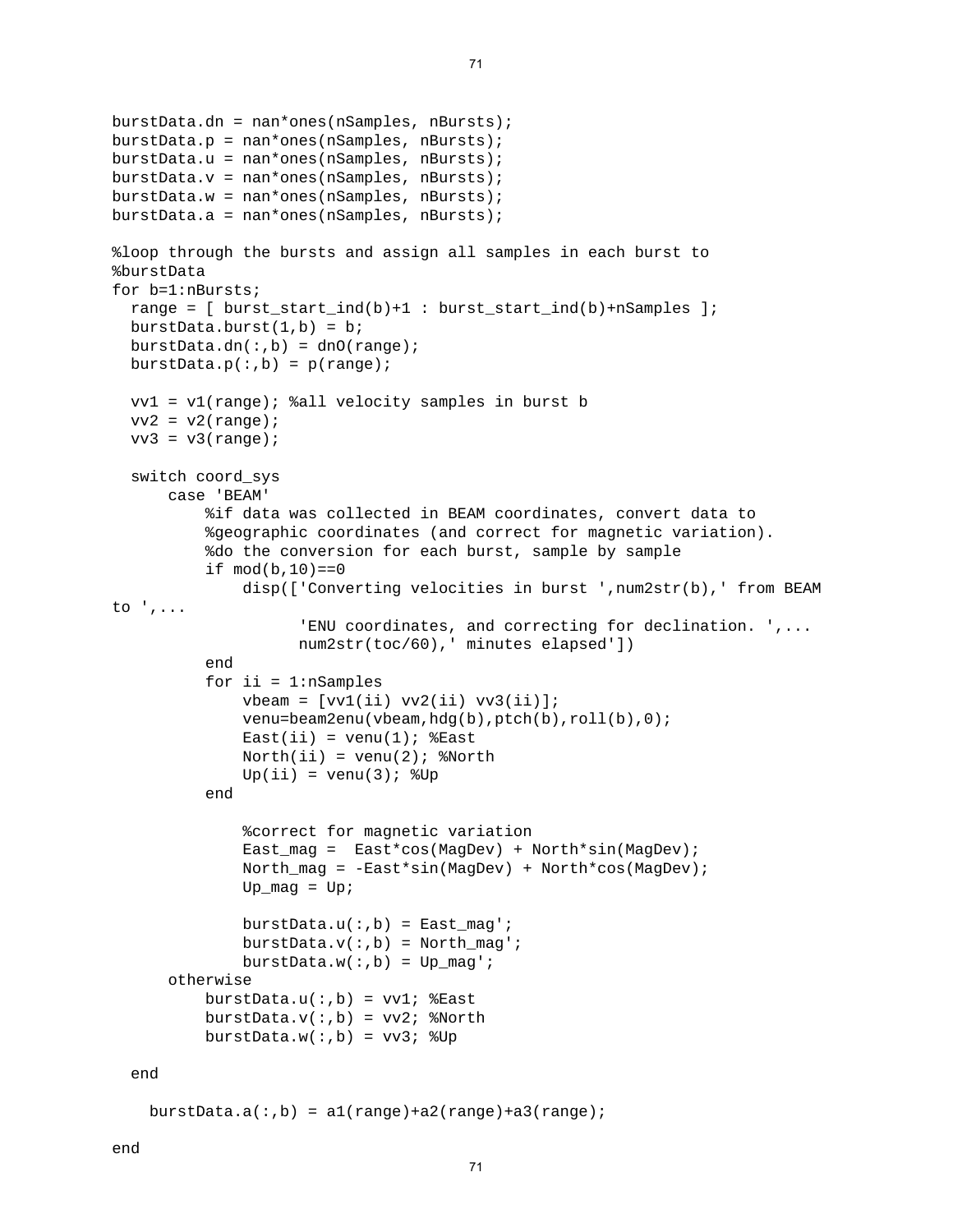```
%clear variables you no longer need 
clear p v1 v2 v3 a1 a2 a3 
% ---- Define good bursts to include in PUV analysis -------------------- % 
%display a figure with burst-averaged pressure and velocities. ask the 
%user if, based on the figure, they would like to include all bursts in the 
%PUV analysis. if the answer is no, ask the user to enter the the first 
%and last good bursts. all bursts between the first and last good bursts 
%will be included in PUV analysis. 
figure 
subplot(211) 
plot(burstData.burst, gmean(burstData.p)) 
ylabel('Burst-mean pressure (m)') 
xlabel('Burst number') 
subplot(212) 
plot(burstData.burst, gmean(burstData.u)) 
hold on 
plot(burstData.burst, gmean(burstData.v),'r') 
plot(burstData.burst, gmean(burstData.w),'g') 
ylabel('Burst-mean Velocity (m/s)') 
xlabel('Burst number') 
legend('Eastward Velocity','Northward Velocity','Vertical Velocity') 
disp(' ') 
disp('Please view the figure (feel free to zoom!) and look for bursts which 
might be bad') 
disp('Bad bursts might include out-of-water bursts, for example.') 
answer = input(['Would you like to include all bursts (bursts 1:',... num2str(nBursts),') in PUV analysis? y/n : '],'s'); 
if ~\simstrcmp(answer,'Y') & ~\simstrcmp(answer,'y') & ...
    ~strcmp(answer,'N') & ~strcmp(answer,'n') 
         disp(['Valid answers are either yes ("y") or no ("n")']) 
         answer = input(['Would you like to include all bursts (bursts 1:',... 
               num2str(nBursts),') in PUV analysis? y/n : '],'s'); 
end 
if strcmp(answer,'Y') || strcmp(answer,'y') 
    first qood = 1;
    last qood = nBursts; disp(['Including bursts 1 through ',num2str(nBursts),' in PUV analysis']) 
elseif strcmp(answer, 'N') || strcmp(answer, 'n')
     first_good = input('Please view the figure and enter the first good 
burst: '); 
     if isempty(first_good) 
         disp('Valid answers are numeric only') 
         first_good = input('Please view the figure and enter the first good 
burst: '); 
     end 
     last_good = input('Please view the figure and enter the last good burst: 
'); 
     if isempty(last_good) 
         disp('Valid answers are numeric only') 
         last_good = input('Please view the figure and enter the last good 
burst: '); 
     end
```

```
72
```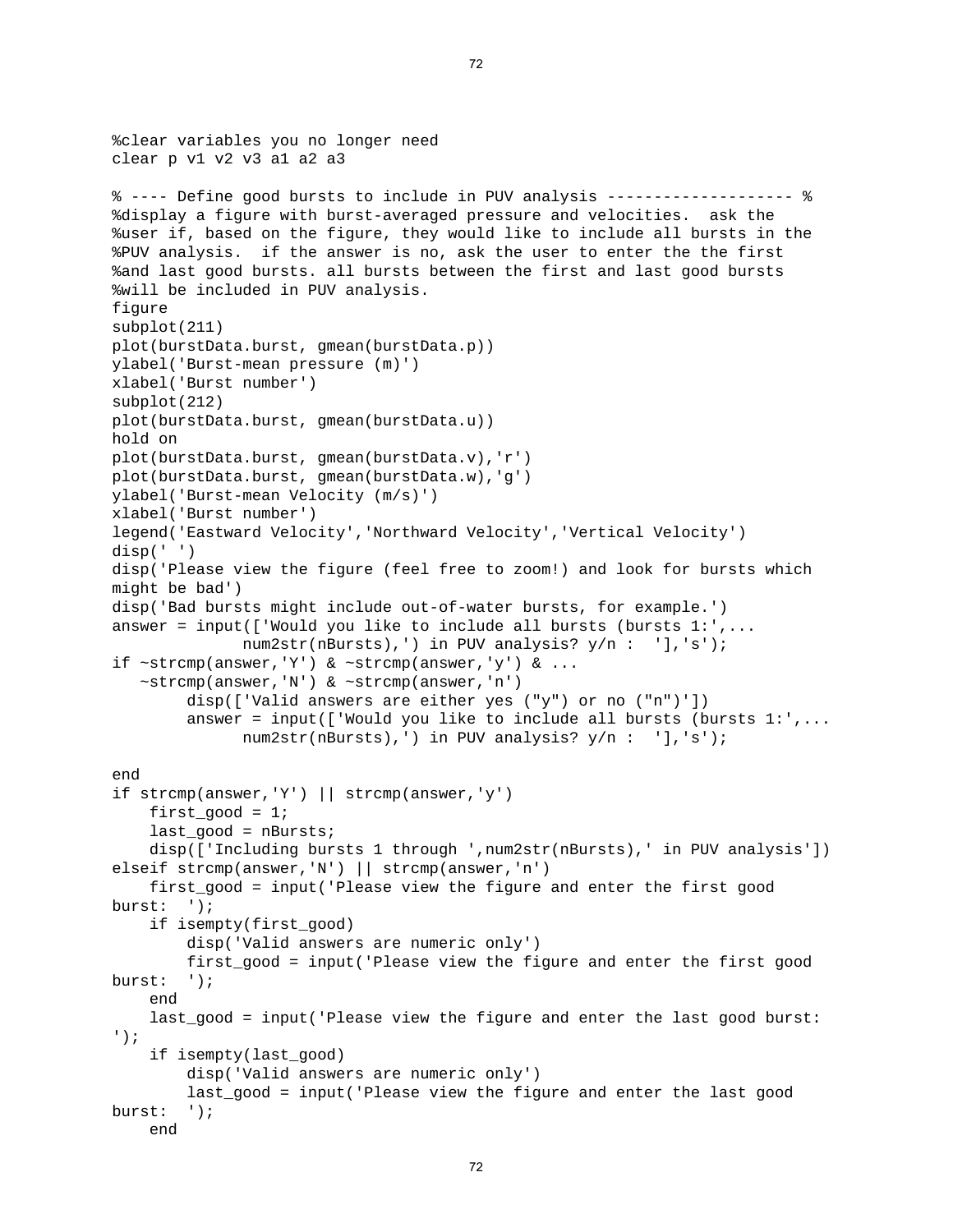```
disp(['Including bursts ',num2str(first qood),' to ',num2str(last qood),
... 
           ' in PUV analysis']) 
     disp(' ') 
end 
goodBursts = [first_good:last_good]; 
nGoodBursts = length(goodBursts); 
% ---- Do PUV Analysis -------------------------------------------------- % 
disp(' ') 
disp(['Performing PUV analysis. This may take a few minutes']) 
disp(' ') 
disp('Users should have specified PUV parameters that suit their ') 
disp('project needs in their metadata file.') 
disp(['PUV parameter values defined the metadata file include:']) 
disp([' lf = ',num2str(lf),' Hz'])
disp([' maxfac = ',num2str(maxfac)])
disp([' minspec = ',num2str(minspec),' mm^2/Hz'])
disp([' Ndir = ',num2str(Ndir),' deg'])
disp(' ') 
%pre-allocate the structure puvData. results from the PUV analysis will 
%will be written to this structure as fields 
puvData.burst = nan*ones(1, nGoodBursts); 
puvData.dn = nan*ones(1, nGoodBursts); 
puvData.p = nan*ones(1, nGoodBursts);puvData.Hsig = nan*ones(1, nGoodBursts); 
puvData.peakF = nan*ones(1, nGoodBursts); 
puvData.peakDir = nan*ones(1, nGoodBursts); 
puvData.peakSpread = nan*ones(1, nGoodBursts); 
puvData.Su = nan*ones(nf, nGoodBursts); %<--- use nF but the # of output 
freq. 
                                     % is not necessarily nF. 
puvData.Sp = nan*ones(nf, nGoodBursts); 
puvData.Dir = nan*ones(nf, nGoodBursts);puvData.Spread = nan*ones(nf, nGoodBursts); 
puvData.F = nan*ones(nf, nGoodBursts);puvData.dF = nan*ones(nf, nGoodBursts); 
for b=1:nGoodBursts; 
  burst = goodBurst(b);if mod(b, 10) == 0 disp(['Finished PUV analysis on burst ',num2str(burst),'. ',... 
               num2str(toc/60),' minutes elapsed']) 
    end 
    dn = gmean(burstData.dn(:,burst)); %set time to time at center of burst 
  p = gmean(burstData.p(:,burst));
    [Su,Sp,Dir,Spread,F,dF] = 
WDS(burstData.u(:,burst),burstData.v(:,burst),... 
burstData.p(:,burst),sampleDt,nf,xducer_ht,... 
                                  cell_ht,parms); 
   [Hsig,peakF,peakDir,peakSpread] = HS(Su,Sp,Dir,Spread,F,dF);
```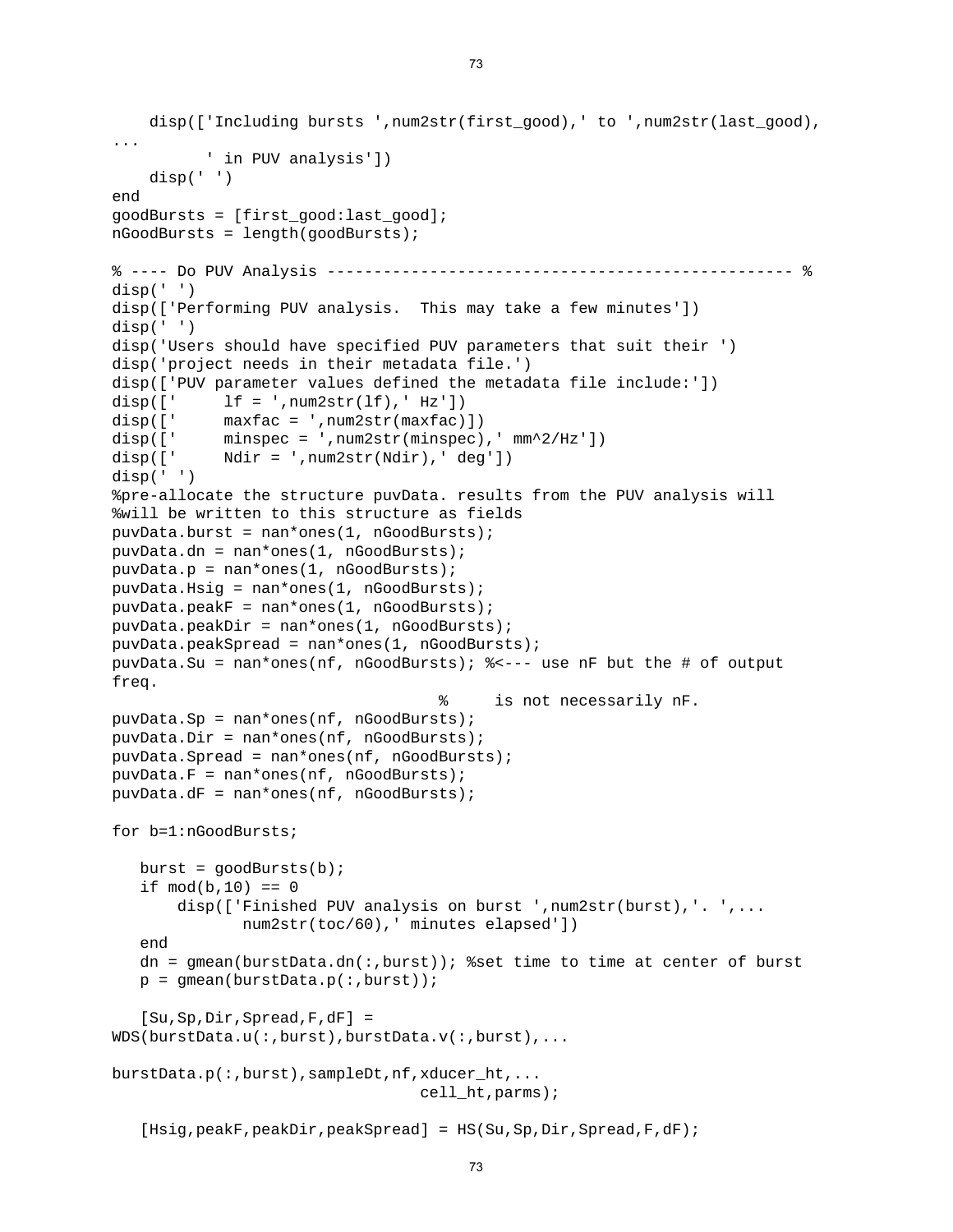```
theVars = fieldnames(puvData); for v=1:length(theVars) 
       eval([![nf\_out, col] = size(', theVars{v}, ');'])
       if nf\_out == 1eval(['puvData.',theVars{v},'(1,b) = ',theVars{v},';'])
        else 
           eval(['puvData.',theVars\{v\},'(1:nf_out,b) = ',theVars\{v\},';'])
            if b == nGoodBursts & nf_out < nf 
                  %remove extra rows (frequencies) if the number of 
                  %output frequencies is less than the nominal number 
                  %of frequencies (nf) 
                 eval(['puvData.',theVars\{v\},'(nf_out+1:end,:) = [];'])
                  %add nf_out to instrument metatdata. this value will be 
                  %used to dimension NetCDF variables 
                  aqdpMeta.nf_out = nf_out; 
            end 
        end 
    end 
end 
disp(['Finished PUV analysis. ',num2str(toc/60),' minutes elapsed'])
```
return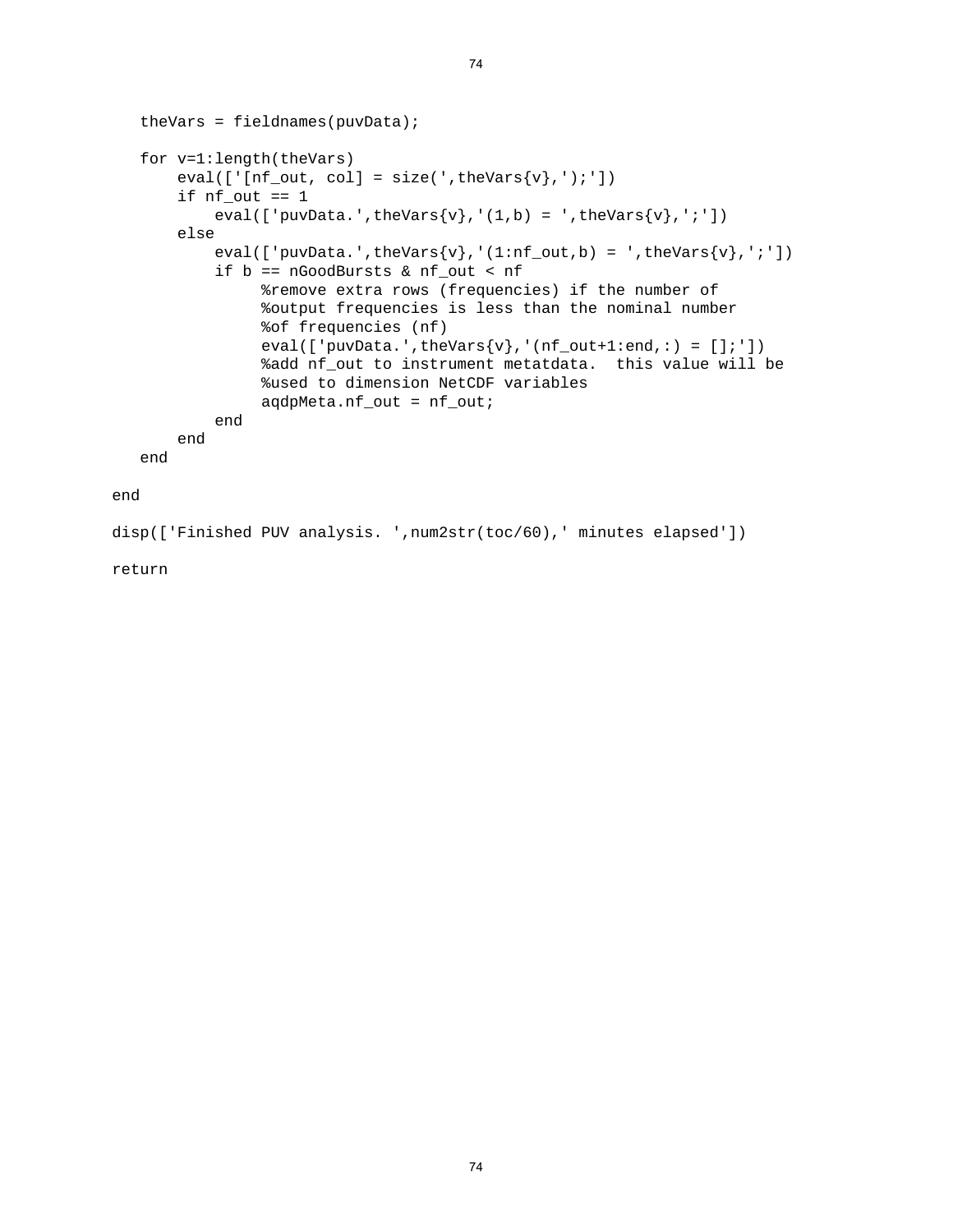```
function nccreate aqdpWvs(userMeta, aqdpMeta, outFileRoot)
% nccreate_aqdpWvs.m A function to create empty netCDF files that will 
% store Nortek Aquadopp wave data. 
% 
% usage: nccreate_aqdpWvs(userMeta, aqdpMeta, outFileRoot); 
% 
% where: userMeta - a structure with user-defined metadata 
% aqdpMeta - a structure with Aquadopp setup parameters 
% outFileRoot - a string specifying the name given to the 
% NetCDF output files, in single quotes 
% excluding the NetCDF file extension .nc 
% 
% Written by Charlene Sullivan 
% USGS Woods Hole Field Center 
% Woods Hole, MA 02543 
% csullivan@usgs.gov 
% C. Sullivan 03/29/06, version 1.3 
% Add EPIC codes to the variables wp_peak and wvdir. 
% C. Sullivan 10/28/05, version 1.2 
% Provide the user additional feedback regarding code execution. Changed 
% DATA_TYPE attribute description to be consistent w/ the documentation. 
% Changed EPIC code and units on the variable lon to 502 and degree_east 
% for consistency w/ longitude as specified in the metadata file where west 
% is negative. 
% C. Sullivan 06/09/05, version 1.1 
% The variables 'pspec' and 'vspec' will now have units of mm/sqrt(Hz) for 
% consistency with RDI and SonTek spectra. (the old units were m^2/Hz) 
% C. Sullivan 06/02/05, version 1.0 
% PUV analysis now run as part of the toolbox. Instrument setup information 
% is now included in the metadata. Two NetCDF output files are created; 
% one file has the raw pressure and velocity data that was used in PUV 
% analysis; the other has the processed data from the PUV analysis. 
version = '1.2';
ncr = netcdf([outFileRoot,'r-cal.nc'],'clobber'); 
ncp = netcdf([outFileRoot,'p-cal.nc'],'clobber'); 
write_aqdpWvs_meta(ncr, userMeta, aqdpMeta) 
ncr.DATA_TYPE = ncchar('Aquadopp pressure and velocity timeseries'); 
ncr.VAR_DESC = ncchar('u:v:w:p');write aqdpWvs meta(ncp,userMeta, aqdpMeta)
ncp.DATA_TYPE = ncchar('Aquadopp processed wave parameters and spectra'); 
ncp.VAR_DESC = ncchar('Hs:Tp:Dp:Pspec:Vspec'); 
% Define NetCDF dimensions 
disp(' ') 
disp(['Defining NetCDF dimensions in ',outFileRoot,'r-cal.nc and ',... 
       outFileRoot,'p-cal.nc']) 
define_aqdpWvs_dims(ncr); 
define_aqdpWvs_dims(ncp);
```

```
% Define NetCDF variables
```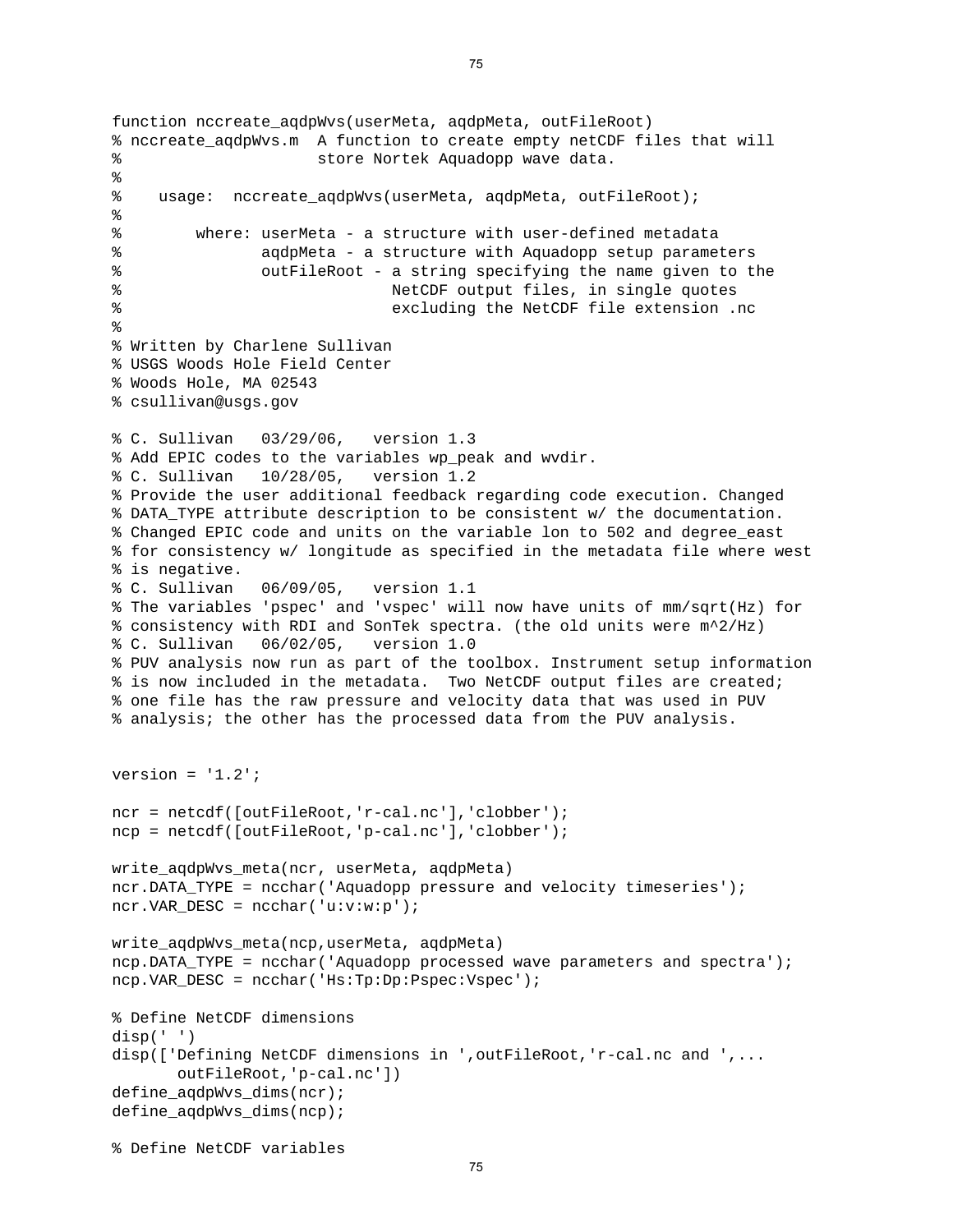```
 %dimensions specific to raw NetCDF file 
disp(['Defining NetCDF variables in ',outFileRoot,'r-cal.nc and ',... 
        outFileRoot,'p-cal.nc']) 
disp(' ') 
define_aqdpWvs_vars(ncr); 
define_aqdpWvs_vars(ncp); 
endef(ncr); 
ncr=close(ncr); 
endef(ncp); 
ncp=close(ncp); 
return 
% --------- Subfunction: Write NetCDF metadata -------------------------- % 
function write_aqdpWvs_meta(nc, userMeta, aqdpMeta) 
    theAtts = fieldnames(userMeta); for a=1:length(theAtts) 
        eval([ 'theDef = userMeta.' , theAtts{a}, ' ; ' ] ) if ischar(theDef) 
            eval(['nc.',theAtts\{a\}, ' = ncchar(''',theDef,''');']);
         else 
            eval(['nc.',theAtts{a},' = ncfloat([theDef]);']);
         end 
     end 
    theAtts = fieldnames(agdpMeta); for a=1:length(theAtts) 
        eval([ 'theDef = aqdpMeta.', theAtts{a}, '; ' ])
         if ischar(theDef) 
            eval(['nc.',theAtts{a},' = ncchar(''',theDef,''');']);
         else 
            eval([inc.',theAtts\{a\}, ' = ncfloat([theDef]);']);
         end 
     end 
return 
% --------- Subfunction: Define NetCDF dimensions ----------------------- % 
function define_aqdpWvs_dims(nc) 
     %common dimensions for both raw and processed NetCDF files 
    nc('time') = 0;nc('lat') = 1;nc('lon') = 1; if strcmp(nc.DATA_TYPE(:),'Aquadopp processed wave parameters and 
spectra') 
         %dimensions specific to processed NetCDF file 
        nc('frequency') = nc.nf_out(:); %this is a result from the PUV
analysis 
     elseif strcmp(nc.DATA_TYPE(:),'Aquadopp pressure and velocity 
timeseries')
```

```
76
```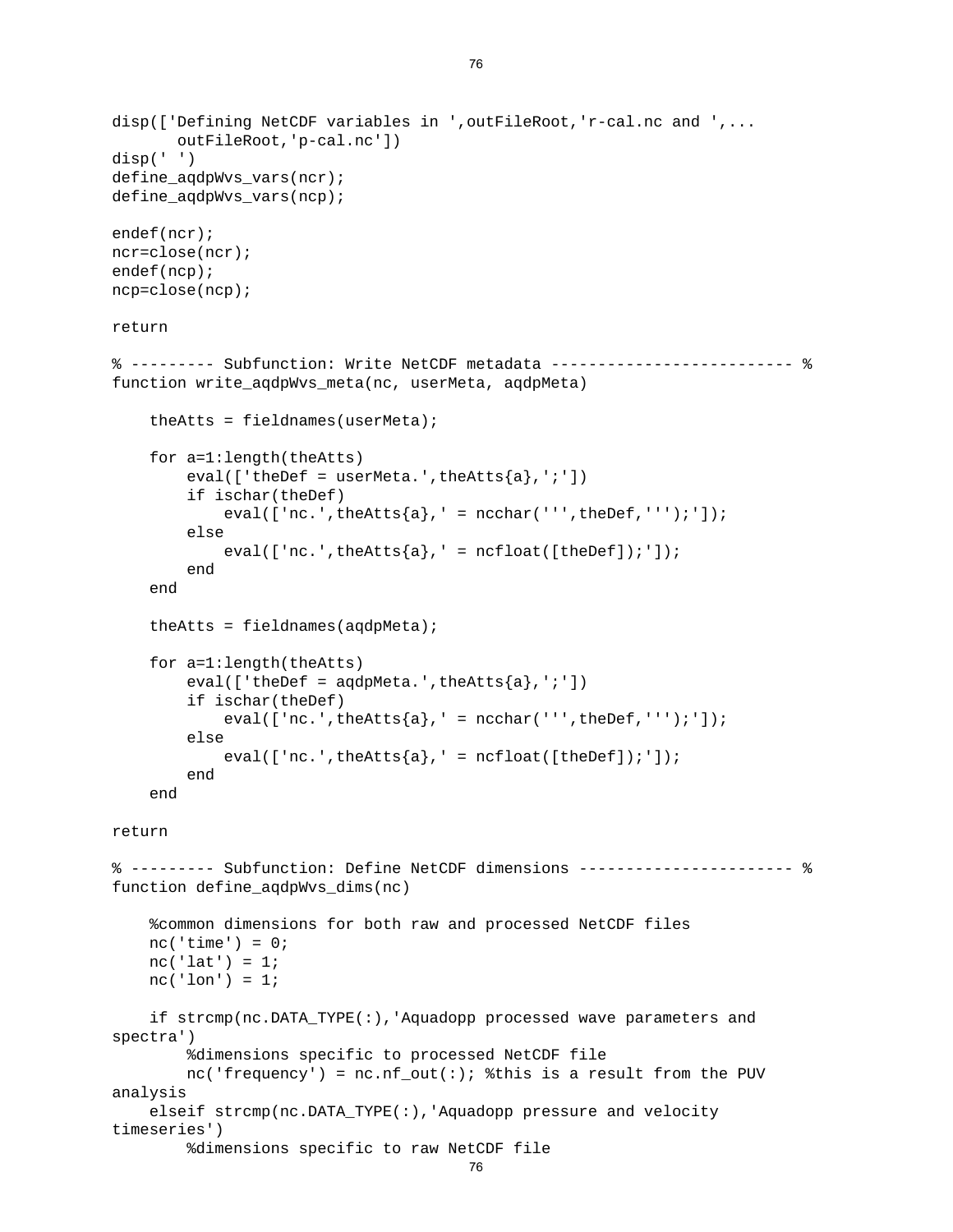```
nc{'hght 18'}.long name=ncchar('Height of the Sea Surface (m)');
        nc('sample') = nc.Wave Number of samples(:);
     end 
return 
% --------- Subfunction: Define NetCDF variables ------------------------ % 
function define aqdpWvs vars(nc)
     %coordinate variables are the same for both the raw and 
     %processed NetCDF files 
    nc{'|burst'}| = nclong('time');nc'burst'}.FORTRAN format = ncchar('F10.2');
    nc{'\text{burst'}}.units = ncchar('counts');
    nc{'\text{burst'}}.type = ncchar('EVEN');nc{'\;lat' \;} = ncfloat('lat');nc{'\;lat'\;}.FORTRAN format = ncchar('F10.4');
    nc{'\;lat'\;}.units = ncchar('degree north');nc{'lat'}.type = ncchar('EVEN');nc{'lat'}.epic_code = nclong(500);
    nc{'lon'} = ncfloat('lon');nc{'·lon'}. FORTRAN_format = ncchar('F10.4');
    nc{'lon'}.units = ncchar('degree\_east');nc{'·lon'}.type = ncchar('EVEN');nc{'lon'}.epic_code = nclong(502);
     if strcmp(nc.DATA_TYPE(:),'Aquadopp processed wave parameters and 
spectra') 
         %Record variables for ONLY the processed data NetCDF file. 
         %EPIC variables 
        nc{'time'} = nclong('time');nc<sup>'time'</sub>}.FORTRAN_format = ncchar('F10.2');</sup>
         nc{'time'}.units = ncchar('True Julian Day'); 
        nc{'time'}.type = ncchar('EVEN');nc{'time'}}.epic_code = nclong(624);nc{'time2'} = nclong('time');nc{'time2'}. FORTRAN_format = ncchar('F10.2');nc{'time2'}.units = ncchar('msec since 0:00 GMT');nc{'time2'}}.type = ncchar('EVEN');nc{'time2'}.epic_code = nclong(624);
        nc{'wh4061'} = ncdouble('time', 'lat', 'lon'); nc{'wh_4061'}.long_name=ncchar('Significant Wave Height (m)'); 
         nc{'wh_4061'}.generic_name=ncchar('Hs'); 
         nc{'wh_4061'}.units=ncchar('m'); 
         nc{'wh_4061'}.epic_code=nclong(4061); 
        nc{'wh_4061'}.FORTRAN_format=ncchar('F10.2');
        nc'wh 4061'}.FillValue = 1.0000000409184788E35;
        nc{'wh 4061'}.minimum = ncfloat(0);nc{'wh_4061'}.maximum = ncfloat(0);nc{'hght_18'} = ncdouble('time', 'lat', 'lon');
```

```
77
```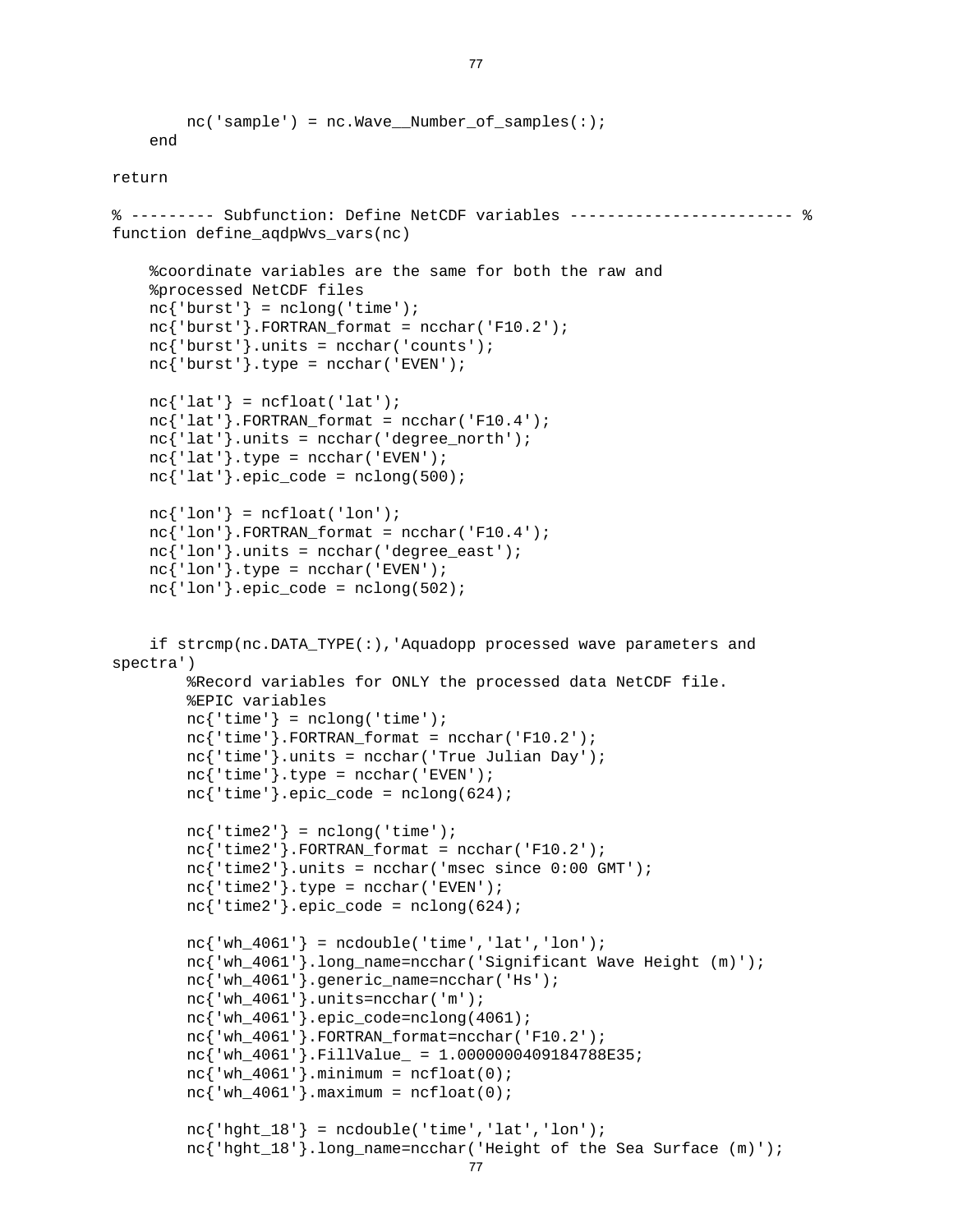```
nc{'hght 18'}.generic name=ncchar('height');
         nc{'hght_18'}.units=ncchar('m'); 
        nc{'hght 18'}.epic code=nclong(18);
         nc{'hght_18'}.FORTRAN_format=ncchar('F10.2'); 
         nc{'hght_18'}.NOTE=ncchar('height of sea surface relative to 
sensor'); 
        nc{'nhqht 18'}.FillValue = 1.0000000409184788E35;
        nc{'hght_18'}.minimum = ncfloat(0);nc{'hght_18'}.maximum = ncfloat(0); %non-EPIC variables 
         nc{'frequency'}=ncdouble('frequency'); 
         nc{'frequency'}.name=ncchar('freq'); 
         nc{'frequency'}.long_name=ncchar('Frequency (Hz)'); 
         nc{'frequency'}.generic_name=ncchar('frequency'); 
         nc{'frequency'}.units=ncchar('Hz'); 
         nc{'frequency'}.type=ncchar('EVEN'); 
         nc{'frequency'}.NOTE=ncchar('frequency at the center of each 
frequency band'); 
         nc{'frequency'}.FORTRAN_format=ncchar('F10.2'); 
        nc<sup>'</sup> frequency' }.minimum = ncfloat(0);
        nc<sup>'</sup> frequency' }.maximum = ncfloat(0);
         nc{'dfreq'}=ncdouble('frequency'); 
         nc{'dfreq'}.name=ncchar('freq'); 
         nc{'dfreq'}.long_name=ncchar('Frequency Band Width (Hz)'); 
         nc{'dfreq'}.generic_name=ncchar('freq band width'); 
         nc{'dfreq'}.units=ncchar('Hz'); 
         nc{'dfreq'}.FORTRAN_format=ncchar('F10.2'); 
        nc{'dfreq'}.minimum = ncfloat(0);nc{'dfreq'}.maximum = ncfloat(0); nc{'dfreq'}.NOTE = ncchar('Bandwidth of each frequency band'); 
        nc{'vw} peak' = ncdouble('time', 'lat', 'lon'); nc{'wp_peak'}.long_name=ncchar('Peak Wave Period (s)'); 
         nc{'wp_peak'}.generic_name=ncchar('Tp'); 
         nc{'wp_peak'}.units=ncchar('s'); 
         nc{'wp_peak'}.epic_code=nclong(4063); 
         nc{'wp_peak'}.FORTRAN_format=ncchar('F10.2'); 
        nc'wp_peak'}.FillValue = 1.0000000409184788E35;
        nc{'wp_peak'}.minimum = ncfloat(0);nc{'wp_peak'}.maximum = ncfloat(0);nc{'wwwdir'} = ncdouble('time', 'lat', 'lon'); nc{'wvdir'}.long_name=ncchar('Peak Wave Direction (degrees true 
North)'); 
         nc{'wvdir'}.generic_name=ncchar('Dp'); 
         nc{'wvdir'}.units=ncchar('degrees'); 
         nc{'wvdir'}.epic_code=nclong(4062); 
         nc{'wvdir'}.FORTRAN_format=ncchar('F10.2'); 
         nc{'wvdir'}.NOTE=ncchar('Direction FROM which waves are 
propagating'); 
         nc{'wvdir'}.FillValue_ = 1.0000000409184788E35; 
        nc{'www}.minimum = ncfload(0);nc{'www}.maximum = ncfload(0);
```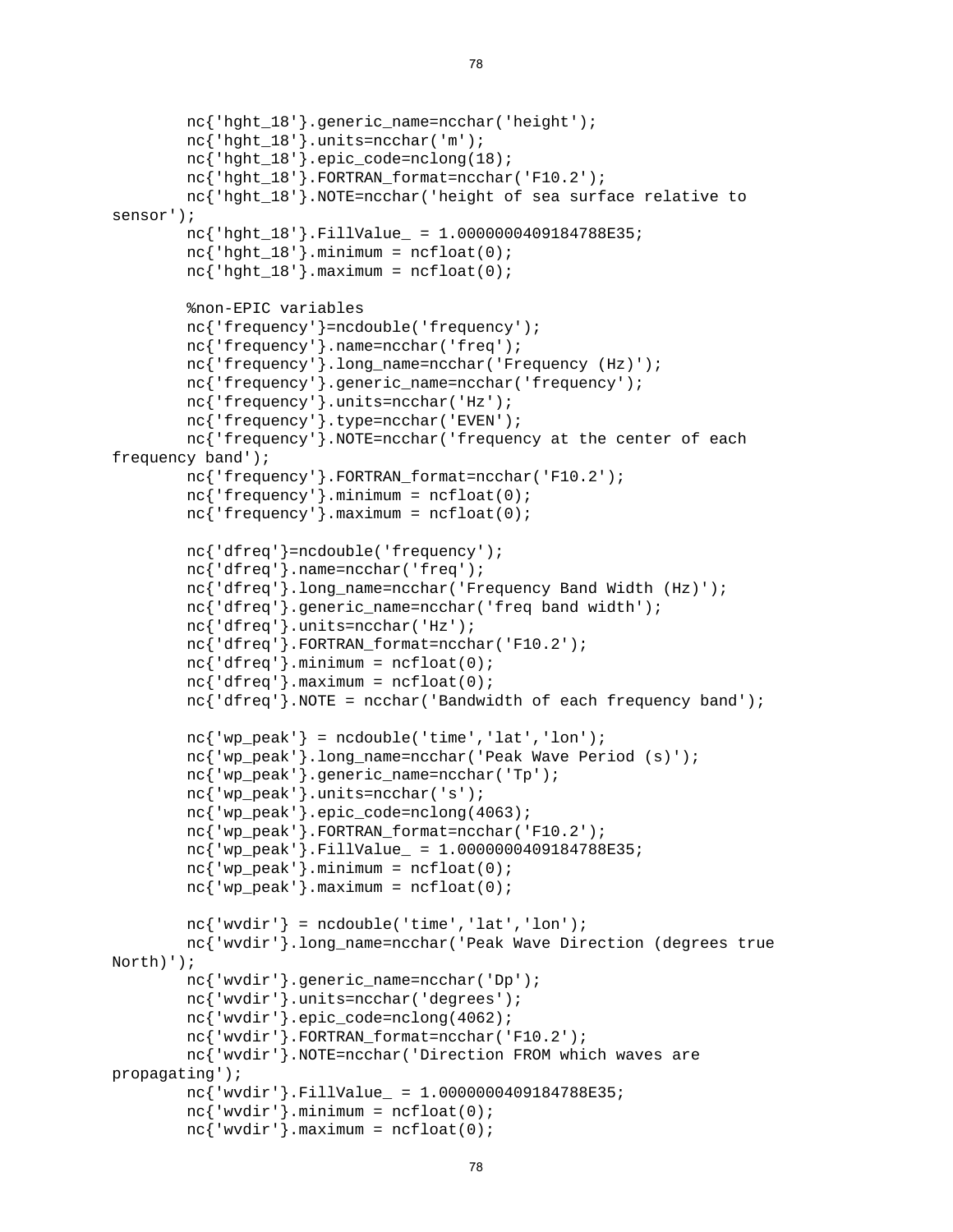```
nc{'hght 18'}.units=ncchar('m');
        nc{'supreal'} = ncdouble('time', 'lat', 'lon'); nc{'spread'}.long_name=ncchar('Peak Spreading'); 
        nc{'spread'}.generic_name=ncchar('spreading');
         nc{'spread'}.units=ncchar('degrees'); 
         nc{'spread'}.FORTRAN_format=ncchar('F10.2'); 
        nc{'spread'}.FillValue = 1.0000000409184788E35;
        nc{'spread'}.minimum = ncfloat(0);nc{'spread'}.maximum = ncfloat(0); nc{'pspec'}=ncfloat('time','frequency','lat','lon'); 
         nc{'pspec'}.name=ncchar('pspec'); 
         nc{'pspec'}.long_name=ncchar('Pressure-derived Non-directional Wave 
Height Spectrum (mm/sqrt(Hz))'); 
         nc{'pspec'}.generic_name=ncchar('pressure spectrum'); 
         nc{'pspec'}.units=ncchar('mm/sqrt(Hz)'); 
         nc{'pspec'}.FORTRAN_format=ncchar('F10.2'); 
         nc{'pspec'}.FillValue_ = 1.0000000409184788E35; 
        nc{'power}.minimum = ncfloat(0);nc{'pspec'}.maximum = ncfloat(0); nc{'vspec'}=ncfloat('time','frequency','lat','lon'); 
         nc{'vspec'}.name=ncchar('vspec'); 
         nc{'vspec'}.long_name=ncchar('Velocity-derived Non-directional Wave 
Height Spectrum (mm/sqrt(Hz))'); 
         nc{'vspec'}.generic_name=ncchar('velocity spectrum'); 
         nc{'vspec'}.units=ncchar('mm/sqrt(Hz)'); 
         nc{'vspec'}.FORTRAN_format=ncchar('F10.2'); 
         nc{'vspec'}.FillValue_ = 1.0000000409184788E35; 
        nc{'vspec'}.minimum = ncfloat(0);nc{'vspec'}.maximum = ncfloat(0); elseif strcmp(nc.DATA_TYPE(:),'Aquadopp pressure and velocity 
timeseries') 
         %Record variables for ONLY the raw data NetCDF file. There are no 
         %EPIC-compatible variables for these quantities. 
        nc{'time'} = nclonq('time', 'sample');nc{'time'}.FORTRAN_format = ncchar('F10.2');nc{'time'}.units = ncchar('True Julian Day');
        nc{'time'}}.type = ncchar('EVEN');nc{'time'}}.epic_code = nclong(624);nc{'time2'} = nclong('time', 'sample');nc{'time2'}. FORTRAN_format = ncchar('F10.2');nc{'time2'}.units = ncchar('msec since 0:00 GMT');nc{'time2'}}.type = ncchar('EVEN');nc{'time2'}.epic_code = nclong(624);
        nc{'sample'} = nclong('sample'); nc{'sample'}.FORTRAN_format = ncchar('F10.2'); 
        nc{'sample'}.units = ncchar('counts');
        nc{'sample'}.type = ncchar('EVEN');nc{'hght_18'} = ncdouble('time', 'sample', 'lat', 'lon'); nc{'hght_18'}.long_name=ncchar('Height of the Sea Surface (m)'); 
         nc{'hght_18'}.generic_name=ncchar('height');
```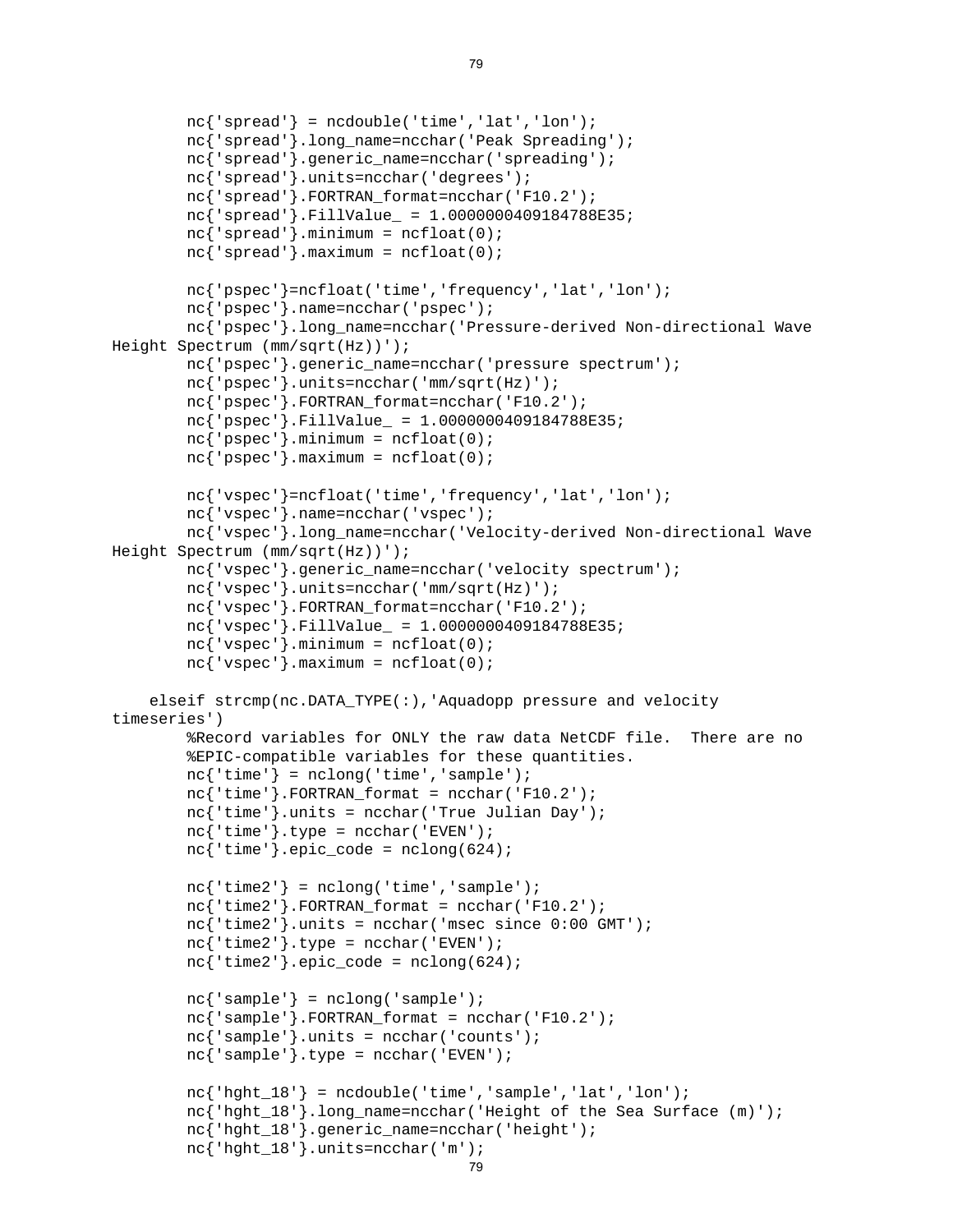```
nc{'hght 18'}.epic code=nclong(18);
         nc{'hght_18'}.FORTRAN_format=ncchar('F10.2'); 
         nc{'hght_18'}.NOTE=ncchar('height of sea surface relative to 
sensor'); 
         nc{'hght_18'}.FillValue_ = 1.0000000409184788E35; 
        nc{'hqht 18'}.minimum = ncfloat(0);nc{'hqht 18'}.maximum = ncfloat(0); nc{'u_1205'}=ncfloat('time','sample','lat','lon'); 
         nc{'u_1205'}.name=ncchar('u'); 
         nc{'u_1205'}.long_name=ncchar('Eastward Velocity (cm/s)'); 
         nc{'u_1205'}.generic_name=ncchar('u'); 
         nc{'u_1205'}.units=ncchar('cm/s'); 
        nc{'u_1205'}.epic_code=nclong(1205);
         nc{'u_1205'}.FORTRAN_format=ncchar(''); 
         nc{'u_1205'}.FillValue_ = 1.0000000409184788E35; 
        nc'u 1205'}.minimum = ncfloat(0);nc{'u_1205'}.maximum = ncfloat(0); nc{'v_1206'}=ncfloat('time','sample','lat','lon'); 
         nc{'v_1206'}.name=ncchar('v'); 
         nc{'v_1206'}.long_name=ncchar('Northward Velocity (cm/s)'); 
        nc{'v 1206'}.generic name=ncchar('v');
         nc{'v_1206'}.units=ncchar('cm/s'); 
        nc{'v_1206'}.epic_code=nclong(1206);
         nc{'v_1206'}.FORTRAN_format=ncchar(''); 
         nc{'v_1206'}.FillValue_ = 1.0000000409184788E35; 
        nc{'v 1206'}.minimum = ncfloat(0);nc{'v 1206'}.maximum = ncfloat(0); nc{'w_1204'}=ncfloat('time','sample','lat','lon'); 
         nc{'w_1204'}.name=ncchar('w'); 
         nc{'w_1204'}.long_name=ncchar('Vertical Velocity (cm/s)'); 
         nc{'w_1204'}.generic_name=ncchar('w'); 
         nc{'w_1204'}.units=ncchar('cm/s'); 
        nc{'w_1204'}.epic_code=nclong(1204);
         nc{'w_1204'}.FORTRAN_format=ncchar(''); 
         nc{'w_1204'}.FillValue_ = 1.0000000409184788E35; 
        nc'w 1204'}.minimum = ncfloat(0);nc'w 1204' }.maximum = ncfloat(0); nc{'amp'}=ncfloat('time','sample','lat','lon'); 
         nc{'amp'}.units=ncchar('counts'); 
         nc{'amp'}.long_name=ncchar('Beam amplitude'); 
        nc{'map'}.FillValue = 1.0000000409184788E35;
     end
```
return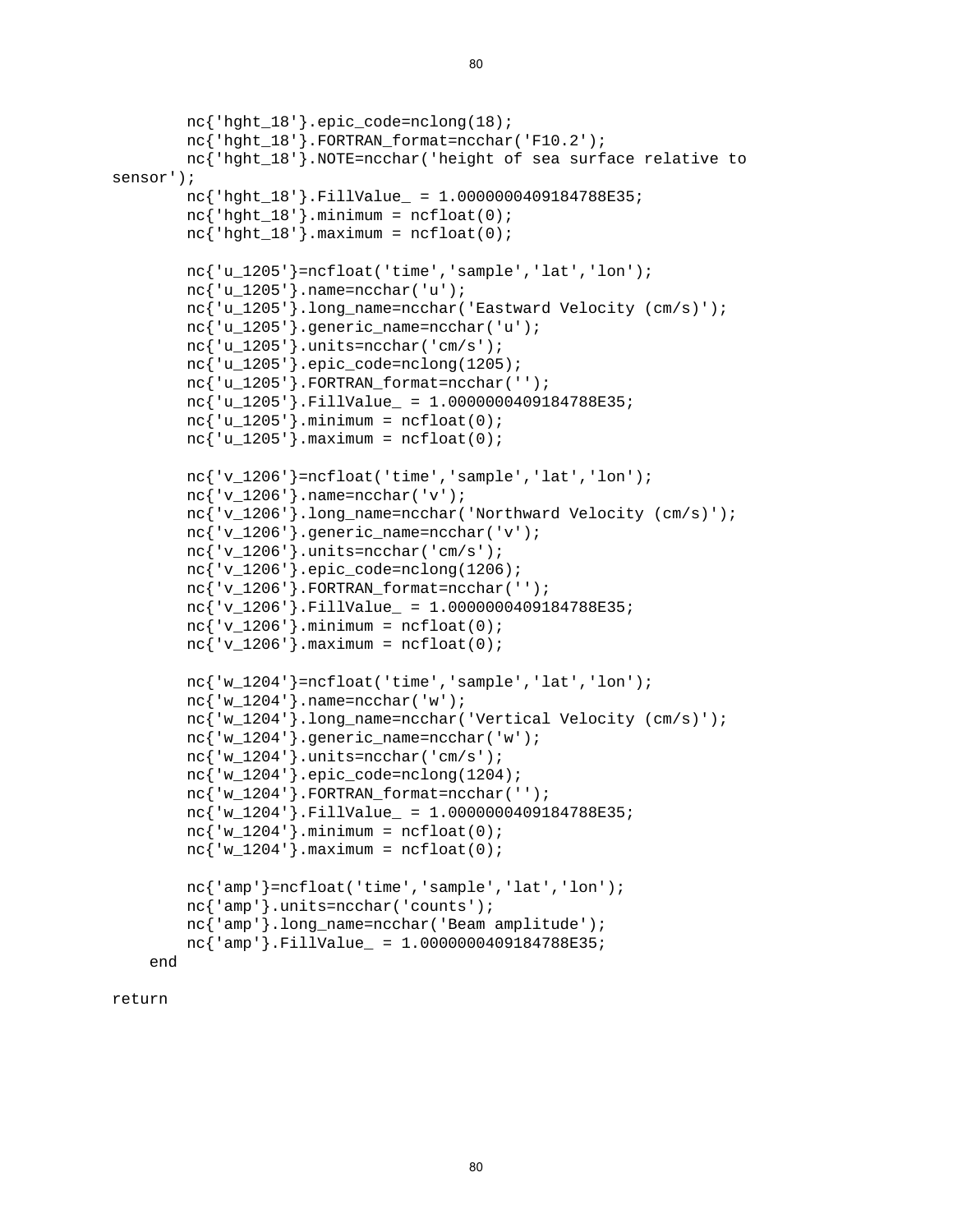function ncwrite aqdpWvs(puvData, outFileRoot) % ncwrite\_adcpWvs.m A function to write Aquadopp wave data, generated by % PUV analysis, to a netCDF file. % % usage: ncwrite\_aqdpWvs(puvData, outFileRoot); % where: puvData - a structure with the following fields % burst - a vector of burst numbers % dn - time, ML datenum % p - burst-mean pressure, m % hsig - significant wave height, m % peakF - wave frequency at the peak, Hz % peakDir - wave direction at the peak, deg % peakSpread - wave spreading at the peak, deg % Su - surface elevation spectra based on % velocity, m^2/Hz % Sp - surface elevation spectra based on % pressure, m^2/Hz % Dir - wave direction, deg % Spread - wave spreading % F - center frequency of each frequency % band % dF - bandwidth of each frequency band % outFileRoot - a string specifying the name given to the % NetCDF output files, in single quotes % excluding the NetCDF file extension .nc % % Written by Charlene Sullivan % USGS Woods Hole Field Center % Woods Hole, MA 02543 % csullivan@usgs.gov % % Dependencies: % julian.m % gmean.m % gmin.m % gmax.m % C. Sullivan 03/29/06, version 1.4 % Reverse the chronology on the history attribute so the most recent % processing step is listed first. For spectra variables, calculate min % and max attributes over time for each frequency. % C. Sullivan 10/28/05, version 1.3 % ADCP wave direction is direction FROM!! Wave direction from PUV analysis % is direction TO, so convert it do direction FROM to be consistent with % ADCP waves. % C. Sullivan 06/13/05, version 1.2 % Wave direction, 'wvdir', is output by PUV analysis as 'direction from'. % Convert wave direction to 'direction to' for consistency with ADCP and % Argonaut peak wave directions. % C. Sullivan 06/09/05, version 1.1 % The variables 'pspec' and 'vspec' are converted from m^2/Hz to % mm/sqrt(Hz) % C. Sullivan 06/02/05, version 1.0 % This function writes the data from PUV analysis to the processed data % NetCDF file.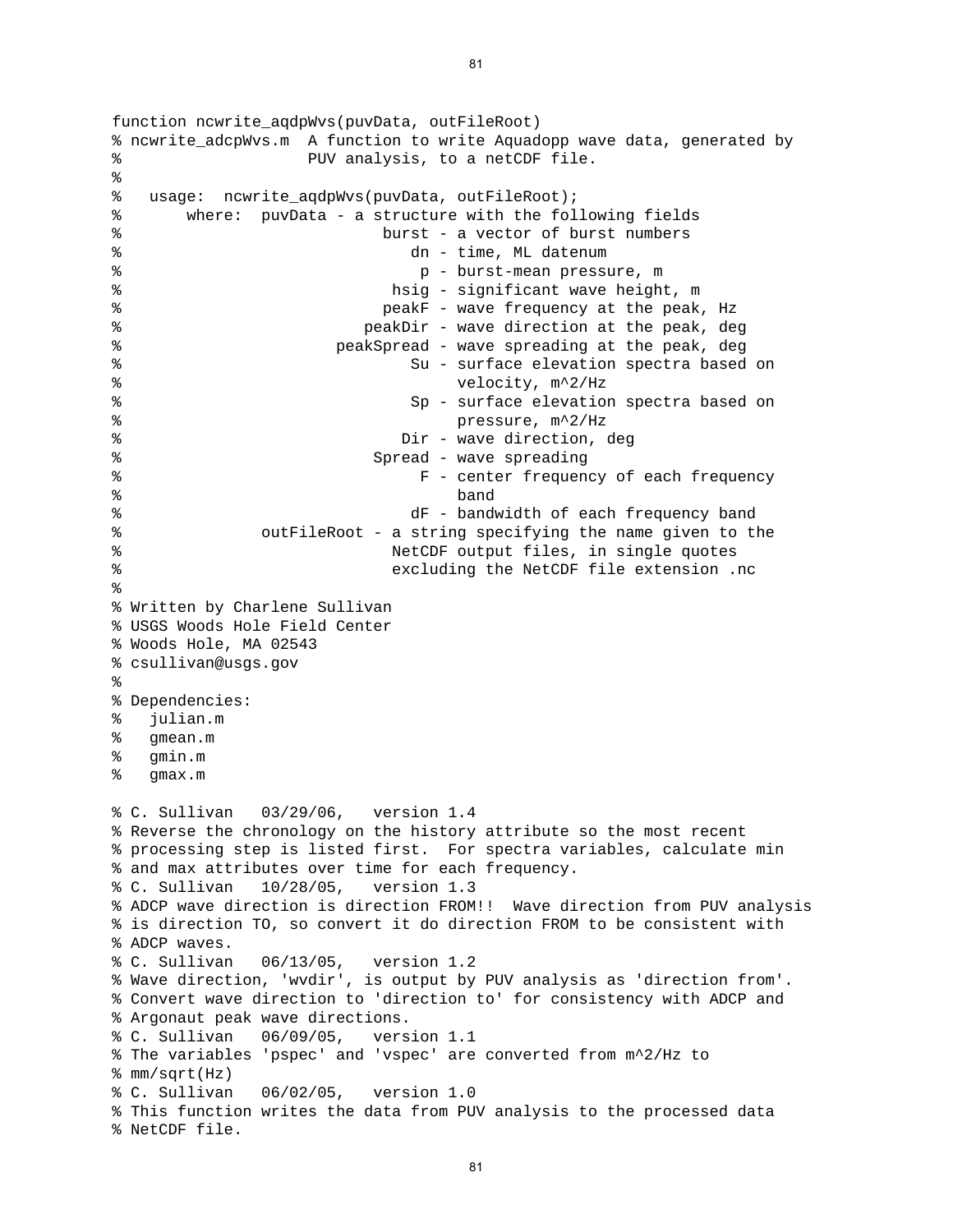```
eval([ 'nco = nc' ' ' ' , ncvarnames{i}, ' ' ''}; ' ])
version = '1.4';
disp(' ') 
disp(['Writing statistical wave parameters to ',outFileRoot,'p-cal.nc']) 
nc=netcdf([outFileRoot,'p-cal.nc'],'write'); 
% Convert time from datenum to julian and get 
% start_time, stop_time 
time_greg = datevec(puvData.dn); 
time = julin([time green]);start_time=puvData.dn(1); 
stop time=puvData.dn(end);
% Convert peak wave direction from 'direction to' to 'direction from' 
f=find(puvData.peakDir<0); 
puvData.peakDir(f)=360+puvData.peakDir(f); 
puvData.peakDir(f)=puvData.peakDir(f)-180; 
% Convert spectra from m^2/Hz to mm/sqrt(Hz) 
puvData.Su = sqrt(puvData.Su') .* 1000; 
puvData.Sp = sqrt(puvData.Sp') .* 1000; 
% Convert frequency to period 
puvData.peakF = 1 ./ puvData.peakF; 
% 'frequency' and 'dfreq' are the same for each burst, so just use the 
% burst-mean. 
puvData.F = gmean(puvData.F');
puvData.dF = gmean(puvData.dF'); 
% Get the number of records 
nRec=length(time); 
% Get the number of frequencies 
theFreqDim = nc('frequency'); 
nFreq = size(theFreqDim); 
nFreq = nFreq(1);% Write data to netCDF file 
% write coordinate variables 
nc{'time'}(1:nRec) = floor(time);nc{'time2'}(1:nRec) = (time-floor(time)).*(24*3600*1000);nc{' burst' (1:nRec) = puvData.burst;
nc{'latt'}(1)=nc.latitude(:);nc{'lon'(1)=nc.longitude(:);
% write record variables 
ncvarnames = {'wh_4061','wp_peak','wvdir','spread','hght_18','vspec',...
                'pspec','frequency','dfreq'}; 
names = {'Hsig','peakF','peakDir','peakSpread','p','Su','Sp','F','dF'}; 
nNames = length(names);
for i = 1:n Names
    eval([ 'data = puvData.', names\{i\}, ';'])
```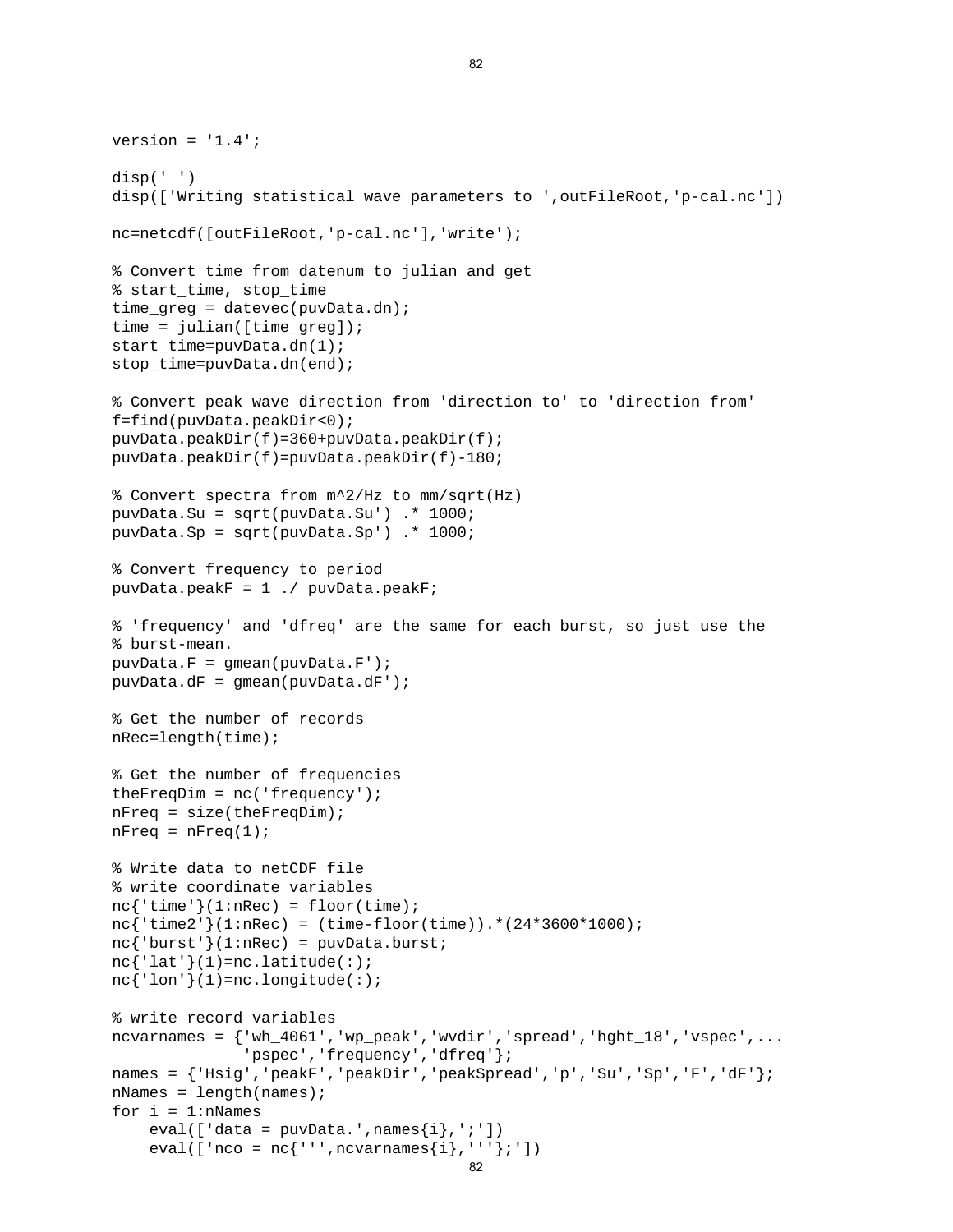```
nco.maximum = qmax(data);nco.minimum = gmin(data);theFillVal = nco.FillValue (:);
    bads = find(isan(data)); data(bads) = theFillVal; 
     if strcmp(ncvarnames(i),'vspec') || strcmp(ncvarnames(i),'pspec') 
        nco(1:nRec, 1:nFreq) = data; elseif strcmp(ncvarnames(i),'frequency') || strcmp(ncvarnames(i),'dfreq') 
        nco(1:nFreq) = data; else 
        nco(1:nRec) = data; end 
     disp(['Finished writing ',nco.long_name(:)]) 
end 
% Add the following netcdf file attributes 
nc.CREATION DATE = ncchar(datestr(now,0));nc.start_time = ncchar(datestr(start_time,0)); 
nc.stop_time = ncchar(datestr(stop_time,0));% Update the history attribute 
history = nc.history(:);
history_new = ['Data converted to NetCDF by aqdpWvs2nc:ncwrite_aqdpWvs.m V 
',... 
                 version,' on ', datestr(now,0),'; PUV analysis run by ',... 
                 'aqdpWvs2nc:wad2puv.m V 1.2 on ',datestr(now,0),'; 
',history]; 
nc.history = ncchar(history_new); 
% Close netCDF file 
nc=close(nc); 
disp(['Finished writing statistical wave parameters. ',num2str(toc/60),' 
minutes elapsed'])
```
83

return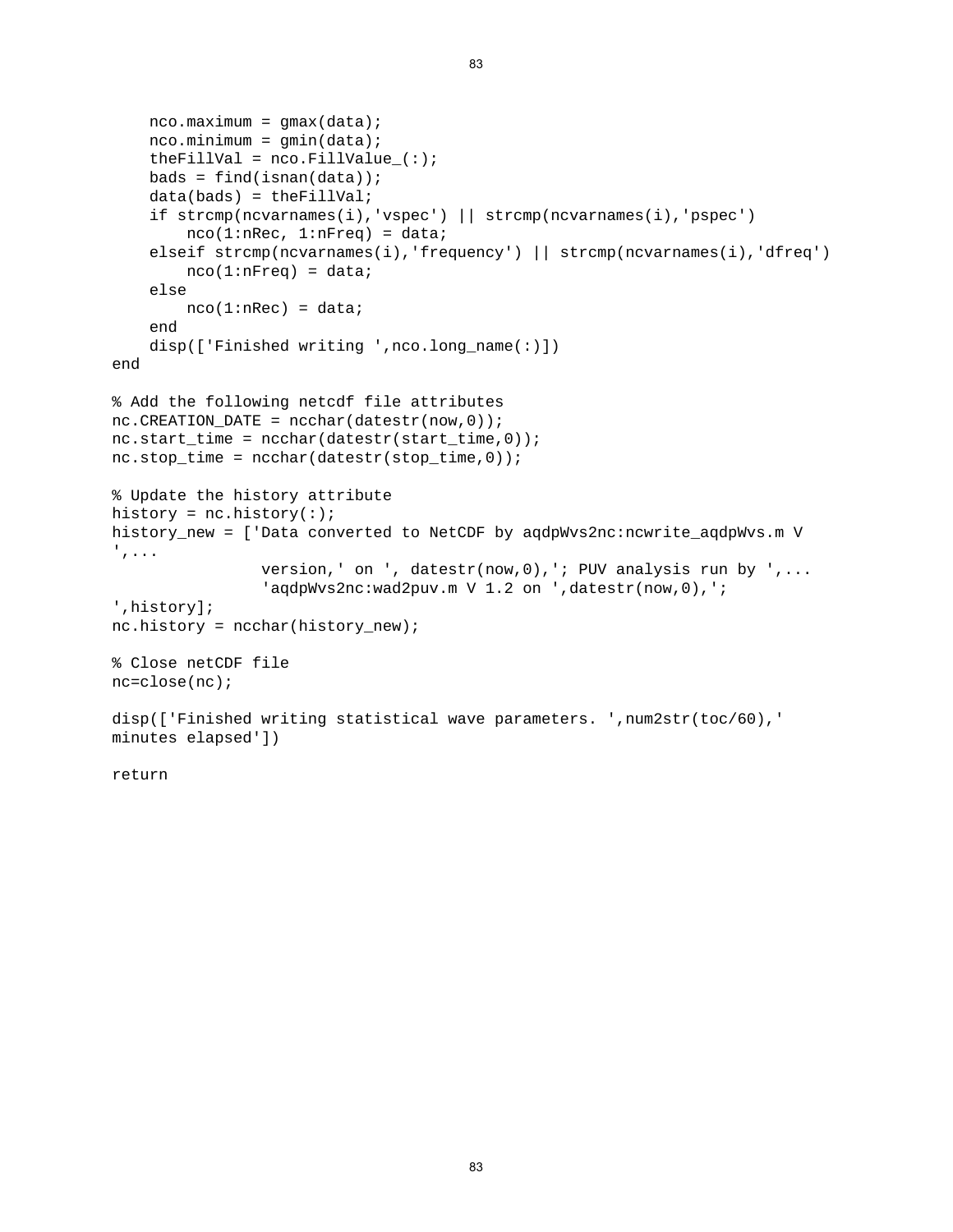```
function ncwrite aqdpWvs raw(burstData, outFileRoot)
% ncwrite_adcpWvs_raw.m A function to write Aquadopp pressure and velocities 
% to a netCDF file. 
% 
% usage: ncwrite_aqdpWvs_raw(burstData, outFileRoot); 
% where: burstData - a structure with the following fields 
% burst - a vector of burst numbers 
% dn - time, ML datenum 
% p - pressure, m 
% u - east velocity, m/s 
% v - north velocity, m/s 
% w - vertical velocity, m/s 
% a - amplitude, counts
% outFileRoot - a string specifying the name given to the 
% NetCDF output files, in single quotes 
% excluding the NetCDF file extension .nc 
% 
% Written by Charlene Sullivan 
% USGS Woods Hole Field Center 
% Woods Hole, MA 02543 
% csullivan@usgs.gov 
% 
% Dependencies: 
% julian.m 
% gmin.m 
% gmax.m 
% C. Sullivan 03/29/06, version 1.2 
% Reverse the chronology on the history attribute so the most recent 
% processing step is listed first. For spectra variables, calculate min 
% and max attributes over time for each frequency. 
% C. Sullivan 10/28/05, version 1.1 
% Provide the user additional feedback regarding code execution. Add 
% version number. Use NetCDF variable objects to write data to the NetCDF 
% file. 
% C. Sullivan 06/02/05, version 1.0 
% This function writes the raw pressures and velocities to the raw data 
% NetCDF file. 
version = '1.2';
disp(' ') 
disp(['Writing pressure and velocity timeseries to ',outFileRoot,'r-cal.nc']) 
nc=netcdf([outFileRoot,'r-cal.nc'],'write'); 
% Convert time from datenum to julian and get 
% start_time, stop_time 
nRec=length(burstData.dn(1,:)); 
for i=1:nRec 
   dv = datevec(burstData.dn(:,i));time(i,:) = julian([dv]);end 
start_time=burstData.dn(1,1); 
stop time=burstData.dn(end,end);
```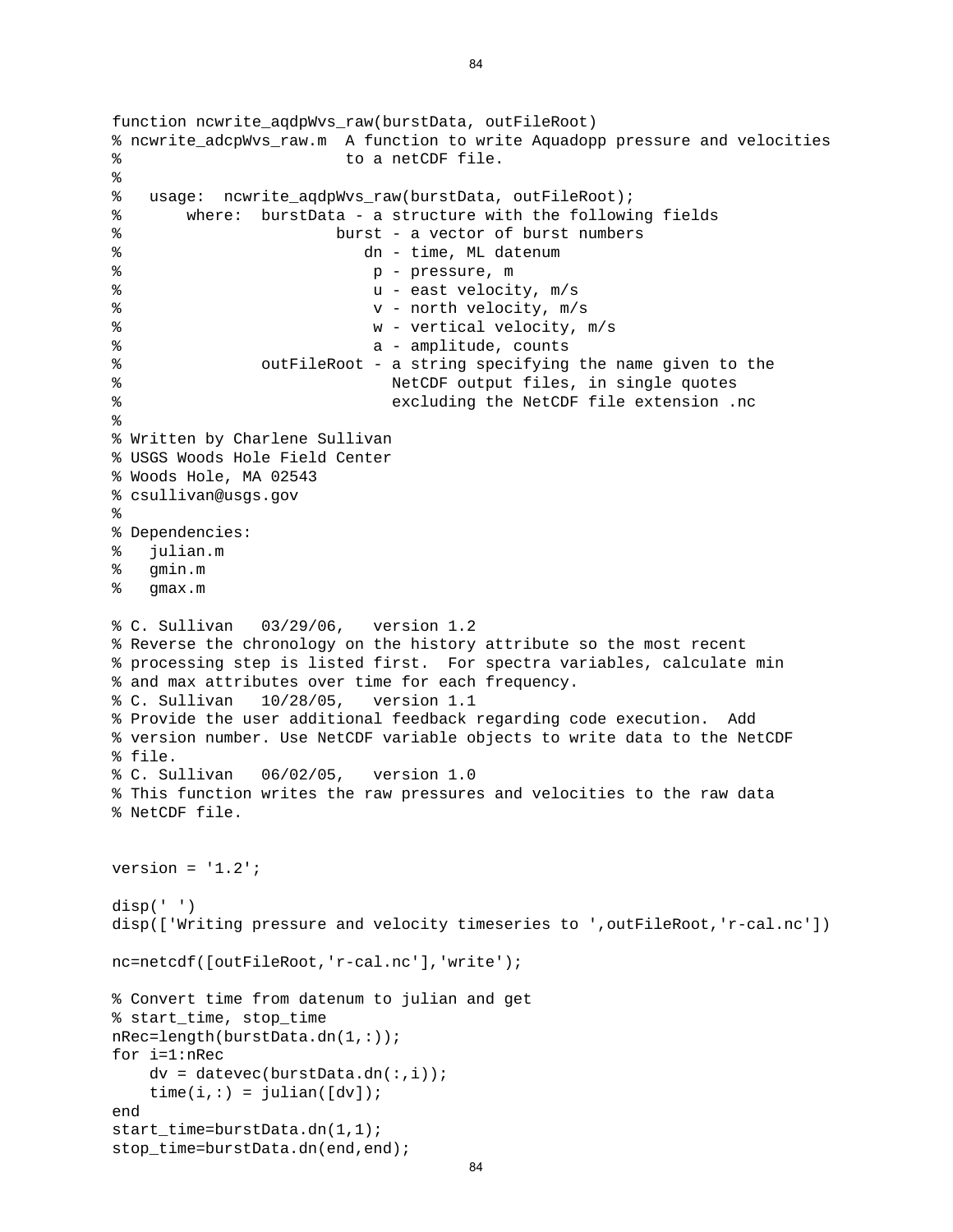```
 num2str(toc/60),' minutes elapsed']) 
% Convert velocities from m/s to cm/s for EPIC-compatibility 
burstData.u = burstData.u * 100; 
burstData.v = burstData.v * 100; 
burstData.w = burstData.w * 100; 
% Get the number of records 
nRec = size(time, 1);% Get the number of samples 
theSampleDim = nc('sample'); 
nSamples = size(theSampleDim); 
nSamples = nSamples(1); 
% Write data to netCDF file 
% write coordinate variables 
nc{'time'}(1:nRec, 1:nSamples) = floor(time);nc{'time2'}(1:nRec, 1:nSamples) = (time-floor(time)).*(24*3600*1000);nc{'burst'}(1:nRec) = burstData.burst;nc{'\;lat'\;}(1)=nc.latitude(:);nc{'lon'(1)=nc.longitude(:);
nc{'sample'}(1:nSamples) = [1:nSamples]'; 
% write record variables 
ncvarnames = \{ 'hght_18', 'amp', 'u_1205', 'v_1206', 'w_1204' \};names = \{ 'p', 'a', 'u', 'v', 'w' \};
nNames = length(names);
for i = 1:nNames
    eval([ 'data = burstData'.',names{i}, ';' ] )eval([ 'nco = nc' ' ' ' , ncvarnames{i}, ' ' ''};' ])
    nco.maximum = gmax(data);nco.minimum = gmin(data);theFillVal = nco.FillValue(:);
    bads = find(isan(data));
     data(bads) = theFillVal; 
    nco(1:nRec, 1:nSamples) = data; disp(['Finished writing ',nco.long_name(:)]) 
end 
% Add the following netcdf file attributes 
nc.CREATION DATE = ncchar(datestr(now,0));nc.start_time = ncchar(datestr(start_time, 0));
nc.stop_time = ncchar(datestr(stop_time,0));% Update the history attribute 
history = nc.history(:);
history new = ['Pressure and velocity timeseries converted to NetCDF by ', \ldots'aqdpWvs2nc:ncwrite_aqdpWvs_raw.m V ',version,' on ',...
               datestr(now, 0), '; ', history];
nc.history = ncchar(history_new); 
% Close netCDF file 
nc=close(nc); 
disp(['Finished writing Aquadopp pressure and velocity timeseries. ',...
```